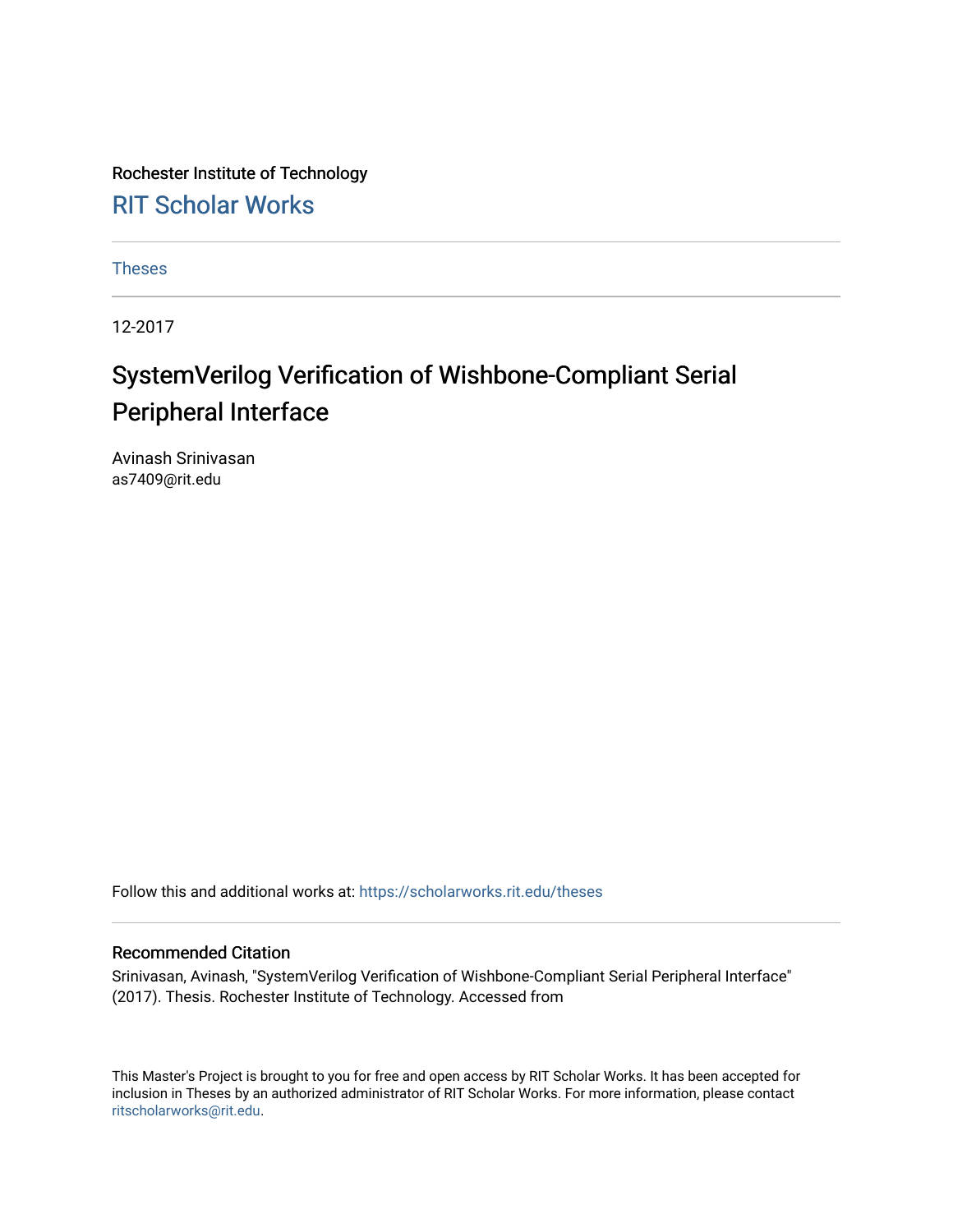### SystemVerilog Verification Of Wishbone-Compliant Serial Peripheral **INTERFACE**

by

Avinash Srinivasan

### Graduate Paper

Submitted in partial fulfillment of the requirements for the degree of Master of Science in Electrical Engineering

Approved by:

Mr. Mark A. Indovina, Lecturer *Graduate Research Advisor, Department of Electrical and Microelectronic Engineering*

Dr. Sohail A. Dianat, Professor *Department Head, Department of Electrical and Microelectronic Engineering*

Department of Electrical and Microelectronic Engineering Kate Gleason College of Engineering ROCHESTER INSTITUTE OF TECHNOLOGY Rochester, New York December, 2017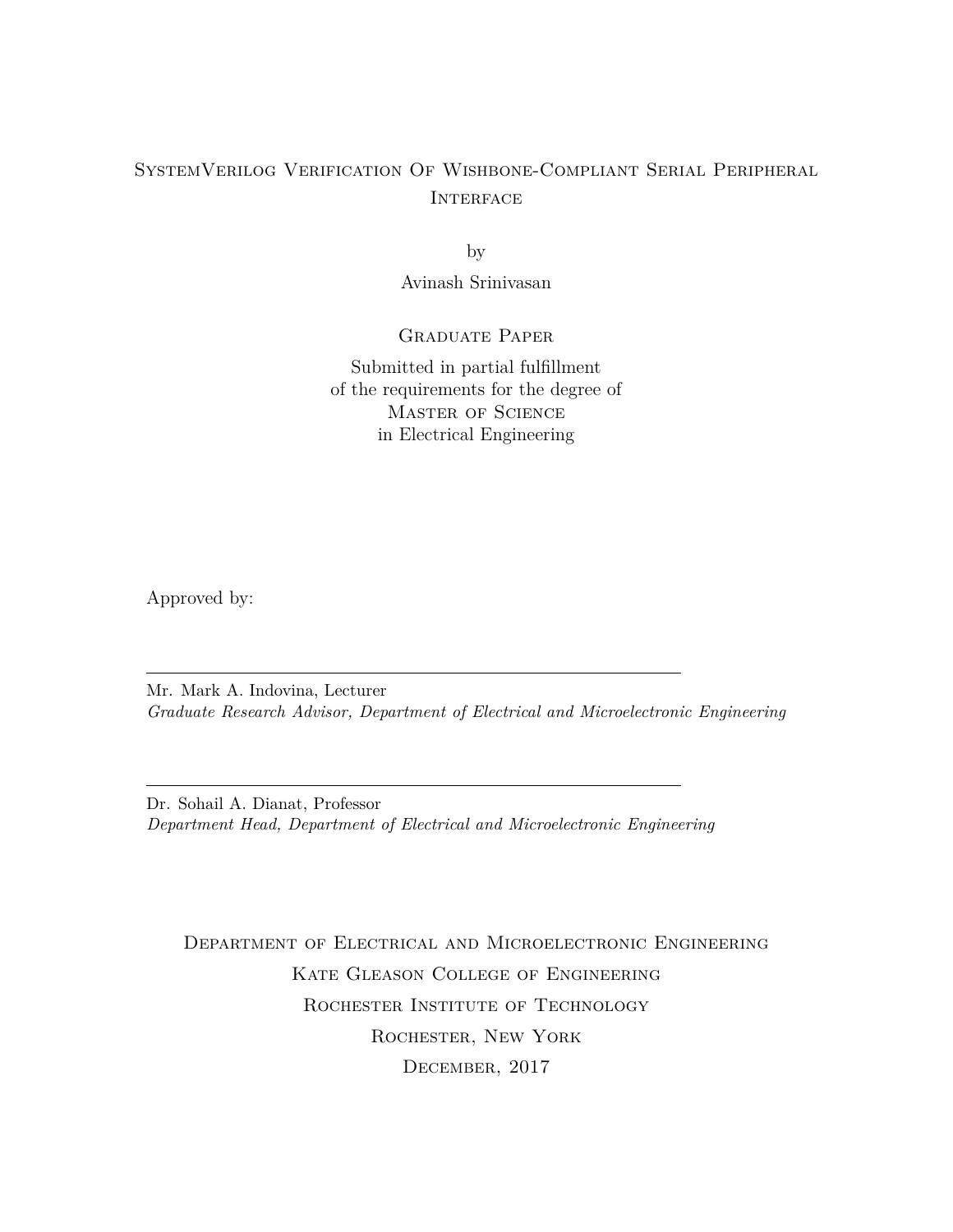I dedicate my work to my mentor Professor Mark Indovina, my father Srinivasan Krishnarao, mother Ratna Srinivasan, brother Abhishek, sister-in-law Swathi and friends for their support during my thesis.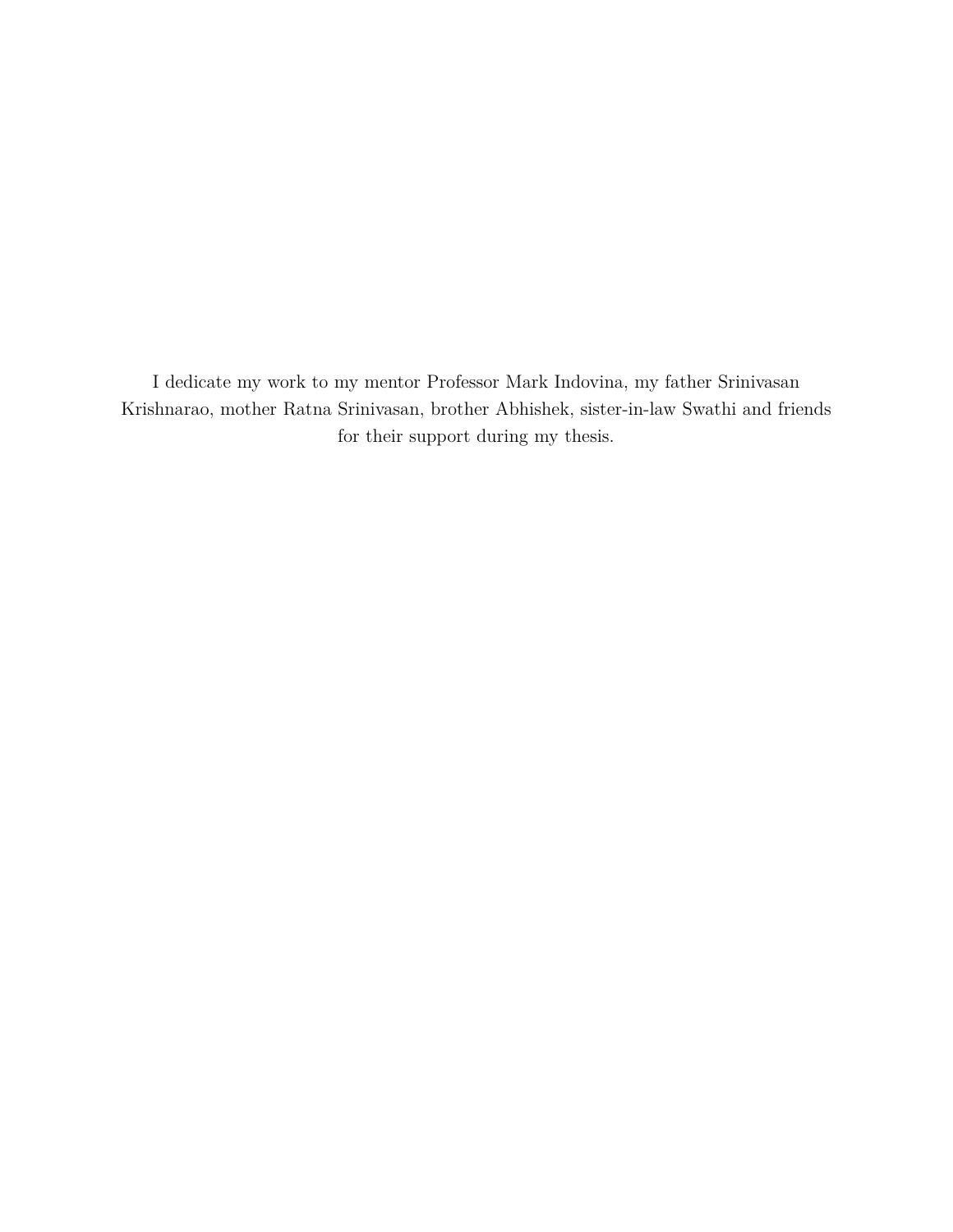## **Declaration**

I hereby declare that except where specific reference is made to the work of others, that all content of this Graduate Paper is original and have not been submitted in whole or in part for consideration for any other degree or qualification in this, or any other University. This research project is the result of my own work and includes nothing which is the outcome of work done in collaboration, except where specifically indicated in the text.

> Avinash Srinivasan December 19, 2017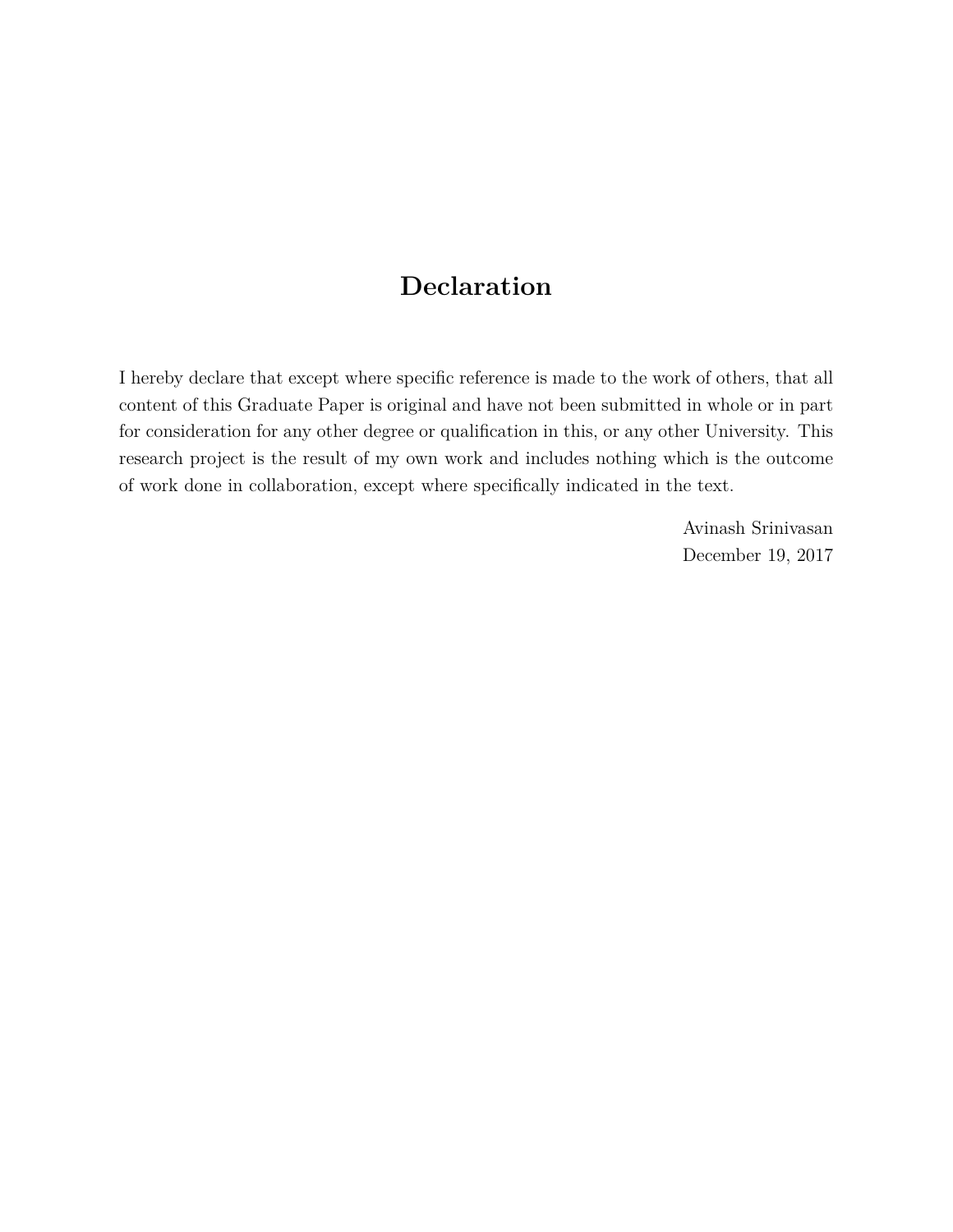## **Acknowledgements**

I wholeheartedly thank my graduate advisor and mentor Professor Mark Indovina for his continued support, feedback, encouragement and guidance through out my graduate career and research. I also thank Dr. Dorin Patru and Dr. Jayanthi Venkataraman for their support and guidance through out my graduate career.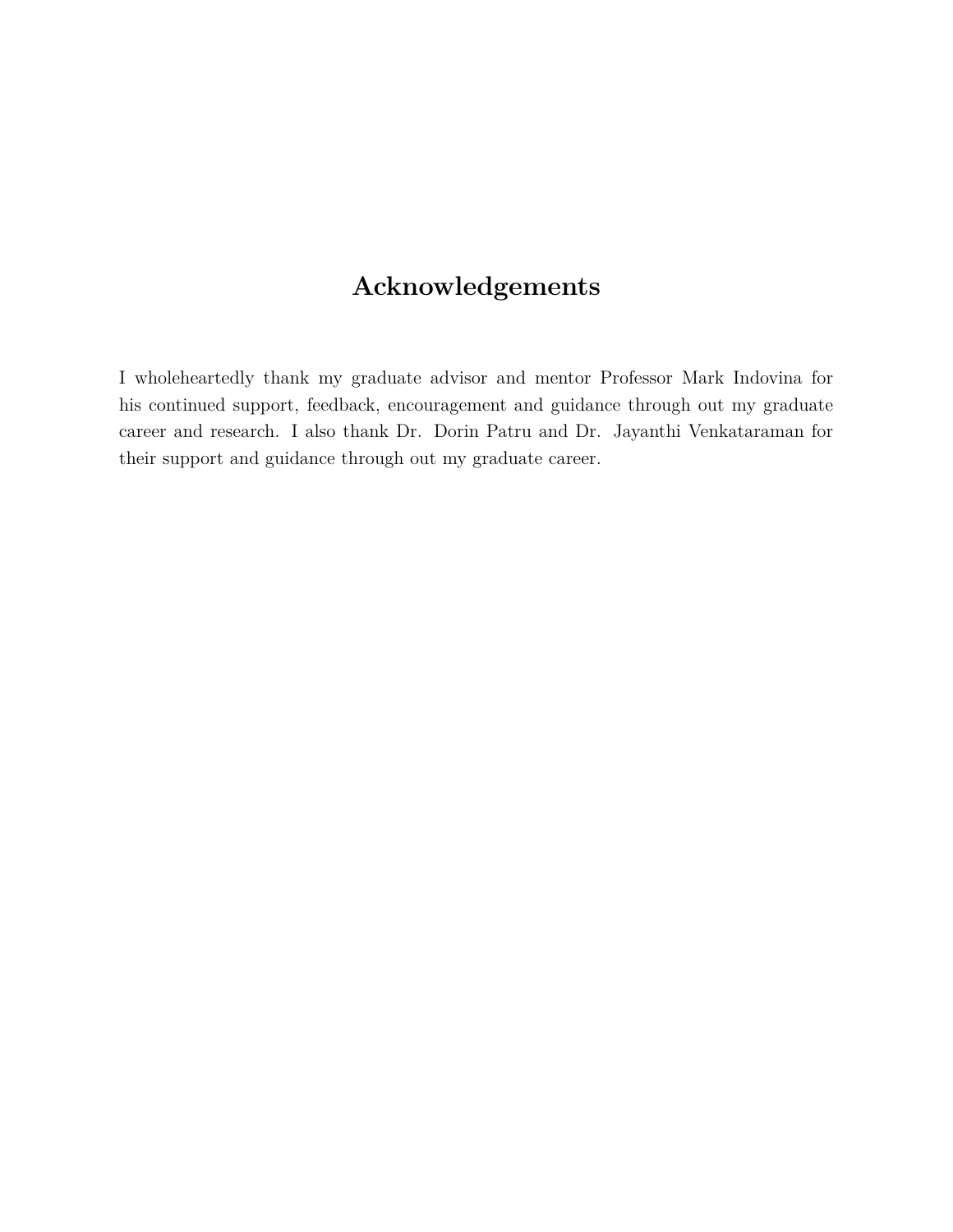### **Abstract**

Synchronous serial interfaces provide economical on-board communication between the processor, digital to analog and analog to digital converters, memory, and other building blocks on the chip. A number of **I**ntegrated **C**ircuit (**IC**) manufacturers develop and produce components that are compatible with serial interfaces. The common serial interfaces include **S**erial **P**eripheral **I**nterface (**SPI**), **I**nter-**I**ntegrated **C**ircuit (**I** <sup>2</sup>**C**), **U**niversal **A**synchronous **R**eceiver **T**ransmitter (**UART**), and **U**niversal **S**erial **B**us (**USB**). SPI is widely used and advantageous over other serial interfaces due to its features of simplicity, low cost, clock synchronous, and non-interrupting high-speed data transfer rate. SPI is the core controller of the design. An open source hardware computer bus Wishbone is selected as the host controller enabling parallel data exchange for faster communication. Both the hardware buses employ a master-slave configuration which makes the bus-interfacing easier.

This research presents a verification environment using SystemVerilog for the SPI Master device. An existing design from Open Cores is re-used, described as per latest specifications in Verilog at the **R**egister **T**ransfer **L**evel (RTL**)** and is in conformity with the design-reuse methodology. This paper provides an understanding of the verification, layered test benches, **O**bject-**O**riented **T**echnology (**OOT**), SystemVerilog, SPI features, SPI advantages, disadvantages, and applications, SPI data transmission and transfer formats, SPI registers, SPI sub-system and Wishbone-SPI architecture, and the test bench development methodology. The focus is to understand how OOT and SystemVerilog improve productivity and functional coverage in a verification environment by the use of different constructs, constrained-random techniques, coverage, and assertions. A test bench was developed to verify the SPI master core. Testbench components include a random transaction generator, a Wishbone driver, an SPI master as the design under test, a receiver as the SPI slave, a monitor with tasks to monitor the host and the core, test cases, and a scoreboard to record metrics, assertions and store expected and actual data.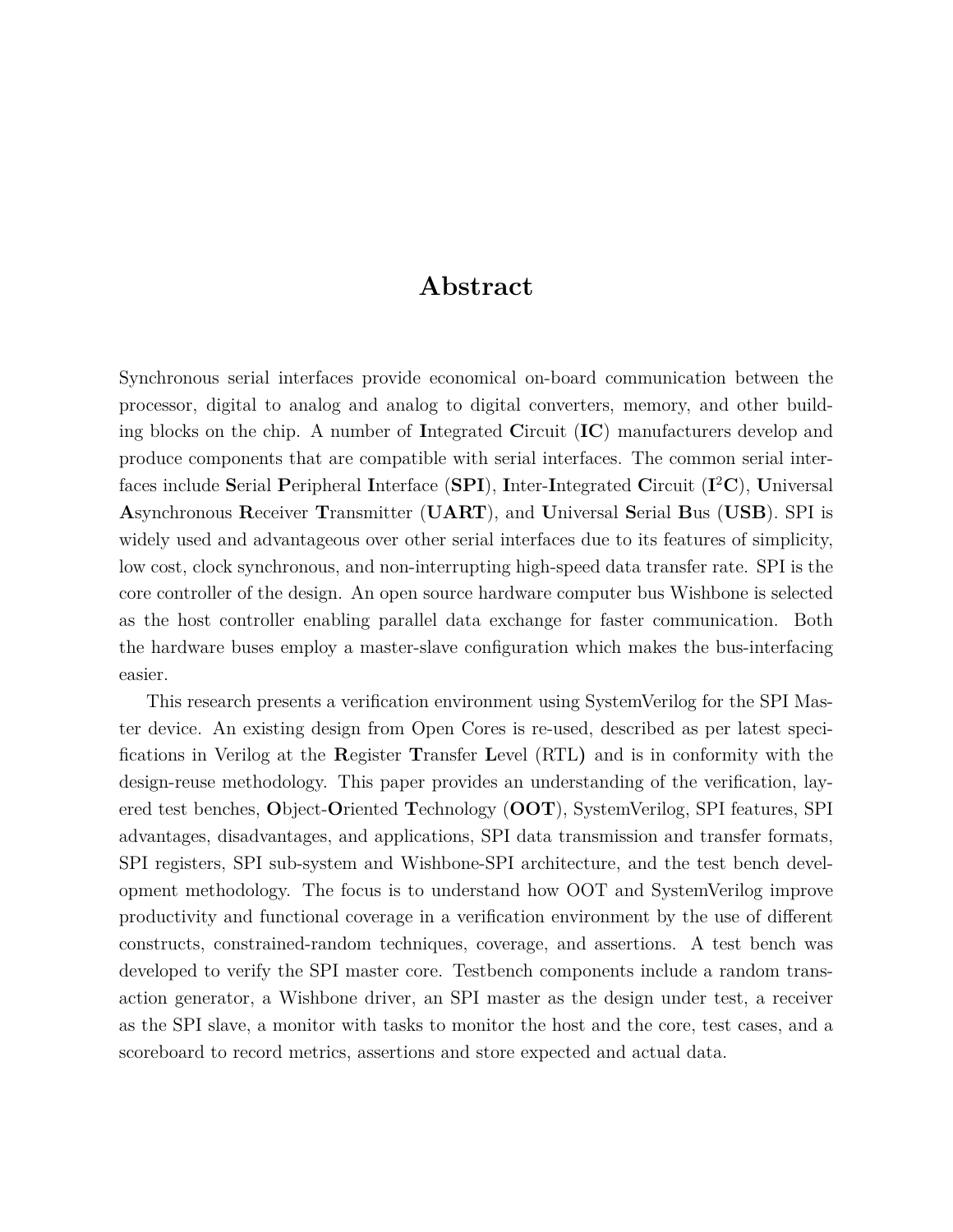# <span id="page-6-0"></span>**Contents**

|                | Contents<br>$\mathbf{v}$ |                |         |                                          |                         |  |  |  |
|----------------|--------------------------|----------------|---------|------------------------------------------|-------------------------|--|--|--|
|                | List of Figures<br>ix    |                |         |                                          |                         |  |  |  |
|                |                          | List of Tables |         |                                          | $\overline{\mathbf{x}}$ |  |  |  |
| $\mathbf 1$    |                          | Introduction   |         |                                          | 1                       |  |  |  |
|                | 1.1                      |                |         |                                          | $\overline{4}$          |  |  |  |
|                | 1.2                      |                |         |                                          | $\overline{4}$          |  |  |  |
|                | 1.3                      |                |         |                                          | $\overline{4}$          |  |  |  |
| $\overline{2}$ |                          | Verification   |         |                                          | $\bf{6}$                |  |  |  |
|                | 2.1                      | Overview       |         |                                          | 6                       |  |  |  |
|                |                          | 2.1.1          | Aspects |                                          | $\overline{7}$          |  |  |  |
|                |                          |                | 2.1.1.1 |                                          | 8                       |  |  |  |
|                |                          |                | 2.1.1.2 |                                          | 8                       |  |  |  |
|                |                          |                | 2.1.1.3 | Performance                              | 8                       |  |  |  |
|                |                          | 2.1.2          | Methods |                                          | 8                       |  |  |  |
|                |                          |                | 2.1.2.1 |                                          | 9                       |  |  |  |
|                |                          |                | 2.1.2.2 |                                          | 9                       |  |  |  |
|                |                          |                | 2.1.2.3 | Formal                                   | 9                       |  |  |  |
|                |                          |                | 2.1.2.4 | Semi-Formal                              | 9                       |  |  |  |
|                |                          |                | 2.1.2.5 | Assertion-based                          | 10                      |  |  |  |
|                |                          |                | 2.1.2.6 | Co-verification of Hardware and Software | 10                      |  |  |  |
|                | 2.2                      |                |         |                                          | <b>10</b>               |  |  |  |
|                | 2.3                      |                |         |                                          | 14                      |  |  |  |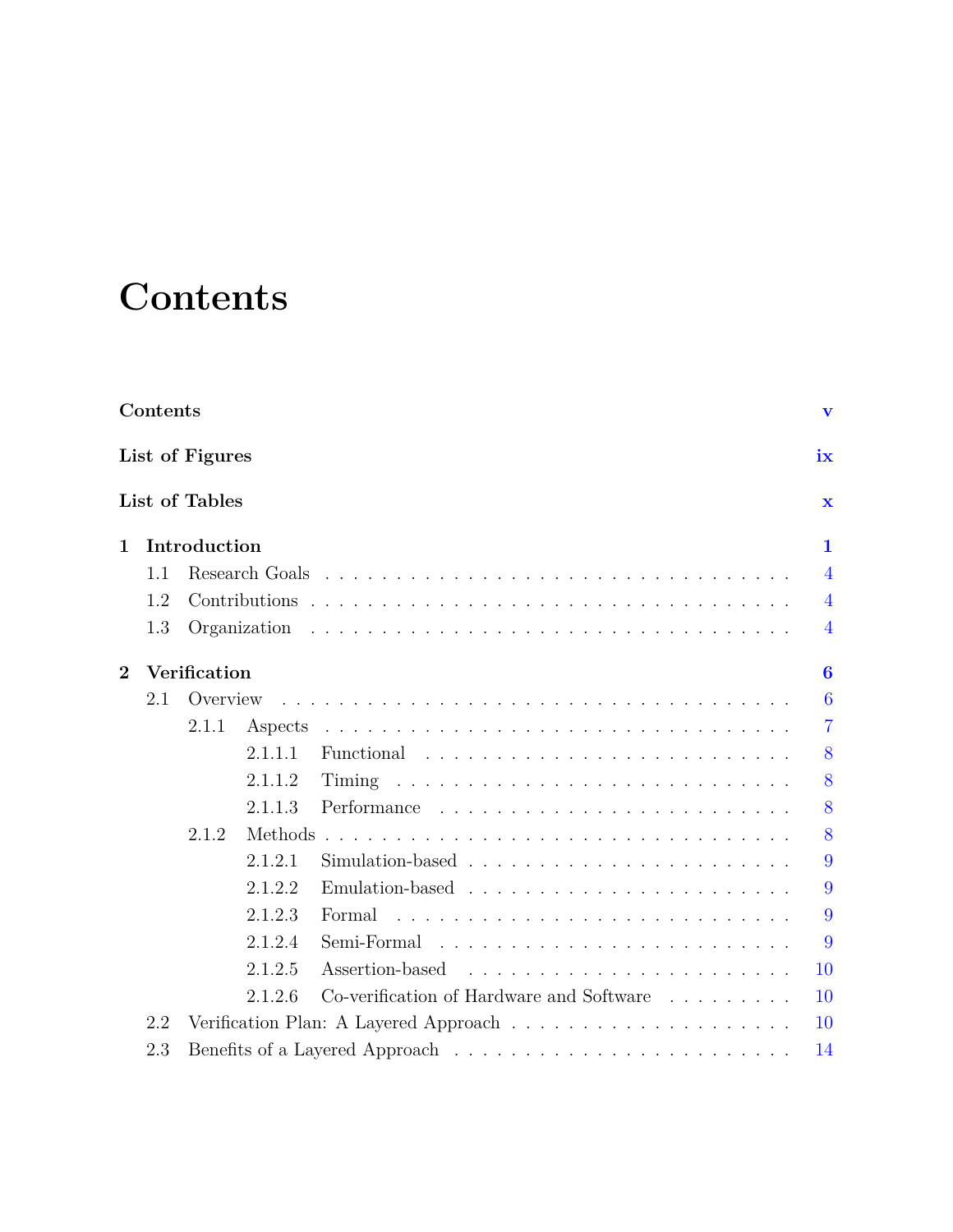| $\overline{\mathbf{3}}$ |     | SystemVerilog |                                                                                | 16 |
|-------------------------|-----|---------------|--------------------------------------------------------------------------------|----|
|                         | 3.1 |               |                                                                                | 16 |
|                         |     | 3.1.1         | Overview                                                                       | 16 |
|                         |     |               | 3.1.1.1                                                                        | 17 |
|                         |     |               | 3.1.1.2                                                                        | 17 |
|                         |     |               | 3.1.1.3                                                                        | 17 |
|                         |     |               | 3.1.1.4                                                                        | 17 |
|                         |     | 3.1.2         | <b>Benefits</b>                                                                | 17 |
|                         | 3.2 |               |                                                                                | 18 |
|                         |     | 3.2.1         |                                                                                | 18 |
|                         |     | 3.2.2         |                                                                                | 18 |
| 4                       |     |               | Serial Peripheral and Wishbone Interface                                       | 20 |
|                         | 4.1 |               |                                                                                | 20 |
|                         | 4.2 |               |                                                                                | 21 |
|                         |     | 4.2.1         | Data Transfer and Addressing                                                   | 21 |
|                         |     | 4.2.2         |                                                                                | 22 |
|                         |     | 4.2.3         |                                                                                | 22 |
|                         |     | 4.2.4         |                                                                                | 22 |
|                         |     | 4.2.5         | Performance                                                                    | 22 |
|                         | 4.3 |               | SPI Advantages, Disadvantages and Applications                                 | 23 |
|                         |     | 4.3.1         |                                                                                | 23 |
|                         |     | 4.3.2         | $Disadvantages \ldots \ldots \ldots \ldots \ldots \ldots \ldots \ldots \ldots$ | 23 |
|                         |     | 4.3.3         |                                                                                | 23 |
|                         | 4.4 |               |                                                                                | 24 |
|                         |     | 4.4.1         |                                                                                | 25 |
|                         |     | 4.4.2         |                                                                                | 25 |
|                         |     | 4.4.3         |                                                                                | 25 |
|                         |     | 4.4.4         |                                                                                | 25 |
|                         | 4.5 |               |                                                                                | 25 |
|                         |     | 4.5.1         | CPHA Equals Zero Transfer Format                                               | 26 |
|                         |     | 4.5.2         |                                                                                | 27 |
|                         | 4.6 |               |                                                                                | 28 |
|                         | 4.7 |               |                                                                                | 30 |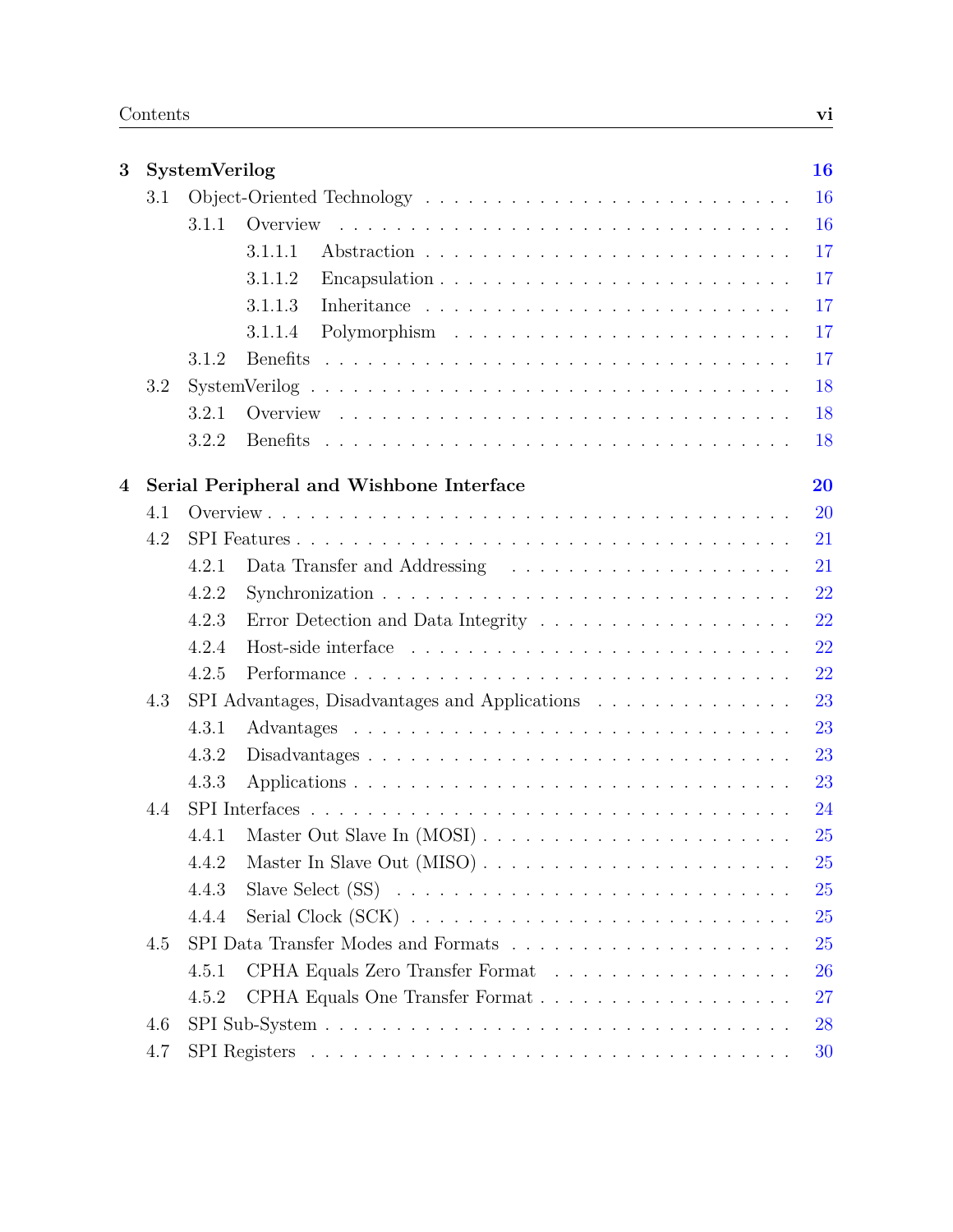|          |            | 4.7.1              |                                                                                     | 30 |
|----------|------------|--------------------|-------------------------------------------------------------------------------------|----|
|          |            | 4.7.2              |                                                                                     | 31 |
|          |            | 4.7.3              |                                                                                     | 32 |
|          | 4.8        |                    |                                                                                     | 33 |
|          | 4.9        |                    |                                                                                     | 33 |
|          |            |                    |                                                                                     | 37 |
| $\bf{5}$ |            |                    | <b>Testbench Methodology and Results</b>                                            | 39 |
|          | 5.1        |                    |                                                                                     | 39 |
|          | 5.2        |                    |                                                                                     | 41 |
|          |            | 5.2.1              |                                                                                     | 41 |
|          |            | 5.2.2              |                                                                                     | 41 |
|          |            | 5.2.3              |                                                                                     | 41 |
|          |            | 5.2.4              |                                                                                     | 42 |
|          |            |                    | 5.2.4.1                                                                             | 42 |
|          |            |                    | 5.2.4.2                                                                             | 42 |
|          |            | 5.2.5              |                                                                                     | 42 |
|          |            | 5.2.6              |                                                                                     | 42 |
|          |            | 5.2.7              | $Test Case \dots \dots \dots \dots \dots \dots \dots \dots \dots \dots \dots \dots$ | 43 |
|          |            | 5.2.8              |                                                                                     | 43 |
|          | 5.3        |                    |                                                                                     | 43 |
|          |            | 5.3.1              | Design's Area, Power and Module Hierarchy                                           | 43 |
|          |            | 5.3.2              |                                                                                     | 44 |
|          |            | 5.3.3              | Wishbone and SPI Transaction Waveforms                                              | 45 |
|          |            |                    | Wishbone Transactions to SPI devices<br>5.3.3.1                                     | 45 |
|          |            |                    | 5.3.3.2<br>SPI Master-Slave Communication                                           | 46 |
| 6        |            | Conclusion         |                                                                                     | 48 |
|          | 6.1        |                    |                                                                                     | 48 |
|          | References |                    |                                                                                     | 50 |
| I        |            | <b>Source Code</b> |                                                                                     | 54 |
|          | I.1        |                    |                                                                                     | 54 |
|          | I.2        |                    |                                                                                     | 57 |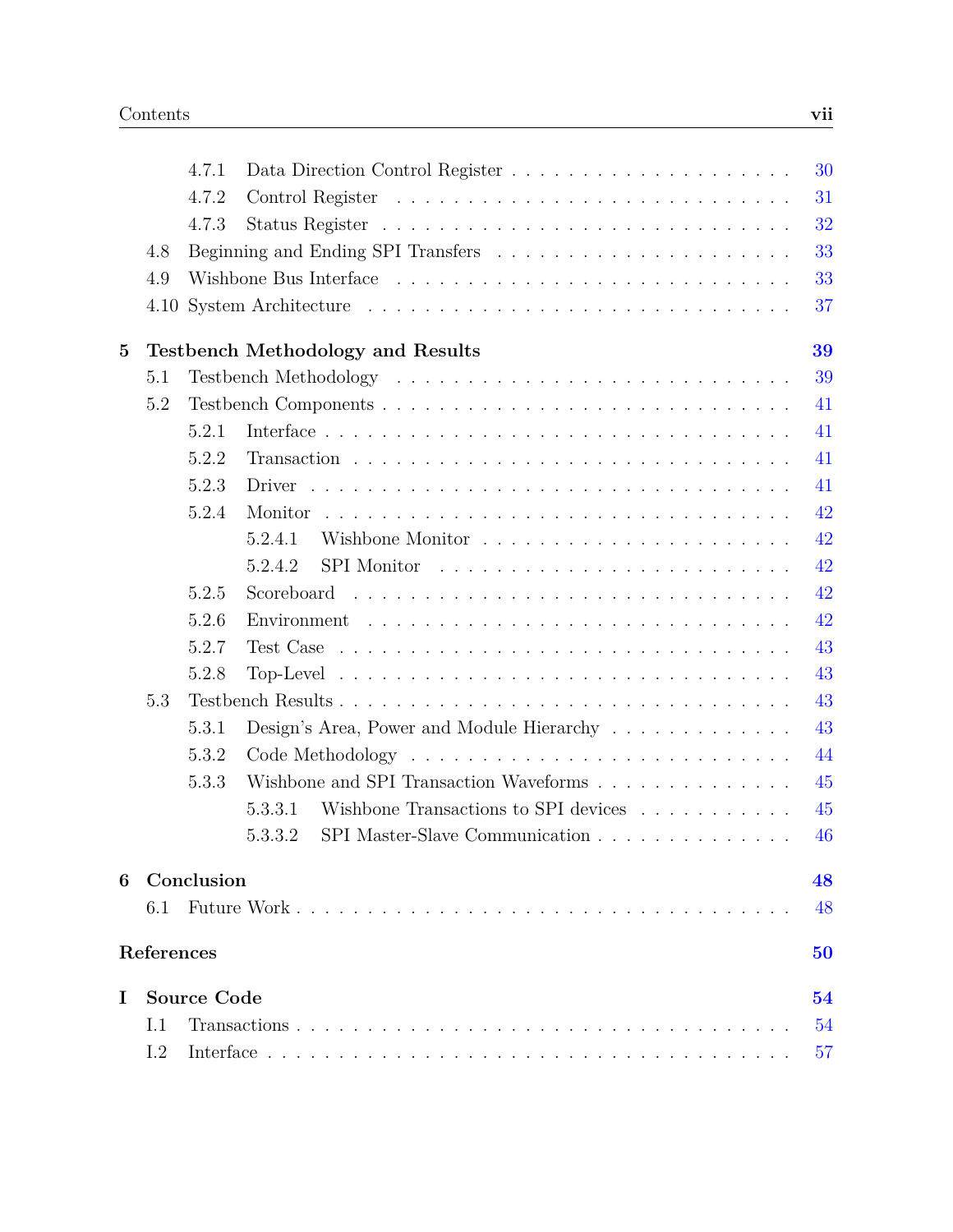| I.5  |  |  |
|------|--|--|
| - L6 |  |  |
|      |  |  |
| I.8  |  |  |
| I.9  |  |  |
|      |  |  |
|      |  |  |
|      |  |  |
|      |  |  |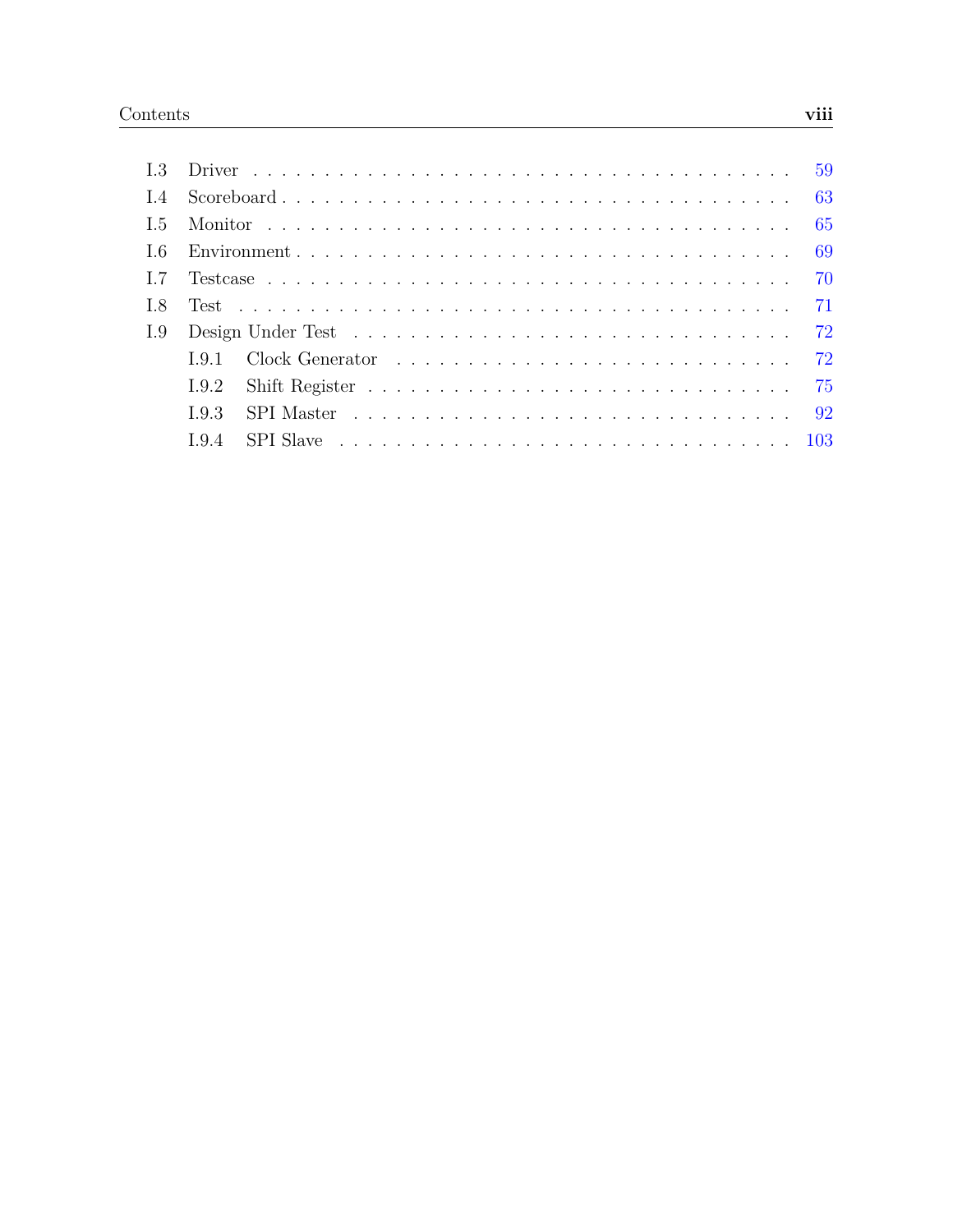# <span id="page-10-0"></span>**List of Figures**

| 2.1  |                                                                                     | $\overline{7}$ |
|------|-------------------------------------------------------------------------------------|----------------|
| 2.2  |                                                                                     | 11             |
| 2.3  |                                                                                     | 12             |
| 2.4  | Scenario, Functional, Signal and Command Layers                                     | 13             |
| 2.5  |                                                                                     | 14             |
| 4.1  |                                                                                     | 21             |
| 4.2  | SPI Interfaces in a single master-single slave device configuration $\ldots \ldots$ | 24             |
| 4.3  |                                                                                     | 27             |
| 4.4  |                                                                                     | 28             |
| 4.5  |                                                                                     | 29             |
| 4.6  |                                                                                     | 30             |
| 4.7  |                                                                                     | 31             |
| 4.8  |                                                                                     | 31             |
| 4.9  |                                                                                     | 32             |
| 4.10 |                                                                                     | 35             |
|      |                                                                                     | 37             |
|      | 4.12 System Detailed Architectural Block Diagram <sup>[3]</sup>                     | 38             |
| 5.1  | Testbench Environment                                                               | 40             |
| 5.2  | Testbench Environment with Interface Signals $\ldots \ldots \ldots \ldots \ldots$   | 40             |
| 5.3  |                                                                                     | 44             |
| 5.4  |                                                                                     | 45             |
| 5.5  |                                                                                     | 46             |
| 5.6  |                                                                                     | 46             |
| 5.7  |                                                                                     | 47             |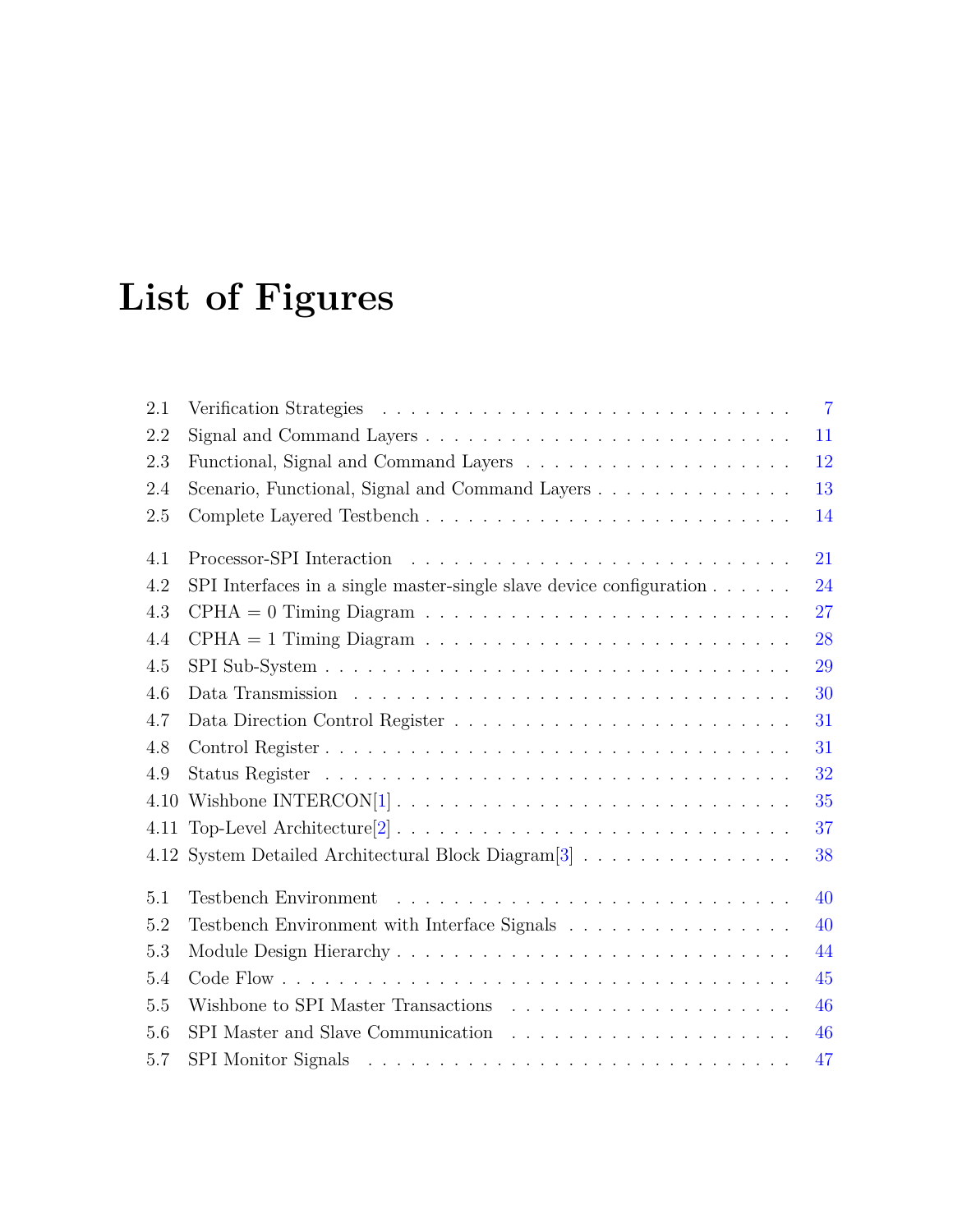# <span id="page-11-0"></span>**List of Tables**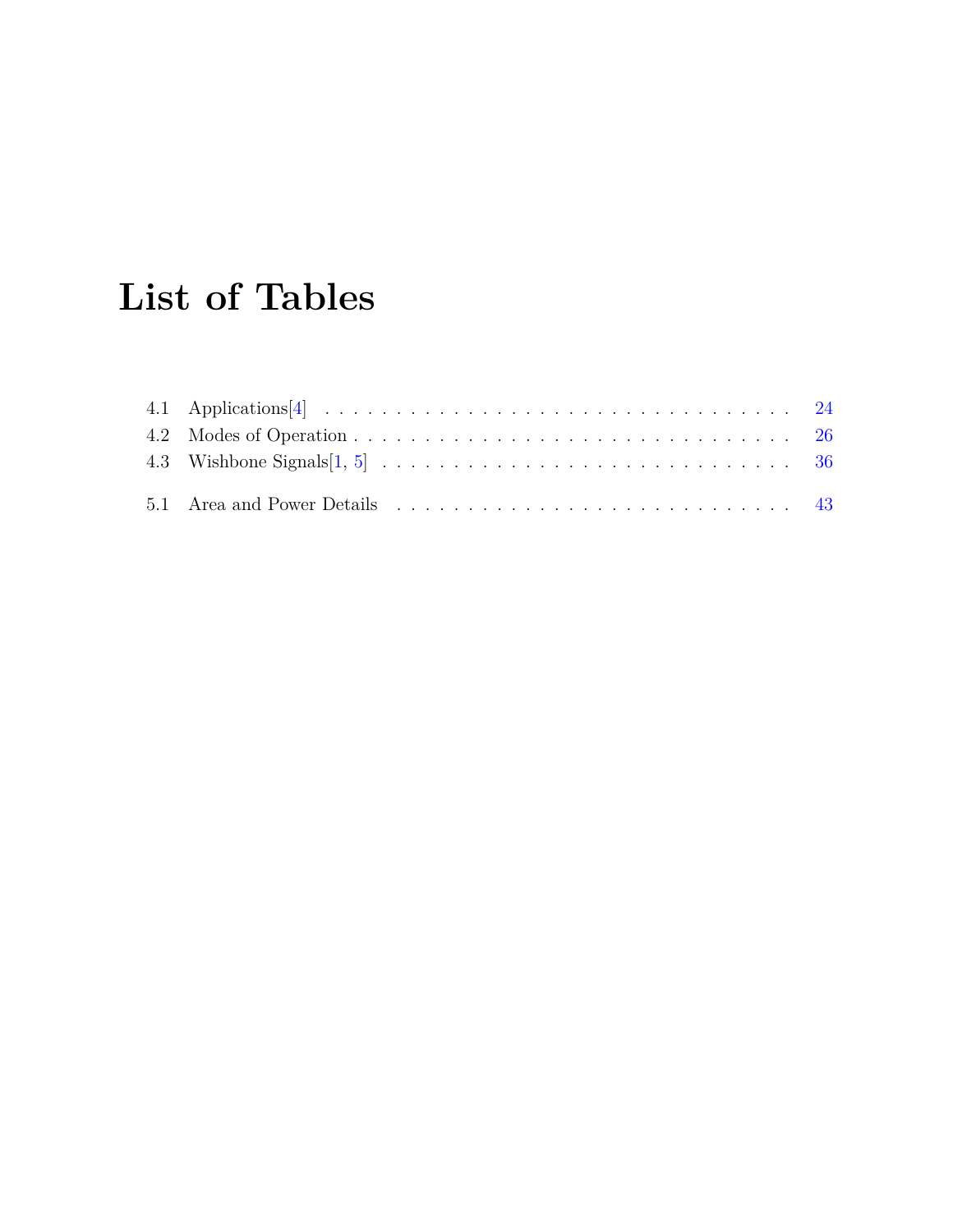## <span id="page-12-0"></span>**Chapter 1**

## **Introduction**

An **A**pplication **S**pecific **I**ntegrated **C**ircuit (**ASIC**) is is a special purpose device designed for a specific application and perform a specific function. A modern ASIC may include microprocessors or microcontrollers, memory and relevant building blocks on a single chip called a System-**o**n-Chip (**SoC**). The presence of a microprocessor or microcontroller distinguishes an ASIC as an SoC or a non-SoC. A mobile phone is a classic example of an embedded system which embeds a SoC. The mobile phone SoC includes a Microcontroller, a **D**igital **S**ignal **P**rocessor (**DSP**), Memory, Peripherals, **D**irect **M**emory **A**ccess **c**ontroller (**DMA** controller), **L**iquid **C**rystal **D**isplay controller (**LCD** controller) and a battery. An SoC is always developed to provide better reliability, lower cost, lower area, lower power, better performance and to meet the technology advancements and product end-user requirements. An Embedded System or a SoC uses a microcontroller or a microprocessor for intelligent control mechanism, display drivers for displaying the content, memory for storage, data converters, remote input and output ports, and integrated circuits for communication interfaces. The desired functionality is achieved when multiple components of the chip operate, communicate and collaborate with each other. These components interact with each other through communication controllers or interfaces. The interfaces may be serial or parallel depending on the transmission of data and are selected based on the protocols supported by the components. A few interfaces include **S**erial **P**eripheral **I**nterface (**SPI**), **I**nter-**I**ntegrated **C**ircuit (**I** <sup>2</sup>**C**), **U**niversal **A**synchronous **R**eceiver **T**ransmitter (**UART**), **U**niversal **S**erial **B**us (**USB**), Ethernet, Bluetooth, WiFi, **A**vionics **F**ull **D**uple**X** Switched Ethernet (**AFDX**), **C**ontroller **A**rea **N**etwork (**CAN), A**eronautical **R**adio **INC** 429 (**ARINC 429**), **MIL**itary**-ST**andar**D**-1553 (**MIL-STD-1553**). SPI, I<sup>2</sup>C, UART, and USB are most common serial interfaces used.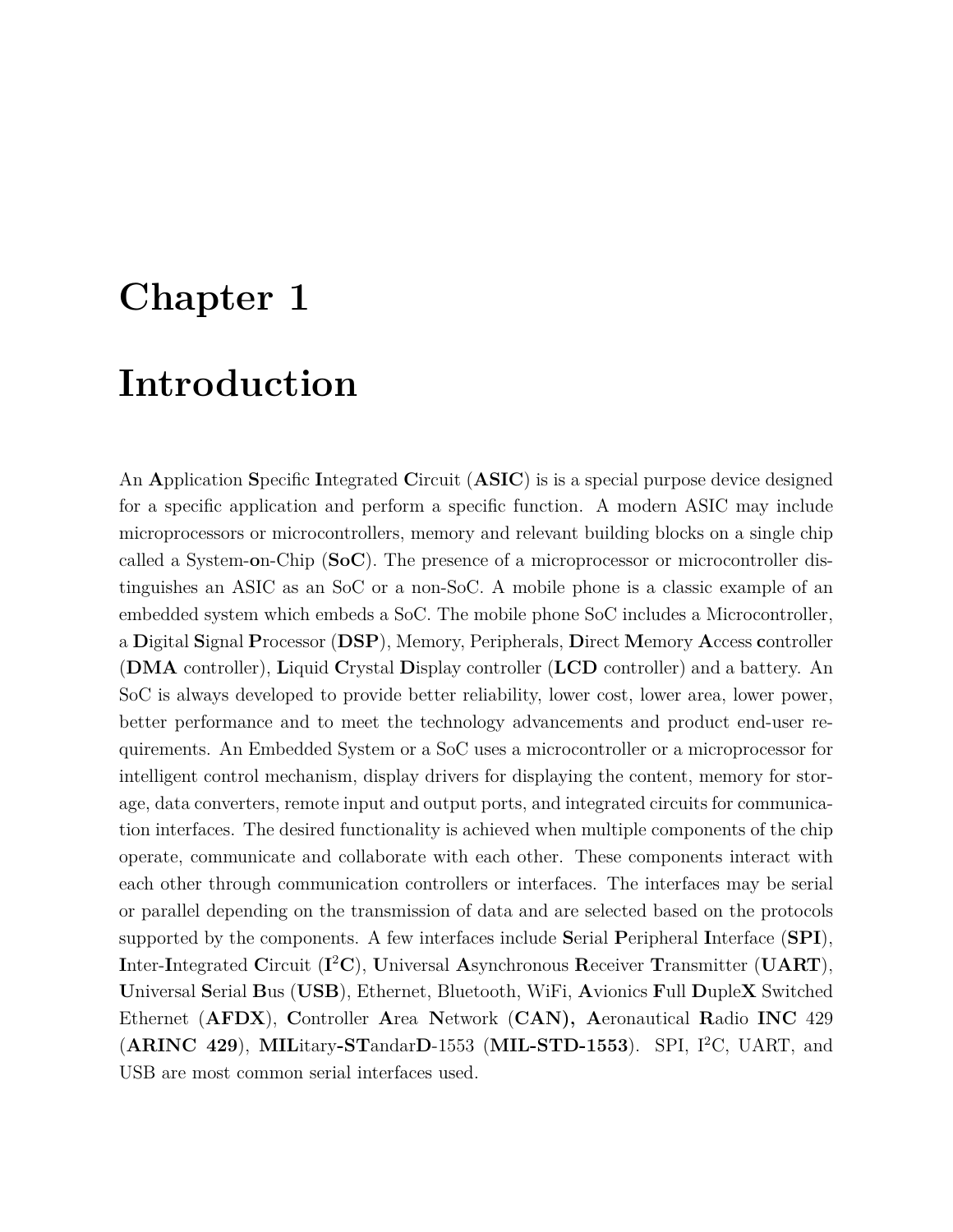SPI is advantageous over  $I^2C$  and UART as the data exchange is synchronous to a clock signal and is configured as a master-slave device. SPI master device is the core controller. An open source hardware computer bus Wishbone is the host controller to SPI and it enables parallel exchange of data with the processor. It is configured as a master-slave like the SPI, which makes the interfacing easier. As a result, the core controller is a slave of the host controller. Motorola developed the SPI communication controller. It is a datalink and a De facto standard. Parallel data from the microprocessor or microcontroller is transmitted through Wishbone to the SPI Master device. This data is serialized in bits with one bit being transmitted to the slave in a clock cycle. The slave acknowledges the master in a similar way. The transmission and reception of data between the SPI master device and the SPI slave device happen simultaneously and the communication is full duplex. SPI is a 3+-wire (typically 4), synchronous serial controller. The interfaces of SPI include **S**erial **C**loc**K** (**SCK**), **M**aster **I**n **S**lave **O**ut (**MISO**)**, M**aster **O**ut **S**lave **I**n (**MOSI**) and an optional **S**lave **S**elect (**SS**). Unlike Wishbone, SPI supports only a single master and a multiple slave configuration. At any given instance, only the master device can initiate a data frame transfer with only one slave device by generating the clock signal through SCK and selecting the slave device through SS. The SPI master operates as an 8-bit shift register. The SPI slave operates as an 8-bit shift register. The SPI master and slave devices are tied together through the interfaces of the SPI. Ideally, the **L**east **S**ignificant **B**it **(LSB)** of the master is transferred into the **M**ost **S**ignificant **B**it **(MSB)** of the slave through MOSI data line and the **M**ost **S**ignificant **B**it **(MSB)** of the slave is transferred into the **L**east **S**ignificant **B**it **(LSB)** of the master through the MISO data line. This two-way communication works similar to a 16-bit circular shift register. **SCK** synchronizes the sampling and shifting of data on the MISO and MOSI by assigning the clock phase, clock polarity, and clock frequency.

SPI is widely used in the industry for its swift data transfer rates with a bit rate of half the clock rate and can operate at a speed of up to 1.1 Mbps. A flexible design methodology that is used with semiconductor IP cores is the Wishbone Bus Interconnection. It enables faster design re-usability in the integration of the chip due to its simple, compact, and logical IP core hardware interfaces requiring less number of logic gates. It enables parallel data communication on a chip and is selected as the host controller to the SPI.

The design implementation of these hardware platforms can be carried out using **Verilog H**ardware **D**escription **L**anguage (**Verilog HDL**) or **V**ery High-Speed Integrated Circuit **H**ardware **D**escription **L**anguage **(VHDL**). But Verilog or VHDL is not enough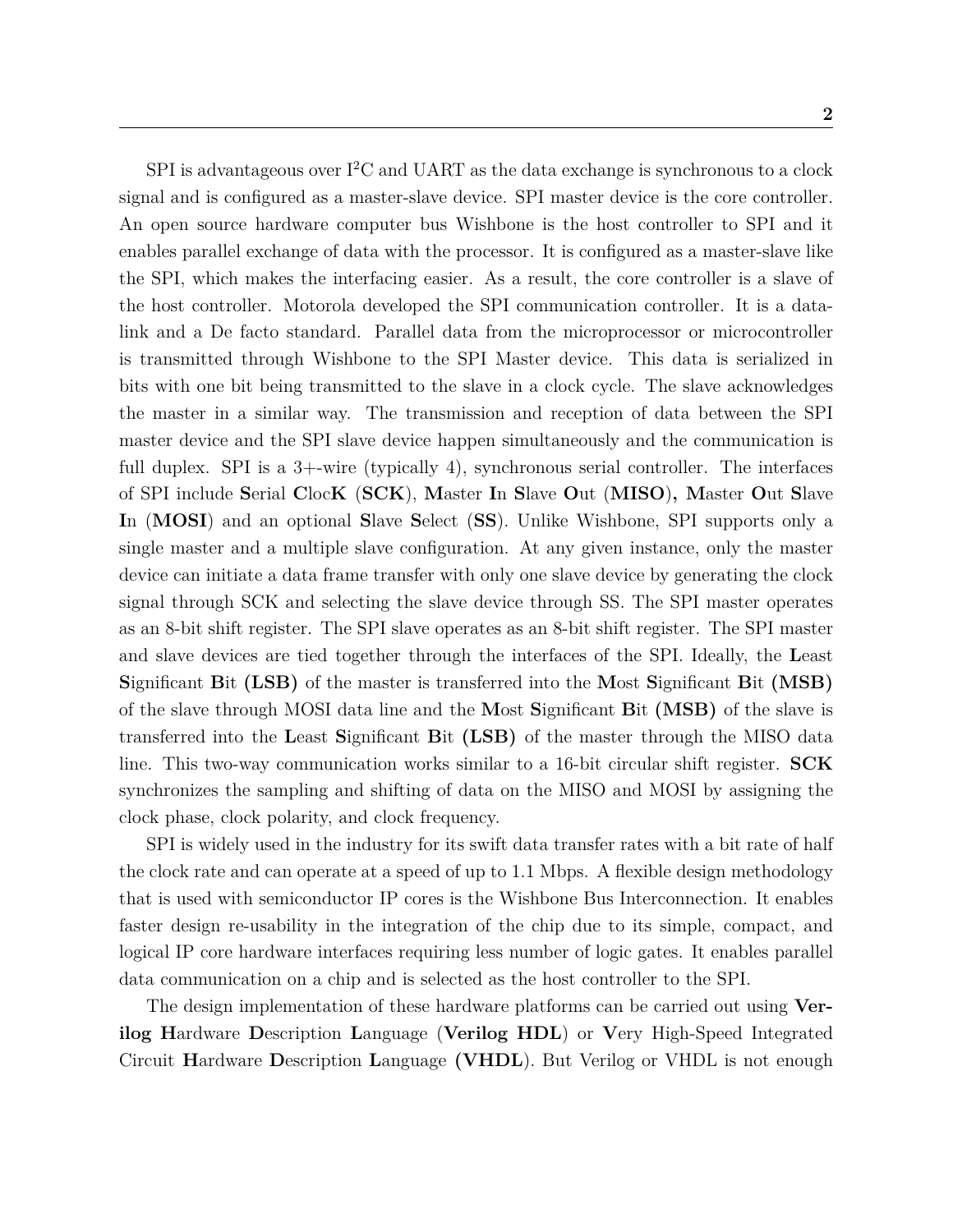for a complete verification of these platforms. The traditional approach of verification is to functionally simulate the hardware, develop and emulate the software by transacting all the input combinations to the design under test and monitoring the expected behavior. This approach is time-consuming and poses a major threat to design and verification re-work. An automated system-level verification with re-usable and scalable components is required to verify complex designs. A majority of the **E**lectronic **D**esign **A**utomation (**EDA)** tool vendors use automated verification methodologies and **O**bject-**O**riented **T**echnology (**OOT**). The automated verification methodologies include SystemVerilog, **U**niversal **V**erification **M**ethodology (**UVM**), **V**erification **M**ethodology **M**anual (**VMM)**, **A**dvanced **V**erification **M**anual (**AVM**), and **O**pen **V**erification **M**anual (**OVM**) [\[6\]](#page-61-6). SystemVerilog is extensively used in verifying complex SoC designs due to higher level abstractions and use of OOT. It combines specifications, design, simulation, verification and validation into a single language by improving the communication between design and verification engineers aiding an efficient design and verification process. Threefourths of the time in the product development life cycle is spent on verification and testing. Given adequate time and resources, direct testing is used to exploit features of verification environment. The increasing levels of design complexity force the usage of random tests by automation in addition to certain directed tests to cover all the input combinations and achieve a 100% functional and code coverage metrics. Unlike traditional directed testing, random tests start with the expected behavior and work backward to check the outputs with automatically generated input stimulus through transaction generators. A verification environment is developed through a layered approach. The layered approach divides the tasks into Signal, Functional, Command, Scenario and Test layers developed independently. This environment is built upon a verification plan which describes the aspects of the design to be verified, the techniques to be used and the creation of constrained random tests. Code and Functional coverage metrics are captured to check all aspects of the verification plan. Functional coverage measures the test success rate to evaluate the performance. Code Coverage measures the coding standards metrics.

A configurable and reusable verification environment to validate the Wishbone-compliant SPI core controller is developed using SystemVerilog. The test scenarios include different character lengths, reset condition, data transmission modes, interrupt checks and Auto Slave Select function. The constrained-random stimulus generator generates the transactions and the driver is in the form of Wishbone. The design under test is the SPI master. The receiver is the SPI slave. Monitors are used on the host-side and core-side to check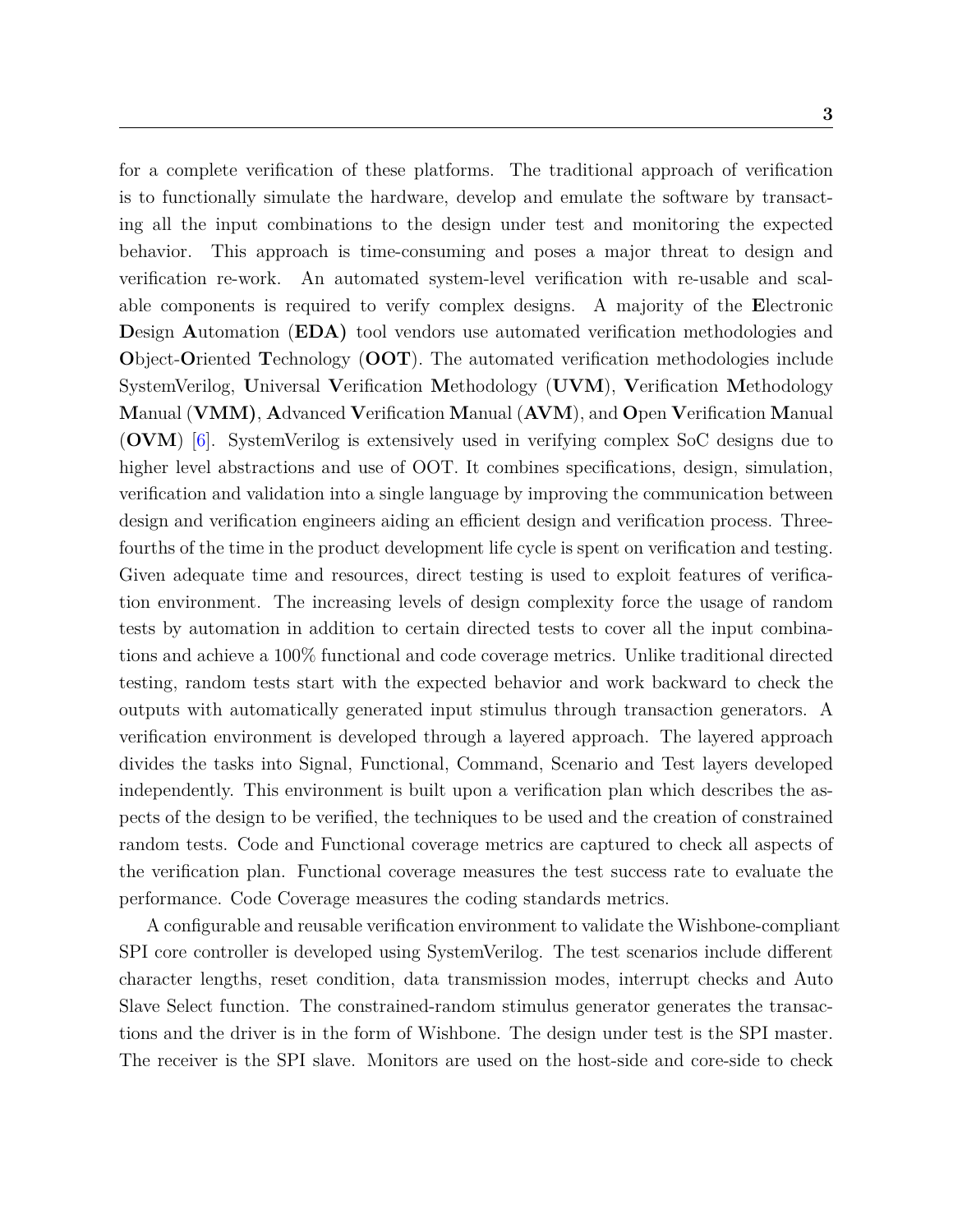the actual data and the expected data. A scoreboard is used for temporary storage, and to capture the coverage metrics and assertions.

## <span id="page-15-0"></span>**1.1 Research Goals**

The goal is to build a configurable and re-usable complex verification test bench that validates the Wishbone-compliant SPI communication controller. A top-down design [\[7\]](#page-61-7) and a layered verification approach are followed to achieve this goal. The objectives include understanding the system requirements and specifications, Wishbone-SPI architecture, SPI registers, SPI data transmission modes, the creation of a testbench environment, and analysis of the data transmission.

## <span id="page-15-1"></span>**1.2 Contributions**

The major contributions to the Wishbone-SPI Core communication controller include:

- Understanding the SPI sub-system architecture, Wishbone-SPI architecture, verification, Object-oriented Technology and SystemVerilog.
- Modifying existing designs of the Wishbone-SPI communication controller as per the latest specifications.
- Developing the testbench components of the verification environment using SystemVerilog constructs, random stimulus, assertions, and coverage.
- Connecting the components of the verification environment to verify the transmission of data for different character lengths and data transfer formats.

## <span id="page-15-2"></span>**1.3 Organization**

This paper has been organized in the following way:

- Chapter [2](#page-17-0) focuses verification, strategies involved in creating a verification environment, and benefits of layered approach.
- Chapter [3](#page-27-0) describes the benefits of using object-oriented technology and SystemVerilog.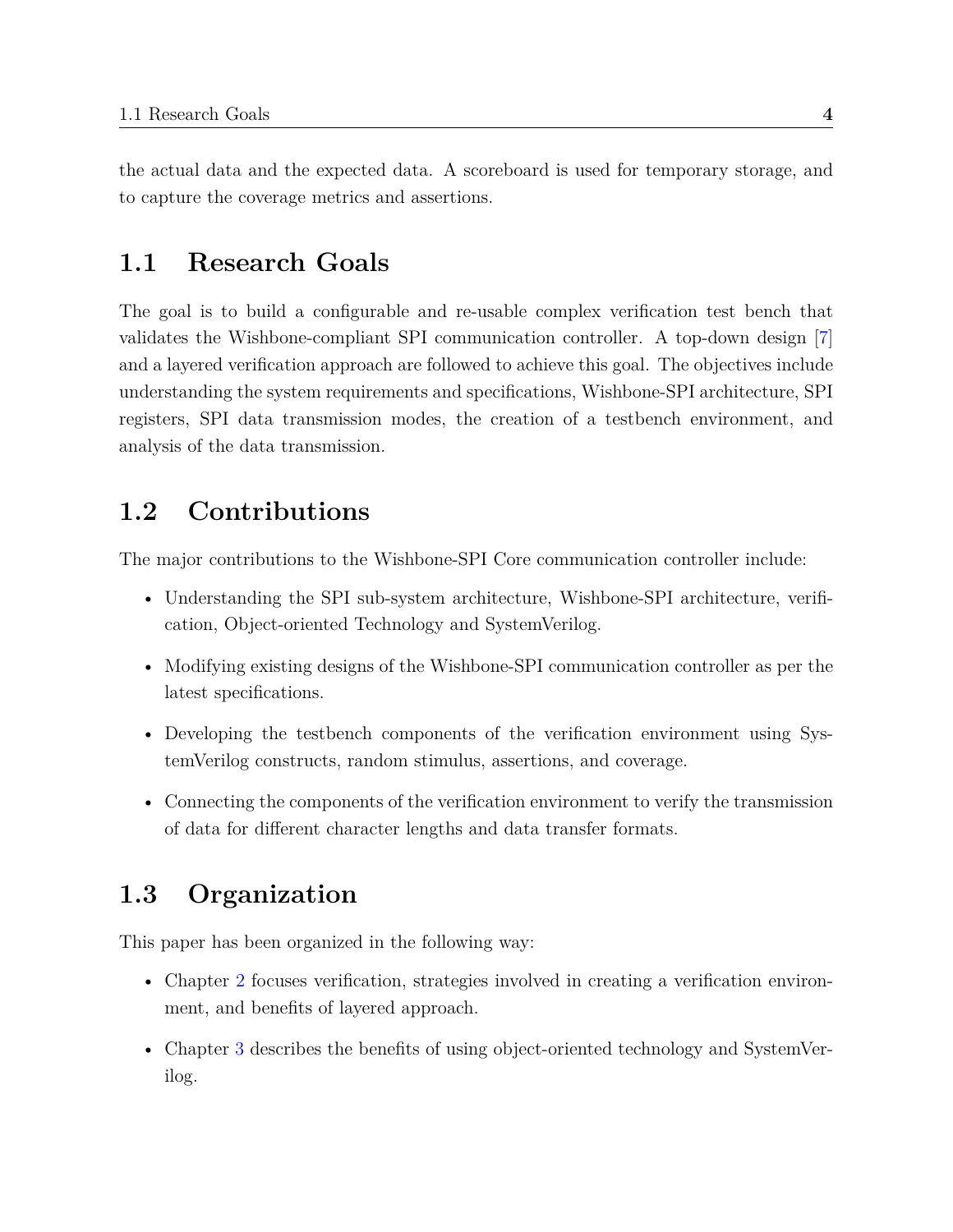- Chapter [4](#page-31-0) describes in detail the Serial Peripheral Interface, its salient features, advantages, disadvantages, applications, data transmission, registers, Wishbone, SPI sub-system, and Wishbone-SPI architecture.
- Chapter [5](#page-50-0) outlines the developed verification environment, the testbench components, the testbench code methodology, and the testbench results.
- Chapter [6](#page-59-0) concludes the paper by highlighting the possible scope of the possible future work in this research.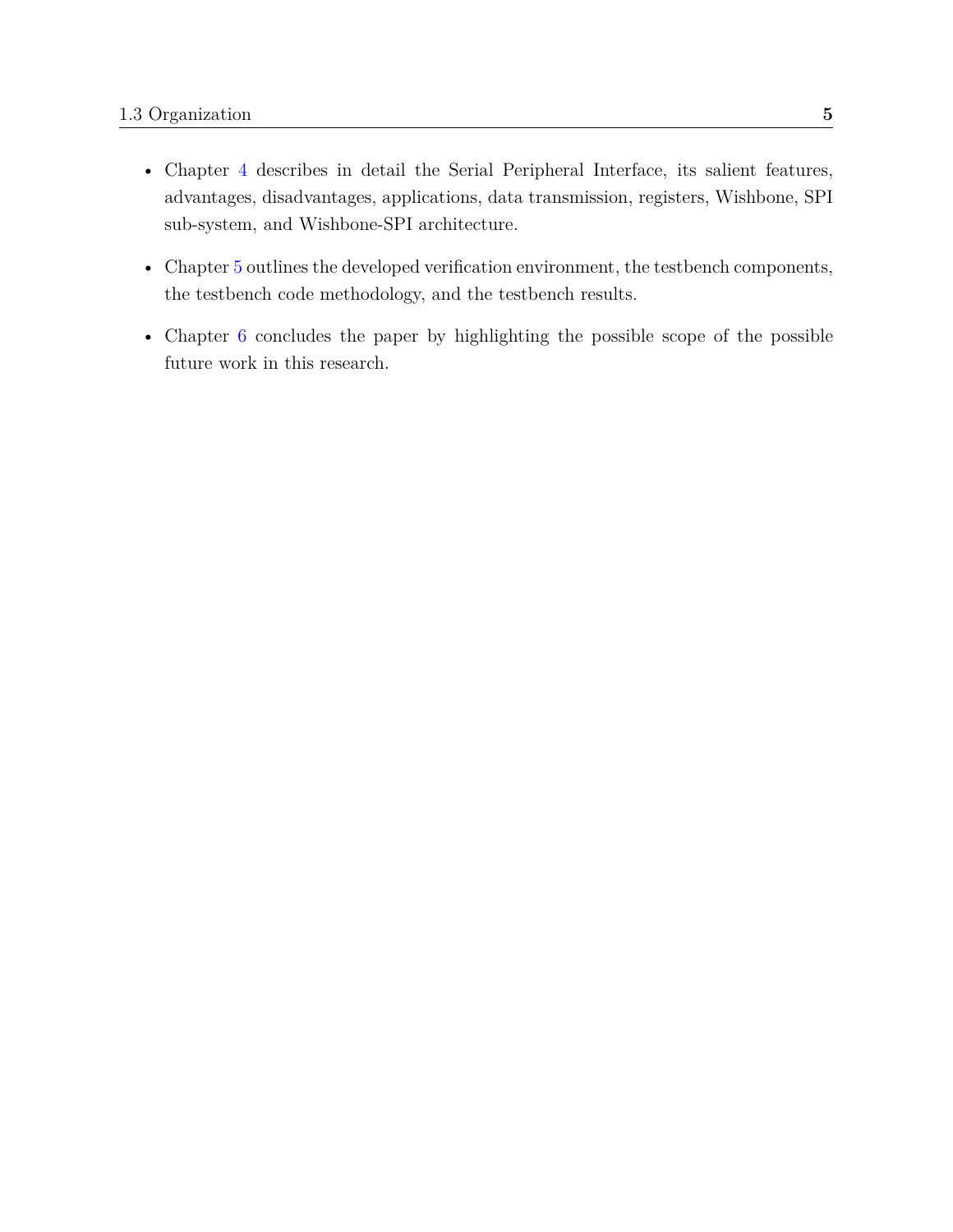## <span id="page-17-0"></span>**Chapter 2**

## **Verification**

## <span id="page-17-1"></span>**2.1 Overview**

The complexity of ASIC and SoC designs increases exponentially [\[8\]](#page-61-8). Verification of these hardware platforms is highly essential as a bug in silicon can lead to increased costs. Enhanced verification strategies using directed and constrained random tests are required to ensure successful design implementations. The process of demonstrating a design's functional correctness is verification. The ultimate goal of verification is to minimize the costs, and achieve maximum code and functional coverage in a short span of time. Verification determines incorrect specifications, misinterpretations, incorrect interactions between cores and identifying unexpected system behavior through strategies like functional verification, object-oriented analysis, assertions, and randomization. A verification environment can be developed methodically by addressing concerns as to what aspects of the design has to be verified and how should the design be verified. Fig. [2.1](#page-18-1) shows the different strategies involved in verification.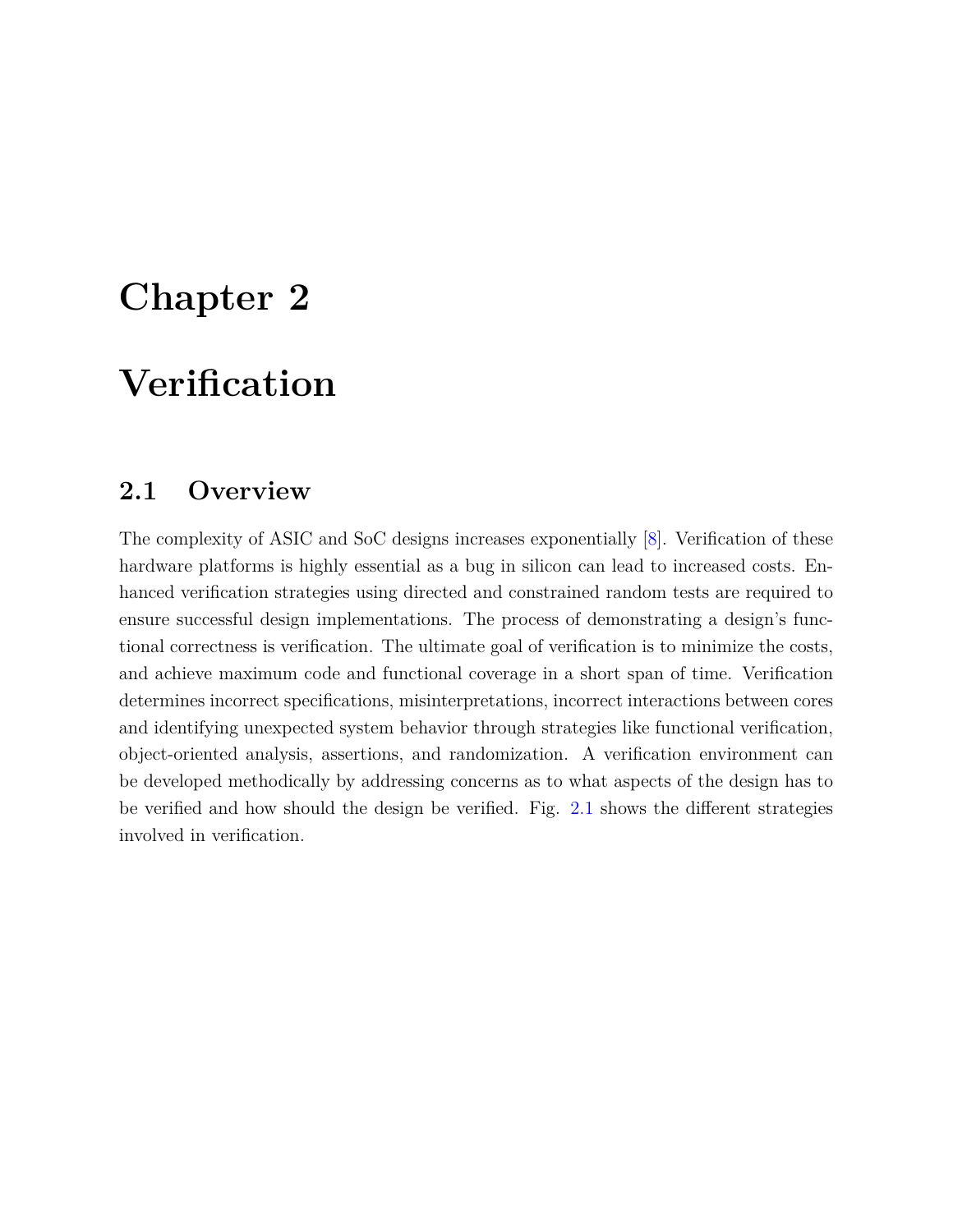<span id="page-18-1"></span>

Figure 2.1: Verification Strategies

## <span id="page-18-0"></span>**2.1.1 Aspects**

A design has certain logic for a specific application. The logic must be designed as per specifications which include design constraints, timing, performance issues, power and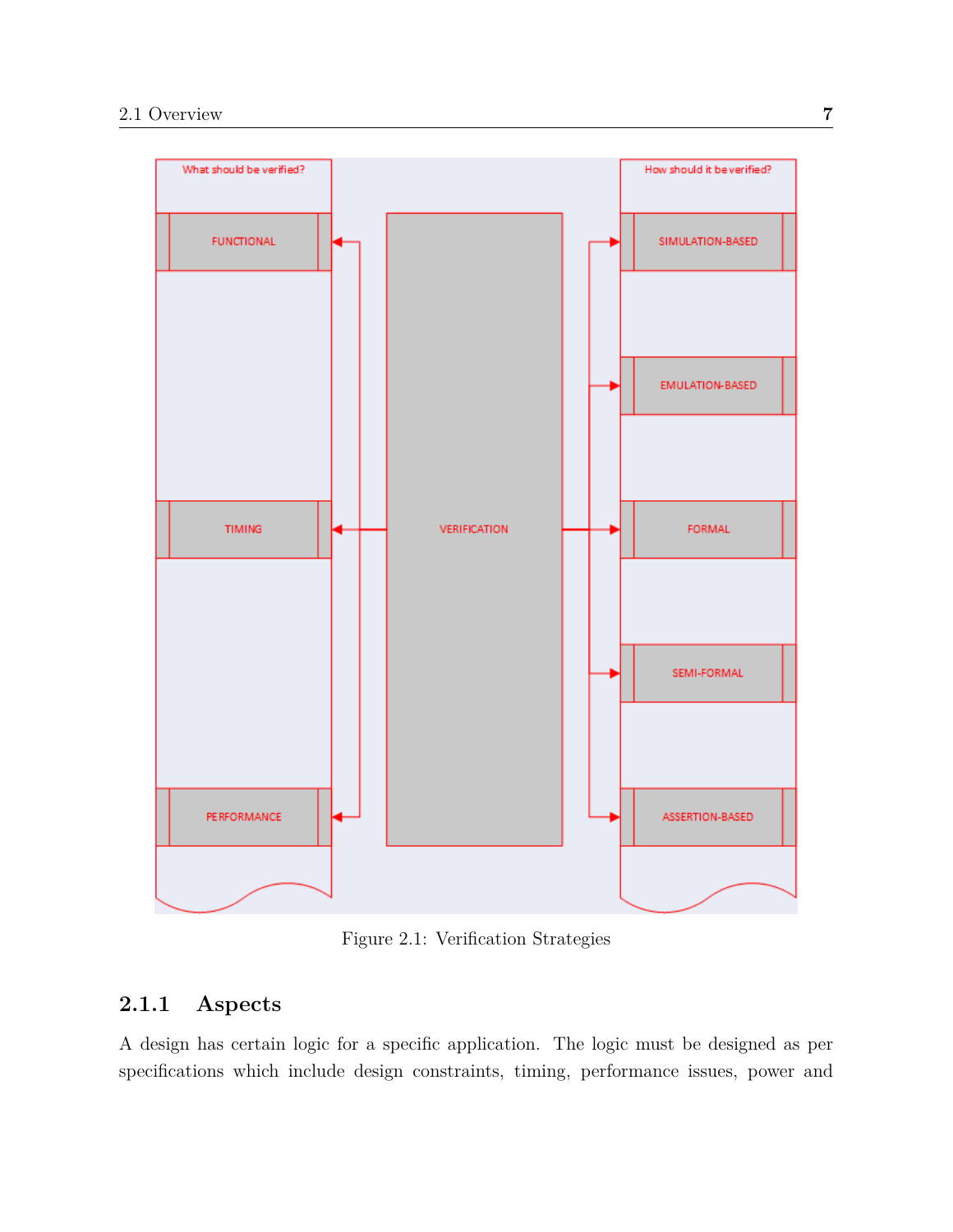area constraints. The following verification strategies define the aspects of the design to be verified and are divided into functional, timing and performance.

#### <span id="page-19-0"></span>**2.1.1.1 Functional**

It is a process of verifying the logic of the design under test that conforms to the specifications using a mathematical model. It is cumbersome due to the enormous test cases present to verify the logic. It cannot be the only source of verification as it takes a lot of time and effort. It is supported by logic simulation, formal verification, RTL verification, Gate and Netlist level verification and emulation.

### <span id="page-19-1"></span>**2.1.1.2 Timing**

It validates the path delays from the primary input to the primary output to ensure that these delays are neither too short nor too long. It validates the clock pulses to ensure that they are neither too wide nor too narrow and the pulse width is retained as required. This is a kind of an electrical rule check and uses static and dynamic timing analysis to verify the timing constraints.

### <span id="page-19-2"></span>**2.1.1.3 Performance**

It determines whether a design meets the specified performance criteria. It may be performed in a hierarchical manner. For example, individual cells of the integrated circuit may be tested against desired performance goals during the initial pass. Testing may then proceed at the block level and finally at the full chip level for subsequent passes to meet performance criterion.

### <span id="page-19-3"></span>**2.1.2 Methods**

The logic, timing, performance, and power constraints can be verified using simulations, emulations, formal methods, assertions, and co-verification of hardware and software. The following verification strategies support the above verification strategies and are selected based on the complexity of the design.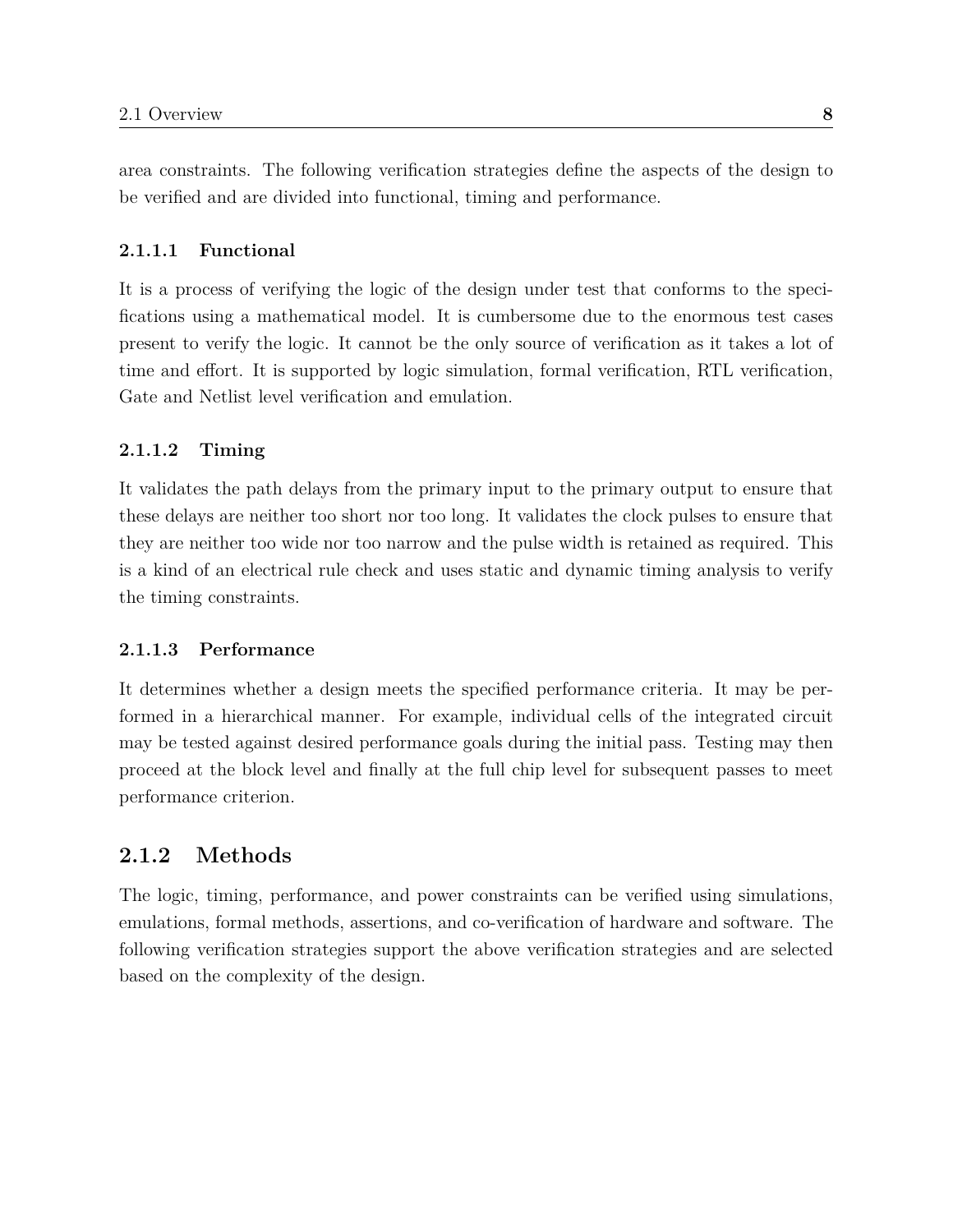### <span id="page-20-0"></span>**2.1.2.1 Simulation-based**

It is the traditional approach which is still used to verify any design and is one of the major components of the verification space. It requires the generation of input sequences or vectors and derives the reference outputs. The input sequences generated can be directed inputs, random inputs and constrained random inputs. It is input-driven and requires the generation each and every data-point input to capture the system's behavior. As a result, it generally requires a longer simulation time, especially for larger designs. This verification has to be supported by other verification strategies to achieve maximum functional and code coverage.

#### <span id="page-20-1"></span>**2.1.2.2 Emulation-based**

This technique needs a certain emulation system like an FPGA-based board. It can provide a shorter verification cycle of the design and cannot be the only source of verification. The time and logic required to design a specific application must also include a board development time.

### <span id="page-20-2"></span>**2.1.2.3 Formal**

Unlike the simulation-based technique, this verification starts by deciding the desired output behavior of the design under test. A formal checker approves or disproves the obtained results. It is output-driven and a collection of data points or properties generated by a random stimulus generator are verified. As a result, missing an input space does not occur. It is the most widely used strategy for modern day SoCs but the main drawback is the use of extensive memory and a longer run-time. It consists of two approaches namely model checking and formal equivalence checking [\[9\]](#page-61-9).

#### <span id="page-20-3"></span>**2.1.2.4 Semi-Formal**

A handful of tool vendors consider adopting this strategy in verifying a design as it combines the simulation-based and formal verification. It achieves better results, and coverage metrics with lesser verification time in the product development life cycle.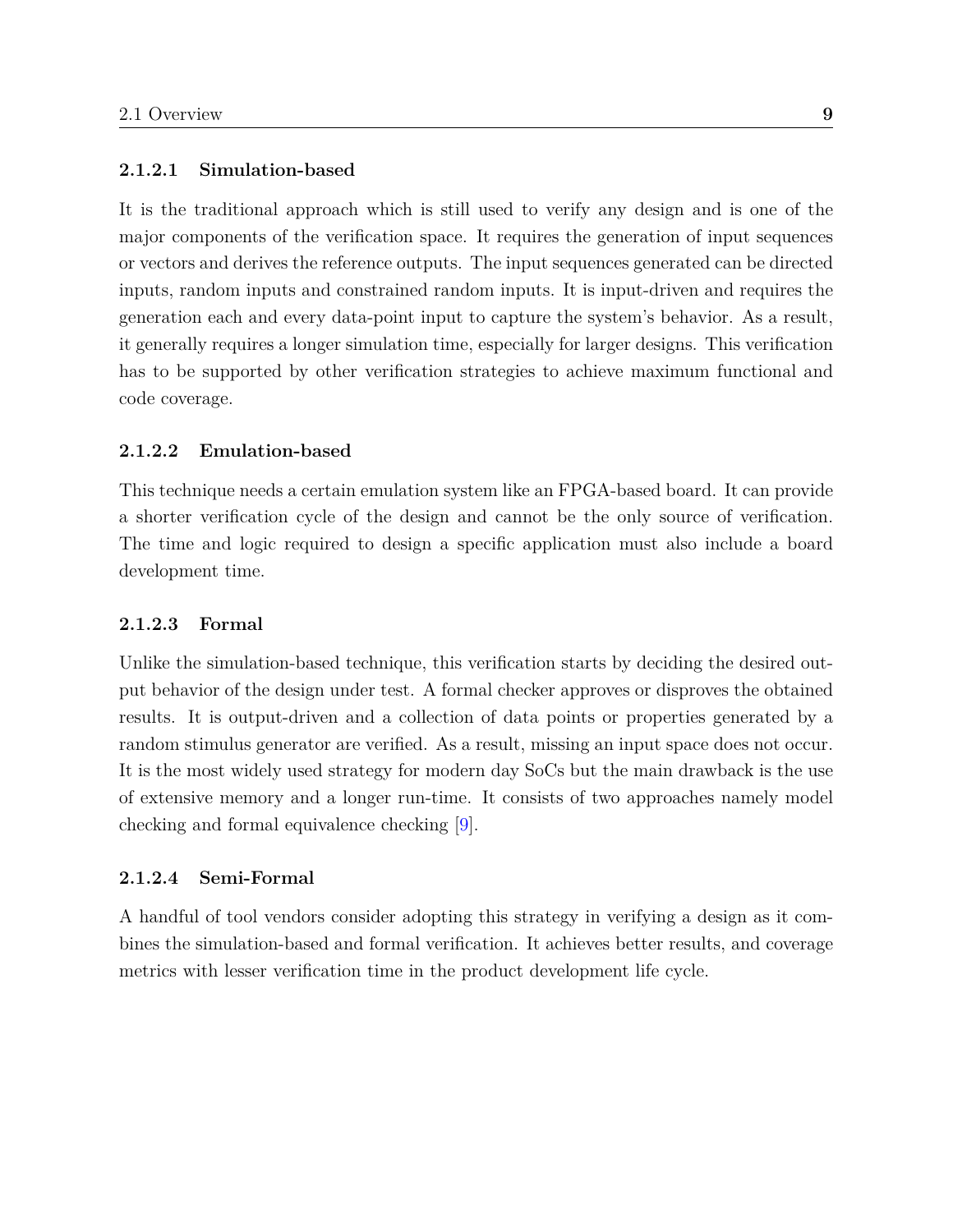#### <span id="page-21-0"></span>**2.1.2.5 Assertion-based**

An assertion is the description of the property of a design as per the specifications. Assertions help in validating the design's intended behavior. The benefits of an assertion-based verification technique include improving the error detection for spotting simulation errors, improving the ability to debug effectively, improving the observability, usage in formal verification and dynamic simulation-based and providing a correct functional coverage. Two types of assertions can be used and these include immediate and concurrent assertions  $[10][11]$  $[10][11]$ .

#### <span id="page-21-1"></span>**2.1.2.6 Co-verification of Hardware and Software**

It provides the facility of verifying the hardware and the software functionality of an application specific design simultaneously. It is required due to the complexity, and demand for low cost and high volume consumer products. It requires a shorter time of verifying the complete design. It verifies the execution of the embedded system software accurately on the target embedded system hardware before the design is committed to fabrication. The simulation of the hardware logic behaves as the real hardware but it is actually an application software on a workstation. The benefits include an early access to the hardware design for the software developers and presence of stimulus for hardware engineers [\[12,](#page-62-2) [13\]](#page-62-3).

### <span id="page-21-2"></span>**2.2 Verification Plan: A Layered Approach**

The goal of verification is to ensure that the device functions accurately and effectively as per the specifications and the expected behavior [\[14\]](#page-62-4). A verification plan is created to explain different aspects of the design to be verified based on the specifications and the techniques that are to be used to achieve the goal. The traditional approach is to generate the stimulus, apply the stimulus to the design under test and capture the results, check for the correctness against specifications, and measure the progress. A flat testbench is developed based on the plan, which wraps around the design under test. Different scenarios are created in the testbench which provide stimulus to the design to capture the results. These results are checked with the expected results from the testbench. The testbench environment has different levels of abstraction, creates transactions and sequences which has to be later transformed to bit vectors [\[14\]](#page-62-4). As a result, modulating the flat testbench programmed in Verilog into different layers and smaller chunks of logic makes it easier,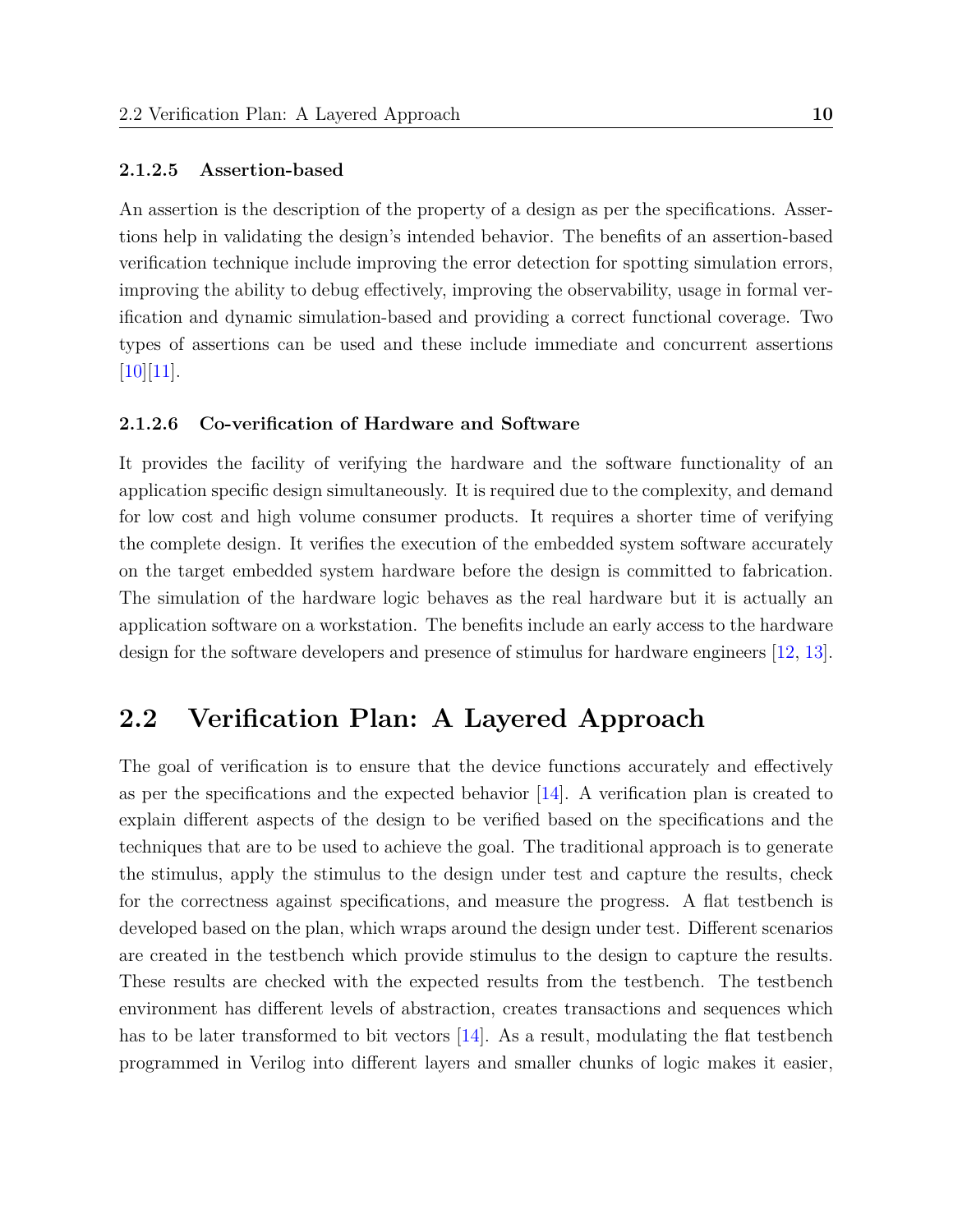efficient and maintainable. As a result, a layered testbench is developed and divided into signal, command, functional and scenario layers [\[14\]](#page-62-4).

The **Signal** Layer is the lowest level in the layered testbench. It holds the design and the interface signals that connect it to the testbench.

The **Command** Layer is the next level which holds the driver to drive input transactions to design, monitor the transactions through checkers and assertions. The driver drives the input transactions to the design from the stimulus generator through single commands. The design's output drives the monitor to group them into commands by considering signal transitions. Assertions validate the signals integrity by considering the changes in the signals and the changes across an entire command. Fig. [2.2](#page-22-0) showcases the signal and command layers of the environment.

<span id="page-22-0"></span>

Figure 2.2: Signal and Command Layers

The **Functional** Layer forms the next layer and is one of the key layers of the layered testbench. It consists of the agent or stimulus, scoreboard, and checkers. The agent receives higher level transactions and splits them into individual transactions to be sent to the driver and scoreboard. Scoreboard predicts the results of the occurred transactions. Checker is used to comparing the commands received from the monitor with the predicted results from the scoreboard [\[14\]](#page-62-4). Fig. [2.3](#page-23-0) showcases the environment with the functional layer included.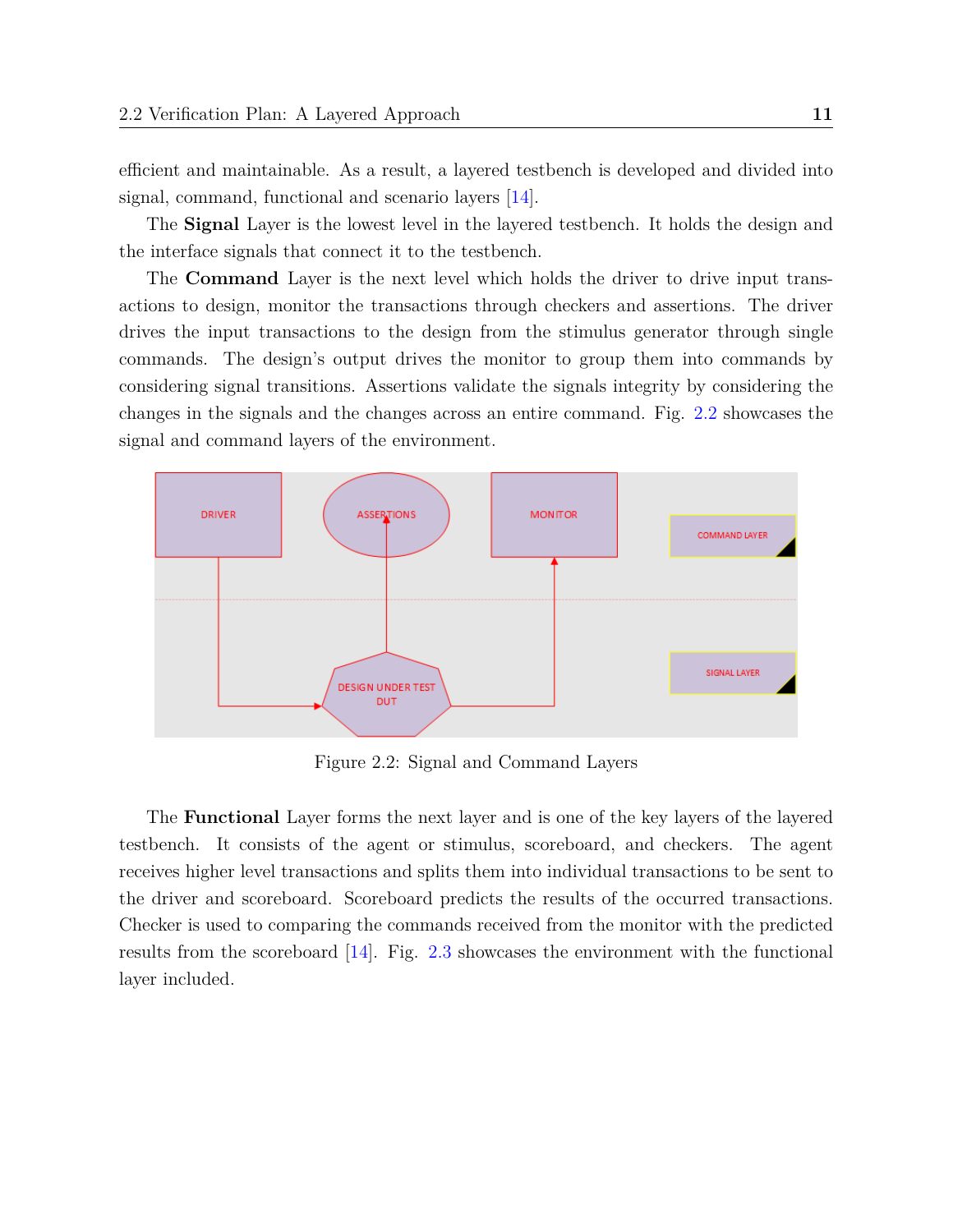<span id="page-23-0"></span>

Figure 2.3: Functional, Signal and Command Layers

The **Scenario** Layer is primarily responsible for generating the test scenarios or test cases required to drive the Functional layer. Usually, constrained random values of different parameters are generated by the scenario layer and is responsible for working of the other layers or steps in this verification testbench [\[14\]](#page-62-4).

The scenario, command and functional layers form the testbench environment which are depicted in Fig. [2.4.](#page-24-0)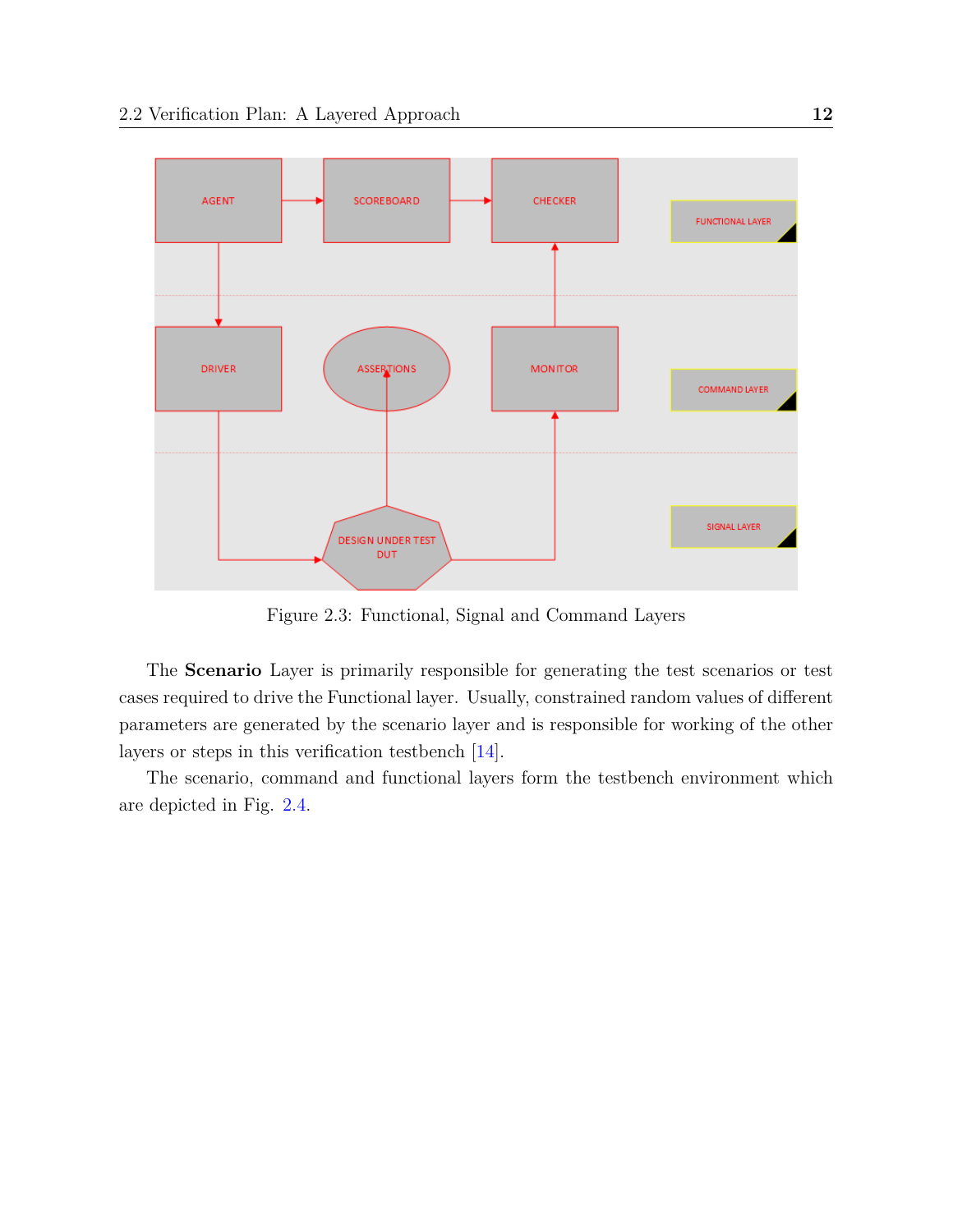<span id="page-24-0"></span>

Figure 2.4: Scenario, Functional, Signal and Command Layers

The **Test** Layer and the **Functional Coverage** Layer form the top layers of a testbench environment. The top-level test only guides the efforts of other components of the testbench and it contains the constraints to create the stimulus. Functional Coverage Layer only measures the progress of all tests to check if all the verification plan requirements are met. Fig. [2.5](#page-25-1) represents a complete Testbench Environment with all the layers included.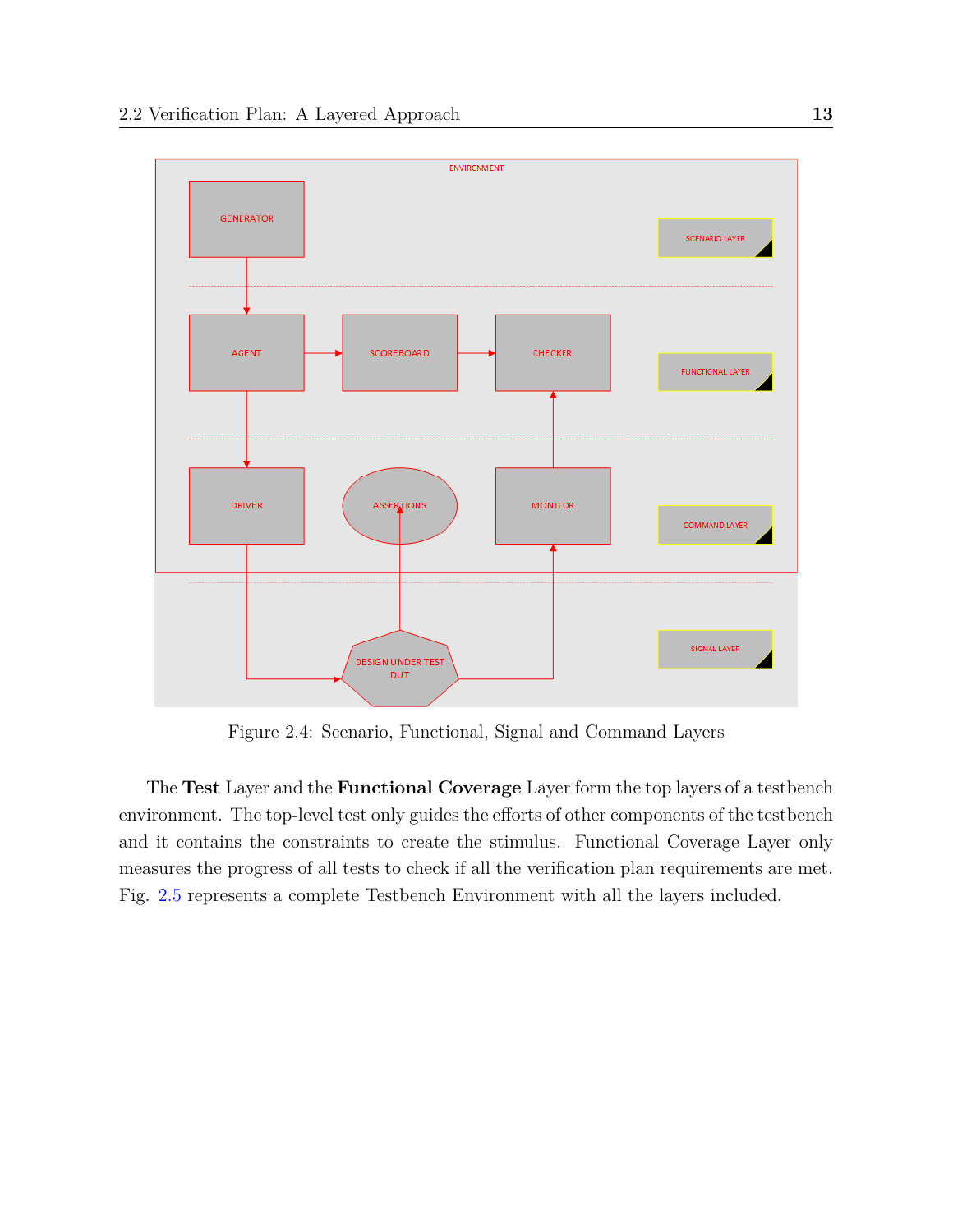<span id="page-25-1"></span>

Figure 2.5: Complete Layered Testbench

## <span id="page-25-0"></span>**2.3 Benefits of a Layered Approach**

Benefits always follow necessity. In order to fulfill the drawbacks of a flat or traditional testbench, a layered testbench approach was formulated to achieve a 100% code and functional coverage by using directed and constrained random stimulus. The benefits of a layered testbench over a flat testbench in a verification environment are listed below:

- The focus has shifted from creating a stimulus to checking the expected system behavior.
- Extended support for the generation of constrained random stimulus.
- Support towards re-usability of verification environments.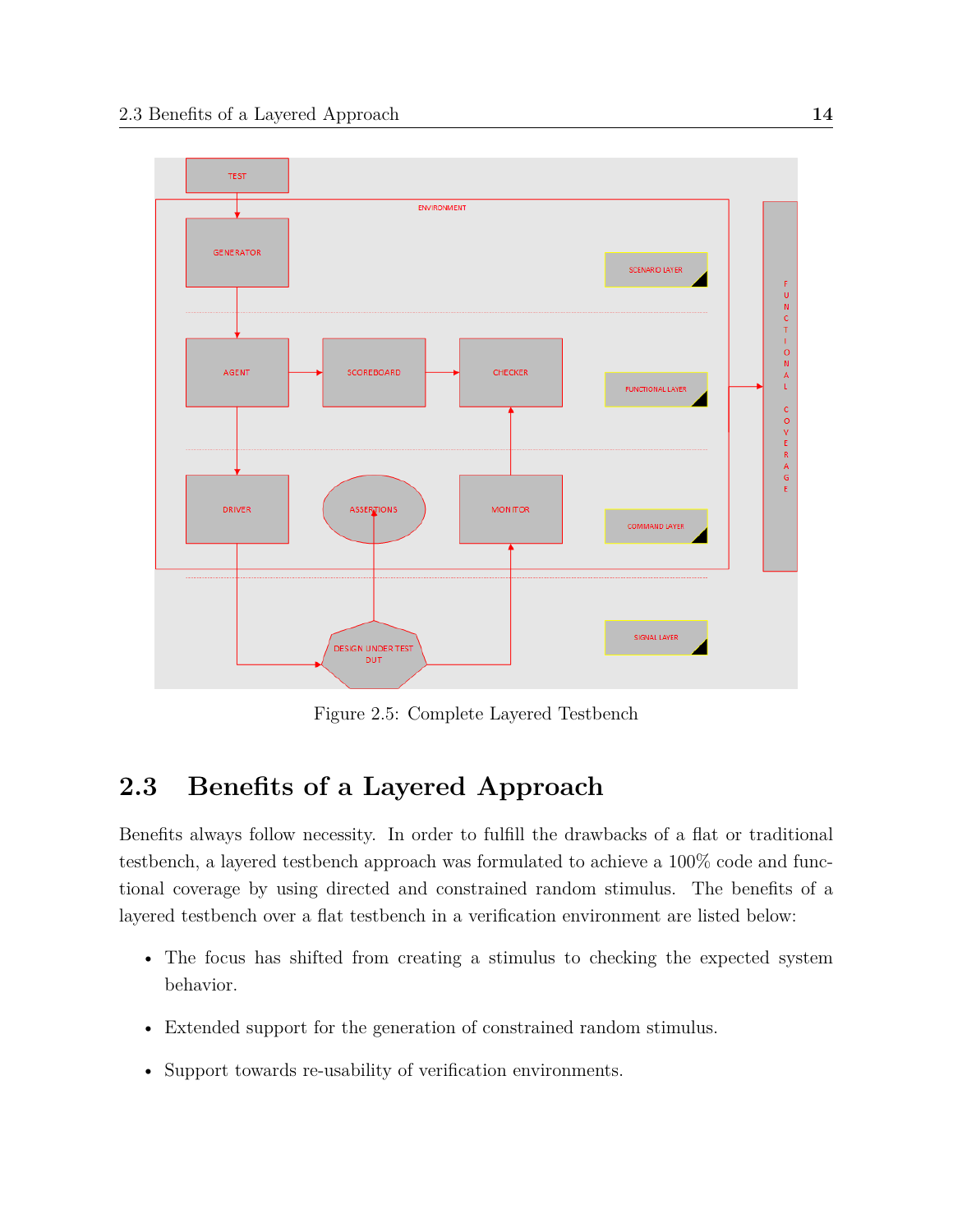- Improving the code and functional coverage through constrained random stimulus.
- Reducing the tool integration time.
- Allows creating a flexible, adaptable and a scalable testbench environment to increase the robustness of functional verification.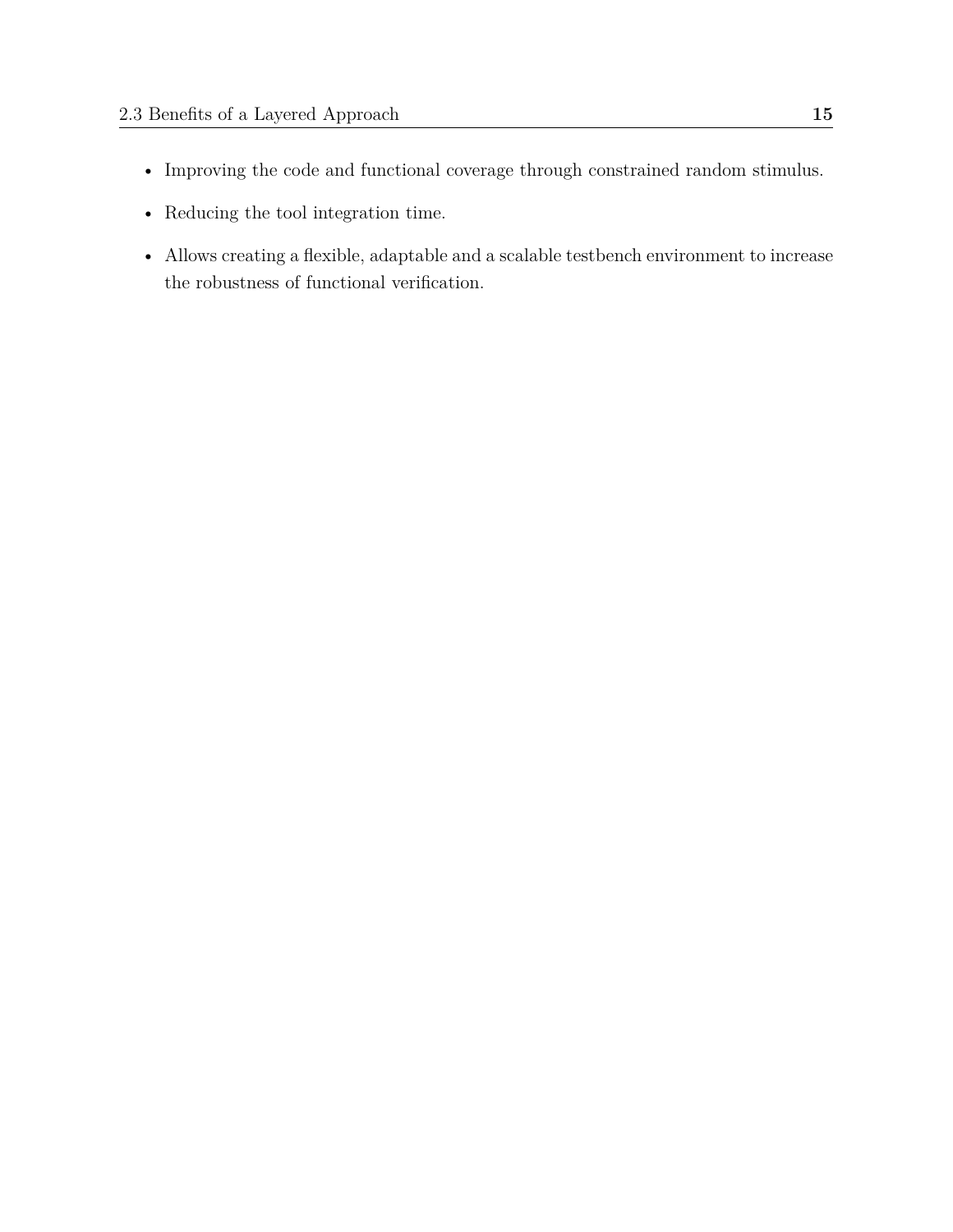## <span id="page-27-0"></span>**Chapter 3**

## **SystemVerilog**

## <span id="page-27-1"></span>**3.1 Object-Oriented Technology**

### <span id="page-27-2"></span>**3.1.1 Overview**

**O**bject-**O**riented **T**echnology (**OOT**) is not a panacea and has been the predominant software paradigm for developing real-time embedded and application software. Its advantages of real-world modeling, reduced maintenance, flexibility and high-code re-usability implements a systems design without modifying the already existing changes. It allows for a consistency across different model views by providing a better reliability, better safety attributes and a better abstraction of the problem domain. Real-world entities or objects have four characteristics namely identity (instance), attributes (data), behavior (methods), and state (operating environment).

Increased complexity, technology advancement, speed and performance in memory concerns in a chip lead to an enormous amount of data transfer. A number of tasks are required to control or handle the data flow. This leads to application maintenance and behavioral problems, as behavior always follows the data. OOT eases in reducing the complexity by abstractly packaging self-sufficient modular pieces of the code, enabling better interaction or behavior between objects. It shifts the focus from objects to the behavior by modifying existing solutions to solve new problems. OOT supports code re-usability by using its features of Abstraction, Encapsulation, Inheritance, and Polymorphism[\[15\]](#page-62-5).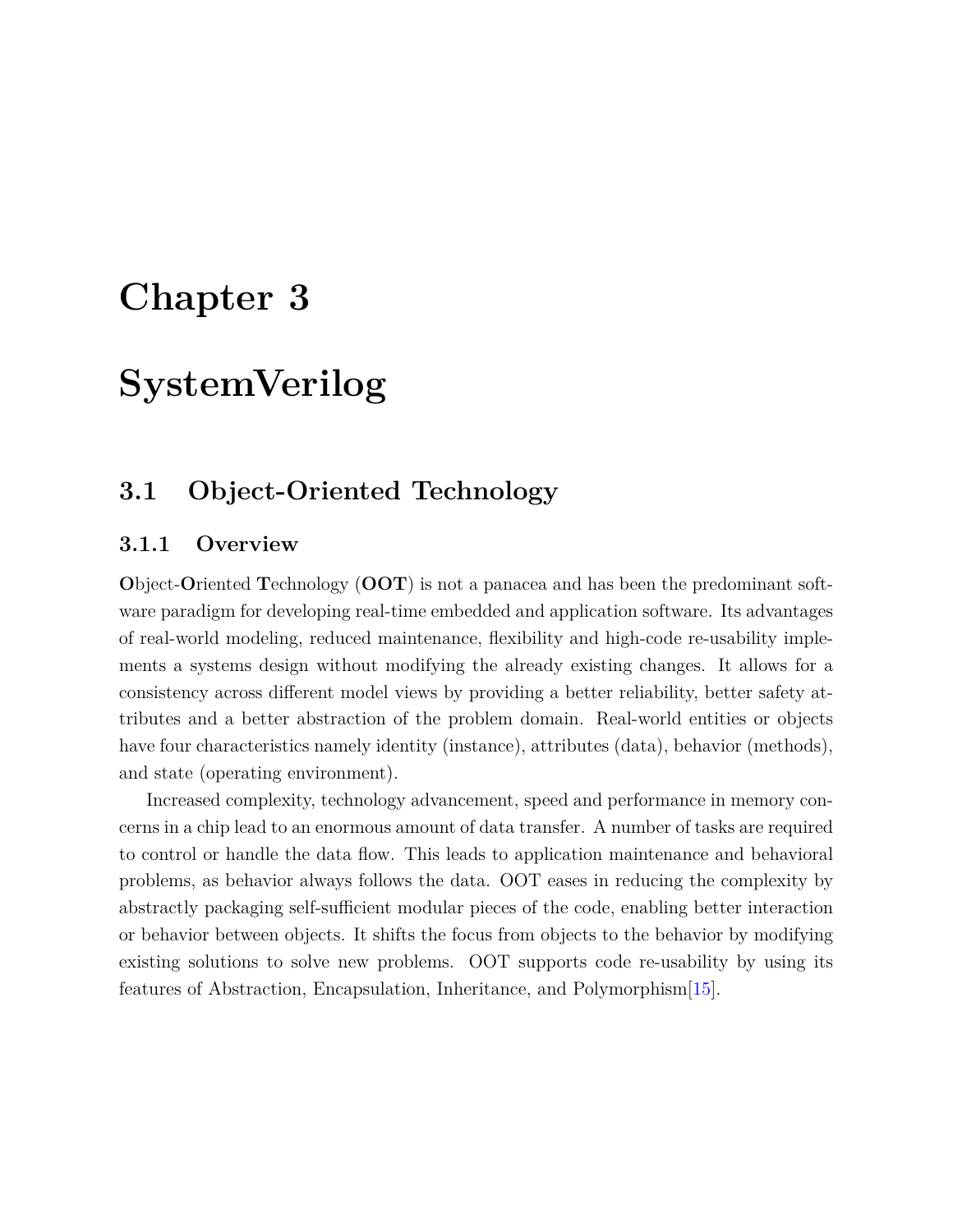### <span id="page-28-0"></span>**3.1.1.1 Abstraction**

Abstraction is hiding all but the relevant data of objects, to reduce complexity. Abstraction separates the interfaces from the design implementation. The data abstraction protects the internals of a class from user-level errors resulting in lesser modifications to the user-level code for changes in requirements specification over time [\[15\]](#page-62-5).

### <span id="page-28-1"></span>**3.1.1.2 Encapsulation**

Encapsulation is combining and packaging all the related data, the related tasks, and the related functions together. The manipulation of data over time poses a threat to the misuse of data. Encapsulation ensures the safety of data and does not allow any outside interference to misuse the data.

### <span id="page-28-2"></span>**3.1.1.3 Inheritance**

Inheritance defines the hierarchies of related classes. A class having the properties and attributes of a parent-class can be defined as a derived class of the parent class. This ensures maintainability of an application and a shorter code. It ensures a faster implementation and execution of the application by promoting re-usability. It basically implements 'is a' relationship between the different classes of an application.

#### <span id="page-28-3"></span>**3.1.1.4 Polymorphism**

Objects or real-world entities which encapsulate our understanding of the problem space [\[16\]](#page-62-6). The objects are created in a class and may have different forms or may be of different types. This ability of objects is Polymorphism. It occurs only if there is a defined hierarchy of classes. Two classes can have functions or tasks with the same name and the same parameters but have different implementations.

### <span id="page-28-4"></span>**3.1.2 Benefits**

The properties of OOT offer support for re-usability across multiple systems. Substantial re-work is required when objects or classes are re-used on other systems [\[16\]](#page-62-6). The scope of the problem for the design intent, the type of variation that the design must accommodate, and the anticipated changes that might occur have to be considered for the substantial rework [\[16\]](#page-62-6). OOT analysis methods focus on the problem space and a single application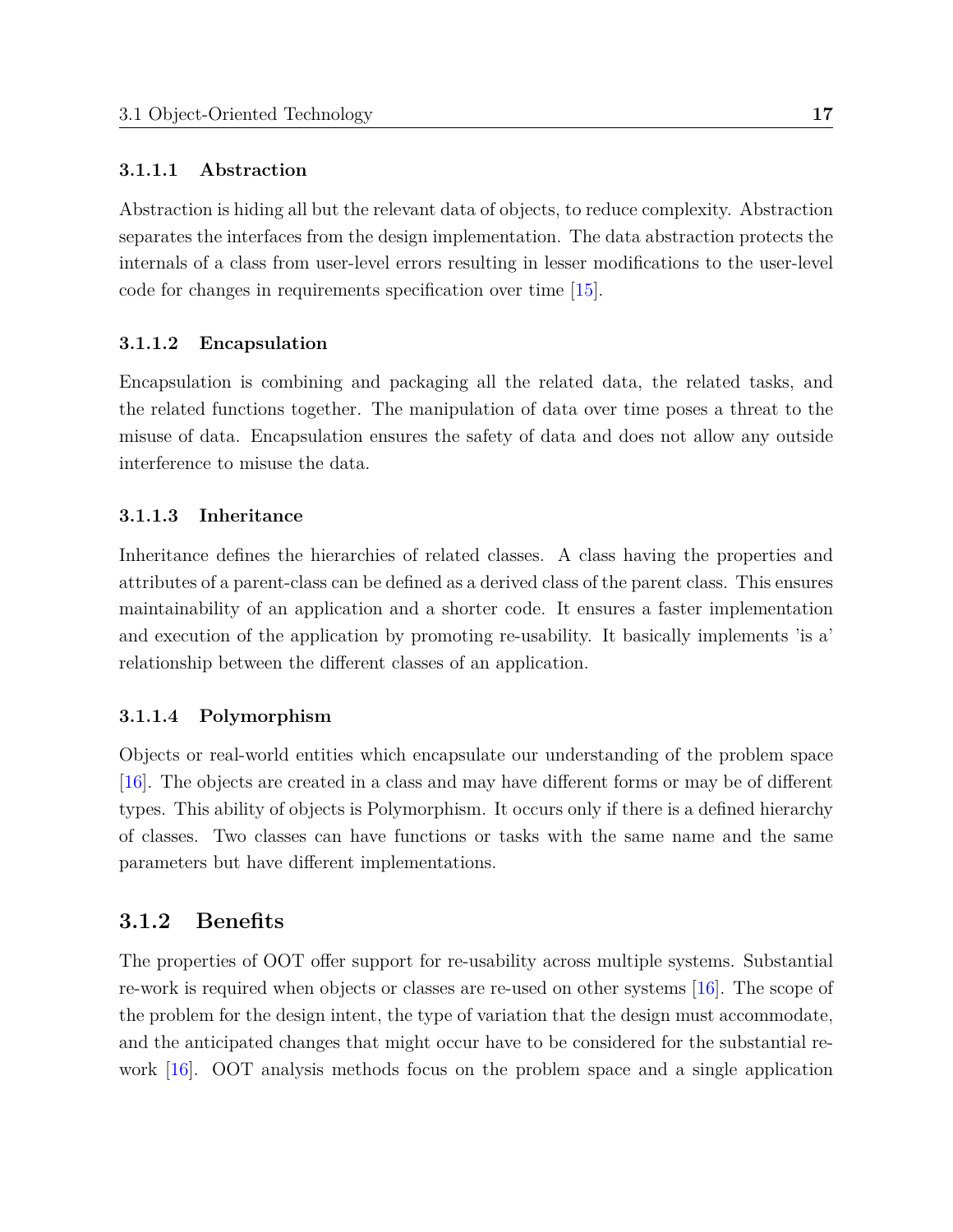by identifying the problem, objects required, messages required to be sent to objects and creating a sequence of messages as a solution to the problem. OOT offers organizational benefits which include [\[16\]](#page-62-6):

- mapping the problem space to the solutions through design patterns.
- reducing the proliferation of classes to enable the development of new systems.
- an extended support for systematic reuse.

## <span id="page-29-0"></span>**3.2 SystemVerilog**

### <span id="page-29-1"></span>**3.2.1 Overview**

SystemVerilog is an extension of the 1364 Verilog 2001 standards. It combines hardware description language features with features of OOT and verification. A combination of programming languages C and C++ along with hardware description languages VHDL and Verilog. It was originally introduced to be an extension to Verilog but later developed into a strong language for design, verification test benches, assertions, coverage, **D**irect **P**rogramming **I**nterface (**DPI**) and **A**pplication **P**rogramming **I**nterface (**API**). SystemVerilog is productive, readable and reusable. Its powerful features of constrainedrandom testing, assertion and checker monitors, and coverage-driven testing provide a complete verification environment. [\[17\]](#page-62-7)[\[15\]](#page-62-5)[\[18\]](#page-62-8)

### <span id="page-29-2"></span>**3.2.2 Benefits**

The advantages of using SystemVerilog over Verilog or VHDL hardware description languages include  $[17][14][19][8][18]$  $[17][14][19][8][18]$  $[17][14][19][8][18]$  $[17][14][19][8][18]$  $[17][14][19][8][18]$ :

- Standardized and approved by Accellera and **I**nstitute of **E**lectrical and **E**lectronics **E**ngineers (**IEEE**), provides wide and extended support to EDA tools and vendors.
- Increasing the productivity, readability, and re-usability of hardware descriptions.
- Providing a higher design and verification abstraction level.
- Providing a modular approach for integration thereby reducing costs and risks of adopting a new language.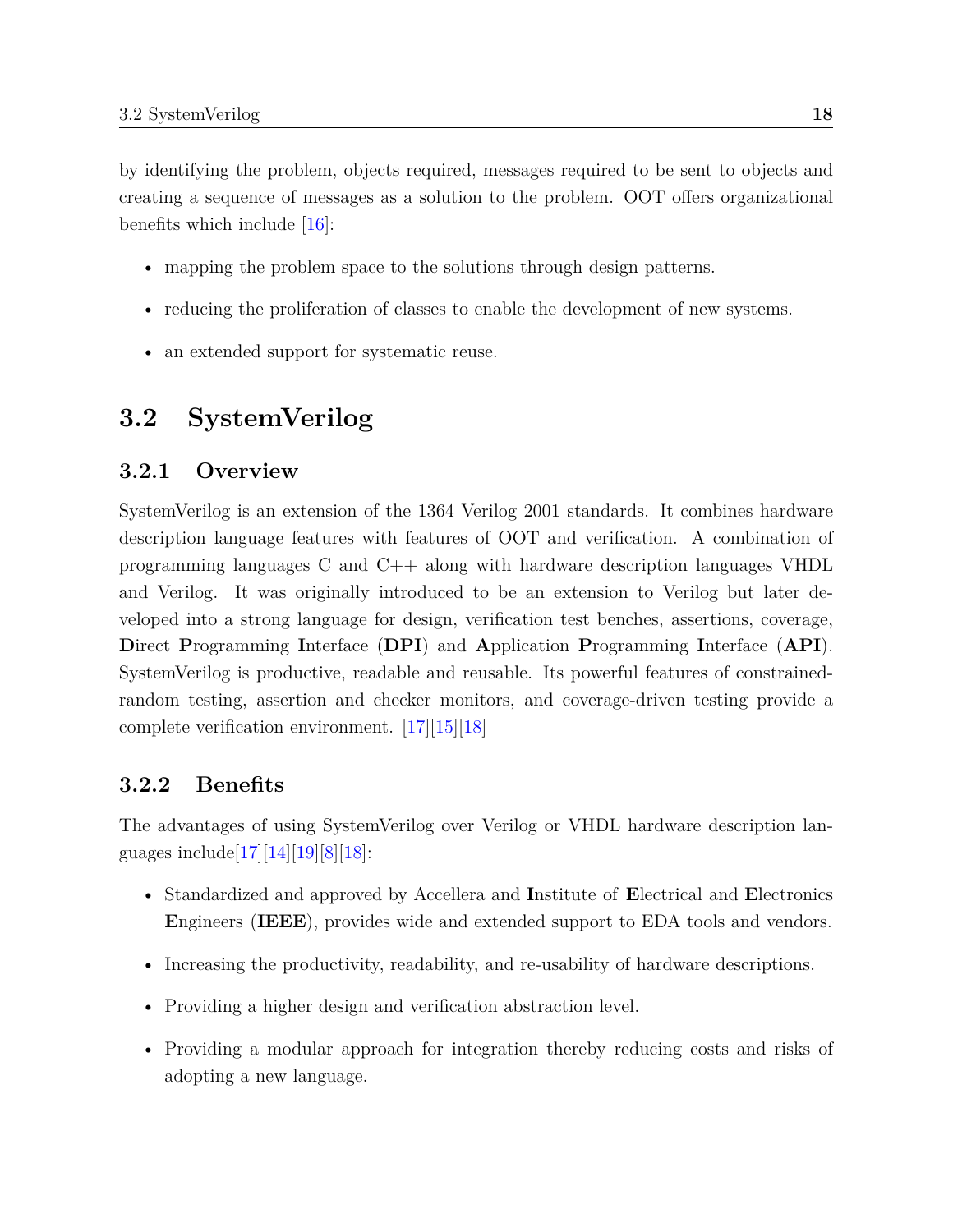- Eliminating the necessity of external verification tools.
- Extending the modeling of Verilog through direct programming interfaces by allowing C, C++, and SystemC through DPI.
- Reducing the overhead of **Verilog P**rogrammable **L**ogic **I**nterfaces (**Verilog PLI**)
- Employing directed, random and constrained-random stimulus testing.
- Monitoring messages and transactions though assertions, checkers and coveragedriven tests.
- Extending the Verilog data types and using interfaces to improve data encapsulation and abstraction.
- Enhancing process control by the use of fork, suspend and kill.
- Promoting cycle-based functionality by the use of clocking blocks and cycle-based attributes.
- Synchronizing inter-process communication through the use of semaphores and mailboxes.
- Promoting the use of dynamic re-sizable and associative arrays.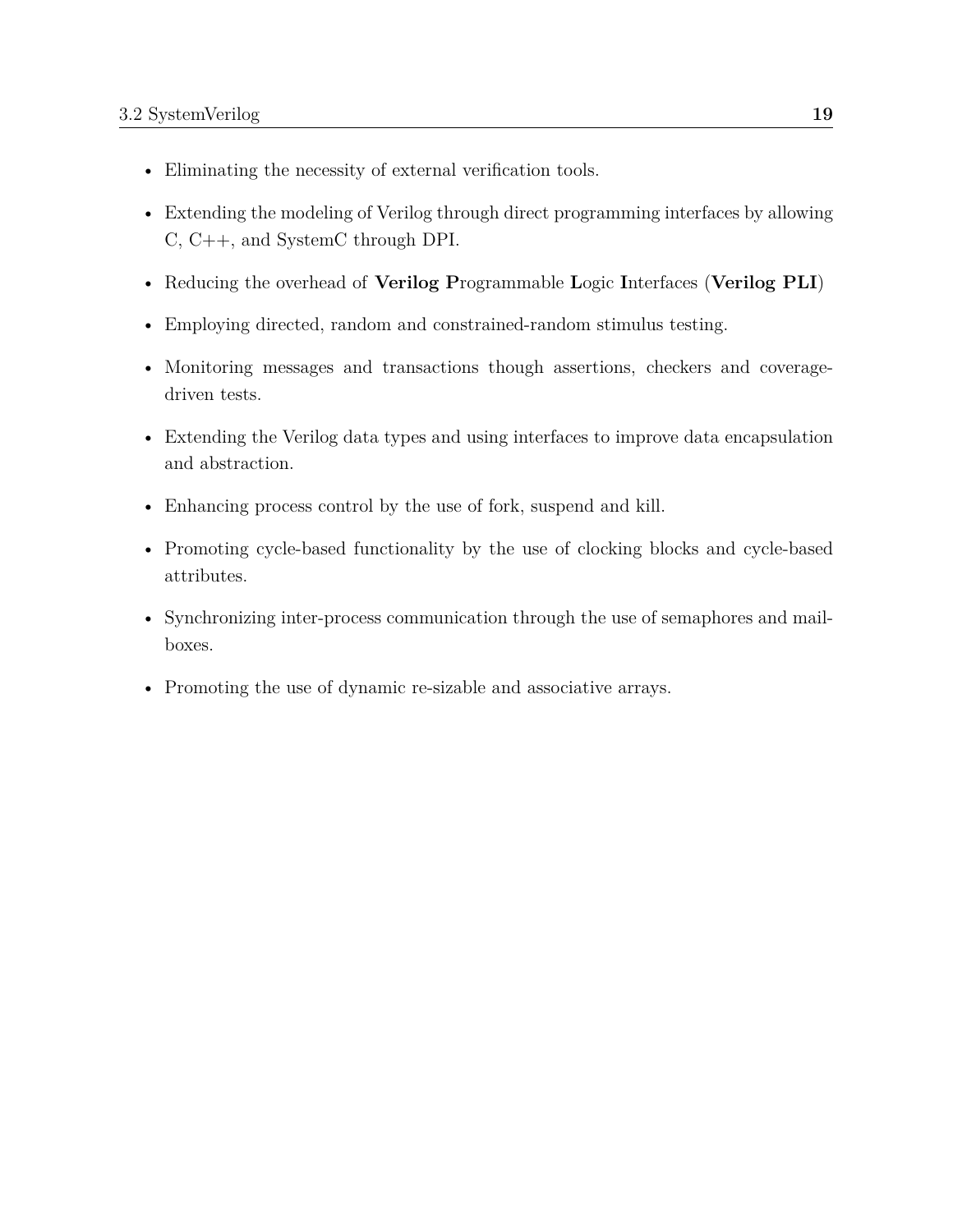## <span id="page-31-0"></span>**Chapter 4**

# **Serial Peripheral and Wishbone Interface**

## <span id="page-31-1"></span>**4.1 Overview**

Motorola developed the **S**erial **P**eripheral **I**nterface (**SPI**) in the year 1979 [\[20\]](#page-63-0). It is not a plug-and-play device and the interface type is configured for 3+N wires. This protocol is used for short distance communication and governed by the transmission of data streams. It is widely used in different industries due to its simplicity, low cost, and low power. It is a synchronous serial interface due to the presence of a clock [\[21\]](#page-63-1). It enables full duplex communication. It can only be configured as a single master and multiple slave protocol. The addressing mechanism is through the **S**lave **S**elect (**SS**) with no flow control and clock stretching. The transfer rate of this communication interface ranges from (n\*1MHz to 10\*n\*1MHz). The communication of the SPI master and slave devices with the processor on a chip through the Wishbone bus is shown in Fig. [4.1.](#page-32-2)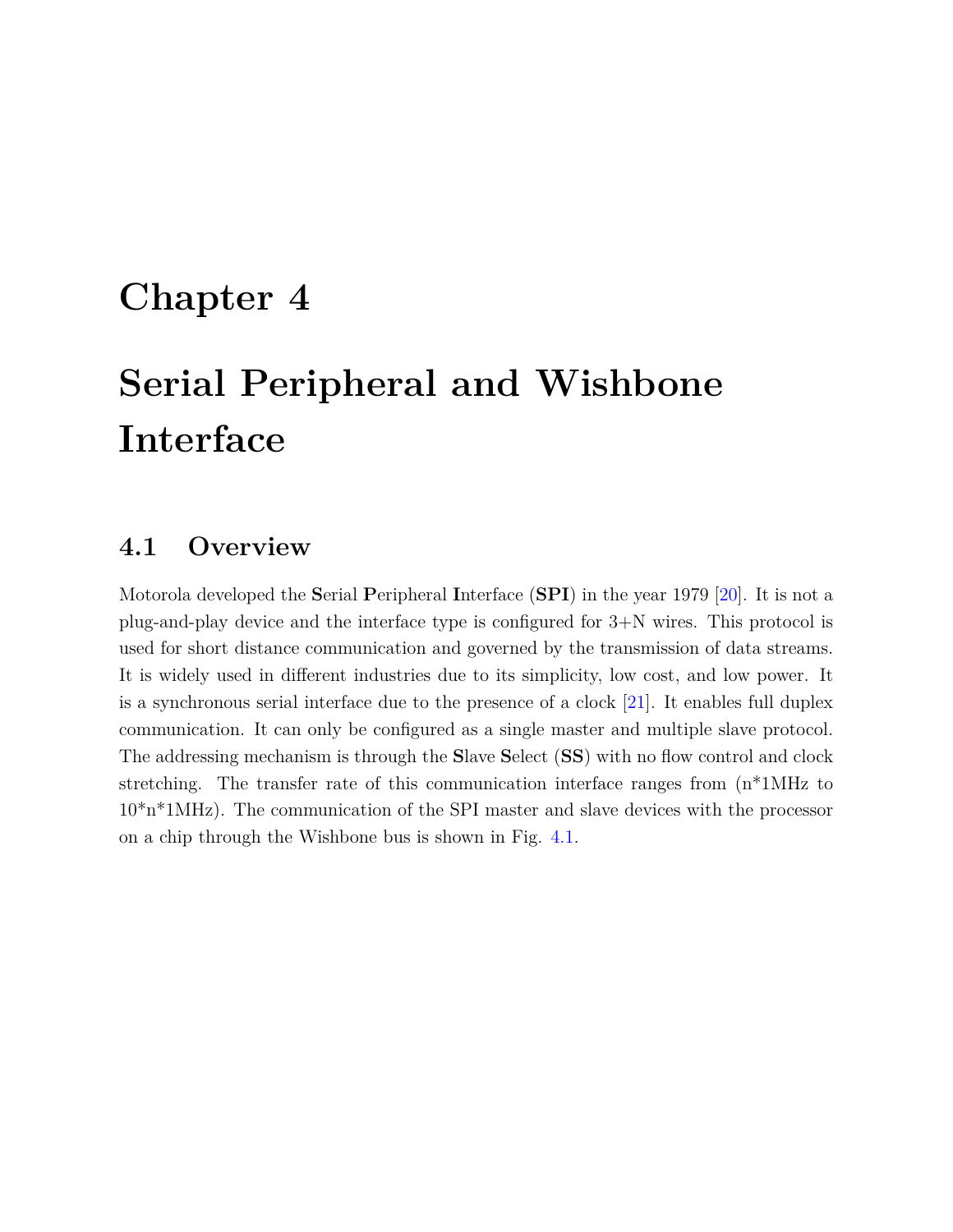<span id="page-32-2"></span>

Figure 4.1: Processor-SPI Interaction

## <span id="page-32-0"></span>**4.2 SPI Features**

It is a widely used synchronous serial interface due to the following features which include [\[20\]](#page-63-0)[\[22\]](#page-63-2)[\[4\]](#page-61-4):

### <span id="page-32-1"></span>**4.2.1 Data Transfer and Addressing**

- It is a low to medium data transfer protocol with a variable transfer rate governed by the baud rate of the SPI Master device.
- It supports a user-defined word length and a frame data transfer enabling a full duplex communication between the master device and slave device.
- It supports a polling and an interrupt-driven mode transfer of data.
- It supports the automatic selection of the slave device through **A**uto **S**lave **S**elect (**ASS**).
- The addressing is through the SS pin of the SPI device.
- It supports synchronous serial communication through the presence of a clock signal.
- It may be used as a transmitter or receiver, with or without FIFO data transfer, and with or without digital filters.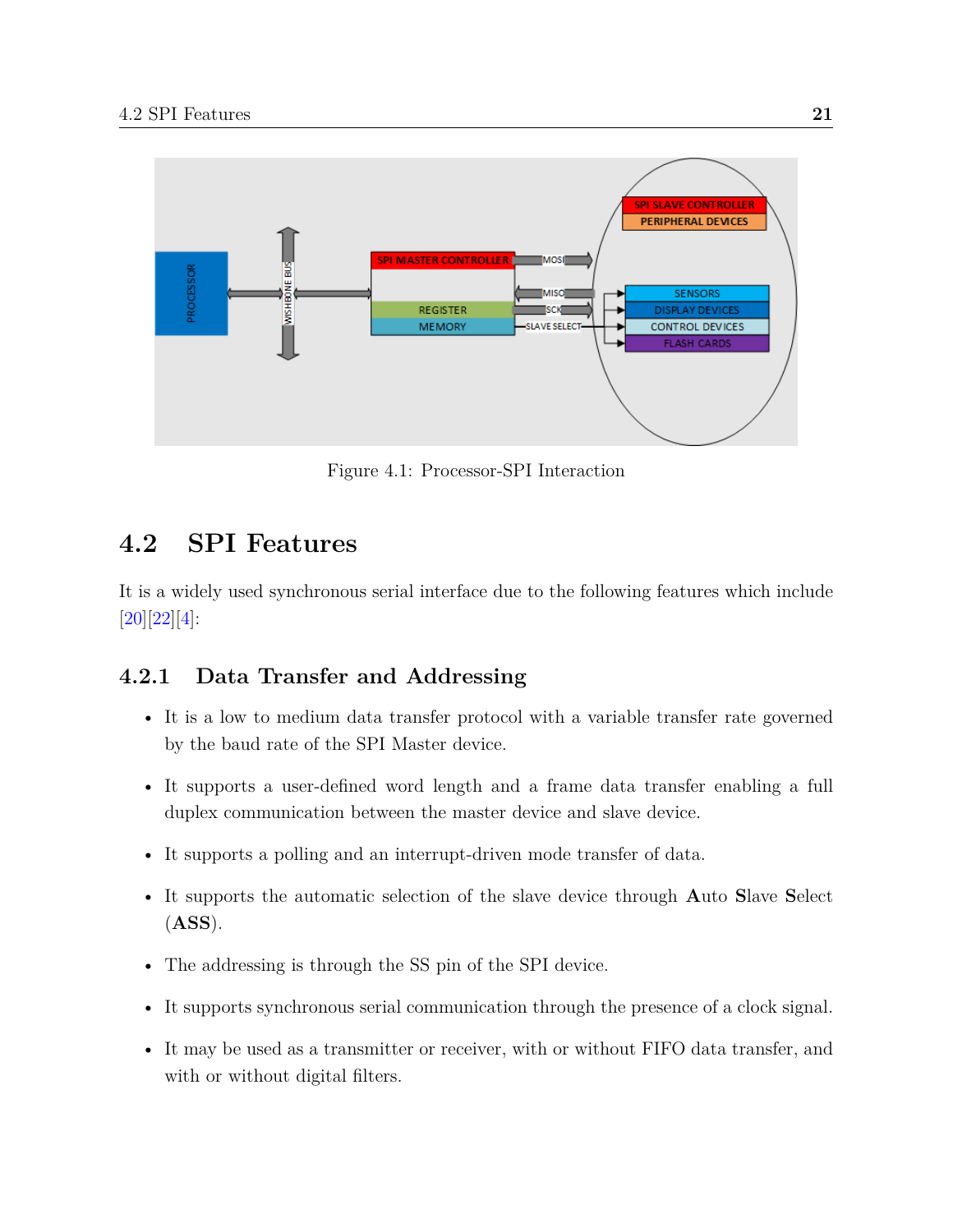• It is synchronous to positive edge clocking for scan-path insertion and does not have any internal 3-state elements.

### <span id="page-33-0"></span>**4.2.2 Synchronization**

- The data transfer and the shifting and sampling of data are synchronized on the **S**erial **C**loc**K (SCK**) with configurable clock polarity, clock phase, transmission and reception positive edge clocking.
- It supports a user-defined baud rate and clock rate.

### <span id="page-33-1"></span>**4.2.3 Error Detection and Data Integrity**

- It supports the detection of overflow errors during a data transfer are through internal flags. Under-run errors are monitored and detected through the output from the slave to the master.
- It supports the elimination of the input spikes which are shorter than a user-defined number of clock cycles.

### <span id="page-33-2"></span>**4.2.4 Host-side interface**

• It enables a simple handshaking mechanism and a full duplex transfer which can be adapted to any standard chip.

### <span id="page-33-3"></span>**4.2.5 Performance**

- It has a simple user-defined **F**irst-**I**n-**F**irst-**O**ut (**FIFO**) to improve the performance in the transfer of data.
- It supports lower power consumption by the disconnection of SPI Master and Slave devices from the system through a power conservative state.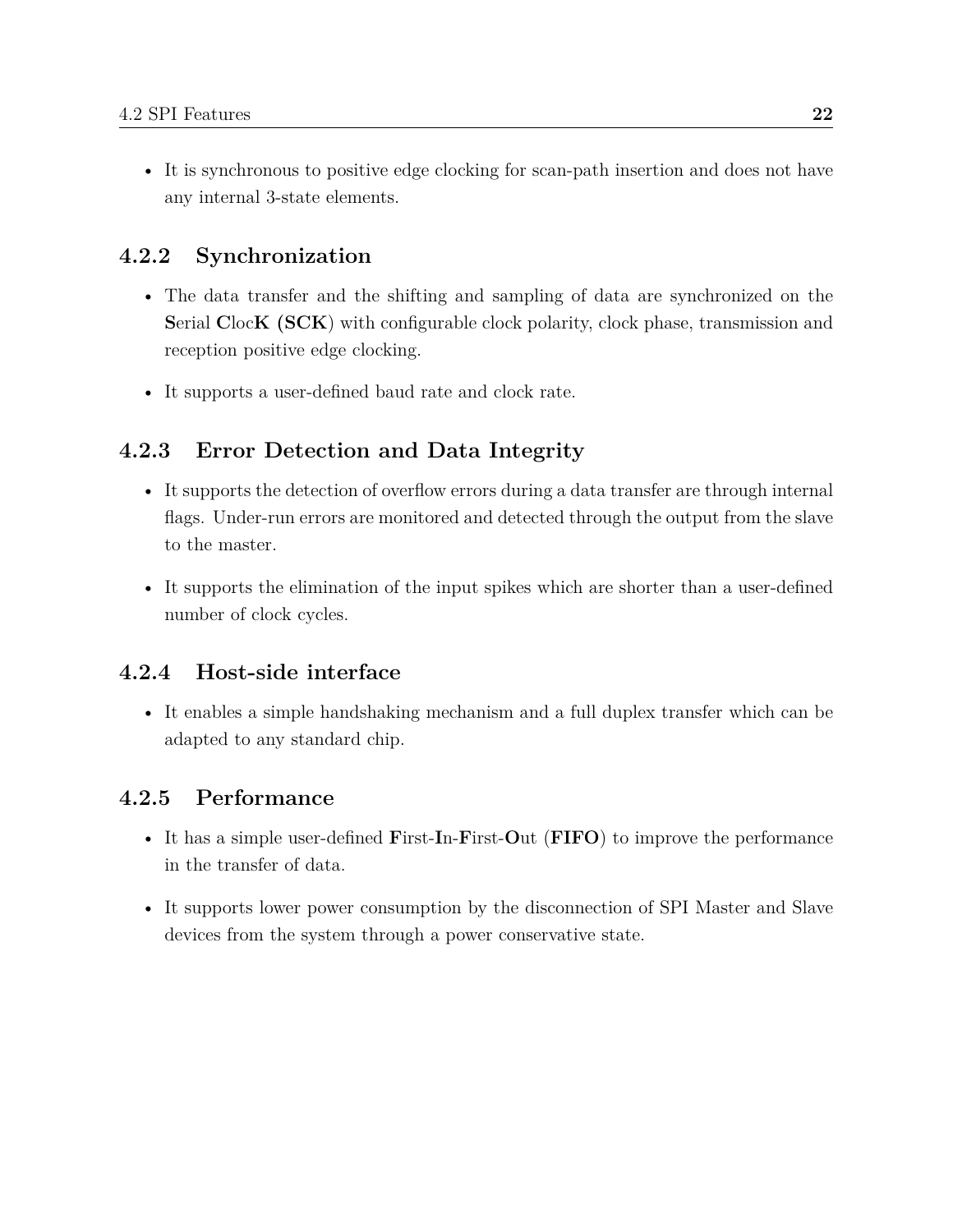## <span id="page-34-0"></span>**4.3 SPI Advantages, Disadvantages and Applications**

### <span id="page-34-1"></span>**4.3.1 Advantages**

SPI is advantageous over other serial communication protocols as [\[4\]](#page-61-4):

- It provides good signal integrity and speed due to push-pull drivers.
- It is flexible for the bits transferred.
- It is not limited to transfer of 8-bit data words alone.
- It supports full duplex data transfer and higher throughput.

### <span id="page-34-2"></span>**4.3.2 Disadvantages**

SPI is disadvantageous over other serial communication protocols as [\[4\]](#page-61-4):

- It does not have a flow control mechanism by the slave device.
- It does not receive any acknowledgment from the slave device.
- There are no in-band addressing chip select signals and the addressing is through SS only.
- It has more interfaces when compared to other serial communication protocols.
- It does not support multiple master devices.
- It does not enable parallel communication and data transfer is only one-bit at a time.

### <span id="page-34-3"></span>**4.3.3 Applications**

It is widely used in a number of applications in different industries and domains. Some of the applications of the SPI include sensors, control devices, communication systems, Memory and SD cards.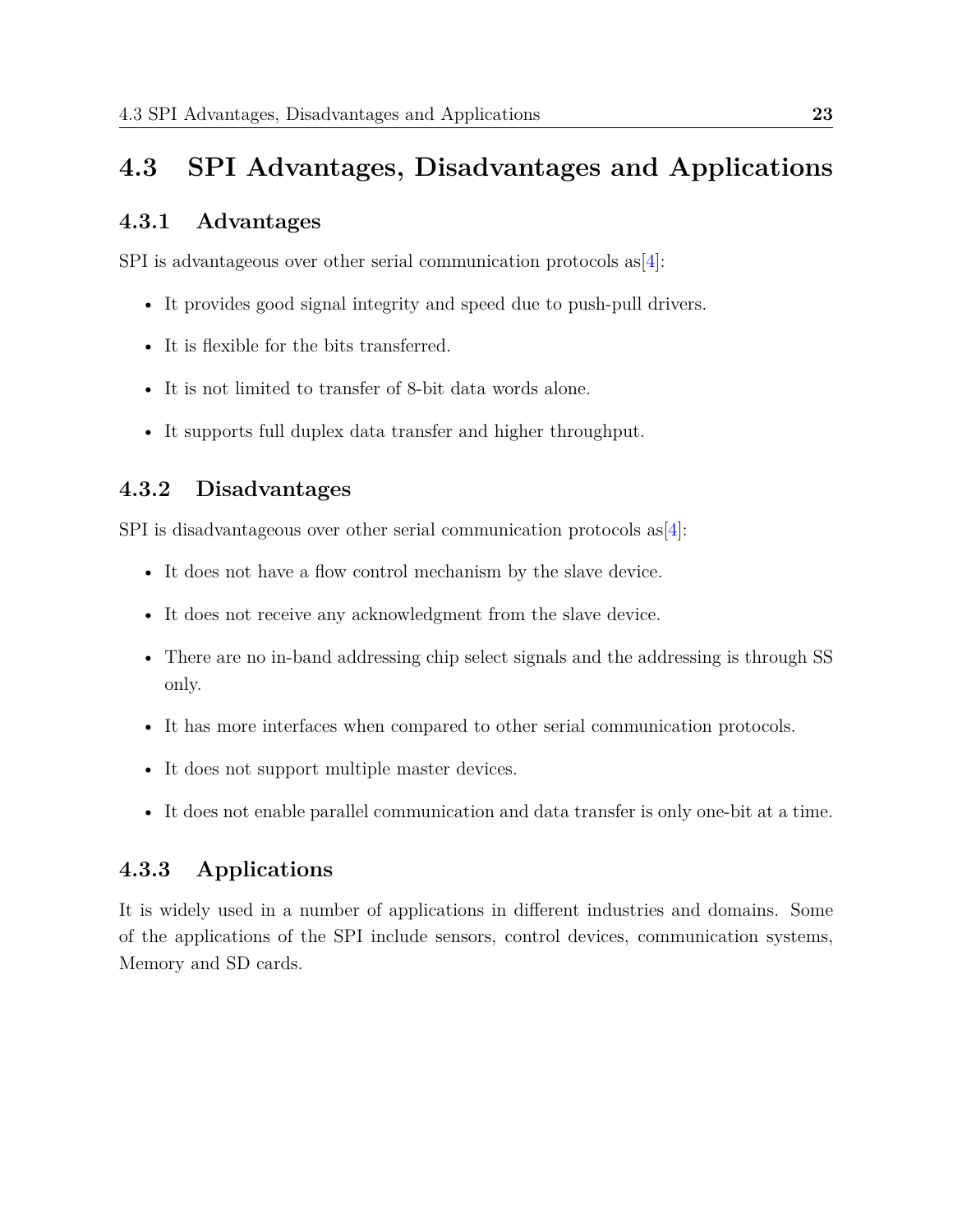<span id="page-35-2"></span>

| <b>Sensors</b> | Control Devices | Communications     | Memory        | Clocks | <b>Displays</b> |
|----------------|-----------------|--------------------|---------------|--------|-----------------|
| Temperature    | <b>CODECs</b>   | Ethernet           | Flash         | Real   | <b>LCD</b>      |
| Pressure       | $\rm DACs$      | <b>USB</b>         | <b>EEPROM</b> | Time   |                 |
| Touch          | Digital         | CAN                | SD Card       | Clocks |                 |
| <b>Screens</b> | Potentiometers  | <b>USA RT</b>      | MMC Card      |        |                 |
| Controllers    |                 | <b>IEEE 802.11</b> |               |        |                 |
| ADCs           |                 | IEEE 802.15.4      |               |        |                 |

Table 4.1: Applications[\[4\]](#page-61-4)

## <span id="page-35-0"></span>**4.4 SPI Interfaces**

A standard SPI is designed with four interfaces which include an optional slave select, Master-In-Slave-Out, Master-Out-Slave-In, Slave Select, and Serial Clock. Different designs have different naming conventions for these signals and the standard naming convention is followed in this research [\[4\]](#page-61-4). The interface signals of the SPI is showcased in Fig. [4.2.](#page-35-1)

<span id="page-35-1"></span>

Figure 4.2: SPI Interfaces in a single master-single slave device configuration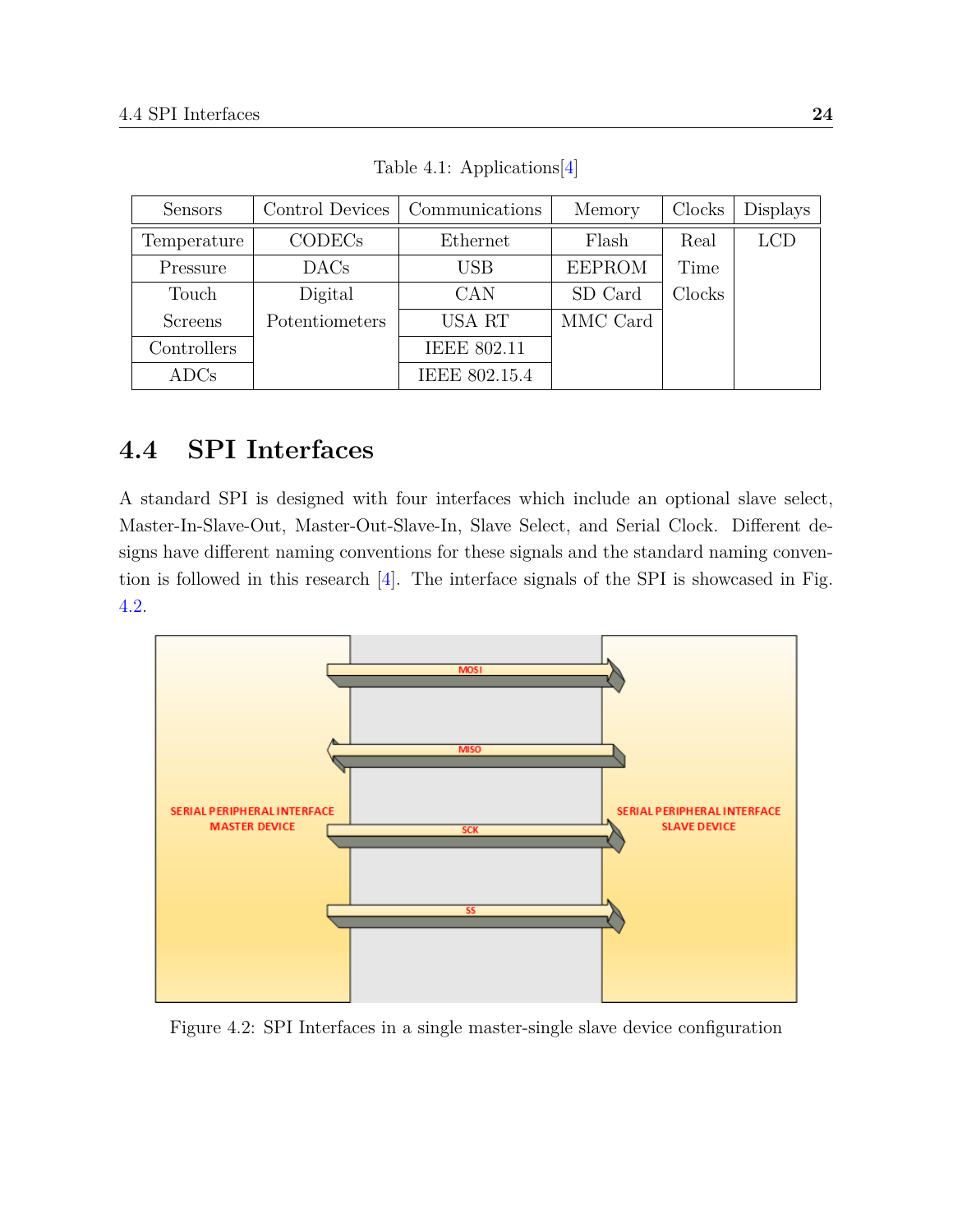### **4.4.1 Master Out Slave In (MOSI)**

This signal is transmitted as an output from the master to the slave as an input. It is used to transfer the data in one direction. In a typical scenario, the most significant bit is sent first on this data line.

#### **4.4.2 Master In Slave Out (MISO)**

This signal is received as an input to the master device from the slave device. It is used to transfer the data in the other direction. In a typical scenario, the most significant bit is sent first in this data line. A high impedance state is observed for this signal if there is no slave selected by the master.

#### **4.4.3 Slave Select (SS)**

This signal selects the slave device by switching to the active low state. A data transfer is initiated only after the slave is selected and must remain in this state till the data transfer is complete.

### **4.4.4 Serial Clock (SCK)**

This signal synchronizes the data samples and the data shifts on MOSI and MISO to the positive and negative edges of the generated clock. This signal can only be generated by the master device and is an input to the slave. A byte of data or information can be transferred between master and slave devices during a sequence of 8 clock cycles.

## **4.5 SPI Data Transfer Modes and Formats**

A two-way communication is established between the microcontroller or microprocessor and the peripheral devices. The data word or character is simultaneously shifted out from the master to slave and shifted in from the slave to master serially one bit a clock cycle. The data sampling and shifting are synchronized by the serial clock and only after a slave peripheral device is selected by the microcontroller or microprocessor [\[23\]](#page-63-0). Two bits in the SPI control register control the clock phase and polarity. There are four combinations of the clock phase and polarity as shown in Tab. [4.2](#page-37-0) define the modes of operation of the data transfer. The phase and polarity should be identical to both the master and slave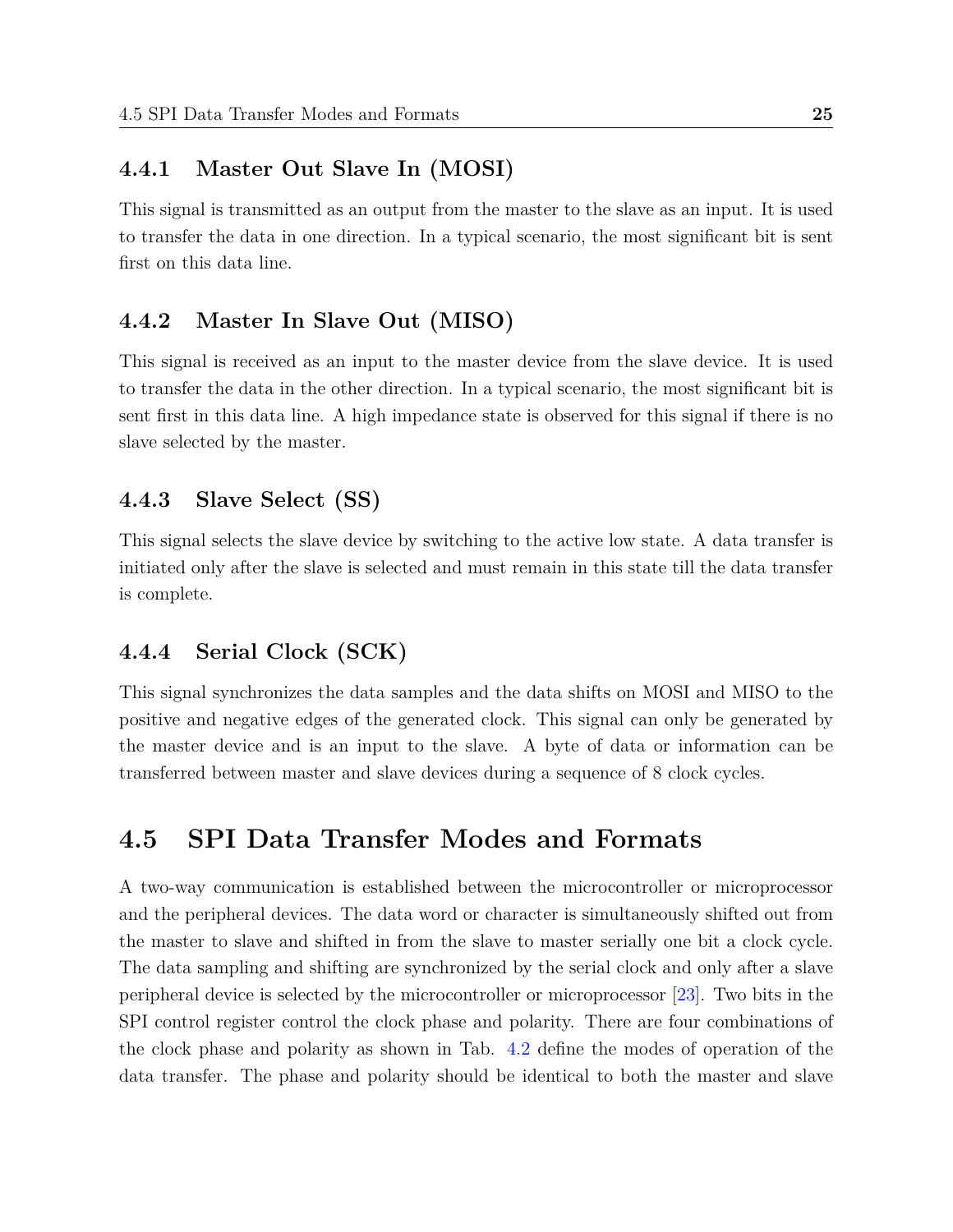<span id="page-37-0"></span>through out the transfer. As SPI is synchronous to the serial clock, the data shift occurs on one edge of the serial clock (either positive or negative) and the data capture is on the other edge. Ideally, there are only two data transfer formats based on the clock phase.

| Mode           | Polarity | Phase  | Data Shift | Data Sample |
|----------------|----------|--------|------------|-------------|
|                | (CPOL)   | (CPHA) |            |             |
|                |          |        | Falling    | Rising      |
|                |          |        | (Negedge)  | (Posedge)   |
| 1              |          |        | Rising     | Falling     |
|                |          |        | (Posedge)  | (Negedge)   |
| $\overline{2}$ | 1        |        | Rising     | Falling     |
|                |          |        | (Posedge)  | (Negedge)   |
| 3              | 1        | 1      | Falling    | Rising      |
|                |          |        | (Negedge)  | (Posedge)   |

Table 4.2: Modes of Operation

#### **4.5.1 CPHA Equals Zero Transfer Format**

Fig. [4.3](#page-38-0) depicts a sample timing diagram when the phase is zero. As the SCK, MOSI and MISO pins are inter-connected between master and slaves, it may interpret either a master or a slave timing diagram. An 8-bit data transfer requires 8 clock cycles as one bit is transferred at a time. This is denoted by the SCK Cycle. When the polarity is one, the data shift happens on the positive edge (posedge) of the serial clock and the data capture happens on the negative edge (negedge) of the serial clock. When the polarity is zero, the data shift happens on the negedge of the serial clock and the data capture happens on the posedge of the serial clock. SS has to be triggered to active low before the data shift and capture starts as it ensures the selection of the slave device for communication. The SS must be de-asserted and re-asserted to to avoid a write collision error between successive serial byte transfers, when the clock phase is zero[\[23\]](#page-63-0). Bit 7 represents the **M**ost **S**ignificant **B**it (**MSB**) and bit 0 represents the **L**east **S**ignificant **B**it (**LSB**). A general tendency of data transfer is to send the MSB first on the MOSI or MISO data lines.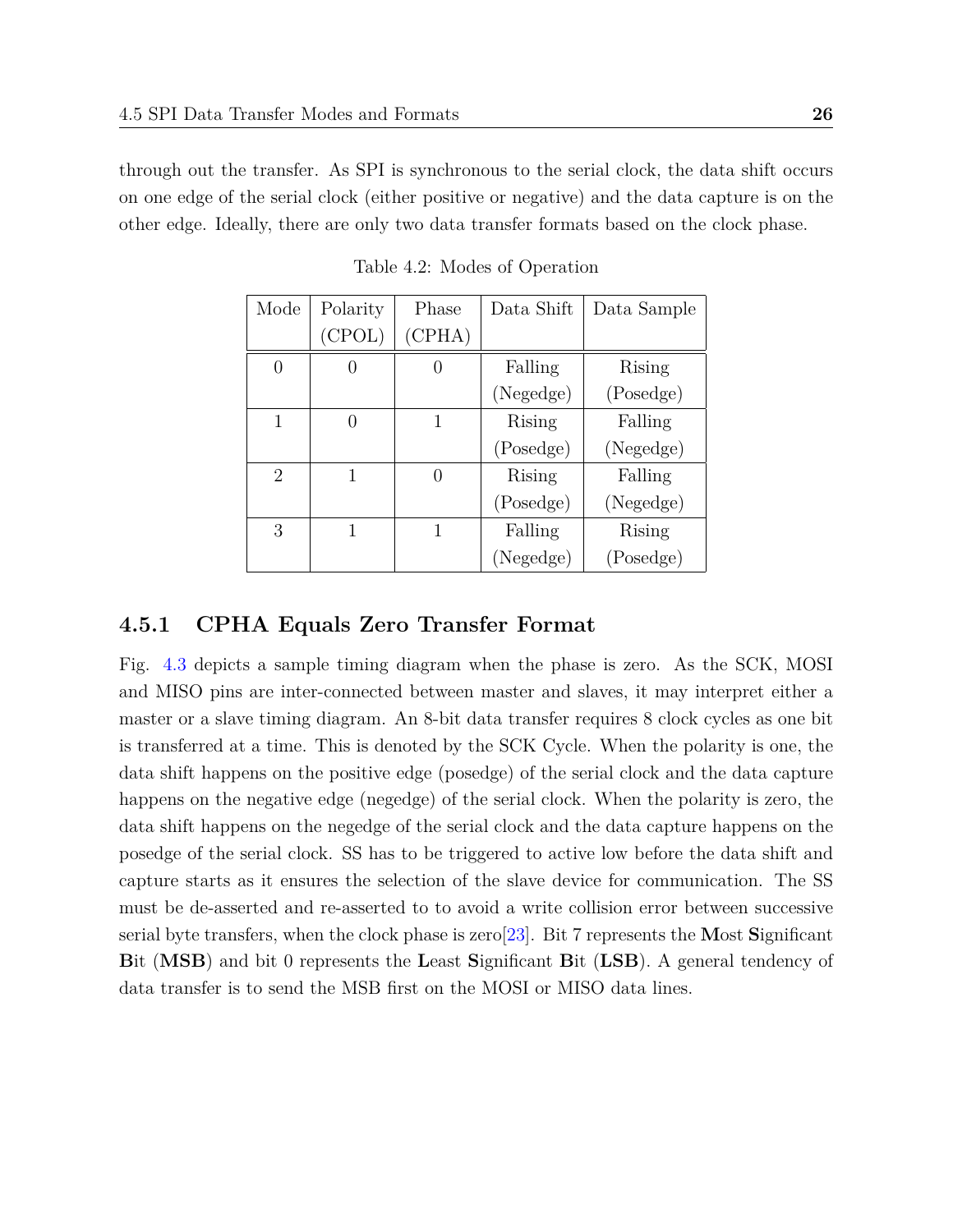<span id="page-38-0"></span>

Figure 4.3: CPHA  $= 0$  Timing Diagram

### **4.5.2 CPHA Equals One Transfer Format**

Fig. [4.4](#page-39-0) depicts a sample timing diagram when the clock phase is set to one. As the SCK, MOSI and MISO pins are inter-connected between the master and slaves, it may interpret either a master or a slave timing diagram. An 8-bit data transfer requires 8 clock cycles as one bit is transferred at a time. This is denoted by the SCK Cycle. When the polarity is one, the data shift happens on the negedge of the serial clock and data capture happens on the posedge of the serial clock. When the polarity is zero, the data shift happens on the posedge of the serial clock and the data capture happens on the negedge of the serial clock. SS has to be triggered to active low before the data shift and capture starts as it ensures the selection of the slave device for communication. The SS can remain in the active low state at all times, when the clock phase is 1 [\[23\]](#page-63-0). Bit 7 represents the MSB and bit 0 represents the LSB. A general tendency of data transfer is to send the MSB first on the MOSI or MISO data lines.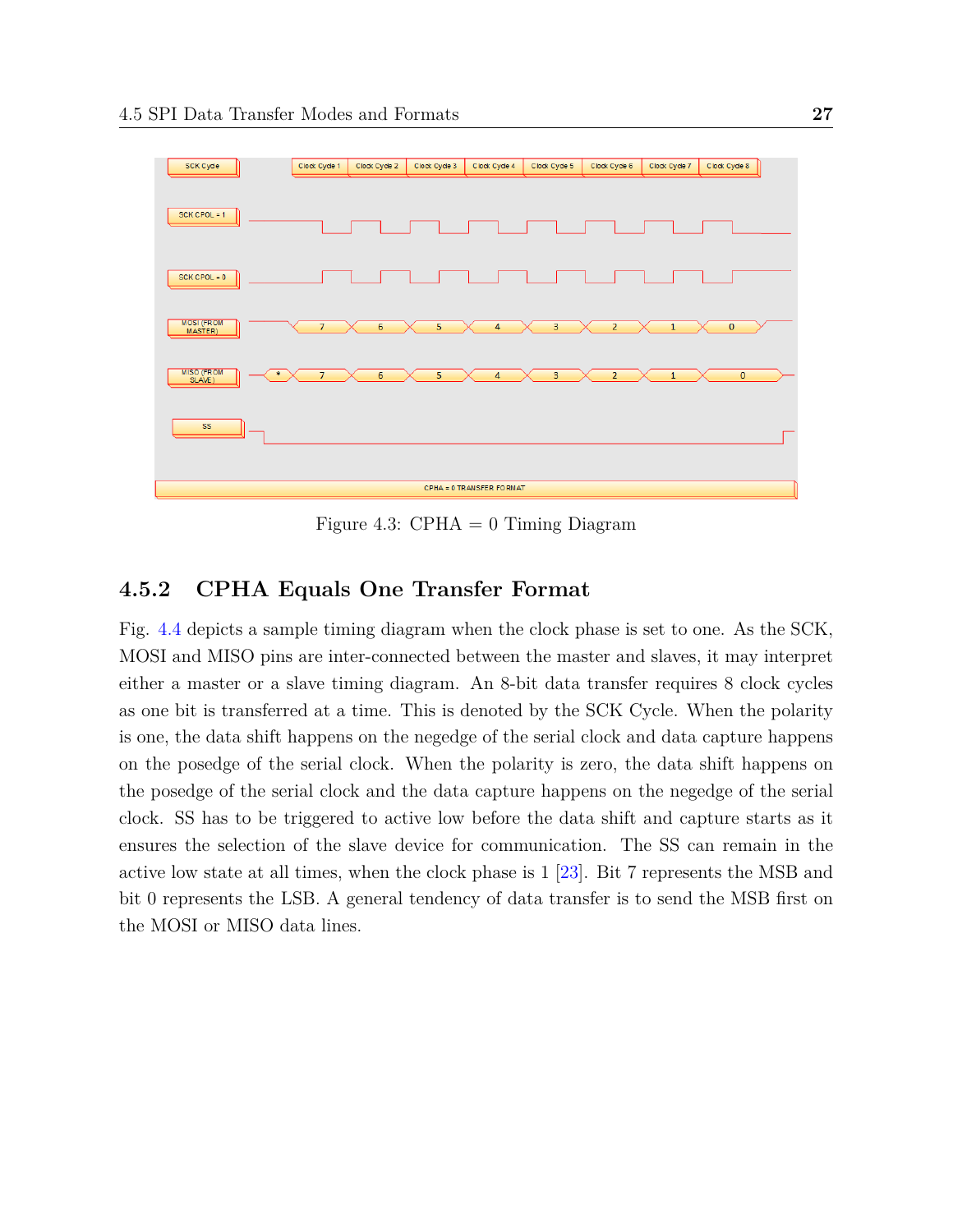<span id="page-39-0"></span>

Figure 4.4:  $CPHA = 1$  Timing Diagram

## **4.6 SPI Sub-System**

Fig. [4.5](#page-40-0) showcases the internal communication logic between the master and slave device registers. During an 8-bit transfer in the SPI, an 8-bit character is shifted through one pin from the master device and another 8-bit character is shifted in through the second data pin from the slave device simultaneously. It can be understood as an 8-bit shift register existing in the master and the slave respectively. These two shift registers are connected as a 16-bit shift register with a circular operation to ensure the data exchange. In Fig. [4.5,](#page-40-0) a divider is used to generate the clock frequency of the SPI from the Wishbone clock as Wishbone and SPI operate at different clock frequencies. The signals and their bit positions in the different registers are described in the Sec. [4.7.](#page-41-0)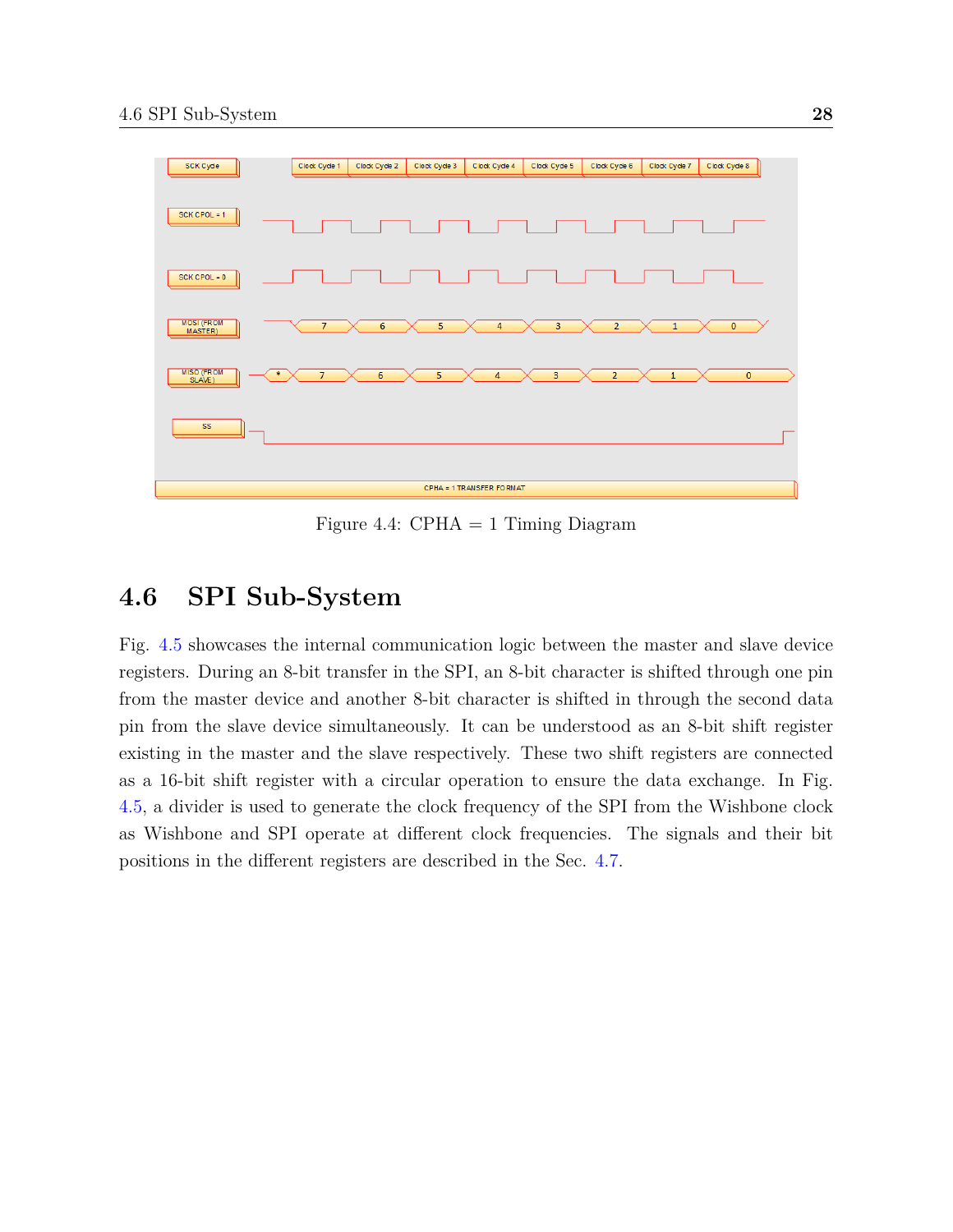<span id="page-40-0"></span>

Figure 4.5: SPI Sub-System

The 8-bit shift register and the read data buffer is the central block of the Fig. [4.5.](#page-40-0) It is single buffered in the transmit direction to ensure a new character is transferred only after the transfer of the previous character is complete and is double-buffered in the receive direction [\[23\]](#page-63-0). The SPI status and control registers of the sub-system as shown in Fig. [4.5](#page-40-0) are used to monitor and control the status of the transaction of the character. The transmit and receive of data are synchronized to the serial clock. The pin control logic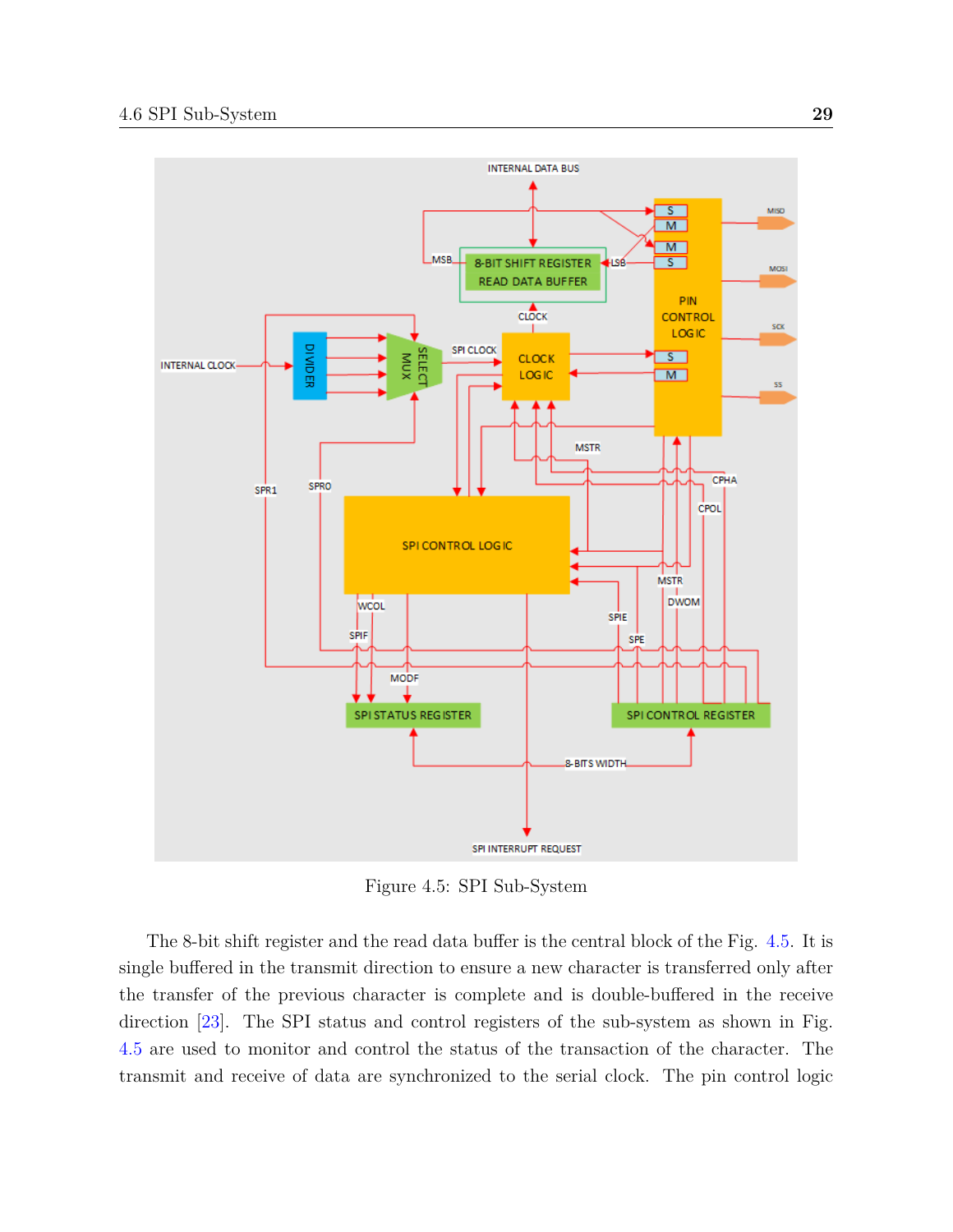monitors the SPI interface signals. 'S' represents 'Slave' and 'M' represents 'Master' in the Pin Control Logic. Fig. [4.6](#page-41-1) shows the bit serial operation of an 8-bit SPI master and an 8-bit SPI slave communication. It also shows as to how it can be linked to the working of a 16-bit circular shift register.

<span id="page-41-1"></span>

Figure 4.6: Data Transmission

# <span id="page-41-0"></span>**4.7 SPI Registers**

Three registers namely the data direction control register (data shift register), the SPI control register and the SPI status register are used to control the data transactions in the SPI communication interface.

## **4.7.1 Data Direction Control Register**

This register reads or writes the data at any given instance of time. When the **SP**I **E**nable pin (**SPE**) is high, bits 5 to 2 are used by the SPI sub-system for the pins [\[24\]](#page-63-1). Bit position 1 and bit position 0 are used for transmit and receive operations. A pictorial representation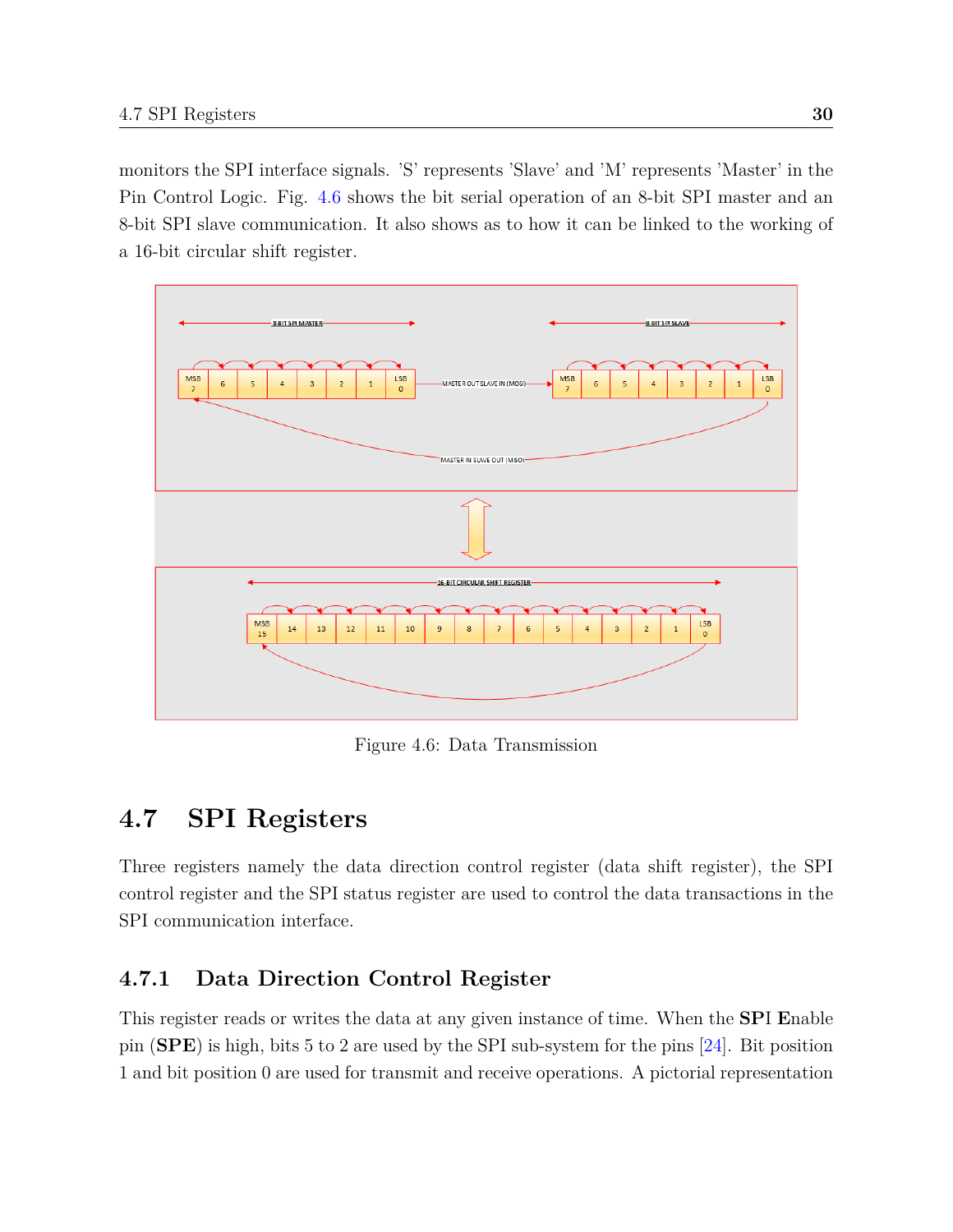of the bits in an 8-bit SPI register is shown in the Fig. [4.7](#page-42-0) register. The positions of the signal representations may change as the data width increases.

<span id="page-42-0"></span>

Figure 4.7: Data Direction Control Register

- When SPE is high and **M**a**ST**e**R (MSTR**) is low, bit position 5 is the SS pin regardless of its value. When SPE and MSTR are both high, the function of SS depends on the value in bit position 5 of the register. Value '0' indicates the use of SS to detect mode fault errors and value '1' indicates the use of SS as a general purpose output and this output will not be affected by the SPI sub-system [\[23\]](#page-63-0).
- Bit position 4 of the register indicates the SCK. This bit is set high when SPI is used as a master. This bit represents SCK regardless of its value when SPI is used as a slave [\[23\]](#page-63-0).
- Bit position 3 of the register indicates the MOSI. It is switched to a high state if operated as a master and the master initiates a transaction. The value is of no importance if operated as a slave [\[23\]](#page-63-0).
- Bit position 2 of the register indicates the MISO. It is switched to a high state if operated as a slave. This value is of no importance if operated as a master [\[23\]](#page-63-0).

### **4.7.2 Control Register**

This register is the brain of the SPI sub-system used for configuration of SPI. This register is read from or written to at any given instance of time  $[24]$ . A pictorial representation of the bits in an 8-bit SPI register is shown in Fig. [4.8.](#page-42-1) The positions of the signal representations may change as the data width increases.

<span id="page-42-1"></span>

Figure 4.8: Control Register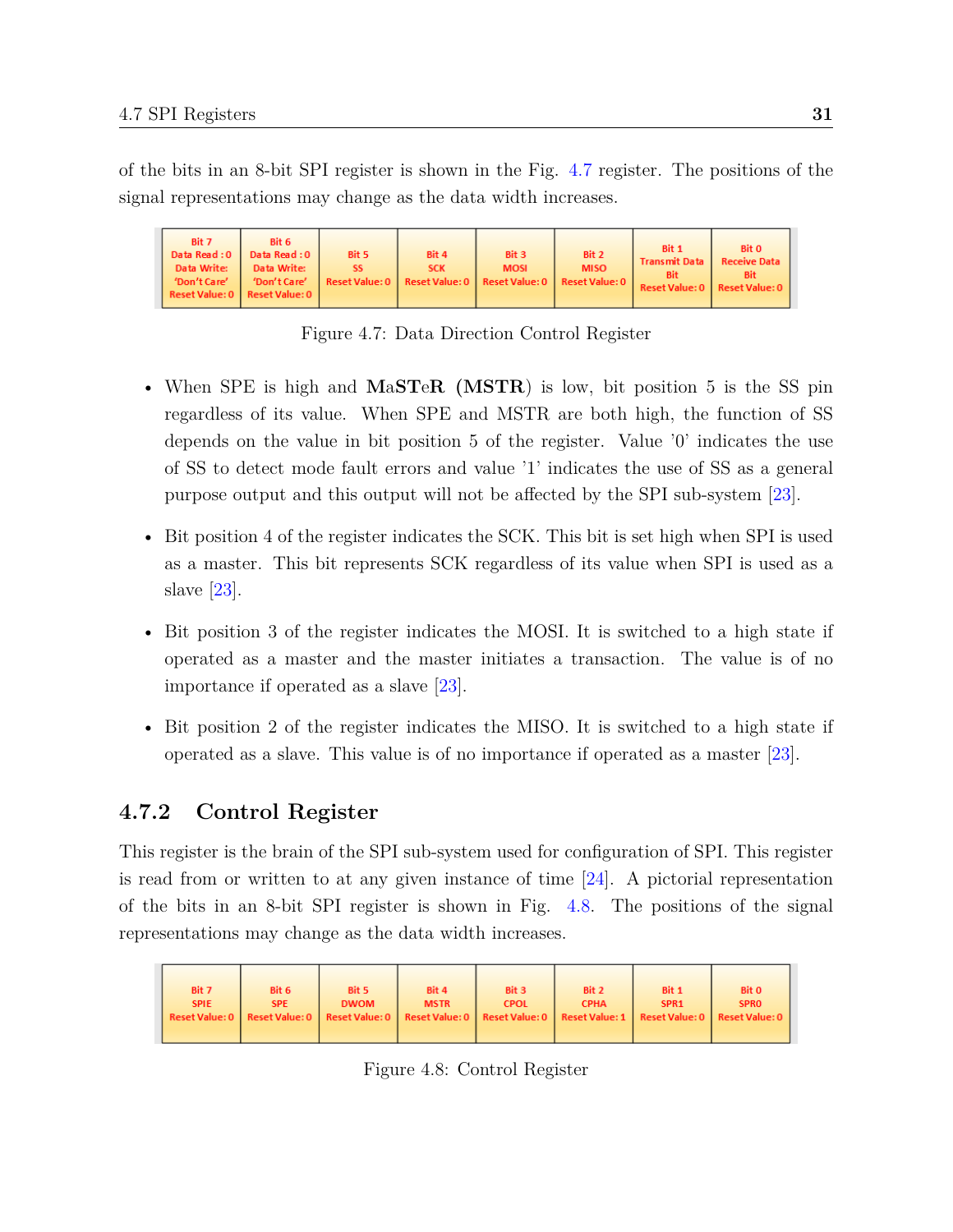- Bit position 7 indicates the enabling of SPI interrupts. It is switched to a low state to disable the interrupts and use polling to sense the flags in the status register. It is switched to a high state to enable the interrupts [\[23\]](#page-63-0).
- Bit position 6 indicates the enabling of the SPI sub-system. It is enabled when set high.
- Bit position 5 represents the Wired OR-Mode select. This bit is set low to output push-pull drivers and set high to output open drain drivers [\[23\]](#page-63-0).
- Bit position 4 is used to indicate the operation of SPI as either a master or a slave device. It is set high to enable SPI master operation[\[25\]](#page-63-2)[\[26\]](#page-63-3).
- Bit position 3 is used to indicate the serial clock polarity. It is set high to enable the selection of active low clocks and vice versa $[25][26]$  $[25][26]$ .
- Bit position 2 indicates the serial clock phase to select the data transfer format [\[25\]](#page-63-2)[\[26\]](#page-63-3).
- Bit positions 1 and 0 indicate the bit rate select bits to select the clock output from the divider in the SPI sub-system.

### **4.7.3 Status Register**

This register can only be read. Write access to this register is unavailable and it contains the status flags indicating the completion of data transfer and transfer overflow and underrun system errors. The bits in this register are set automatically based on the events of the SPI [\[24\]](#page-63-1). A pictorial representation of the bits in an 8-bit SPI register is shown in Fig. [4.9.](#page-43-0) The positions of the signal representations may change as the data width increases.

<span id="page-43-0"></span>

Figure 4.9: Status Register

The SPI sub-system as shown in Fig. [4.5](#page-40-0) is only concerned with the bits 7, 6 and 4. All the other bits are not used and always set low.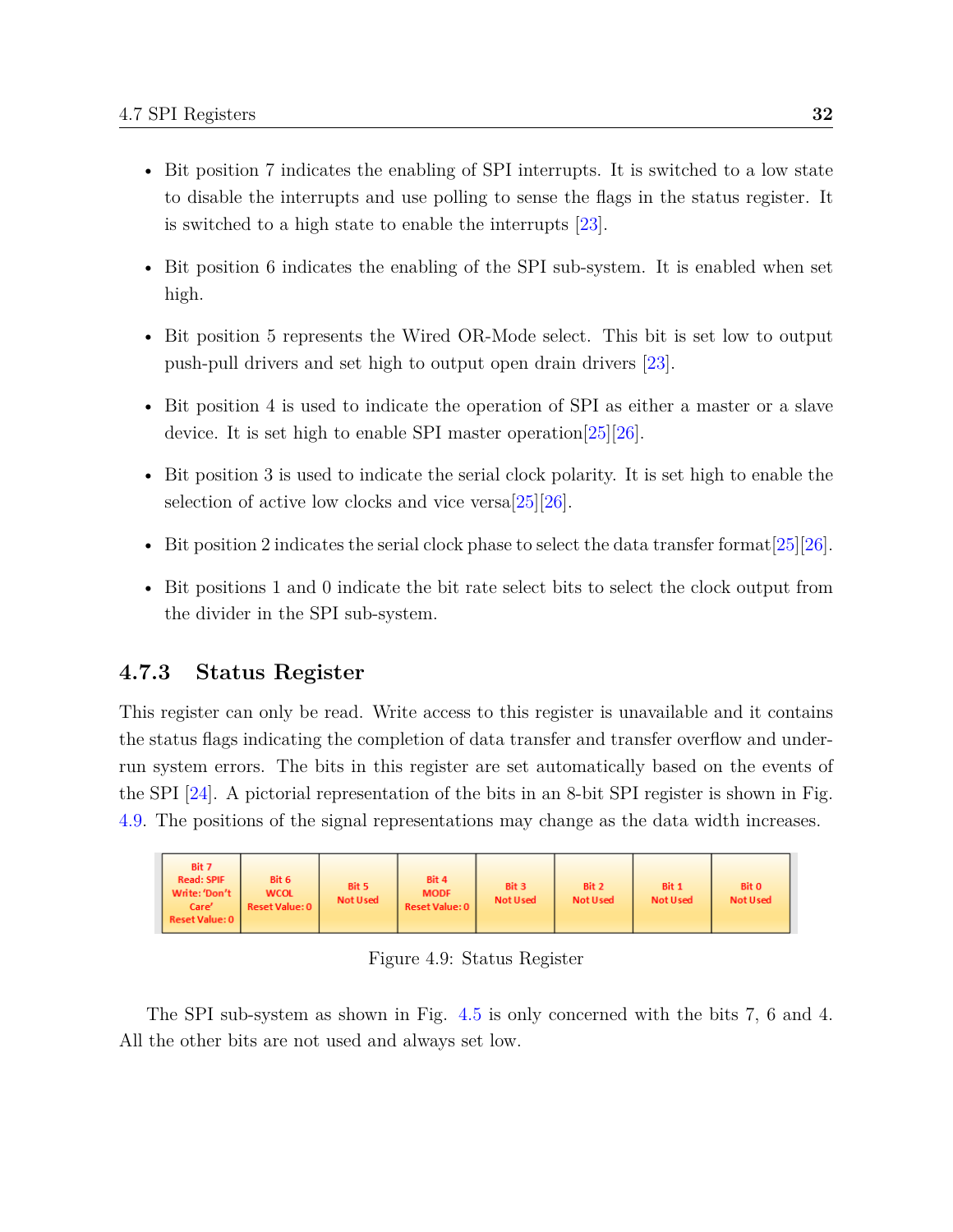- Bit position 7 represents the flag for the completion of data transfer. It reaches a high state automatically at the end of the transfer. It is automatically cleaned before a new data transfer by reading from the register with this bit in high state.
- Bit position 6 represents the flag for a write collision error. It reaches a high state automatically if the data direction register is written while a transfer is in progress. It is automatically cleaned before a new data transfer by reading from the register with this bit in high state.
- Bit position 4 indicates the mode fault error and reaches a high state the device is operated as a master and SS goes active low. It is automatically cleaned by reading from this register with this bit in the high state followed by a write to the control register.

## **4.8 Beginning and Ending SPI Transfers**

- The clock phase data transfer format and configuration of the SPI as a master or a slave device determines the beginning and the ending period of the transfer.
- An initiation delay occurs at the beginning and end of every SPI data transfer.
- The initiation delay is affected by the clock phase transfer format and the SPI clock rate.
- Clock phase does not affect the initiation delay but has an effect on the initial state of the serial clock
- The SPIF bit flag in the SPI status register signifies the end of the transfer. This flag is set after the transfer of data based on the SPI clock rate.

# **4.9 Wishbone Bus Interface**

Wishbone is a flexible SoC interconnection architecture used with different IP cores. It enables a faster design re-usability by avoiding integration issues on a SoC. Wishbone interface is used as it is independent of the various logic signaling levels of different IP cores on a chip. It employs a simple Master-Slave architecture like the SPI which makes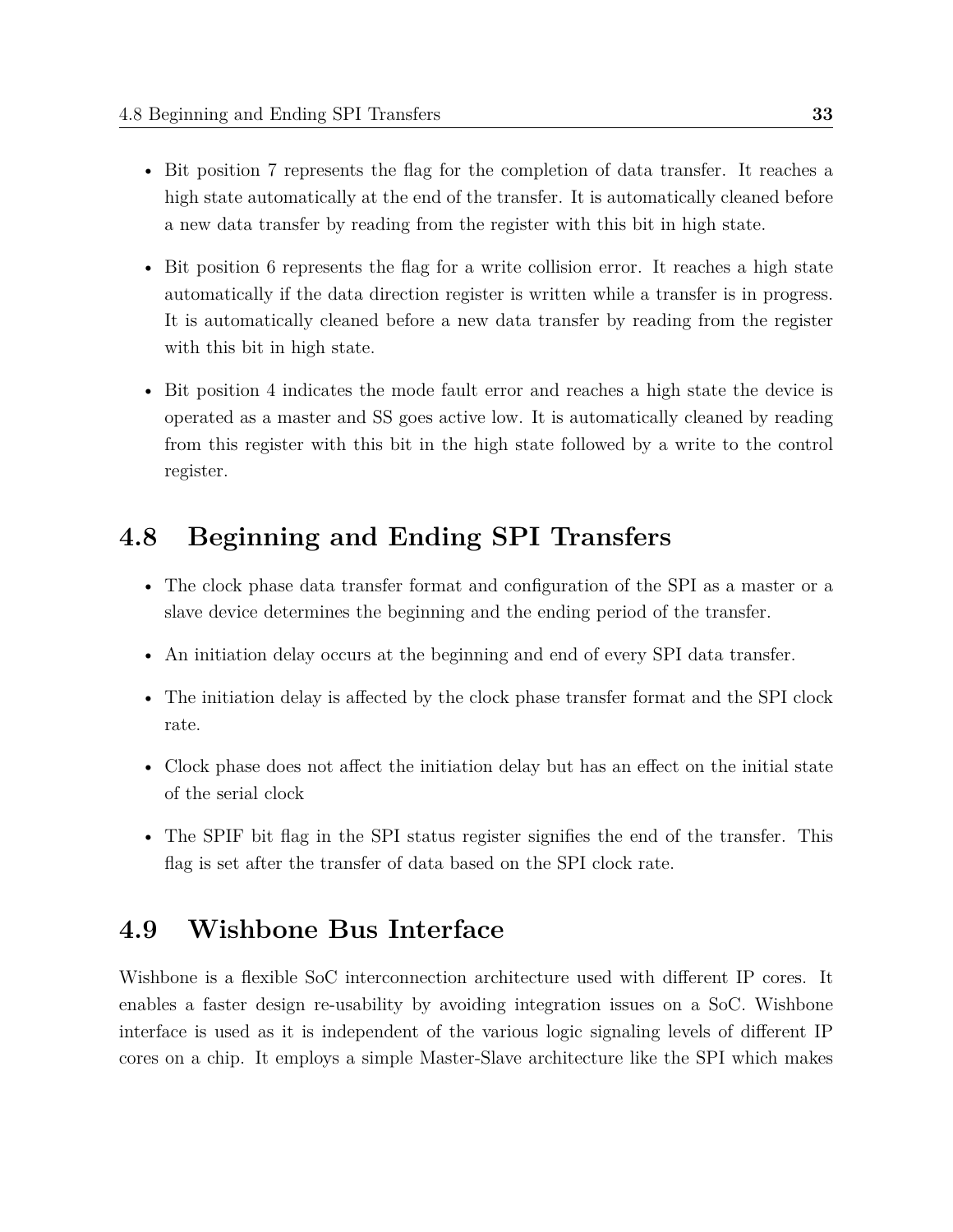the design interface easier. Wishbone also employs parallel communication between devices which results in faster execution. All the Wishbone Master and Slave devices use an **INTERCON**nection interface (INTERCON). INTERCON, as shown in Fig. [4.10](#page-46-0) contains standard logic circuits which can be used by the masters and slaves[\[27\]](#page-63-4) [\[28\]](#page-63-5)[\[29\]](#page-63-6).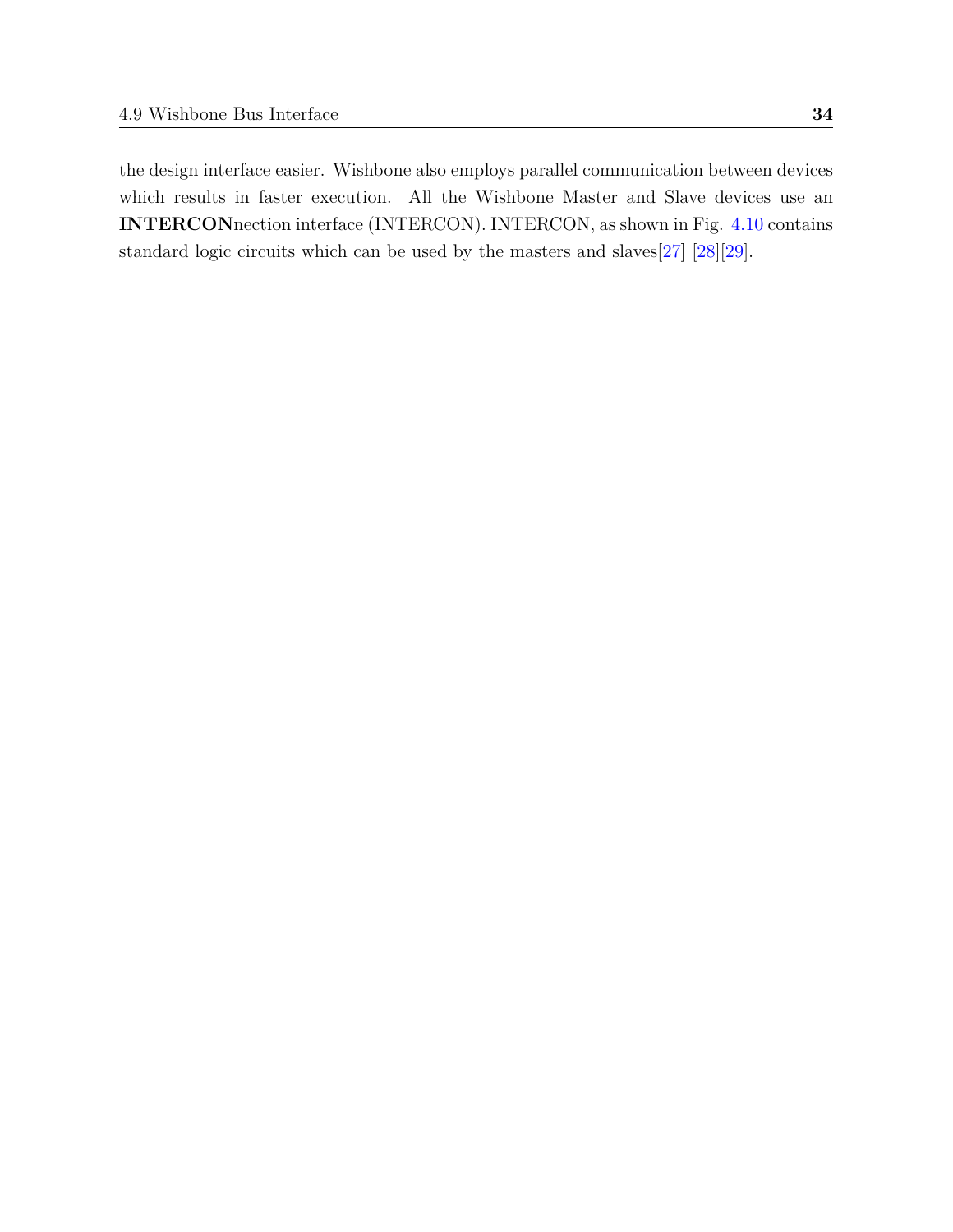<span id="page-46-0"></span>

Figure 4.10: Wishbone INTERCON[\[1\]](#page-61-0)

Wishbone Master is considered as the host to the SPI. It implies that SPI master device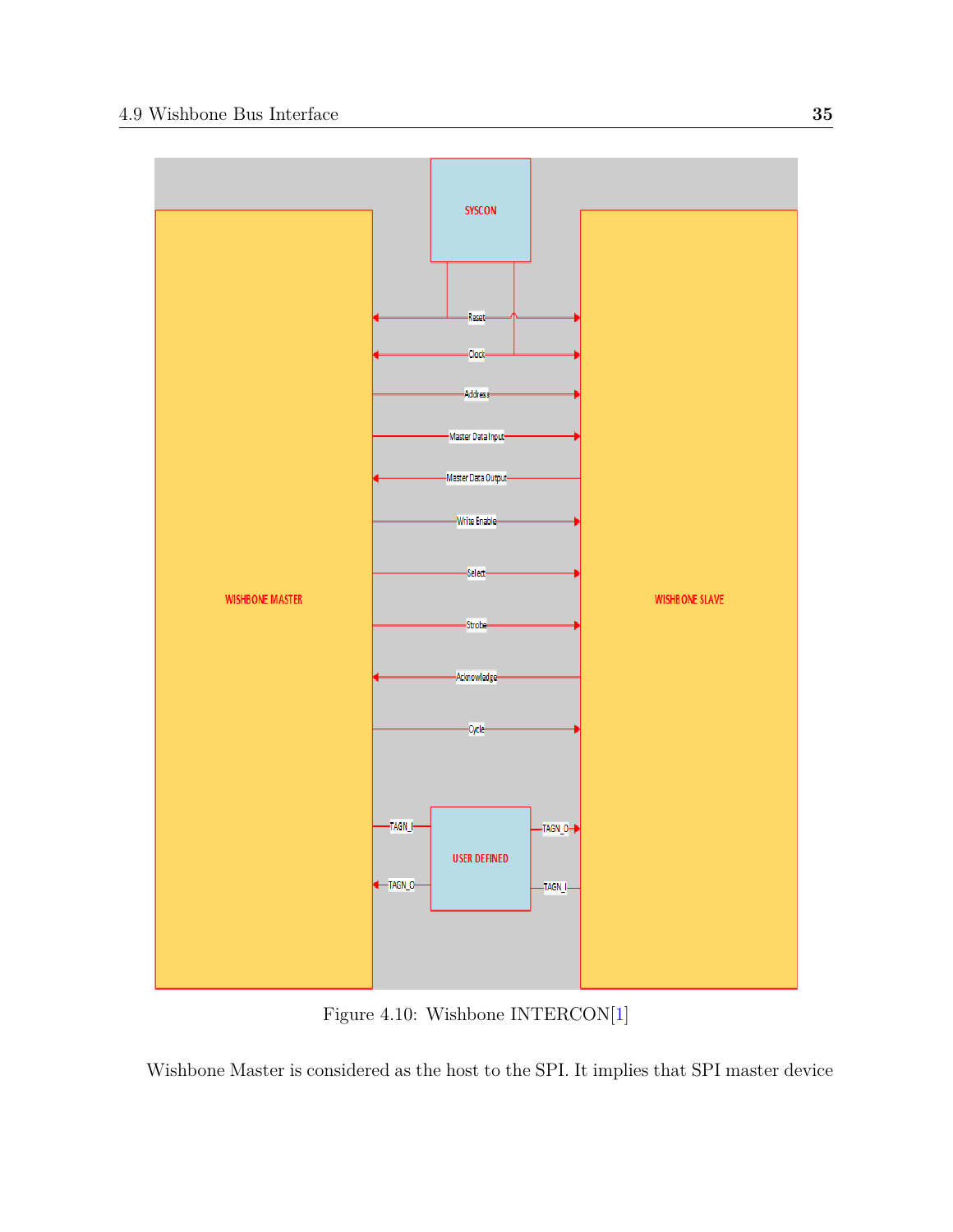<span id="page-47-0"></span>is a wishbone compliant slave device. The Wishbone signals used in interfacing with the SPI are tabulated in Tab. [4.3.](#page-47-0)

| Signal       | Width | Direction | Description                   |  |
|--------------|-------|-----------|-------------------------------|--|
| $wb\_clk_i$  | 1     | Input     | System Clock                  |  |
| $wb\_rst\_i$ | 1     | Input     | Active high synchronous Reset |  |
| wb_adr_i     | 32    | Input     | Address                       |  |
| wb_dat_i     | 128   | Input     | Data to Core                  |  |
| wb_dat_o     | 128   | Output    | Data from Core                |  |
| wb_sel i     | 16    | Input     | Byte Select                   |  |
| wb_we_i      | 1     | Input     | Write Enable                  |  |
| wb_stb_i     | 1     | Input     | Strobe                        |  |
| $wb\_cyc_i$  | 1     | Input     | Bus cycle                     |  |
| wb ack o     | 1     | Output    | Bus cycle acknowledge         |  |
| $wb\_err\_o$ | 1     | Output    | Bus cycle error               |  |
| wb int o     | 1     | Output    | Interrupt                     |  |

Table 4.3: Wishbone Signals $|1, 5|$ 

The wishbone logic is synchronous to the system clock. Master initiates the bus transaction. Setting the wb\_rst\_i to active low restarts the core, presets internal registers to the default values and sets state machines to the initial or default known state. The host controller assists the core if the interrupt wb\_int\_o is asserted. When asserted, a valid bus cycle is checked using the signal wb\_cyc\_i and a valid transfer cycle is checked using the logical AND of the signals strobe wb\_stb\_i and write-enable wb\_we\_i. The core responds to the host controller only if there is a valid bus transfer cycle. A valid binary coded address is passed to the core using the signal wb\_adr\_i which signifies the start of the bus transaction. The assertion of the signal wb\_we\_i signifies a Wishbone write cycle else a Wishbone read cycle. Data is sent from the host controller to the core through the signal wb\_dat\_i and the core responds to the host controller with the data through the signal wb\_dat\_o. A valid bus cycle is terminated normally by asserting the acknowledged output wb\_ack\_o. The signal wb\_err\_o is used to signify an error in the bus transaction cycle. [\[1\]](#page-61-0)[\[27\]](#page-63-4)[\[30\]](#page-64-0)

Wishbone is used as it enables parallel communication in the chip. The parallel data in wishbone is converted into serial data for communication between the SPI master and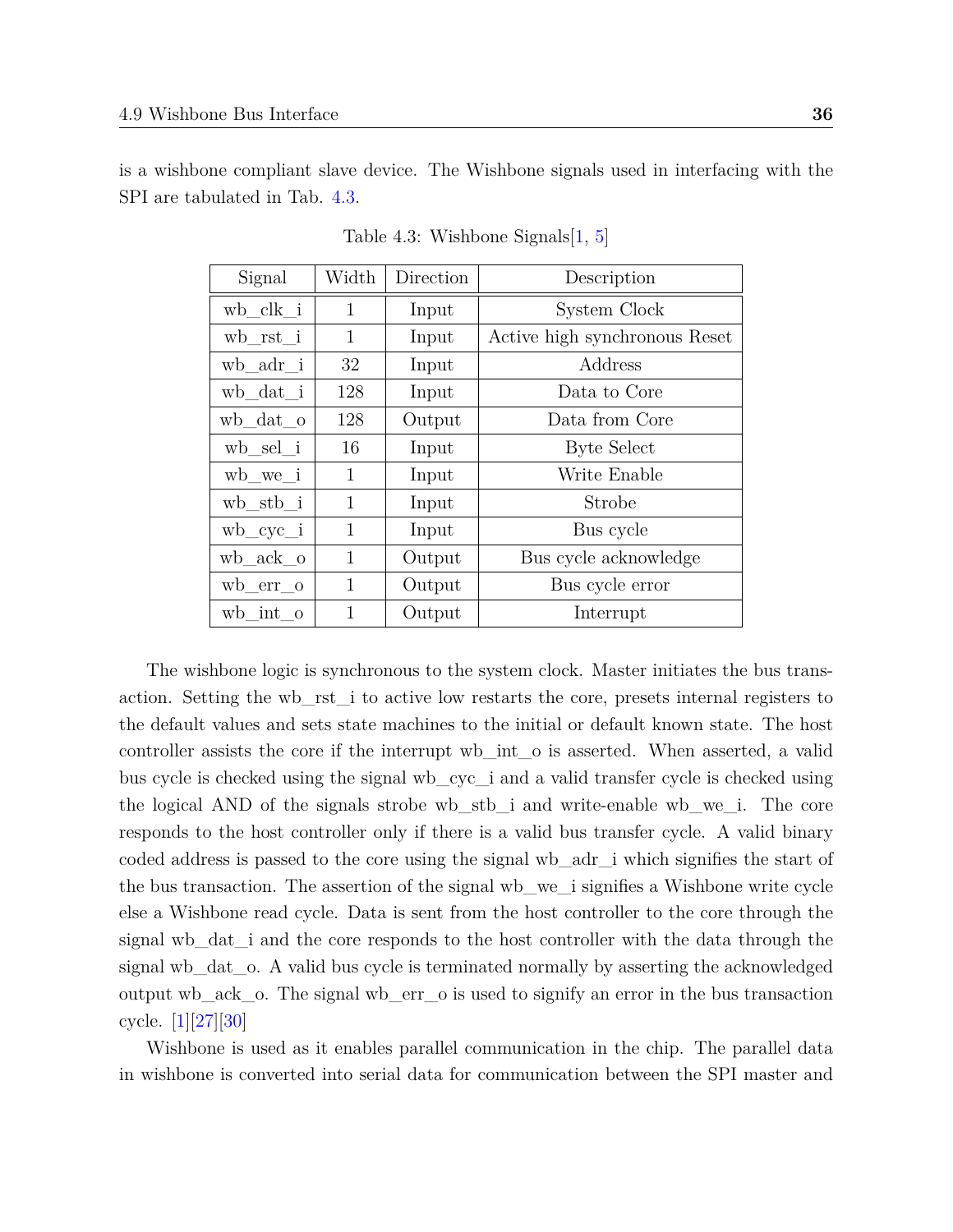slave devices. The serial data from the slave device is converted back into parallel data before it is sent to the Wishbone bus.

# **4.10 System Architecture**

Fig[.4.11](#page-48-0) shows the top level system architecture. The communication interface consists of a wishbone interface and the SPI sub-system. The SPI sub-system includes a clock divider and a shift register. The clock divider is used as the SPI and Wishbone operate at different clock frequencies. The shift register function is used for the data word or character exchange between devices. Wishbone bus communicates with the processor and the communication is parallel. The data word from the processor is parallel and is converted into serial data for the data exchange between devices. The serial data is converted back into parallel data to be sent to the processor.

<span id="page-48-0"></span>

Figure 4.11: Top-Level Architecture[\[2\]](#page-61-2)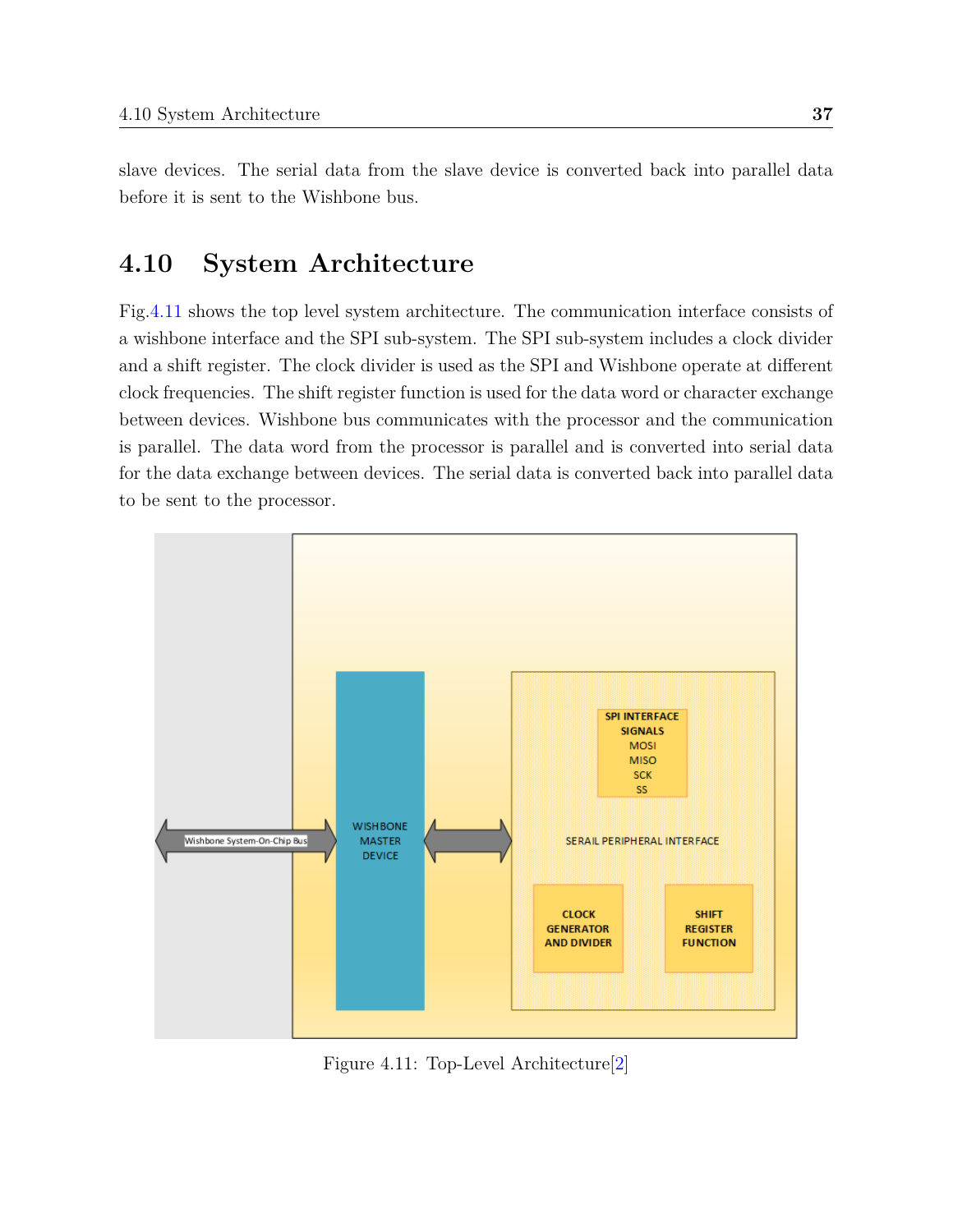Fig[.4.12](#page-49-0) shows an extended architecture of the system with the interaction of the SPI registers with the wishbone interface. As discussed in Sec. [4.7,](#page-41-0) the SPI registers include the control register, the status register, and the data direction control register.

<span id="page-49-0"></span>

Figure 4.12: System Detailed Architectural Block Diagram[\[3\]](#page-61-3)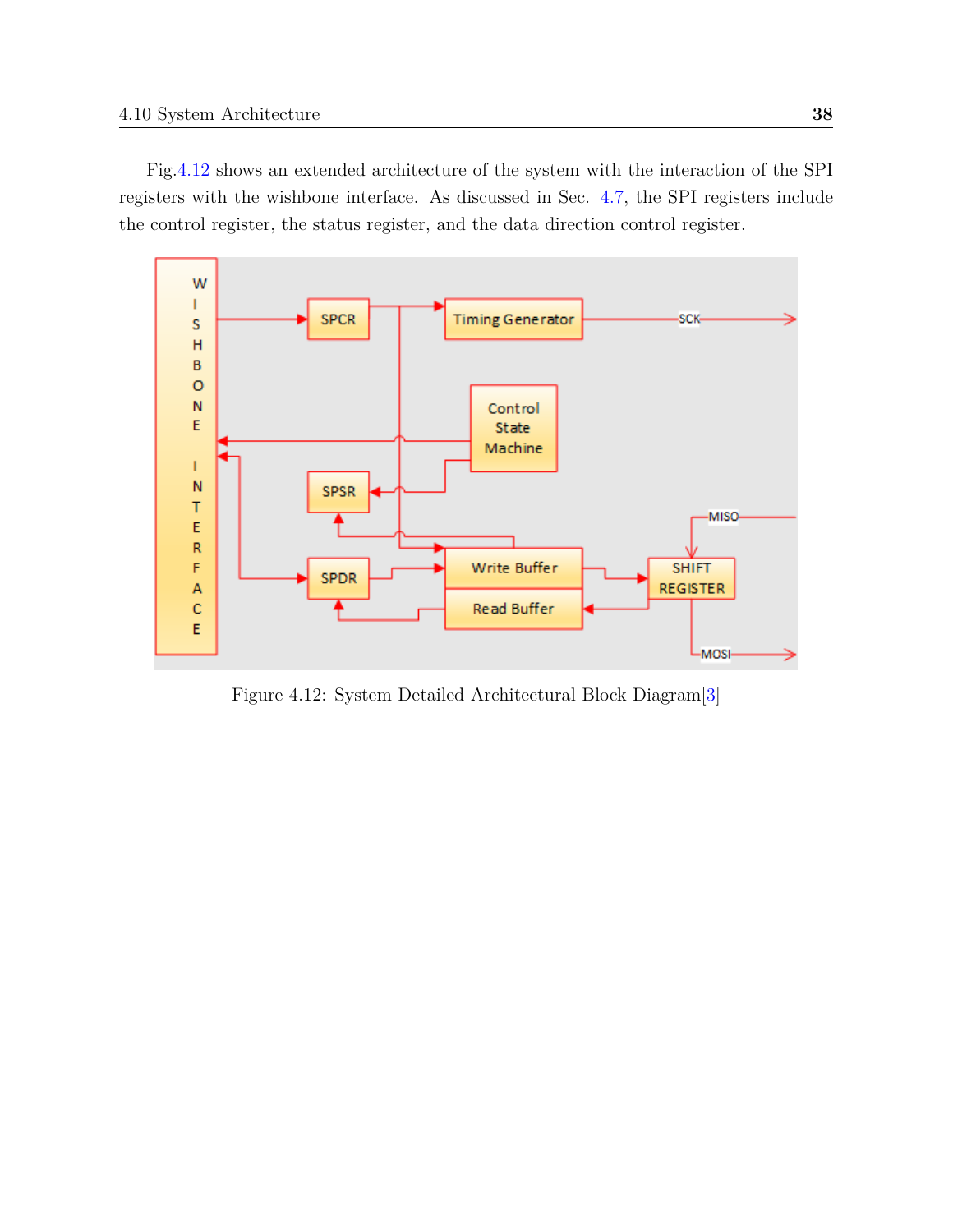# **Chapter 5**

# **Testbench Methodology and Results**

## **5.1 Testbench Methodology**

A testbench is an additional entity that provides a repeatable set of stimuli to the design under test to verify its functional correctness. It is portable across different simulators and checks if the design meets the system and requirement specifications. It may be a simple hardware description file with clock and input constraints or a complex environment for error checks, conditional checks, input constraints, and output constraints. It provides an early indication of the operation and performance of components of the design. A flat testbench is a simple Verilog or VHDL file with clock and input constraints. A flat testbench generates inputs, resets and configures the design under test, runs tests, capture outputs, verifies correctness and reports errors. A SystemVerilog testbench is a complex modular environment with a higher level abstraction of the design, explicit design intent, and concise expressions. A SystemVerilog testbench focuses on the expected behavior of the system, as the input test combinations are automatically generated by the test generators.

A layered testbench approach using SystemVerilog was followed in the development of the environment due to the benefits mentioned in Sec. [2.3](#page-25-0) and Sec. [3.2](#page-29-0) of this research paper. The developed testbench is divided into signal, command, functional and scenario layers using object-oriented technology concepts of classes, objects, and use-cases. The testbench components which were developed for the verification environment using the bottom-up methodology are described in the sub-sections of this chapter. Fig. [5.1](#page-51-0) shows the testbench environment. Fig. [5.2](#page-51-1) shows the testbench environment with interface signals.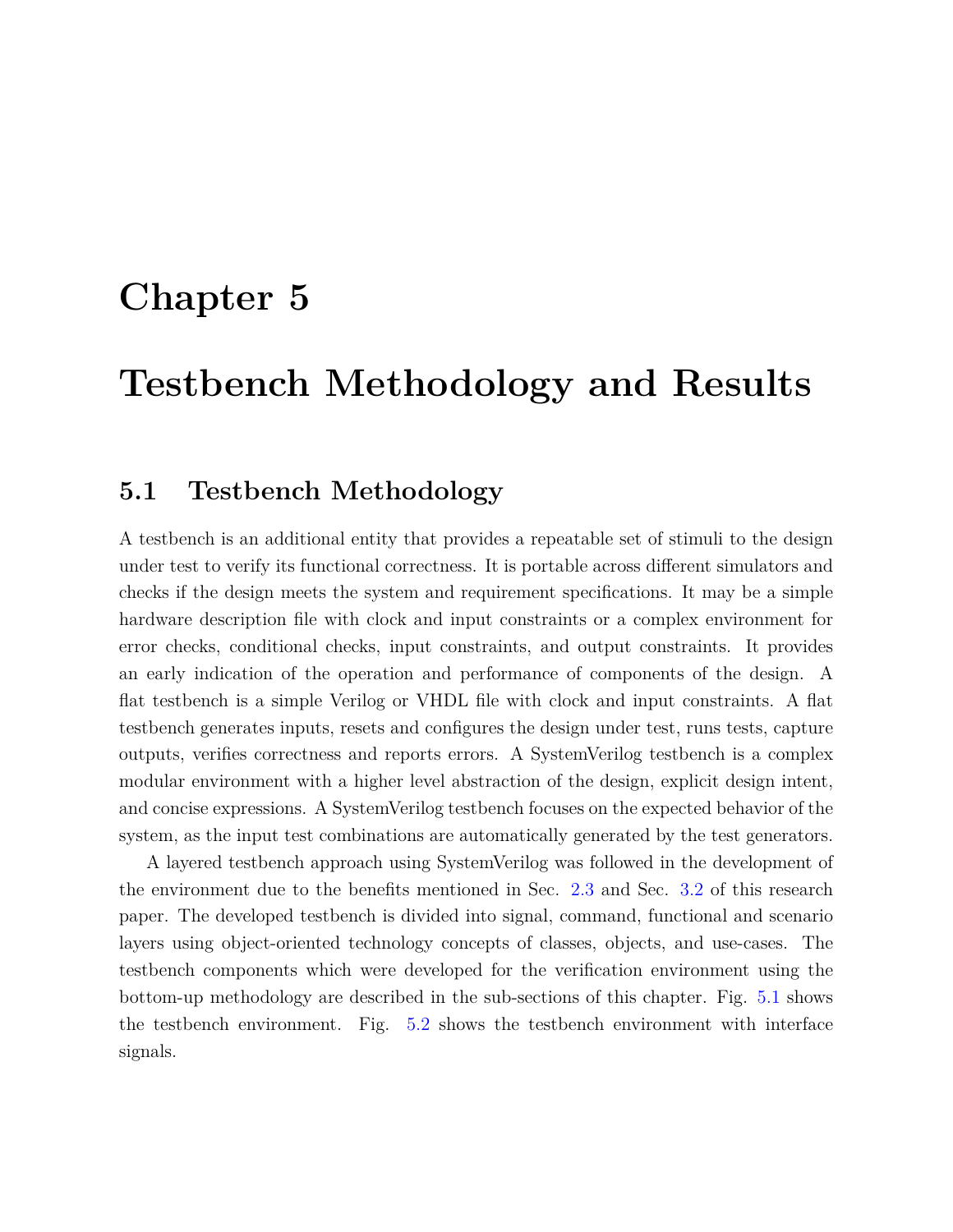<span id="page-51-0"></span>

Figure 5.1: Testbench Environment

<span id="page-51-1"></span>

Figure 5.2: Testbench Environment with Interface Signals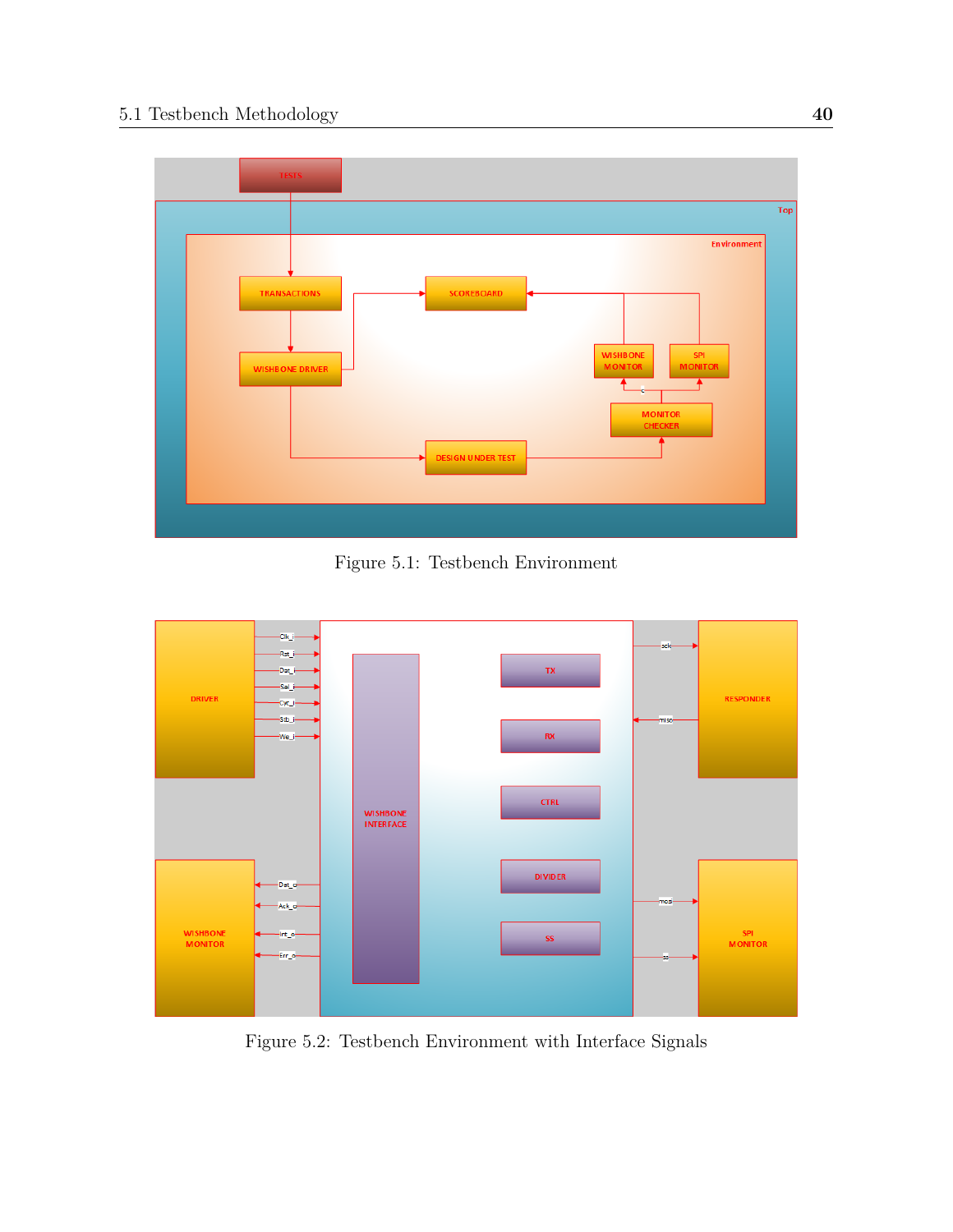## <span id="page-52-0"></span>**5.2 Testbench Components**

#### **5.2.1 Interface**

SystemVerilog provides a useful construct named interface which helps the testbench environment to interact with the design under test. The interface block will have all the Wishbone and SPI signals along with modports for each protocol.

#### **5.2.2 Transaction**

The interaction between the testbench components happens through transaction objects. The transaction objects include the address of the data or transaction, the payload and the direction of the data (either transmission or reception). The constrained-random transactions are passed on to the driver via transaction channels. Separate classes are created for the transactions to monitor and check Wishbone and SPI signals. The SPI design is capable of transferring up to 512 bits. As it isn't possible to determine the number of bits to be transferred on the SPI interface, Wishbone monitor will store each 128-bit data to the SPI registers. The 512-bit data from the SPI registers along with the character length from the control register is sent to the scoreboard via the driver to check the SPI outputs.The transaction objects created are randomized using the randomize function of SystemVerilog. This is used to automate the process of generating all possible input stimulus and constrained-random stimulus. This approach saves time and helps in focusing on the testbench framework and behavior of the system.The stimulus is passed to the driver through mailboxes.

#### **5.2.3 Driver**

A driver is used to convert the transactions into read and write operations to be sent to the core. In this environment, it is converted into Wishbone read and write cycle operations as Wishbone is the host controller of the system. The signals are put to a known state through the Wishbone reset task. The driver interacts with the design under test through the interface by creating it virtually.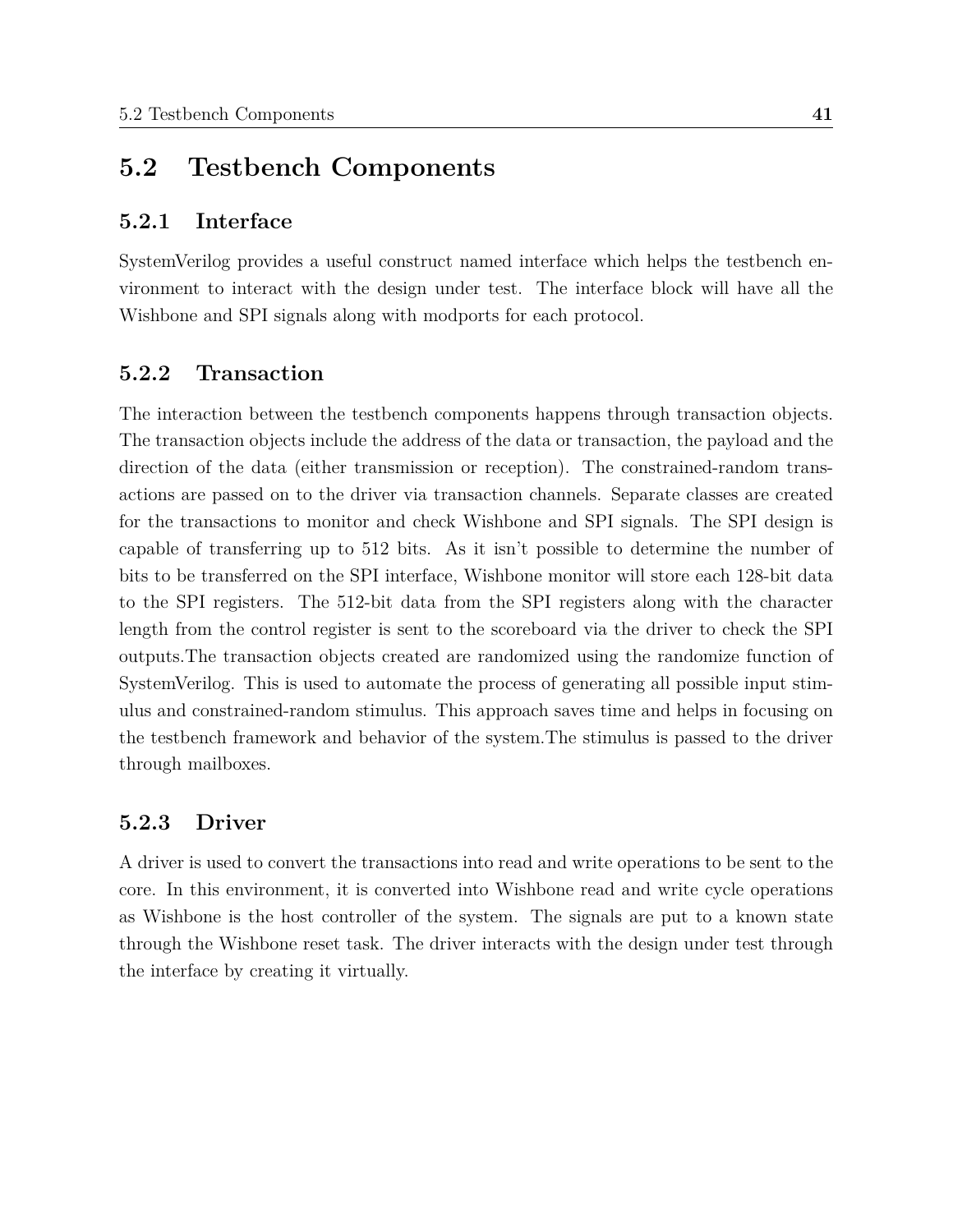## **5.2.4 Monitor**

The monitor monitors transactions at different events and also includes a checker. It consists of two tasks which fired in parallel as soon as the transfer of data is initiated. One task monitors and checks the wishbone outputs and the other task monitors and checks the SPI interfaces. In order to make it simpler, the monitors are created as tasks in the same class.

#### **5.2.4.1 Wishbone Monitor**

A task is created to monitor the transactions on the host-side. The purpose of a wishbone monitor is to send the wishbone transactions to the scoreboard for analysis checks. The structure of the wishbone monitor is similar to that of the driver except for the transactions to the scoreboard. This monitor is used to only check the transactions on the host side.

#### **5.2.4.2 SPI Monitor**

A task is created to monitor the transactions on the core-side. The purpose of the SPI monitor is to send the SPI transactions to the scoreboard for analysis checks. The SPI monitor generates a new transaction to be sent, waits for the transfer to be finished, makes sure the transfer is complete, and ends the transmission. This is used to monitor the SPI signals.

#### **5.2.5 Scoreboard**

The scoreboard is used to compare the actual data with the expected data. This is done by creating a mask based on the number of bits transmitted and compare the data. The scoreboard receives the transactions through mailboxes and the character length from the SPI control registers and it performs a compare data check. .

#### **5.2.6 Environment**

All the components developed are brought together in a unified testbench environment called the environment. These components are created in the environment in the order of their instantiation virtually through the interface as it binds the testbench and the design. A reference is created to the SPI design as it requires specific initialization before running a test which is done using the reset functionality.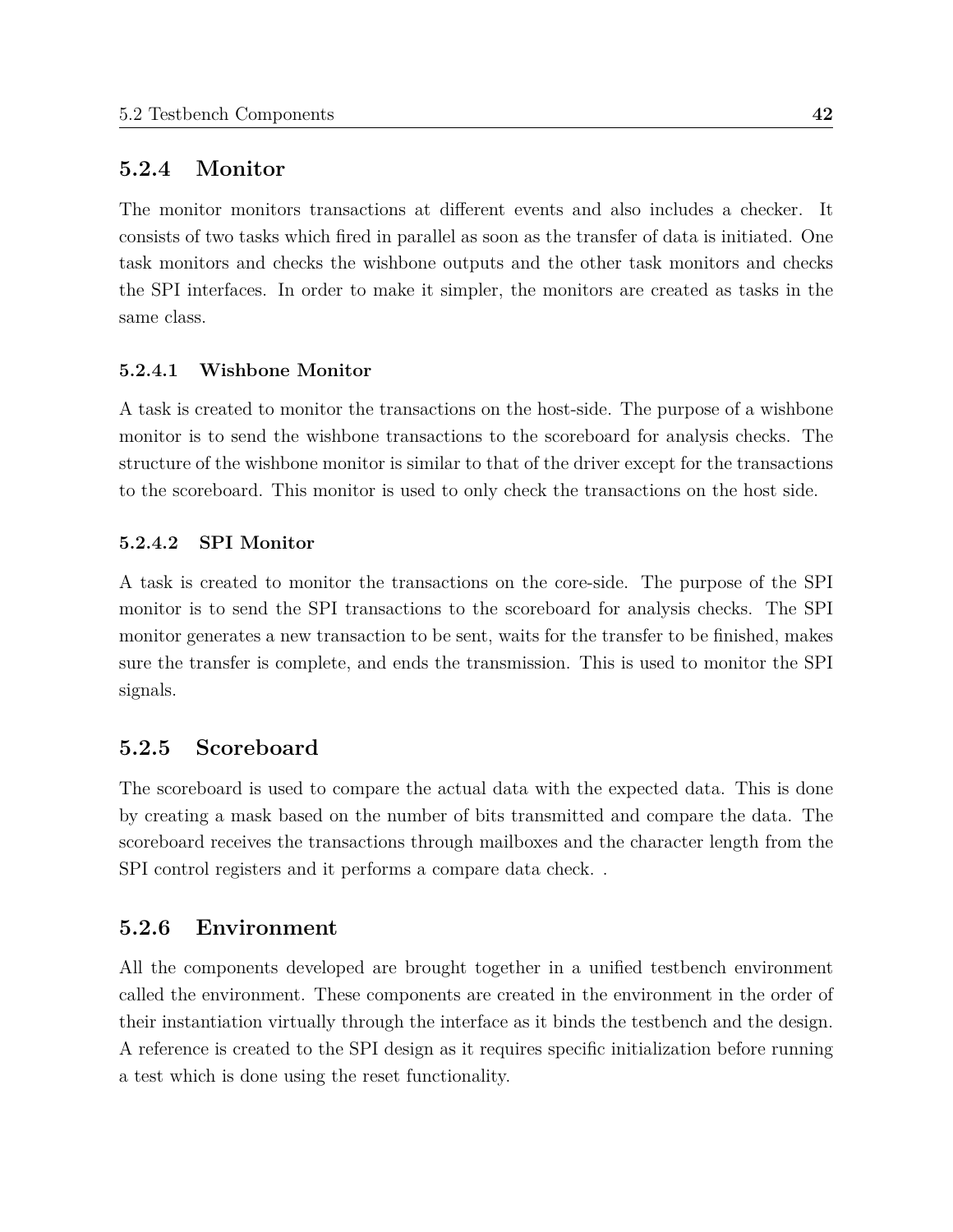#### **5.2.7 Test Case**

The test case instantiates the environment and is of the file type program. A *program* block instantiates the design wrapper and the top-level class-based environment. It cannot have the instantiation of modules, interfaces, or other programs[\[14\]](#page-62-0). SystemVerilog considers this as a test module to run the different scenarios and the simulation terminates when every block in the *program* is completed. All the tasks from the respective classes are called to enable a successful operation at the top-level of the system.

### **5.2.8 Top-Level**

A top-level module is created to generate the clock, instantiate the interface, design under test and the test case. It ensures the components are called the right way.

## **5.3 Testbench Results**

## **5.3.1 Design's Area, Power and Module Hierarchy**

<span id="page-54-0"></span>As this project is focussed on creating a functional verification environment, an open cores existing design was updated to the latest specifications in the TSMC 0.18 micrometer technology and only the total number of cells, total cell area and total dynamic power of the final design were captured in Tab. [5.1.](#page-54-0)

| Type                          | Value      |  |
|-------------------------------|------------|--|
| Number of Cells               | 678        |  |
| Number of Combinational cells | 505        |  |
| Number of Sequential Cells    | 173        |  |
| Total Cell Area               | 19585.84   |  |
| <b>Total Dynamic Power</b>    | $6.676$ mW |  |
| Cell Internal Power           | $3.913$ mW |  |
| Net Switching Power           | $2.763$ mW |  |
| Cell Leakage Power            | 76.3688 mW |  |

Table 5.1: Area and Power Details

The module design hierarchy is showcased in the Fig. [5.3.](#page-55-0)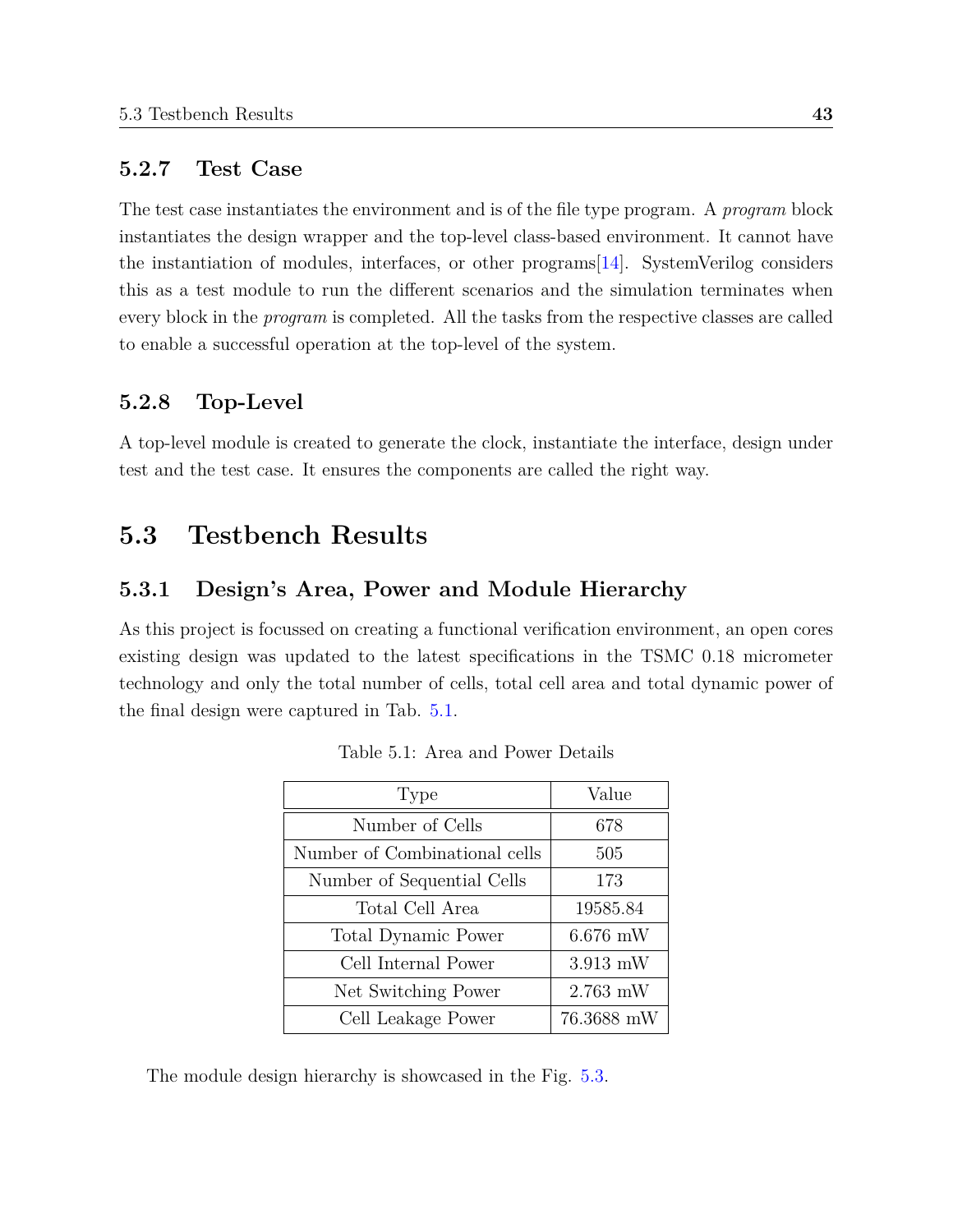<span id="page-55-0"></span>

|     | 593 Reference     | Library | Unit Area | Count        | Total Area   |
|-----|-------------------|---------|-----------|--------------|--------------|
| 594 |                   |         |           |              |              |
|     | 595 AND2X1        | typical | 13.305600 | 2            | 26.611200    |
|     | 596 AND2X2        | typical | 13.305600 | 4            | 53.222401    |
|     | 597 AND3X1        | typical | 16.632000 | 5            | 83.160000    |
|     | 598 AND4X1        | typical | 19.958401 | 1            | 19.958401    |
|     | 599 A0I21X1       | typical | 13.305600 | $\mathbf 1$  | 13.305600    |
|     | 600 A0I22X1       | typical | 16.632000 | 240          | 3991.679993  |
|     | 601 A0I222X1      | typical | 26.611200 | 24           | 638.668808   |
|     | 602 DFFRHQXL      | typical | 69.854401 | 170          | 11875.248108 |
|     | 603 INVX1         | typical | 6.652800  | 35           | 232.848003   |
|     | 604 INVX8         | typical | 19.958401 | 1            | 19.958401    |
|     | 605 INVXL         | typical | 6.652800  | 1            | 6.652800     |
|     | 606 MX2X1         | typical | 26.611200 | 38           | 1011.225613  |
|     | 607 MXI2X1        | typical | 23.284800 | $\mathbf{1}$ | 23.284800    |
|     | 608 NAND2X1       | typical | 9.979200  | 131          | 1307.275248  |
|     | 609 NAND3X1       | typical | 13.305600 | 9            | 119.750401   |
|     | 610 NOR2BX1       | typical | 13.305600 | 3            | 39.916800    |
|     | 611 NOR2X1        | typical | 9.979200  | 4            | 39.916801    |
|     | 612 NOR3X1        | typical | 13.305600 | 3            | 39.916800    |
|     | 613 NOR3X2        | typical | 23.284800 | 1            | 23.284800    |
|     | 614 0AI22X1       | typical | 19.958401 | $\mathbf 1$  | 19.958401    |
|     | 615 as spi clkgen |         | 0.000000  | $\mathbf 1$  | 0.000000     |
|     | 616 as spi shift  |         | 0.000000  | $\mathbf 1$  | 0.000000     |

Figure 5.3: Module Design Hierarchy

## **5.3.2 Code Methodology**

A correct flow had to be followed to ensure the correct working of the verification environment of the wishbone-compliant SPI master and slave. Classes and objects were created for each testbench component described in Sec. [5.2.](#page-52-0) As it can be seen in the Fig. [5.4,](#page-56-0) the top-level module instantiates the interface and test case classes along with the design under test. An object of the environment was created in the class 'testcase' which instantiates the environment and the objects inside the environment. The created environment class instantiates the driver though calls to the tasks reset and drive, the monitor through the main task, the scoreboard through the main task. The constrained-random transactions are sent to the driver, monitor and scoreboard classes. The simulation ends with \$finish in the top-level class.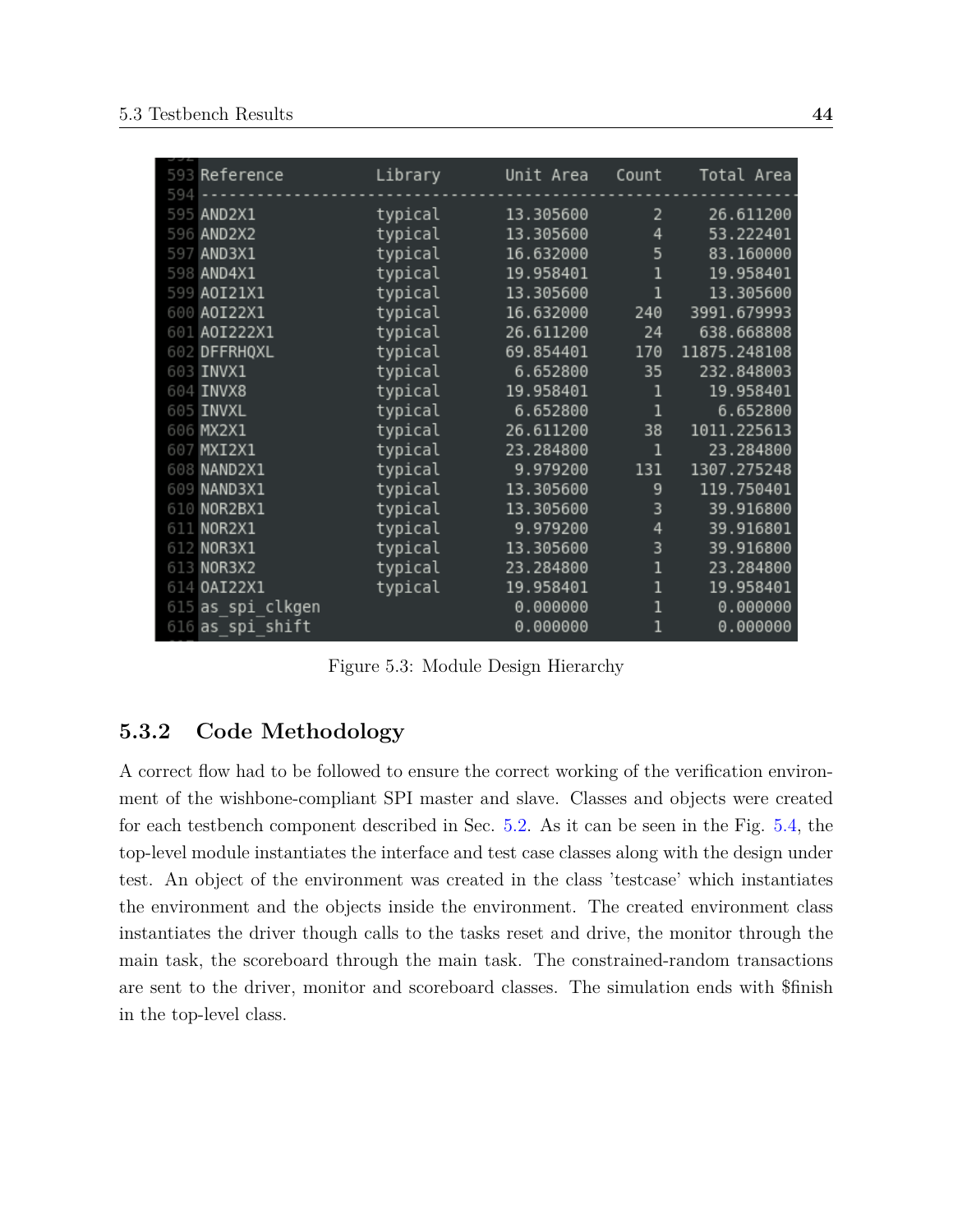<span id="page-56-0"></span>

Figure 5.4: Code Flow

## **5.3.3 Wishbone and SPI Transaction Waveforms**

#### **5.3.3.1 Wishbone Transactions to SPI devices**

The payload, the data and the type of the transaction is driven using the wishbone read and write tasks in the driver class of the environment in the Fig[.5.5.](#page-57-0) This information is driven to the SPI master and slave devices through the interface signals. The communication starts with the assertion of the wishbone acknowledge (wb\_ack\_o) and it indicates that the slave is ready. This is visible at 240ns in the Fig. [5.5.](#page-57-0) At this time frame, The wishbone address (wb\_adr\_i) is selected as 04 and this indicates the selection of the transmit-receive registers. Wishbone cycle and strobe are set high, indicated by signals wb\_cyc\_i and wb\_stb\_i. Write-Enable (wb\_we\_i) is set low indicating a read operation from the SPI. The Wishbone Select (wb\_sel\_i) is always 'FFFF' during a read or write operation as only SPI is considered as a slave. A Wishbone address "h 0c' indicates selection of transmitreceive register, "h 14' indicates the SPI divider select value in the SPI register, "h 18' indicates the slave select in the SPI register, and "h 10' indicates the SPI control in the SPI control register. When the write-enable (wb\_we\_i) is asserted, it indicates a write operation to the SPI master device. This can be seen between 420ns and 460ns in the Fig. [5.5.](#page-57-0)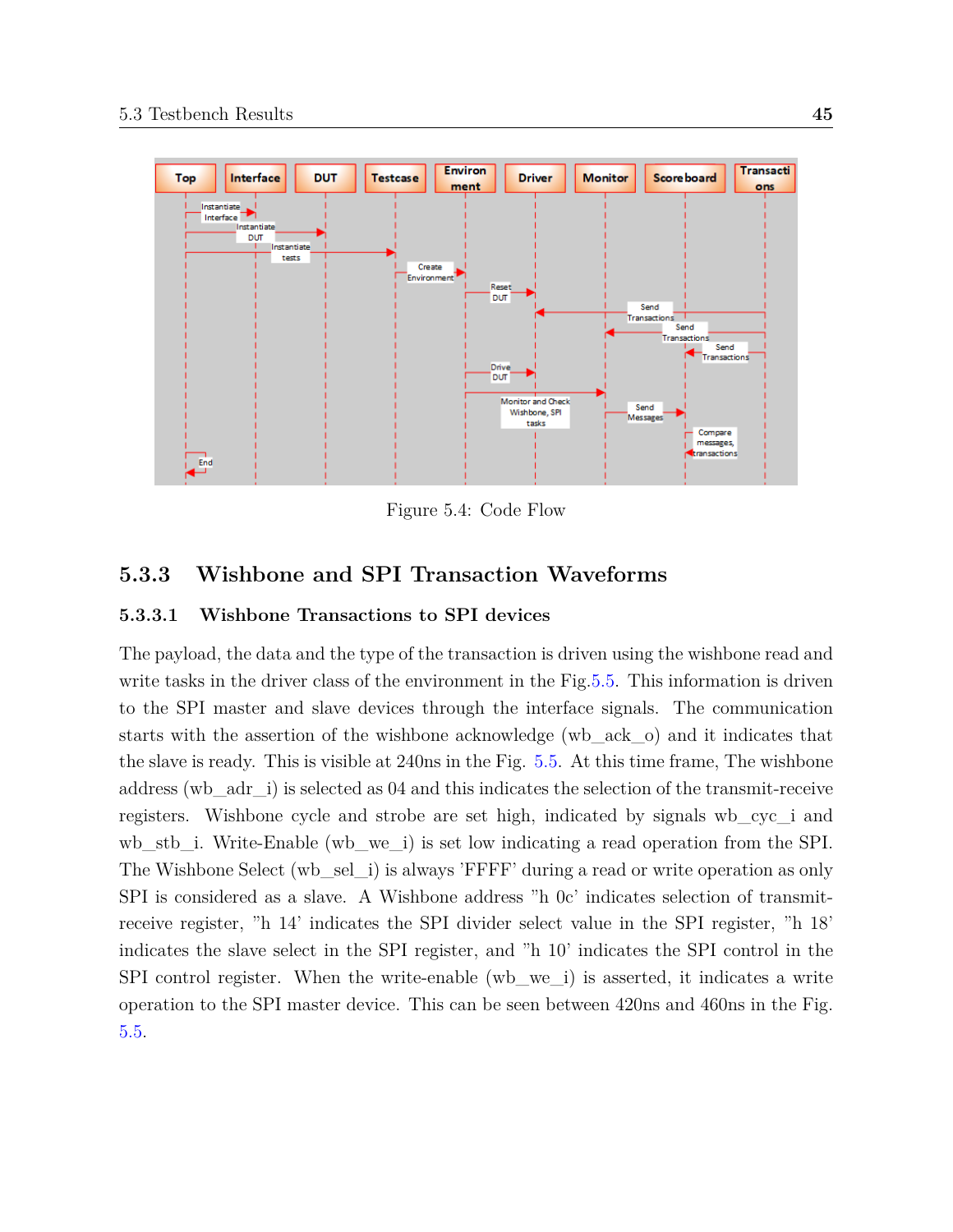<span id="page-57-0"></span>

Figure 5.5: Wishbone to SPI Master Transactions

#### **5.3.3.2 SPI Master-Slave Communication**

The Fig. [5.6](#page-57-1) indicates the communication between the SPI Master initiation device and the SPI slave peripheral device. The data received from the Wishbone is parallel data, 127 bits wide and is indicated by data[127:0]. The transaction begins with an active low slave select, indicated by ss, and remains low till the transfer of data is complete. 'sck' represents the serial clock and it synchronizes the data on mosi and miso. At 420ns, the mosi is high on the rising edge of the serial clock sck. The data on this line changes on every rising edge of the serial clock sck. It can be seen in Fig. [5.6](#page-57-1) that data '0101101' is being sent on mosi with one-bit every clock cycle of sck during the time frame between 400ns and 540ns. It can also be seen that the slave device sends all zeros during this time frame.

<span id="page-57-1"></span>

Figure 5.6: SPI Master and Slave Communication

Fig. [5.7](#page-58-0) explicitly shows the selection of the slave device through the ss\_o signal and the transfer of data from the SPI master device to slave device through the mosi\_o. This snapshot was captured during the monitoring of the SPI signals by the monitor class of the environment.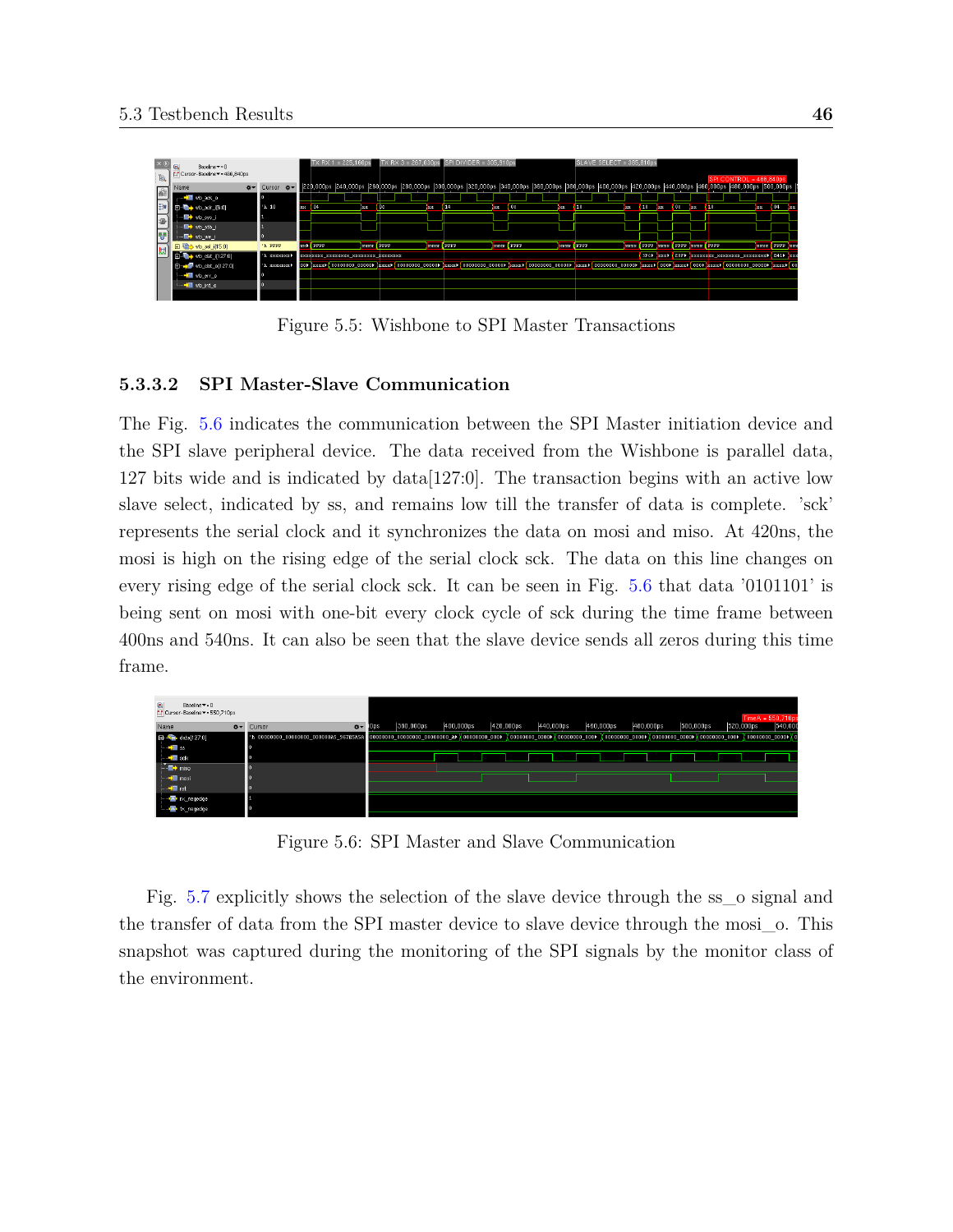<span id="page-58-0"></span>

Figure 5.7: SPI Monitor Signals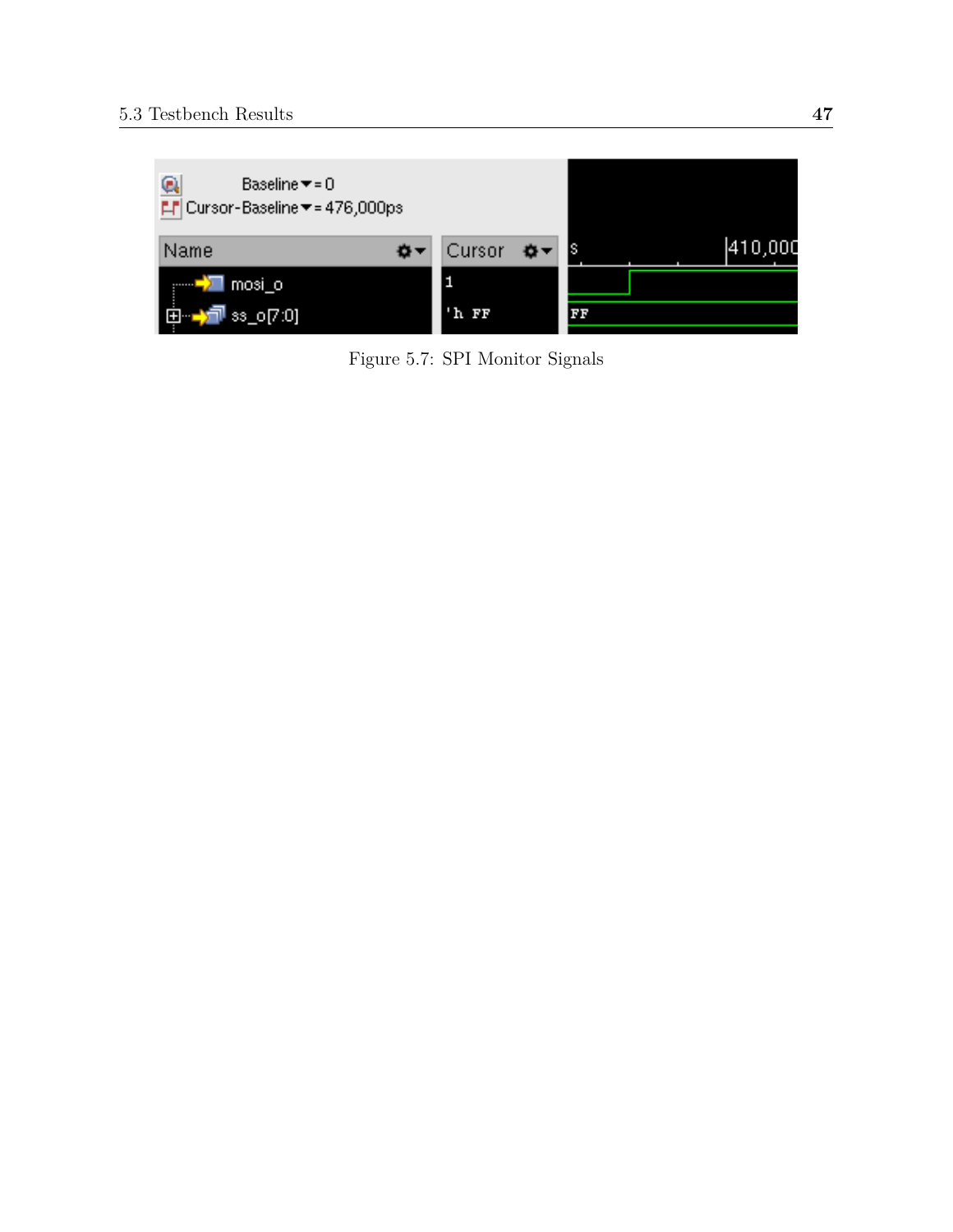# **Chapter 6**

# **Conclusion**

A configurable SystemVerilog verification environment for a Wishbone-compliant Serial Peripheral Interface Communication protocol is developed in this work, and this verification environment is used for the validation of parallel to serial to parallel communication on the chip. All verification system components are configured using an input configuration control file. The verification environment extensively validates the full-duplex data transfer between the SPI master and slave devices for different character lengths and different transfer formats. It enables a robust monitoring environment to validate the cycle by cycle operation.

The test bench can be configured to suit different protocol characteristics such as data bus width, address bus width, character length, and type of transmission. The major test bench components used to build the test bench framework are the interface, a Wishbone driver, an environment, a test case and a top-level test module. The Interface connects the host controller and the design under test with the test bench, the driver is in the form of Wishbone read and write cycles to drive the design, the Environment encapsulates the driver and test case scenarios and is responsible for the operational flow at the top-level.

## **6.1 Future Work**

This research has a lot of scope for future work and a few ideas that could be developed include:

• It can be extended to the verification of the serial peripheral interface with a **F**irst**-I**n-**F**irst-**O**ut (**FIFO**) principle.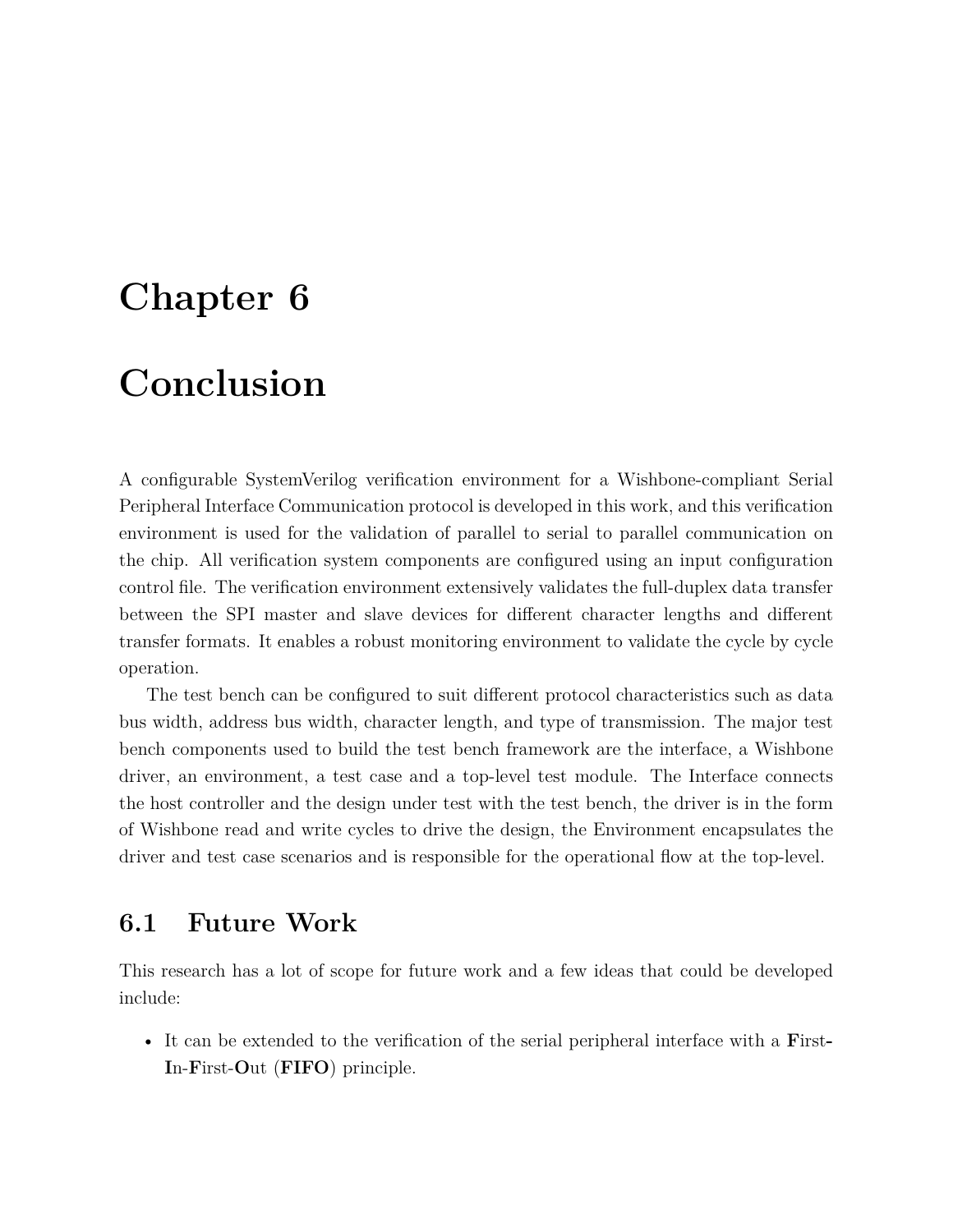- Code coverage with respect to the standards can also be a part of the environment.
- The development of verification environment can be extended to the verification other Wishbone-compliant peripherals that support additional communication protocols.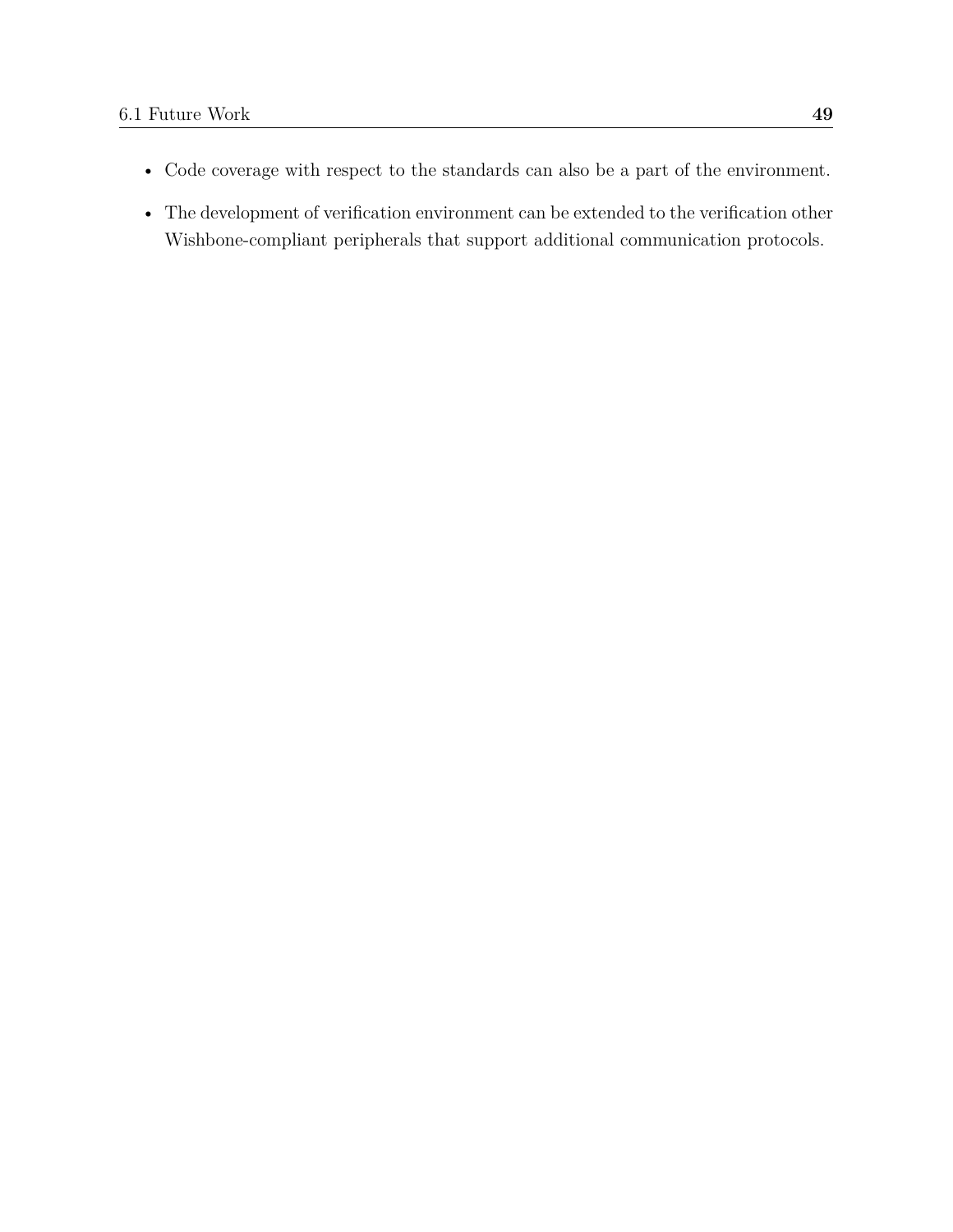# **References**

- <span id="page-61-0"></span>[1] O. Cores, *Wishbone B4 System-on-Chip (SoC)Interconnection Architecturefor Portable IP Cores*, b4 spec ed., Open Cores, 2010.
- <span id="page-61-2"></span>[2] R. Chen, S.-z. Huang, W. Lin, and L. Li, "Design and implementation of a reused interface," in *Information Science and Engineering (ICISE), 2009 1st International Conference on*. IEEE, 2009, pp. 2603–2605.
- <span id="page-61-3"></span>[3] V. R. T. Deep and S. Sujatha, "Synthesis using 65nm library of spi master-slave with wishbone interface," in *International Journal of Advanced Computer Engineering and Communication Technology*, ser. 2, vol. 2, no. ISSN (Print) 2278-5140, 2013, pp. 12–16.
- [4] N. Gopal, "Spi controller core: Verification," in *SSRG International Journal of VLSI & Signal Processing (SSRG-IJVSP) Volume 2 Issue 5*. International Journals SSRG, 2015, pp. 1–7.
- <span id="page-61-1"></span>[5] S. Srot, *SPI Master Core Specification*, rev. 0.6 ed., Open Cores, 03 2004.
- [6] M. Keaveney, A. McMahon, N. O'Keeffe, K. Keane, and J. O'Reilly, "The development of advanced verification environments using system verilog," *IET Digital Library*, 2008.
- [7] C. Browy, G. Gullikson, and M. Indovina, "A top-down approach to ic design," *Integrated Circuit Design Methodology Guide*, 1997.
- [8] D. Ahlawat and N. K. Shukla, "Performance analysis of verilog directed testbench vs constrained random systemverilog testbench," *International Journal of Computer Applications*, vol. 118, no. 22, 2015.
- [9] A. Ismail and H. Saafan, "Synthesizable system verilog model for hardware metastability in formal verification," in *Electronics, Communications and Photonics Conference (SIECPC), 2013 Saudi International*. IEEE, 2013, pp. 1–6.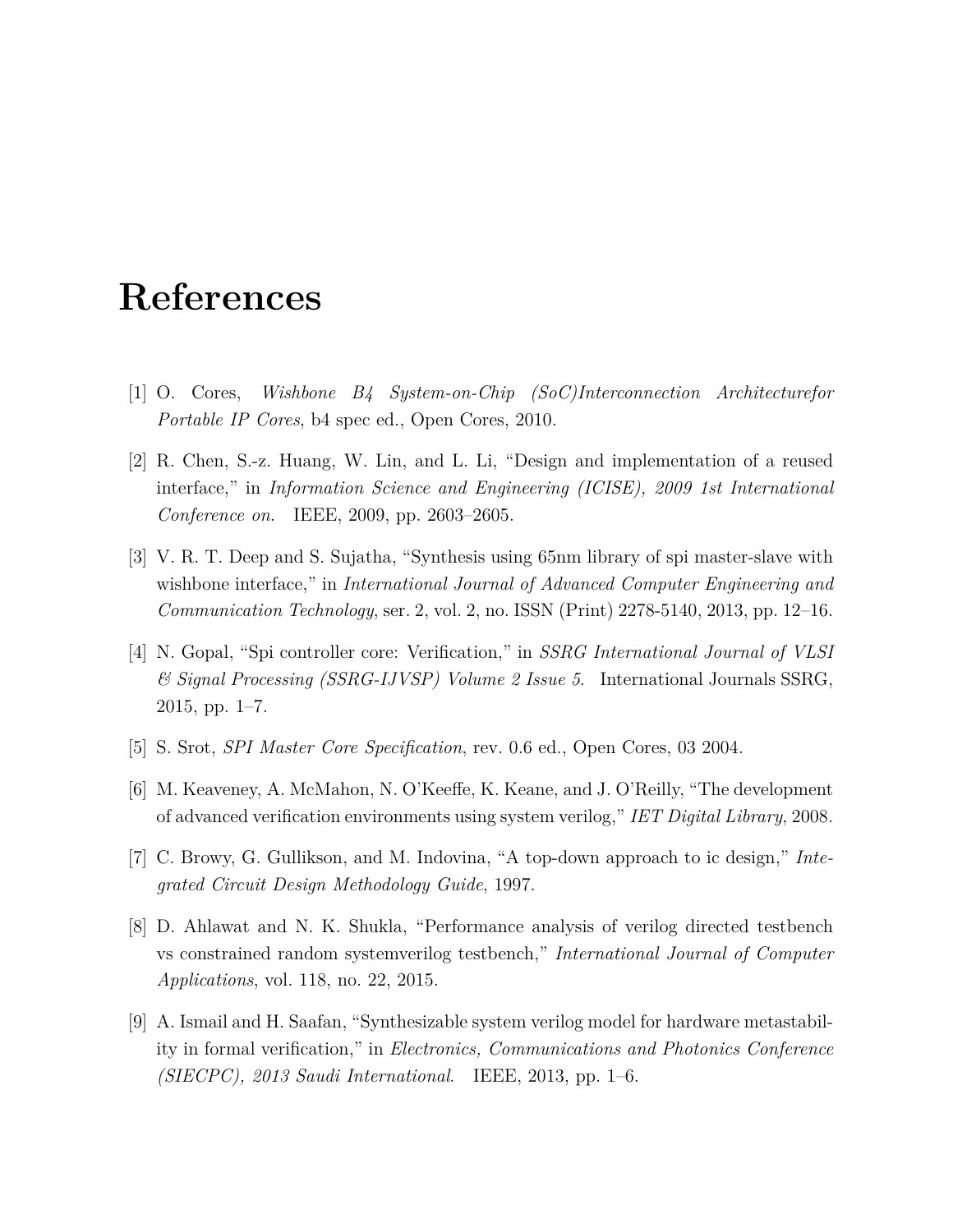- [10] Y. Li, W. Wu, L. Hou, and H. Cheng, "A study on the assertion-based verification of digital ic," in *Information and Computing Science, 2009. ICIC'09. Second International Conference on*, vol. 2. IEEE, 2009, pp. 25–28.
- [11] Y. Tao, "An introduction to assertion-based verification," in *ASIC, 2009. ASICON'09. IEEE 8th International Conference on*. IEEE, 2009, pp. 1318–1323.
- [12] M.-K. You and G.-Y. Song, "Case study: Co-simulation and co-emulation environments based on systemc & systemverilog," in *TENCON 2009-2009 IEEE Region 10 Conference*. IEEE, 2009, pp. 1–4.
- [13] M.-K. You, Y.-J. Oh, and G.-Y. Song, "Implementation of a hardware functional verification system using systemc infrastructure," in *TENCON 2009-2009 IEEE Region 10 Conference*. IEEE, 2009, pp. 1–5.
- <span id="page-62-0"></span>[14] C. Spear, *SystemVerilog for verification: a guide to learning the testbench language features*. Springer Science & Business Media, 2008.
- [15] Z. Zhou, Z. Xie, X. Wang, and T. Wang, "Development of verification envioronment for spi master interface using systemverilog," in *Signal Processing (ICSP), 2012 IEEE 11th International Conference on*, vol. 3. IEEE, 2012, pp. 2188–2192.
- [16] S. Cohen and L. M. Northrop, "Object-oriented technology and domain analysis," in *Software Reuse, 1998. Proceedings. Fifth International Conference on*. IEEE, 1998, pp. 86–93.
- [17] D. Ahlawat and N. K. Shukla, "Dut verification through an efficient and reusable environment with optimum assertion and functional coverage in systemverilog," *International Journal of Advanced Computer Science and Applications*, vol. 5, no. 4, 2014.
- [18] D. A. S. Committee *et al.*, "Ieee standard for systemverilog unified hardware design, specification, and verification language standard ieee 1800," *http://www. edastds. org/sv/*, 2012.
- [19] S. Sutherland, S. Davidmann, and P. Flake, *SystemVerilog for Design Second Edition: A Guide to Using SystemVerilog for Hardware Design and Modeling*. Springer Science & Business Media, 2006.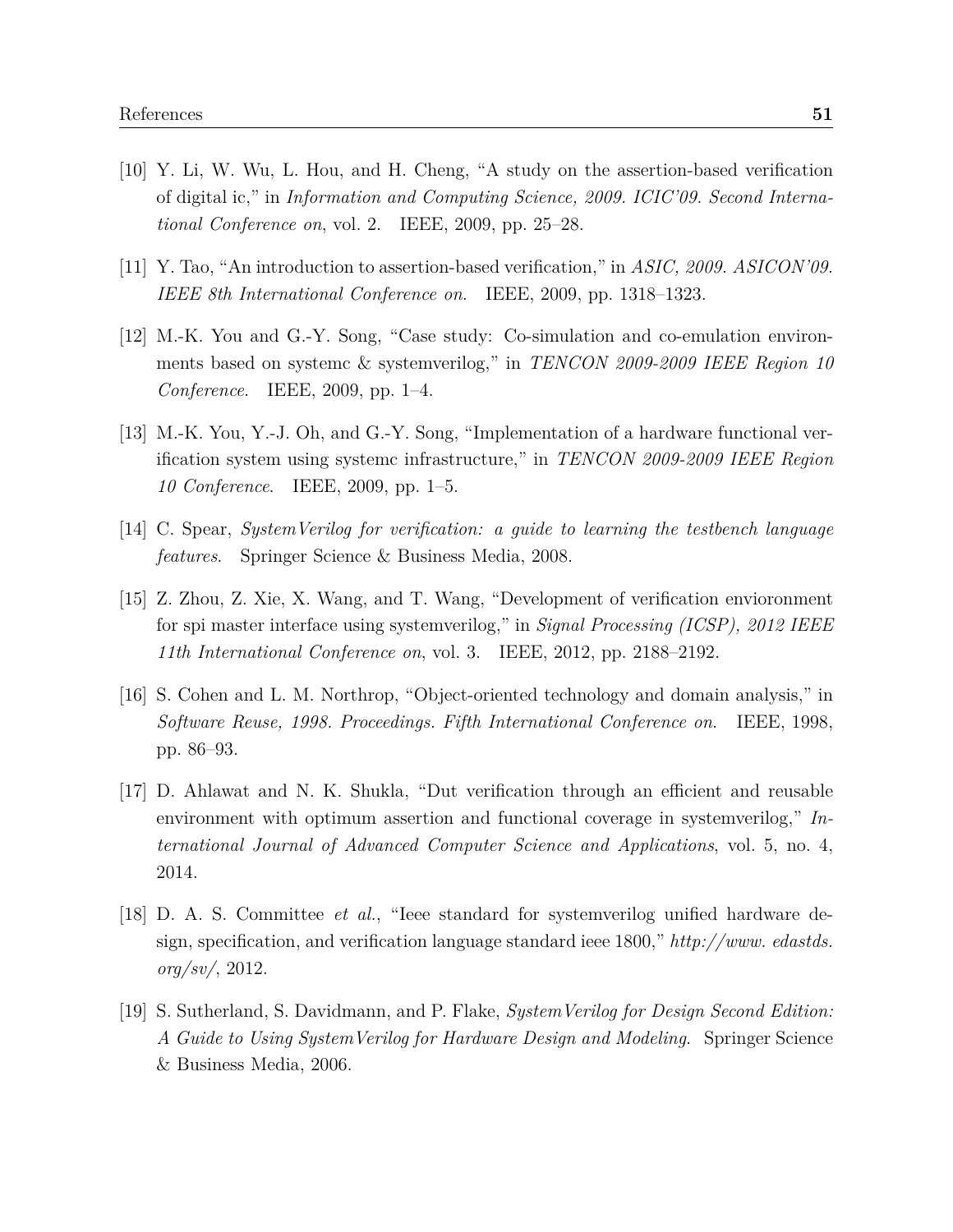- [20] A. Oudjida, M. Berrandjia, A. Liacha, R. Tiar, K. Tahraoui, and Y. Alhoumays, "Design and test of general-purpose spi master/slave ips on opb bus," in *Systems Signals and Devices (SSD), 2010 7th International Multi-Conference on*. IEEE, 2010, pp. 1–6.
- [21] F. Leens, "An introduction to spi and i2c protocol," *IEEE Instrumentation and Measurement magazine*, 2009.
- [22] G. HARIKA and G. R. KISHORE, "Development of reusable verification environment for spi protocol," *International Journal of Scientific Engineering and Technology Research*, 2015.
- <span id="page-63-0"></span>[23] F. Semiconductor, *M68HC11 Reference Manual*, Semiconductor, Freescale, 2007.
- <span id="page-63-1"></span>[24] J. K. Singh, M. Tiwari, V. Sharma, and S. S. M. INDIA, "Implementation of spi–slave on fpga," *International Journal of Advanced Engineering Technology*, 2012.
- <span id="page-63-2"></span>[25] J. Zhang, C. Wu, W. Zhang, and J. Wang, "The design and realization of a comprehensive spi interface controller," in *Mechanic Automation and Control Engineering (MACE), 2011 Second International Conference on*. IEEE, 2011, pp. 4529–4532.
- <span id="page-63-3"></span>[26] M. Greco, M. P. Bussa, L. Ferrero, M. Maggiora, and A. Verna, "Vhdl implementation of a spi controller for panda digital signal processing," in *Nuclear Science Symposium and Medical Imaging Conference (NSS/MIC), 2011 IEEE*. IEEE, 2011, pp. 885–888.
- <span id="page-63-4"></span>[27] K. Aditya, M. Sivakumar, F. Noorbasha, and T. P. Blessington, "Design and functional verification of a spi master slave core using system verilog," *International Journal of Soft Computing and Engineering*, vol. 2, no. 2, pp. 558–563, 2012.
- <span id="page-63-5"></span>[28] T. Liu and Y. Wang, "Ip design of universal multiple devices spi interface," in *Anti-Counterfeiting, Security and Identification (ASID), 2011 IEEE International Conference on*. IEEE, 2011, pp. 169–172.
- <span id="page-63-6"></span>[29] N. Anand, G. Joseph, S. S. Oommen, and R. Dhanabal, "Design and implementation of a high speed serial peripheral interface," in *Advances in Electrical Engineering (ICAEE), 2014 International Conference on*. IEEE, 2014, pp. 1–3.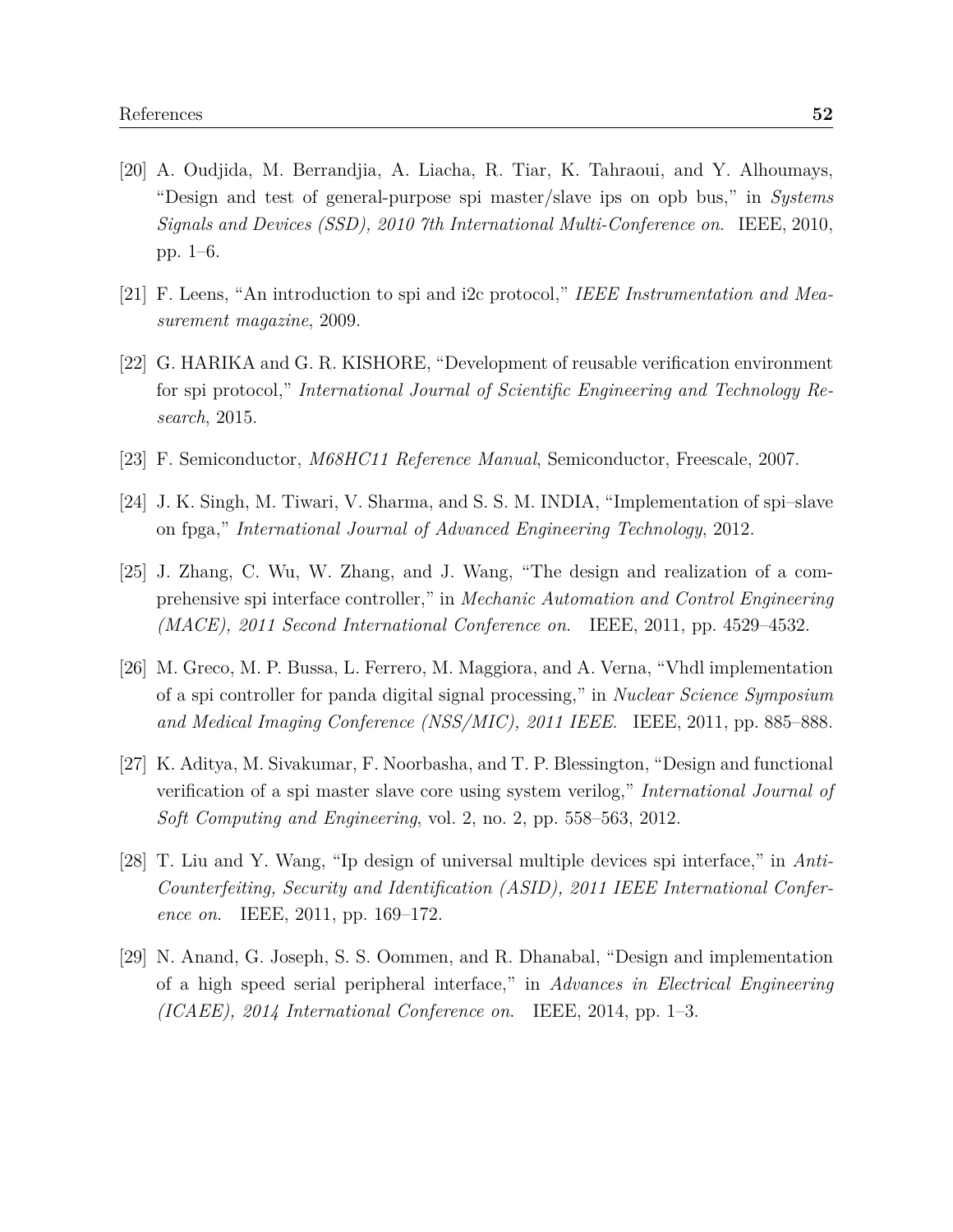<span id="page-64-0"></span>[30] Roopesh, Siddesha, and K. Narayan, "Rtl design and verification of spi master-slave using uvm," in *International Journal of Advanced Research in Electronics and Communication Engineering (IJARECE), August 2015 Volume 4, Issue 8*, ser. 5, vol. 4, no. 2278 - 909X, IJARECE. IJARECE, 08 2015, pp. 1–4.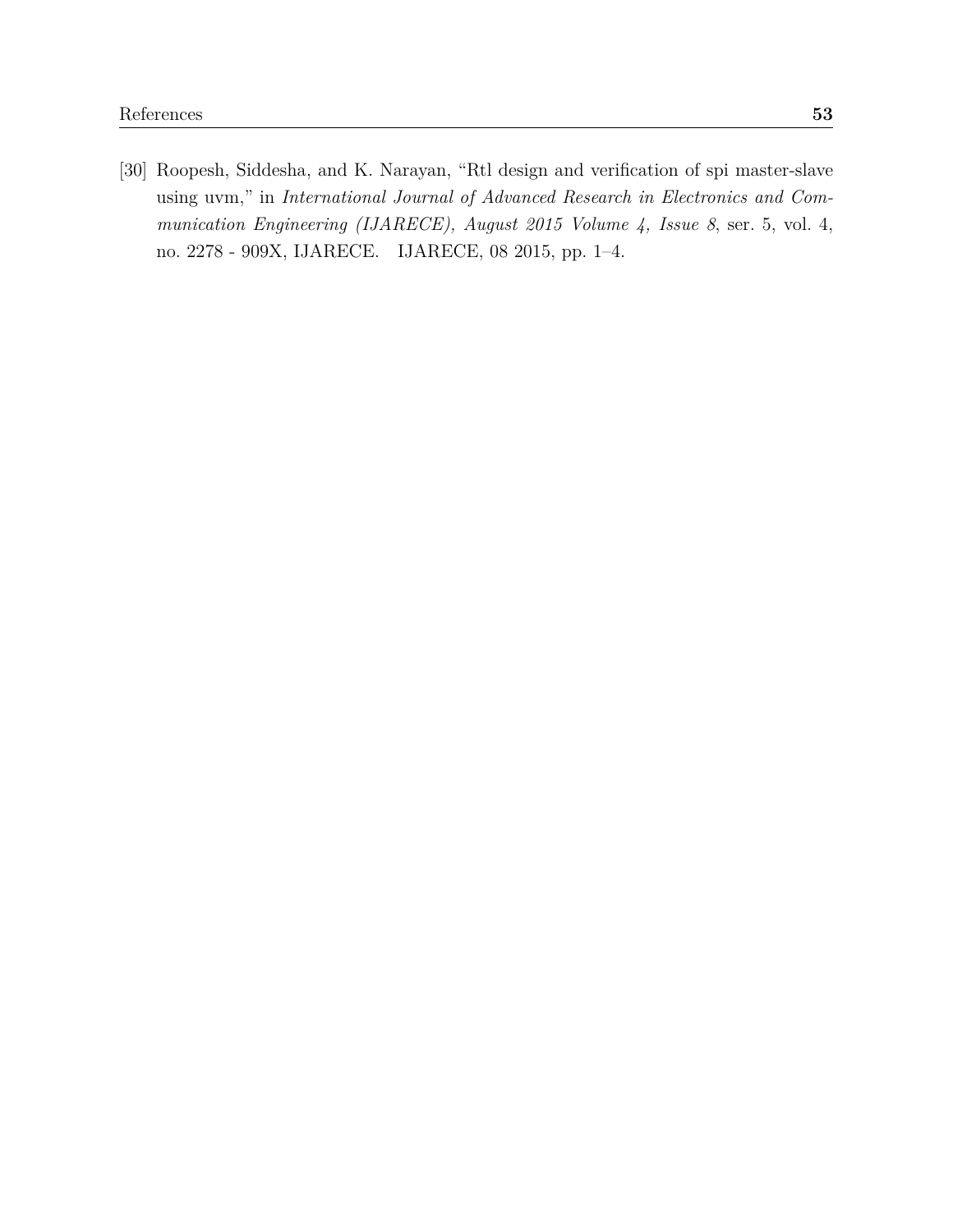# **Appendix I**

# **Source Code**

# **I.1 Transactions**

class transaction;  $//$  Declaring the transactions rand bit  $[32-1:0]$  addr; rand bit  $[128-1:0]$  data; rand trans\_t kind; constraint addr\_range {addr inside {32'h00000000, 32'h00000004  $, 32'h00000008,$ 32 ' h0000000c , 32 ' h00000010  $, 32' h00000014,$ 32 ' h00000018 }; }

end class : transaction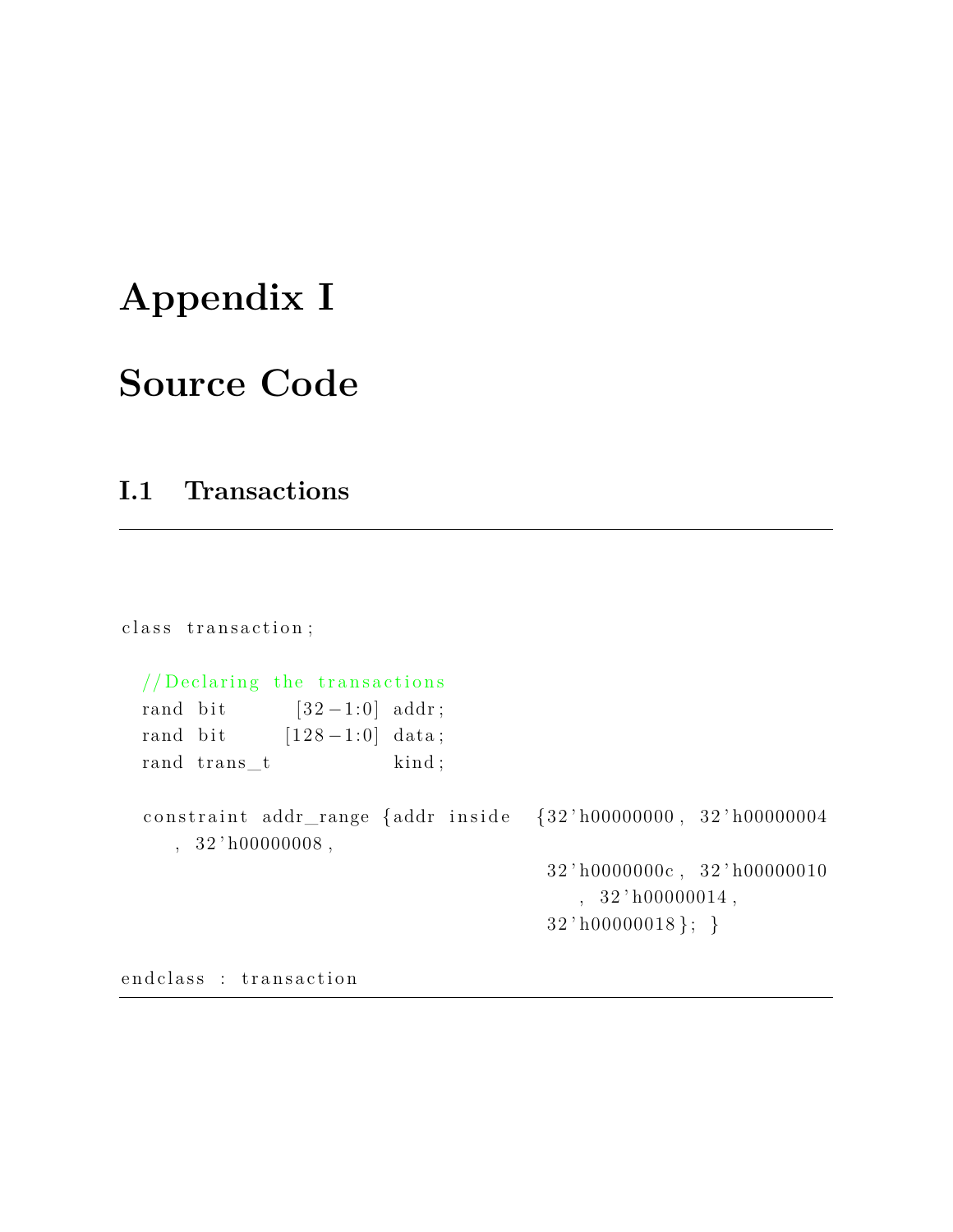```
class mntrsbtrans;
 // Declaring the transactions
 rand bit [32-1:0] addr;
 rand bit [512 - 1:0] data;
 rand trans t kind;
 rand ctrl t ctrl;
  covergroup cg;
    coverpoint addr
    {
            bins valid [\ ] = {\rm SPI\_TXRX\_0, \ SPI\_TXRX\_1, \ SPI\_TXRX\_2, }SPI_TXRX_3,
                            SPI_CTRL, SPI_DIVIDER, SPI_SS };
            illegal bins invalid = default;
    }
    char_len : coverpoint ctrl.char_len
    {
            bins tiny = { [1:171] };
            bins mid = \{ [172:341] \};
            bins big = { 0, [342:511] };
   }
    coverpoint kind;
  endgroup
  function new();
    cg = new();
  endfunction
  function sample_coverage();
```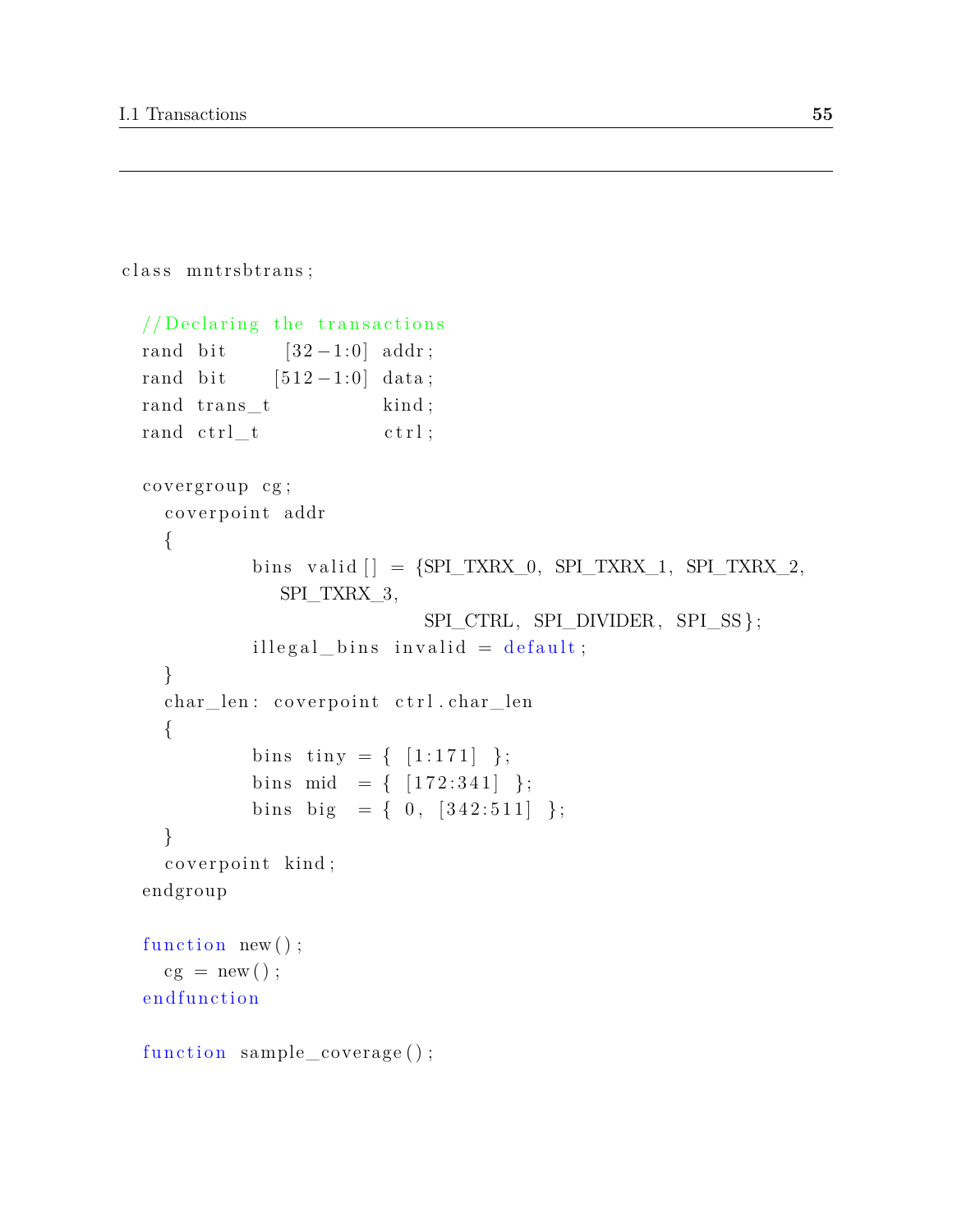```
cg . sample ( ) ;
endfunction
```
end class : mn trsb trans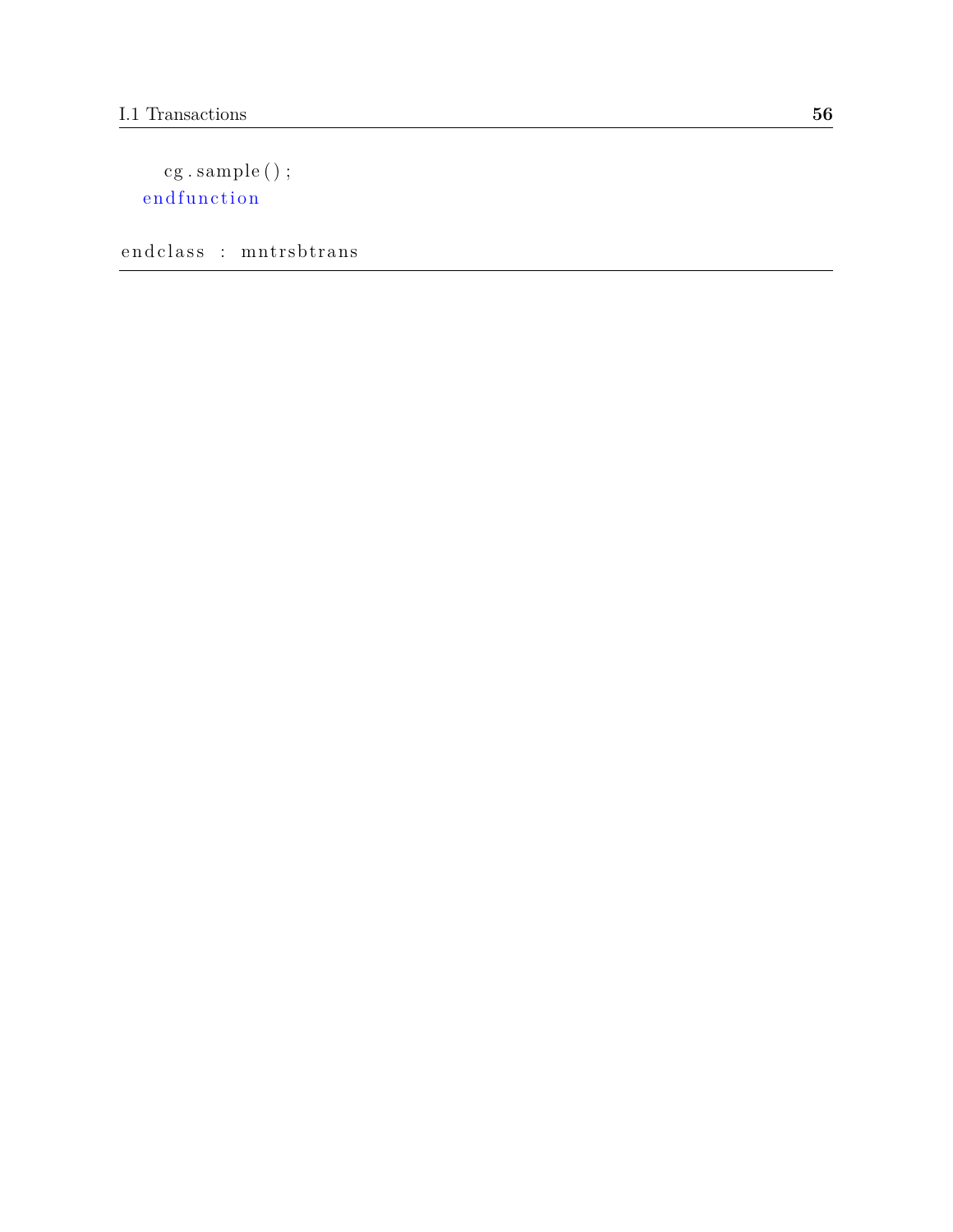# **I.2 Interface**

 $interface \,  $dut\_intf(input \, wb\_clk\_i)$ ;$ 

```
// Wishbone signals
// log i c wb_clk_i;
\log i c wb_rst_i;
\log i c [6:0] wb_adr_i;
\log i c [127:0] wb_dat_i;
\log i c [127:0] wb_dat_o;
logic [15:0] wb_sel_i;
\log i c wb we i;
\log i c wb_stb_i;
\log i c wb_cyc_i;
\log i c wb_ack_o;
l o g i c wb_err_o;
logic wb_int_o;
logic test_mode;
\log i c scan_in0;
logic scan en;
logic scan\_out0;
```
 $//$  SPI signals  $logic$  [ 'SPI\_SS\_NB - 1:0]  $ss\_o$ ;  $\log i \, \text{c}$  sclk\_o;  $\log i \cdot c$  mosi\_o; l o g i c miso\_i ;

 $//$  Wishbone Signals Modports to be used by the testbench modport wb (output wb\_adr\_i, wb\_dat\_i, wb\_sel\_i, wb\_we\_i,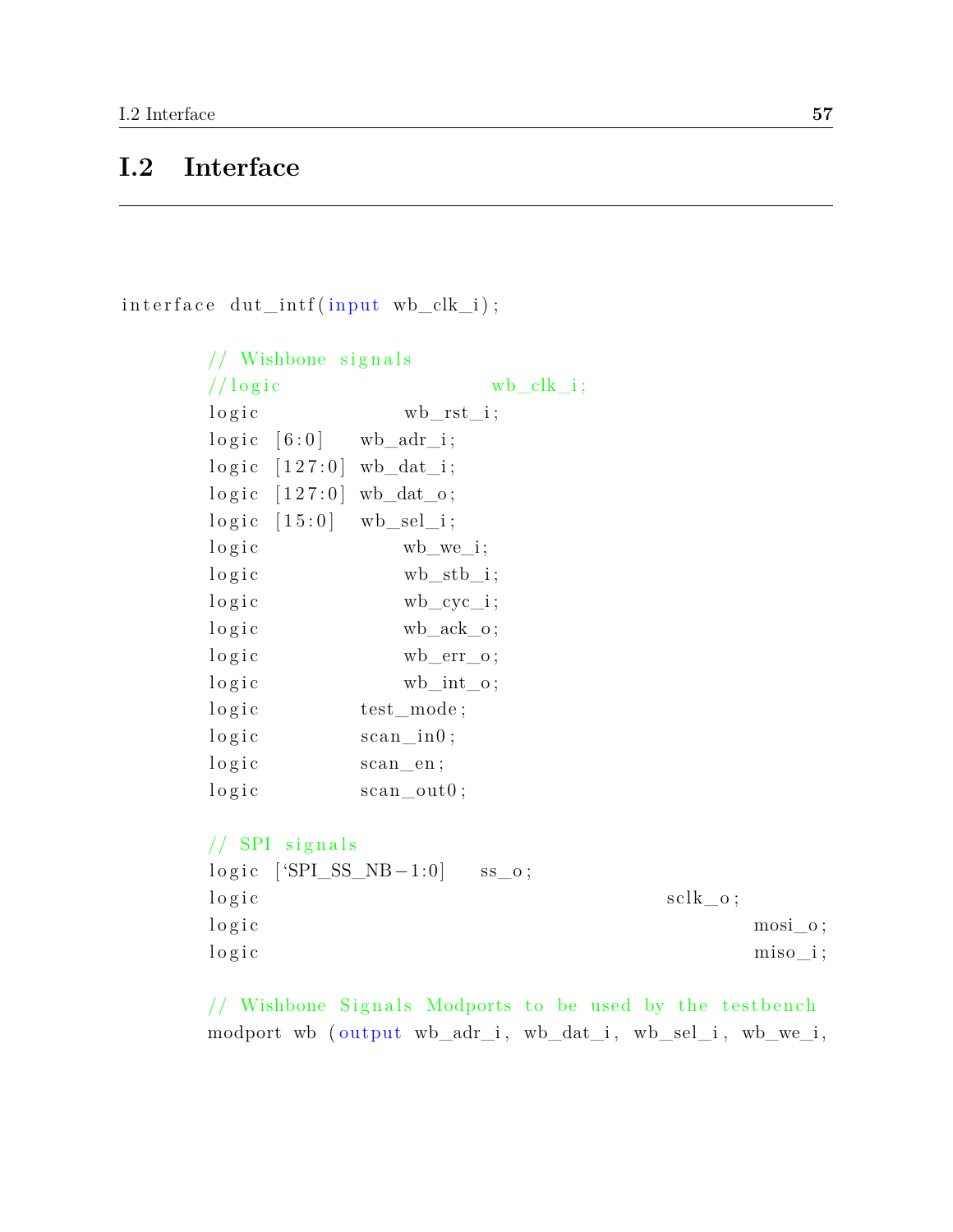$wb\_stb\_i$ , wb\_cyc\_i ,  ${\tt input\ wb\_dat\_o\,},\ {\tt wb\_ack\_o\,},$  $wb\_err\_o$ ,  $wb\_int\_o$  ;

 $//$  SPI Signals Modports to be used by the testbench  $modport$  spi  $(output$   $miso_i$ ,  $input$   $ss_o$ ,  $sclk_o$ ,  $mosi_o$ );

endinterface : dut\_intf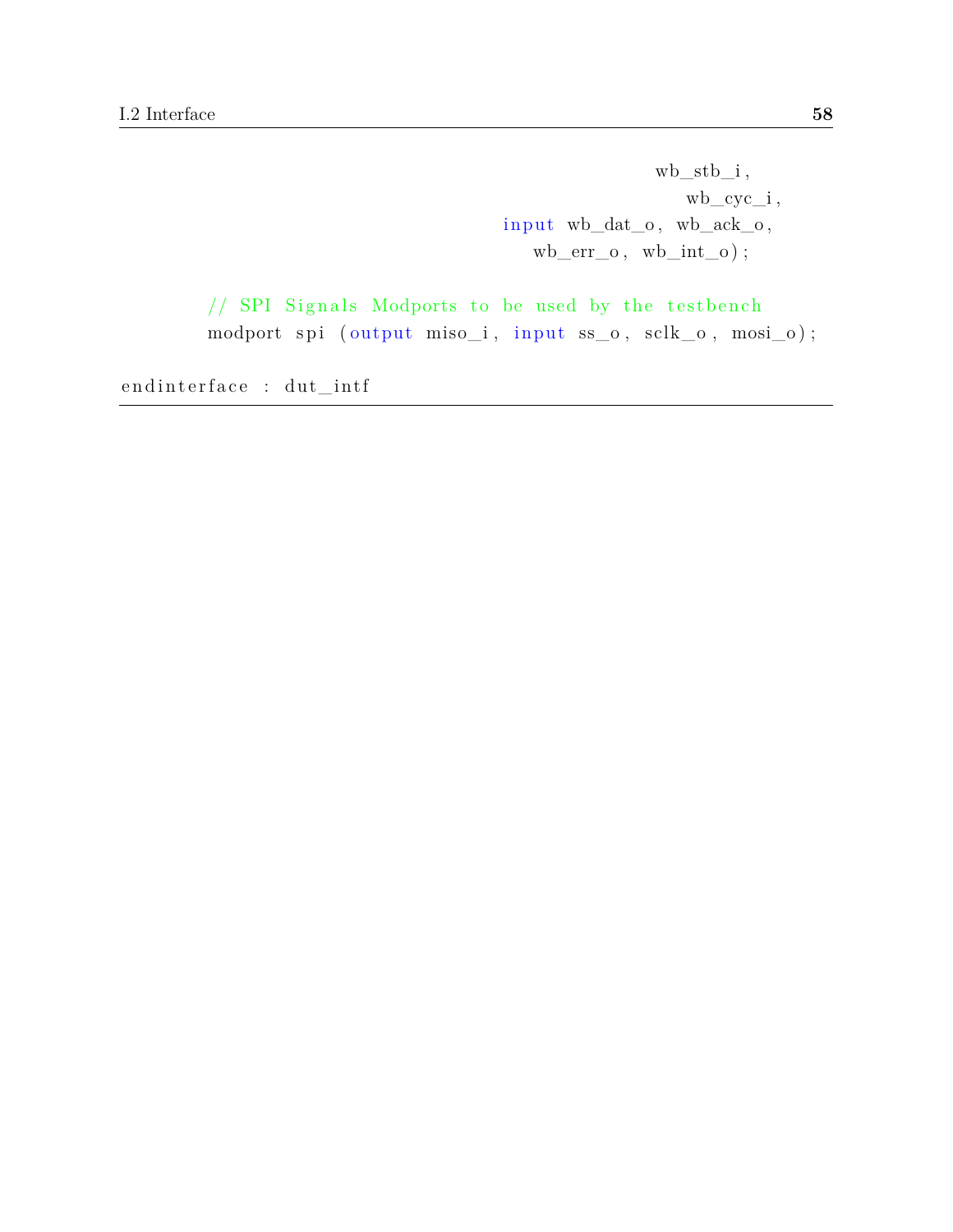# **I.3 Driver**

```
class driver;
  virtual dut intf dut if;
  mailbox drvr2sb;
  transaction trans;
  // scoreboard sb;
  function new (virtual dut_intf dut_if, mailbox drvr2sb);
     this . \, \text{dut\_if} = \, \text{dut\_if};
     this . drvr2sb = drvr2sb;// this.sb = sb;endfunction
  task reset;
           \mathrm{d}u t\_if.wb\_rst\_i = 1'b0;repeated (2) @(posedge du t_i f.wb_clk_i);dut\_if.wb\_rst\_i = 1' b1;\deltadisplay ("Reset started ...");
    dut if \text{wb} wb adr i \leq \{32\{1' bx\} \};dut_if . wb. wb_dat_i <= \{128\{1'bx\}\};dut_if . wb. wb_sel_i <= \{16\{1'bx\}\};\text{dut\_if.wb.wb\_we\_i} \leq 1' \text{hx};
    \mathrm{d}u t\_if. wb. wb_stb_i \leq 1' bx;
    \text{dut\_if.wb. wb\_cyc\_i} \leq 1'b0;
     \delta \text{display} ("Reset ended ...");
           repeat(20) @ (posedge dut_i, wb_clk_i);dut if \text{w}_i rst i = 1 ' b0 ;endtask
```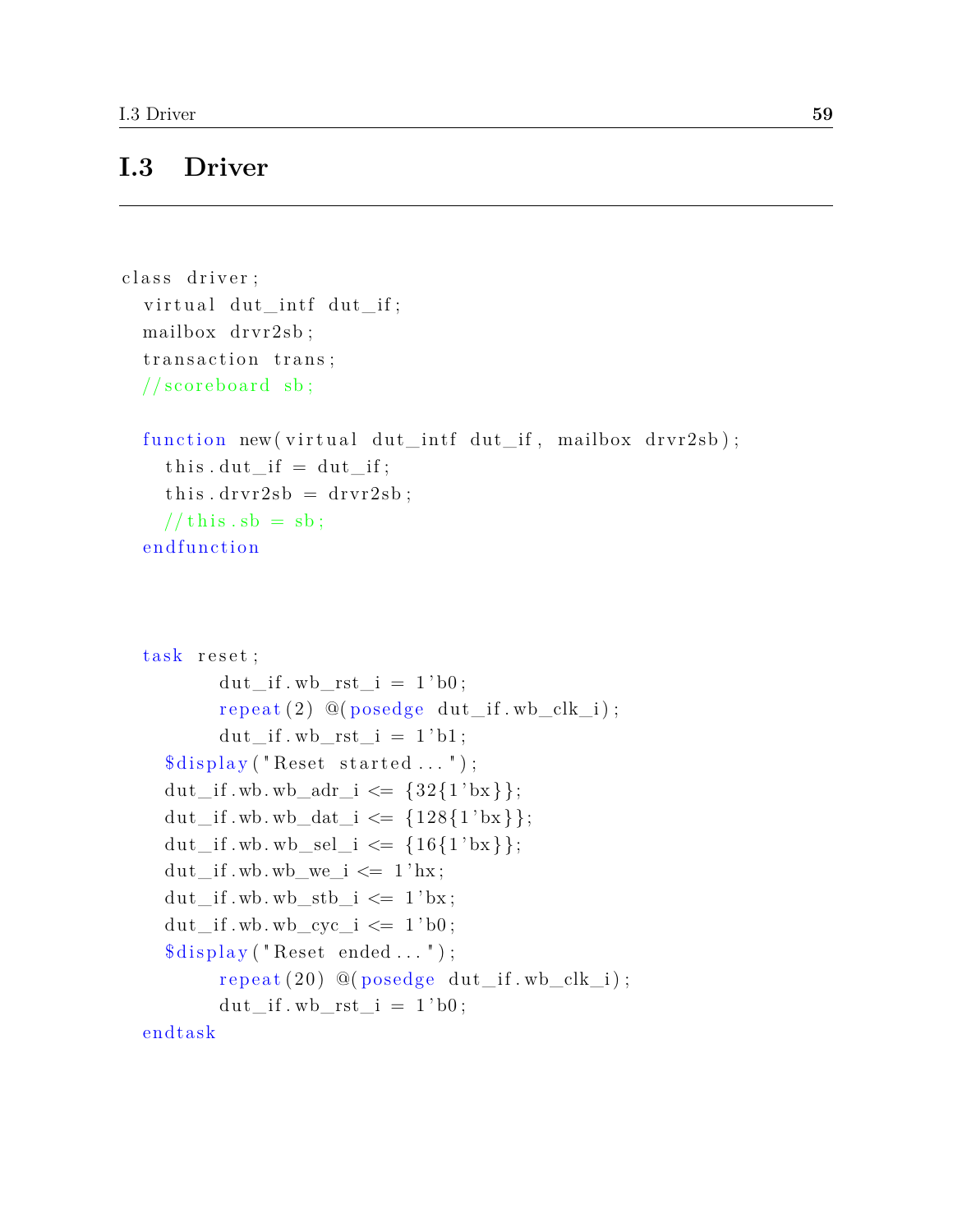```
task drive (input integer iteration);
  repeat (iteration)
  begin
                  \delta \text{display}(\sqrt[m]{b}, \text{dut\_if.wb\_clk_i});trans = new();
     dut if wb. wb we i \leq 1 'b0;
     \text{dut\_if.wb. wb\_stb\_i} \leq 1 \text{ 'b0};\text{dut\_if.wb. wb\_cyc\_i} \leq 1 \text{'b0};@ (negedge du \iota_i f . w b \iota_l k_i ;if (trans.randomize () )b egi n
        if (trans.kind = RX)wb\_read(1, trans.addr, trans.data);e l s e
          wb\_write(1, trans.addr, trans.data);if ((\text{trans}. \text{addr} = \text{SPI\_CTRL}) & (\text{trans}. \text{data} \& \text{SPI}_GO))@( posedge dut_if .wb.wb_int_o );drvr2sb. put (trans);
     end
  end
endtask
task automatic wb_write;
  input delay;
  integer delay;
```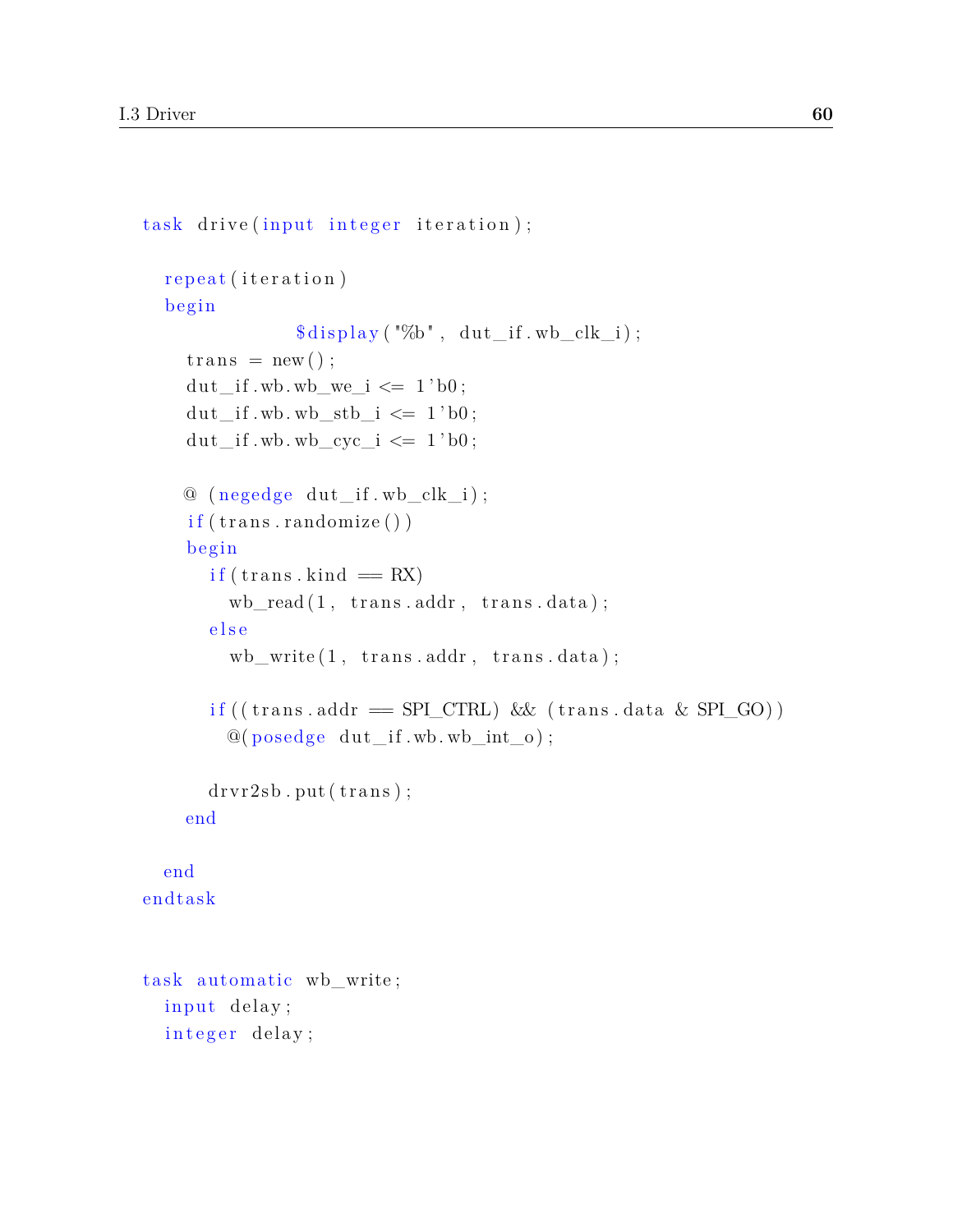```
input [32-1:0] g_address;
  input [128 - 1:0] g_data;
  b egi n
  repeat (delay)
       @( posedge dut_if . wb_clk_i );dut _if . wb. wb_adr_i = g_address;
                     dut if . wb. wb dat i = g data;
                     dut if wb. wb cyc i = 1 ' b1 ;dut if wb. wb stb i = 1 ' b1 ;du t_{i} if . wb. wb_we_i = 1'b1;
                     dut_if . wb. wb_sel_i = \{16\{1' b1\}\};@( posedge dut_if . wb_clk_i );#1;
                     //Waiting for acknowledge from slave
                     while (\sim du t if . wb. wb ack o ) begin
                              \mathcal{Q}(\text{posedge} \text{dut if.wb} \text{clk } i);
                              #1;end
                     dut if wb. wb cyc i = 1 ' b0;
                     \mathrm{d}u\mathrm{t}\_\mathrm{if}. wb. wb_stb_i = 1'bx;
                     \mathrm{d}u\mathrm{t}\_\mathrm{if}. wb. wb_we_i = 1'hx;
                     dut_if . wb. wb_sel_i = \{16\{1'bx\}\};dut if . wb. wb adr i = \{32\{1 ' bx \} \};dut_if . wb. wb_dat_i = \{128\{1'bx\}\};end
endtask
```
task automatic wb\_read; input delay;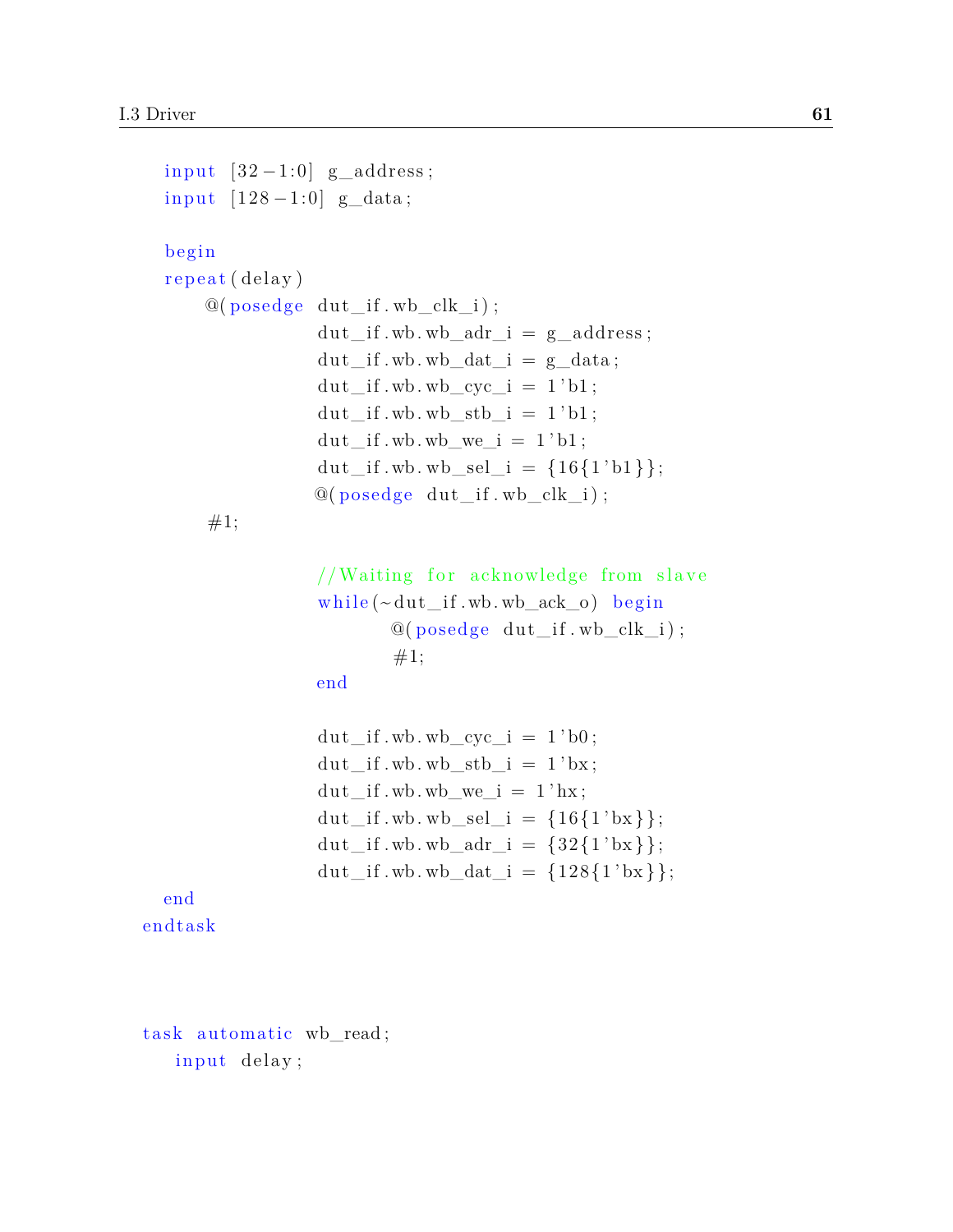```
integer delay;
   input [32-1:0] g_address;
   output [128 - 1:0] g_data;
   begin
             repeat (delay)
@( posedge dut if . wb clk i );dut if . wb. wb adr i = g address;
             dut_if . wb. wb_dat_i = \{128\{1'bx\}\};\text{dut\_if.wb. wb\_cyc\_i} = 1'b1;
             \text{dut\_if.wb.wb\_stb\_i} = 1 \text{ 'b1};\mathrm{d}u\mathrm{t}\_\mathrm{if}. wb. wb_we_i = 1'b0;
             dut _if . wb. wb_sel_i = {16{1'bl}};
             @( posedge dut_if . wb_clk_i );//Waiting for acknowledge from slave
             while (\sim du t if . wb. wb ack o ) begin
                       @( posedge dut_if . wb_clk_i );#1;end
             \mathrm{d}u\mathrm{t}\_\mathrm{if}. wb. wb_cyc_i = 1 'b0;
             \frac{du t_{i} + iv b_{i} w + iv b_{i}}{dt} = 1' bx;
             dut_if . wb. wb_adr_i = {32{1 'bx}} ;
             dut if . wb. wb dat i = \{128\{1 ' bx \} \};dut if w wh we i = 1 ' hx;
             dut_if . wb. wb_sel_i = \{16\{1'bx\}\};g_{\text{data}} = \text{dut\_if.wb.wb\_dat\_o};
```
end

#### endtask

endclass : driver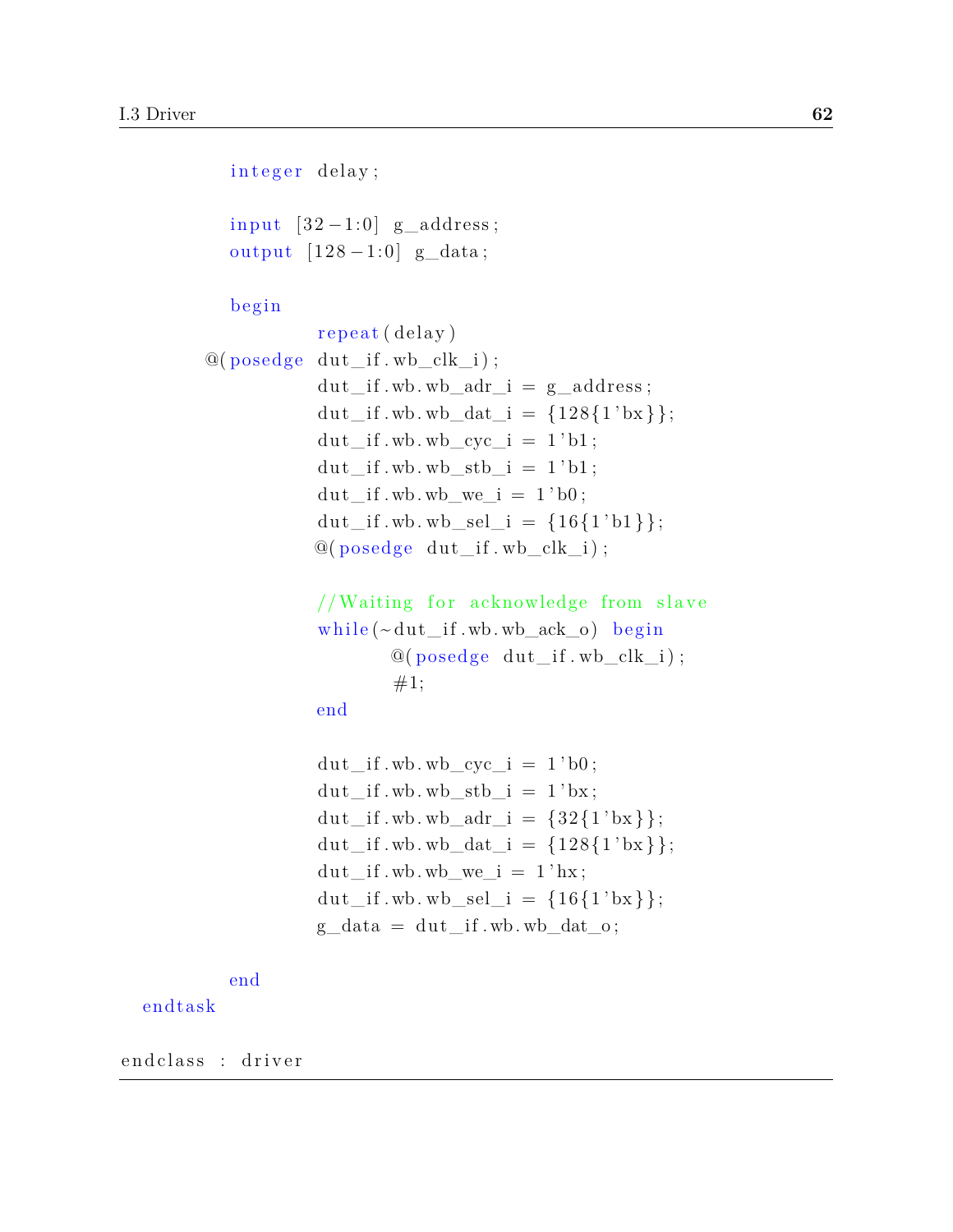#### **I.4 Scoreboard**

```
class scoreboard;
 mailbox drvr2sb;
 mailbox mntr2sb ;
  function new (mailbox mntr2sb, mailbox drvr2sb);
    this . drvr2sb = drvr2sb;
    this . mntr2sb = mntr2sb;
  endfunction
  task main;
    mn t rsb trans_rcv, trans_exp;
    repeated(4)beginmntr2sb. get (trans\_rcv);\deltadisplay ("Monitor Transaction received");
      //\display ("Monitor Address: %0d, Data: %0d\n", trans.addr,
          trans.data ;
      drvr2sb.get(trains-exp);$display ("Driver Transaction received");
      // $display ("Driver Address: %0d, Data: %0d\n", trans.addr,
         trans.data ;
      // if (trans\_rev.\ncompare (trans\_exp))// $display ("%0d: Transaction matched", $time);
      // e l s e
        // $root . error ++;
```
// for (int i = 0; i < (trans.ctrl & 'h3f); i++)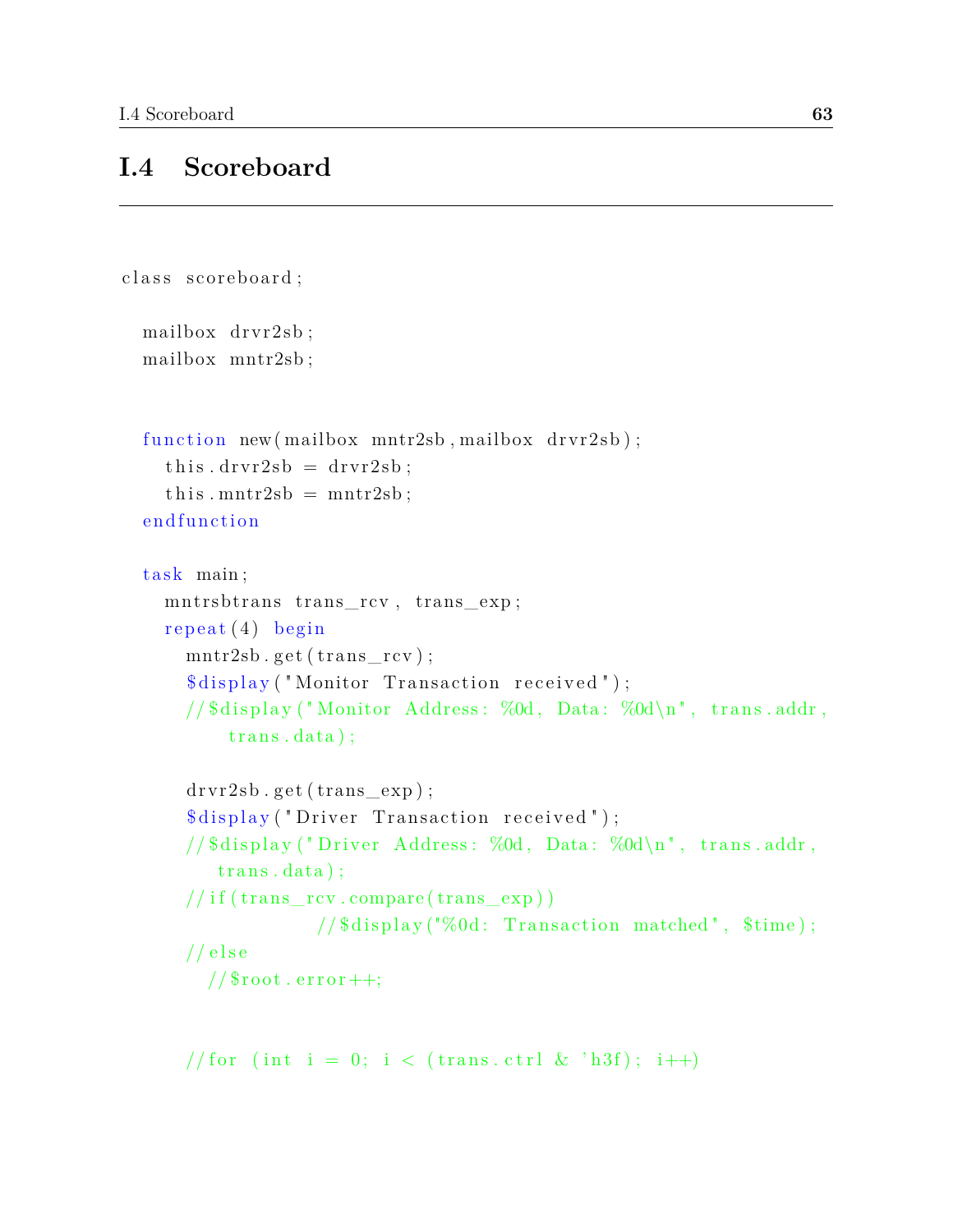$//$ mask [ i ] = 1; //if  $((actual.data & mask) == (expected.data & mask));$  $\frac{1}{8}$  salisplay ("Compare Failed"); end  $end task$  : main end class : scoreboard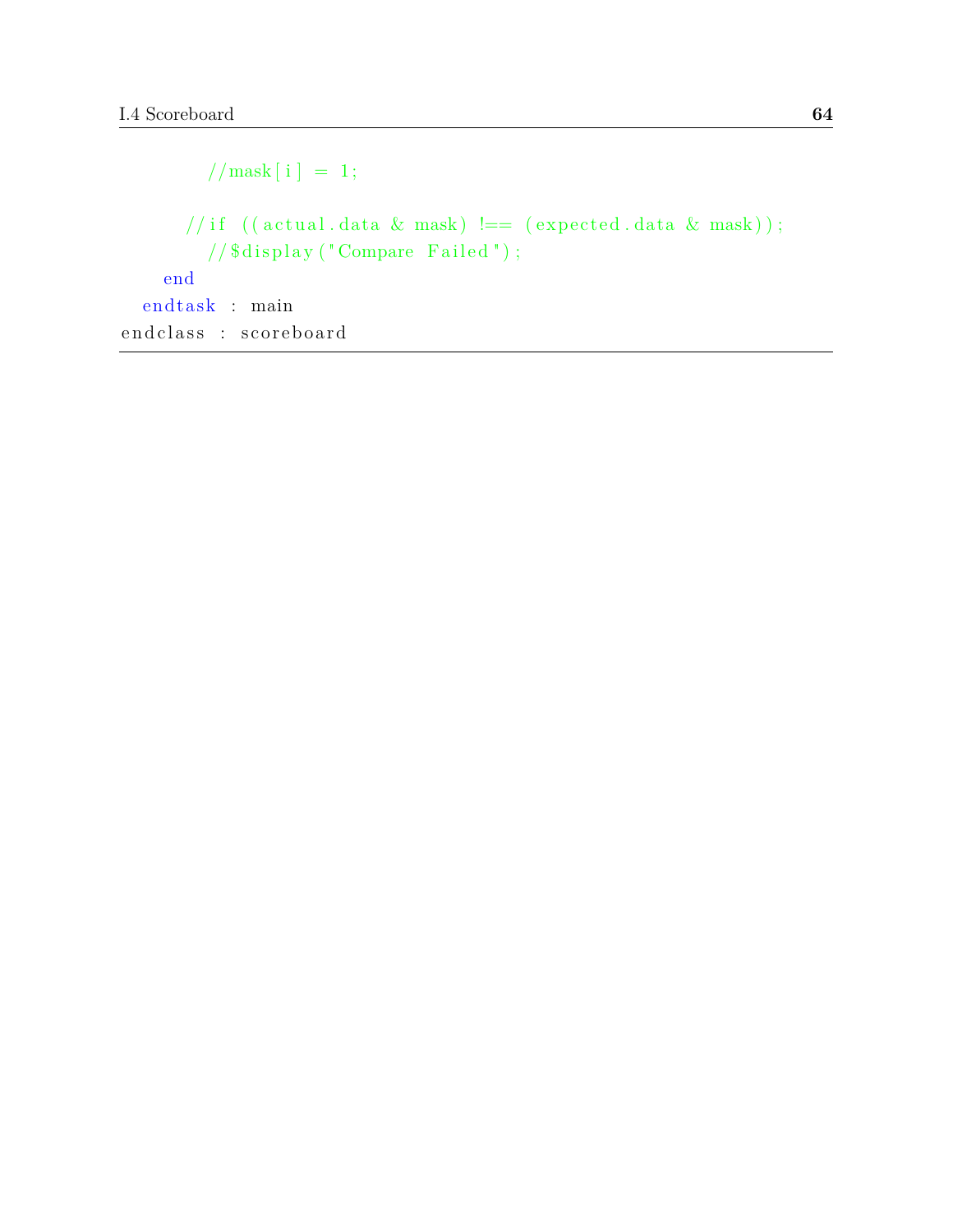## **I.5 Monitor**

```
class monitor;
  virtual dut_intf dut_if;
  mailbox mntr2sb ;
  function new (virtual dut_intf dut_if, mailbox mntr2sb);
     this . \, \text{dut\_if} = \, \text{dut\_if};
     this . mntr2sb = mntr2sb;
  endfunction
  task wbmon_check;
     forever begin
       mntrsbtrans trans;
       trans = new();
       @( posedge dut_if . wb_cyc_i );while (\sim \text{dut\_if.wb\_stb\_i} ) @(posedge dut_if.wb_clk_i);
         while (\sim \text{dut} if . wb ack o ) @( posedge dut if . wb clk i );
       while (du t_i f. w b_a c k_0) begin : WB_ACK
         \log i c [127:0] tmp_dat;
         if (\text{du} t_if \cdot \text{wb}_cyc_i := 1 - 1 \mid \text{du} t_if \cdot \text{wb}_stb_i := 1)break;
          if (du t_if.wb_we_i == 1'b1) begin
            \deltadisplay ("Wishbone Write Enable is : \%v", dut_if.
               wb we i );
            trans. kind = TX;
            tmp_data = dut_if.wb_data_i;
```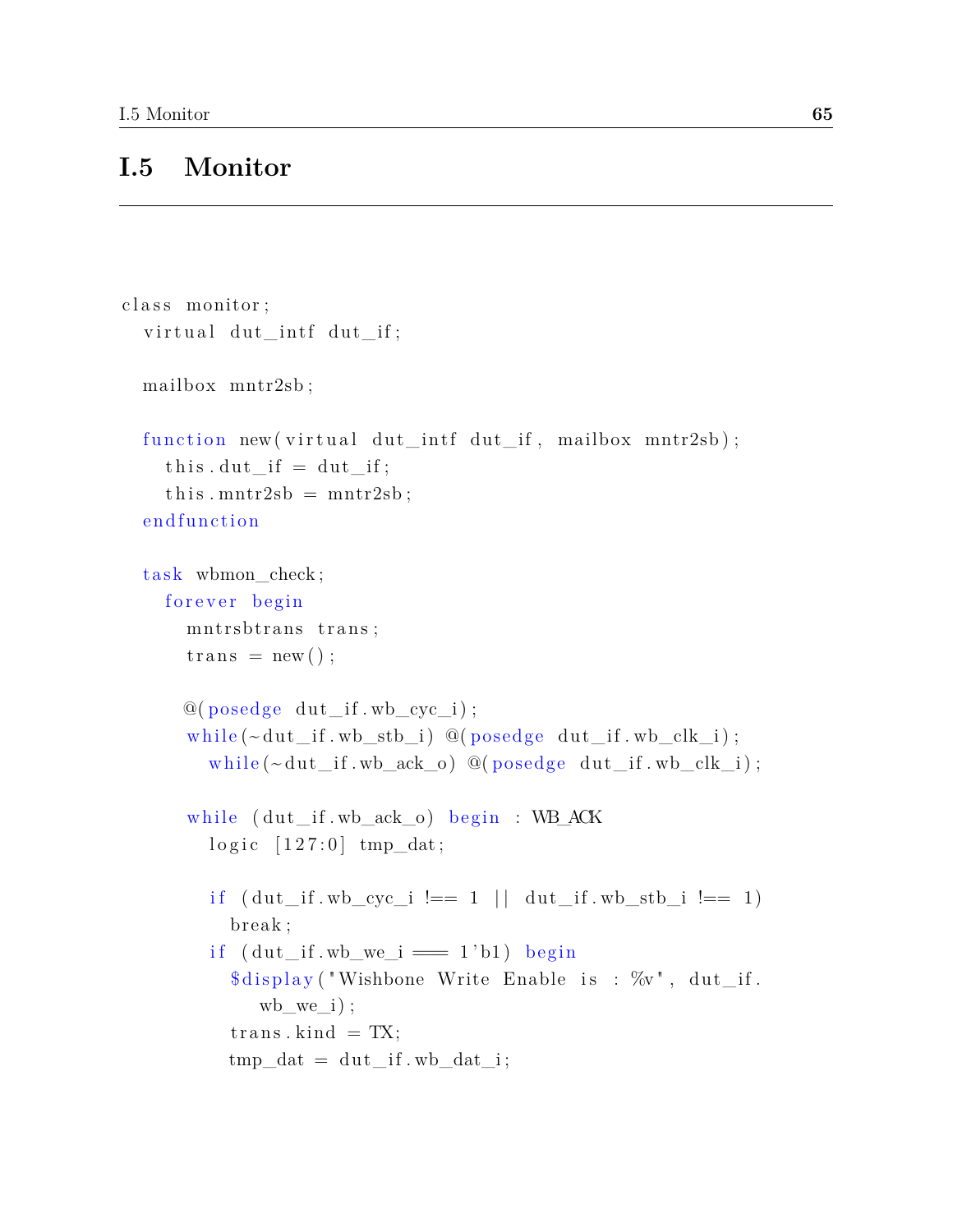```
end else begin
  \deltadisplay ("Wishbone Write Enable is : \%v", dut_if.
     wb we i );
  trans. kind = RX;
  tmp_data = dut_if.wb_data_0;end
trans. addr = dut if . wb adr i;
case (trans.addr)
  SPI_TXRX_0: trans. data [127:0] = tmp_dat;
 SPI_TXRX_1: trans.data [255:128] = \text{tmp_data};SPI_TXRX_2: trans.data [383:256] = tmp_dat;
 SPI_TXRX_3: trans.data [511:384] = tmp_dat;
  SPI\_SS: ;
  SPI_DIVIDER : ;
  SPI_CTRL: trans.ctrl = tmp_dat;
  default: trans.addr = \hat{h}1f; //Invalid
      Address
endca se
if (\text{trans}. \text{addr } != \text{'h1f}) begin
  \deltadisplay ("Address = %0x, Data = %0x", trans.addr,
     tmp_data ;
end else
  \delta \text{display} ("Address = \%0x, Data = \%0x", trans. addr,
     tmp_data ;
if ((trans.kind = TX) \& (trans.addr = SPI_CTRL) \& (trans. c tr1 & SPI_GO)begin
    trans \cdot sample\_coverage();
    mntr2sb. put (trans);trans = new();
```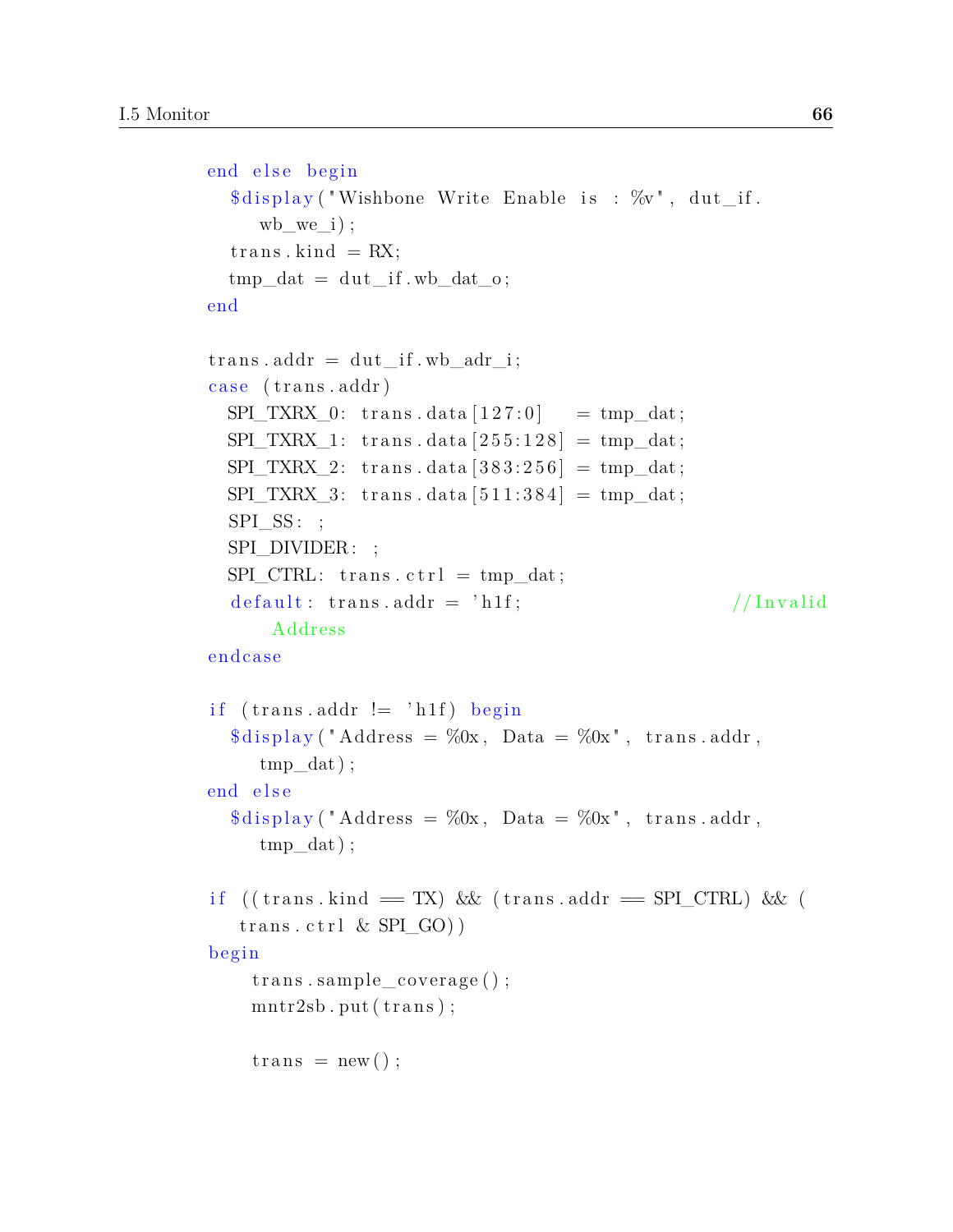```
end
      @( posedge dut_if . wb_clk_i );end : WB_ACK
  end
end task : wbmon_check
task spimon check;
  forever begin
    bit [6:0] i = 0;
    mntr sbtrans trans = new ();
    while (dut_{if.ss_0})begin
       for (i=0; \text{dut}_{i} if ss_{0} [0]; i++)b egi n
           @( posedge dut_if . sclk_o );trans.data[i] = dat\_if.split\_nosi_o;end
    end
    if (i) begin
       mntr2sb. put (trans);end
  end
end task : spimon_check
task \ \ \text{main}();
  fork
    wbmon_check ;
    spimon_check ;
  join_none
end task : main
```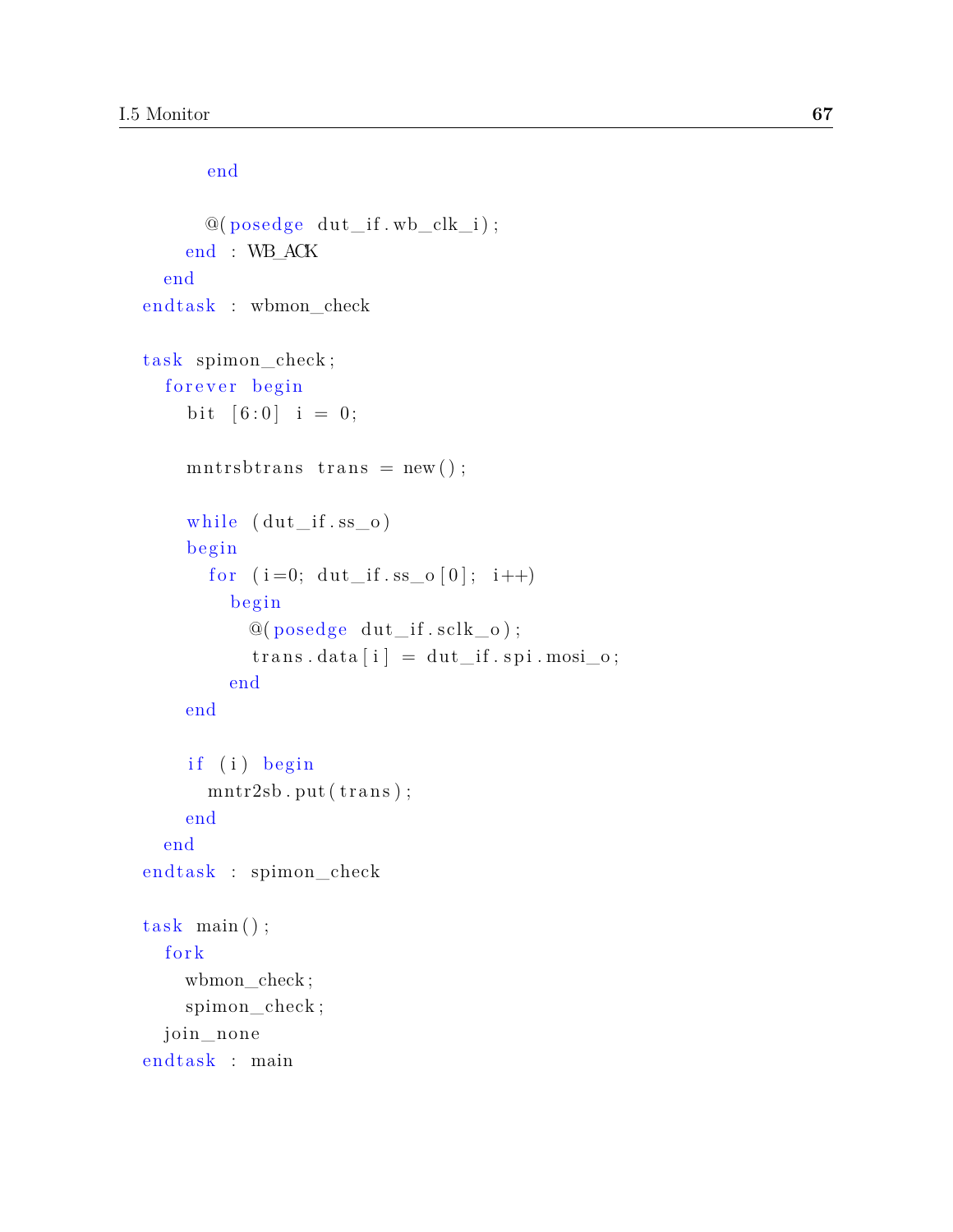endclass : monitor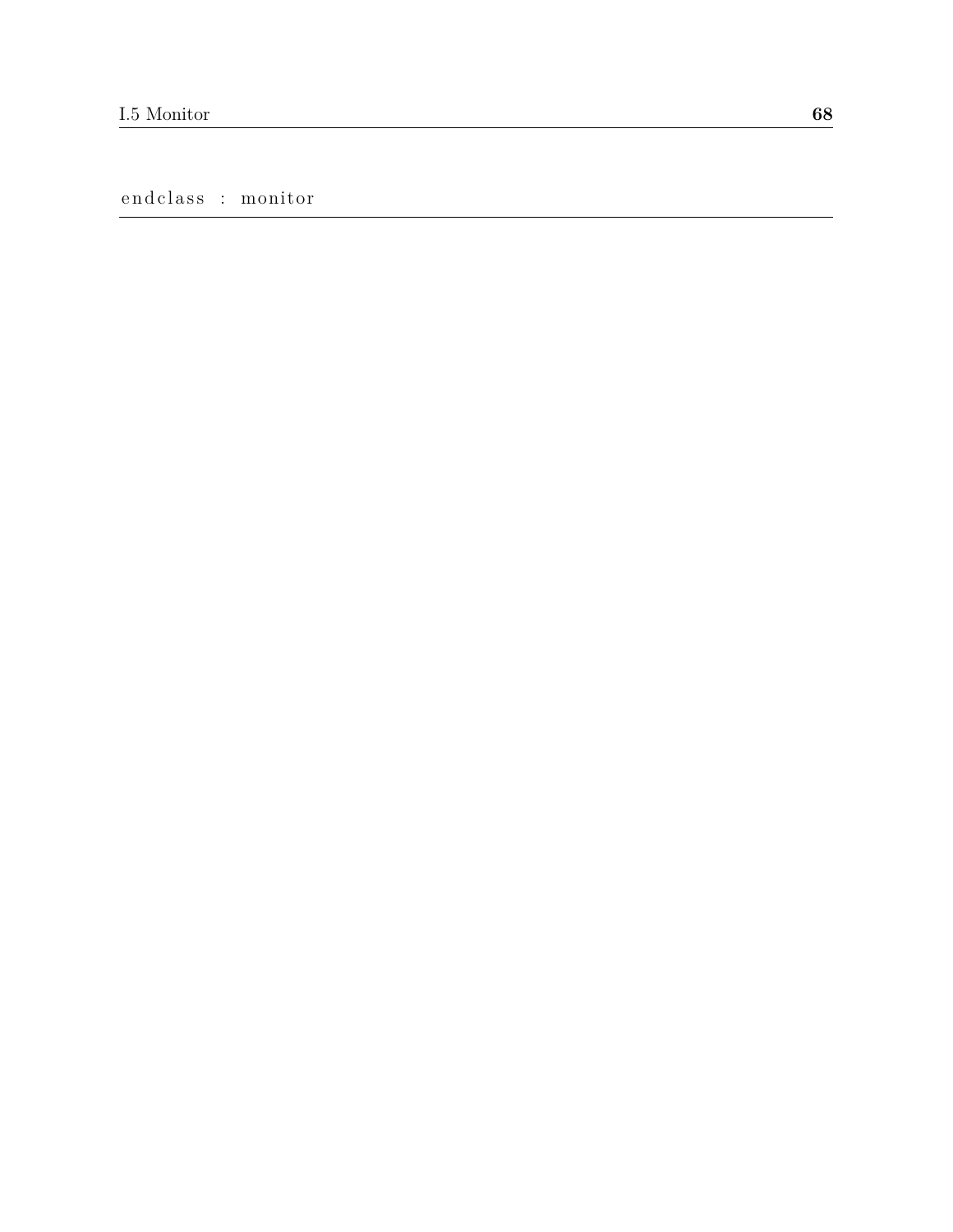## **I.6 Environment**

```
class environment;
  driver driv;
  monitor mon ;
  scoreboard sb;
  mailbox m n r 2 s b, d r v r 2 s b;
  virtual dut_intf intf;
  function new (virtual dut_intf intf);
     this . intf = intf;
     this . drvr2sb = drvr2sb ;this . mntr2sb = mntr2sb;
     driv = new(int, drvr2sb);\label{eq:22} \begin{array}{l} \mathrm{mon}\ =\ \mathrm{new}\big(\,\mathrm{int}\,f\ ,\ \mathrm{mntr2sb}\,\big)\ ; \end{array}sb = new(mntr2sb, drvr2sb);endfunction
```
end class : environment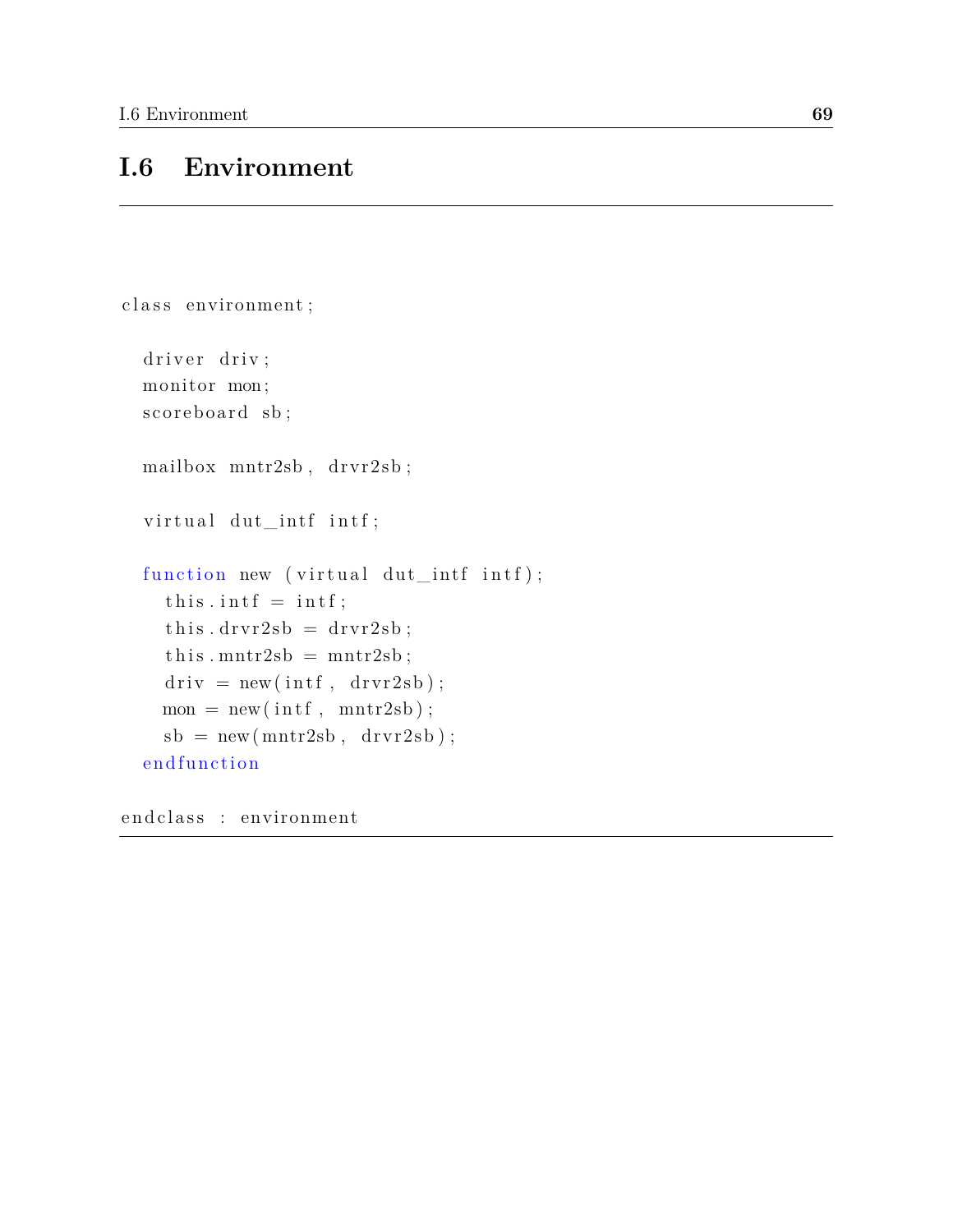# **I.7 Testcase**

```
program testcase (dut_intf intf);
  environment env = new(int);
  in itial
  begin
          $timeformat (-9, 2, "ns", 16);env.driv.reset();
    env. driv. drive (10);
    env.mon.main ();
    env . sb . main ( ) ;
  end
```
endprogram : testcase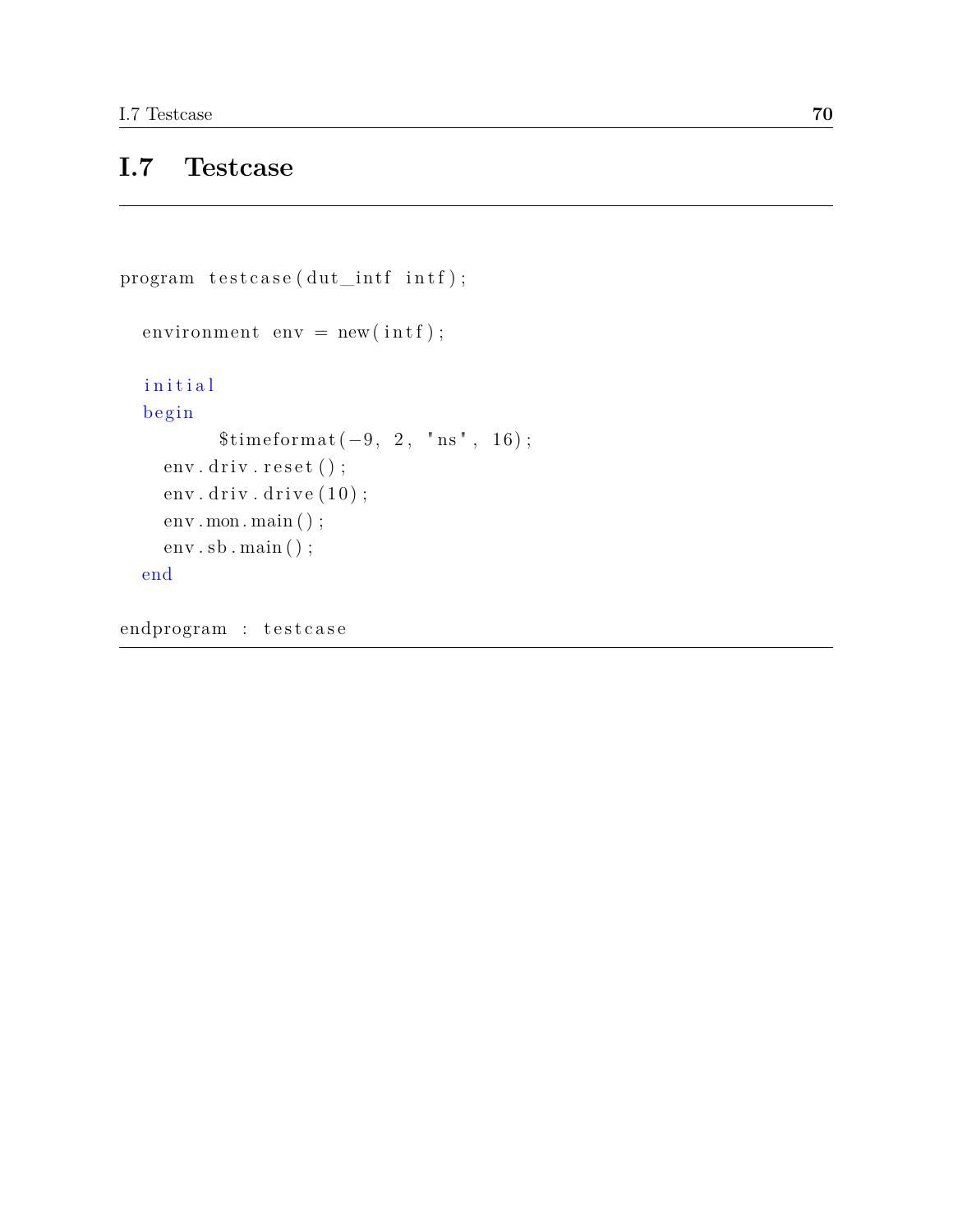#### **I.8 Test**

```
module test ();
     logic wb clk i = 0;
     i n i t i a l
     forever
              #5 wb_clk_i = ~\simwb_clk_i;
     \mathrm{d} u t_{\text{int}} f \text{int} f ( w b_{\text{right}} i );
     as\_ spi top (intf.wb\_rst\_i, wb\_clk\_i, intf.scan\_in0, intf.scan_en,
                                   \int \int \text{dist}_\text{mod}, \int \text{dist}_\text{mod} , \int \text{dist}_\text{mod} , \int \text{dist}_\text{mod} , \int \text{dist}_\text{mod}int f. wb. wb_dat_i,
                                   \int \int \int \text{w} \cdot \text{w} \cdot \text{w} \cdot \text{w} \cdot \text{w} \cdot \text{w} \cdot \text{w} \cdot \text{w} \cdot \text{w} \cdot \text{w} \cdot \text{w} \cdot \text{w} \cdot \text{w} \cdot \text{w} \cdot \text{w} \cdot \text{w} \cdot \text{w} \cdot \text{w} \cdot \text{w} \cdot \text{w} \cdot \text{w} \cdot \text{w} \cdot \text{w} \cdot \text{w} \cdot \text{w} \cdot \text{w} \cdot \text{w} \cdot \text{w} \cdot \text{w} \cdot \text{w} \cdot \text{w,
                                   i n t f . wb. wb_stb_i , i n t f . wb. wb_cyc_i , i n t f . wb.
                                         wb ack o,
                                   \int \int f w dx. wb err o, \int \int f w dx. wb int o, \int \int f u dx in \int f . ss_o,
                                   \text{int } f \text{. spl.} \text{s} \text{ol } k\_o, \text{int } f \text{. spi.} \text{mosi}_o, \text{int } f \text{. spi.} \text{m} iso\text{.} i);
     as\_ spi\_slave SPI\_SLAVE (1'b0, intf.spi.s\_o[0], intf.spi.sclk_o,
                                                                \int \inf f \cdot \text{spin} \cdot \text{mosi}_0, \quad \inf f \cdot \text{spin} \cdot \text{miso}_i ;testcase t1(int);endmodule : test
```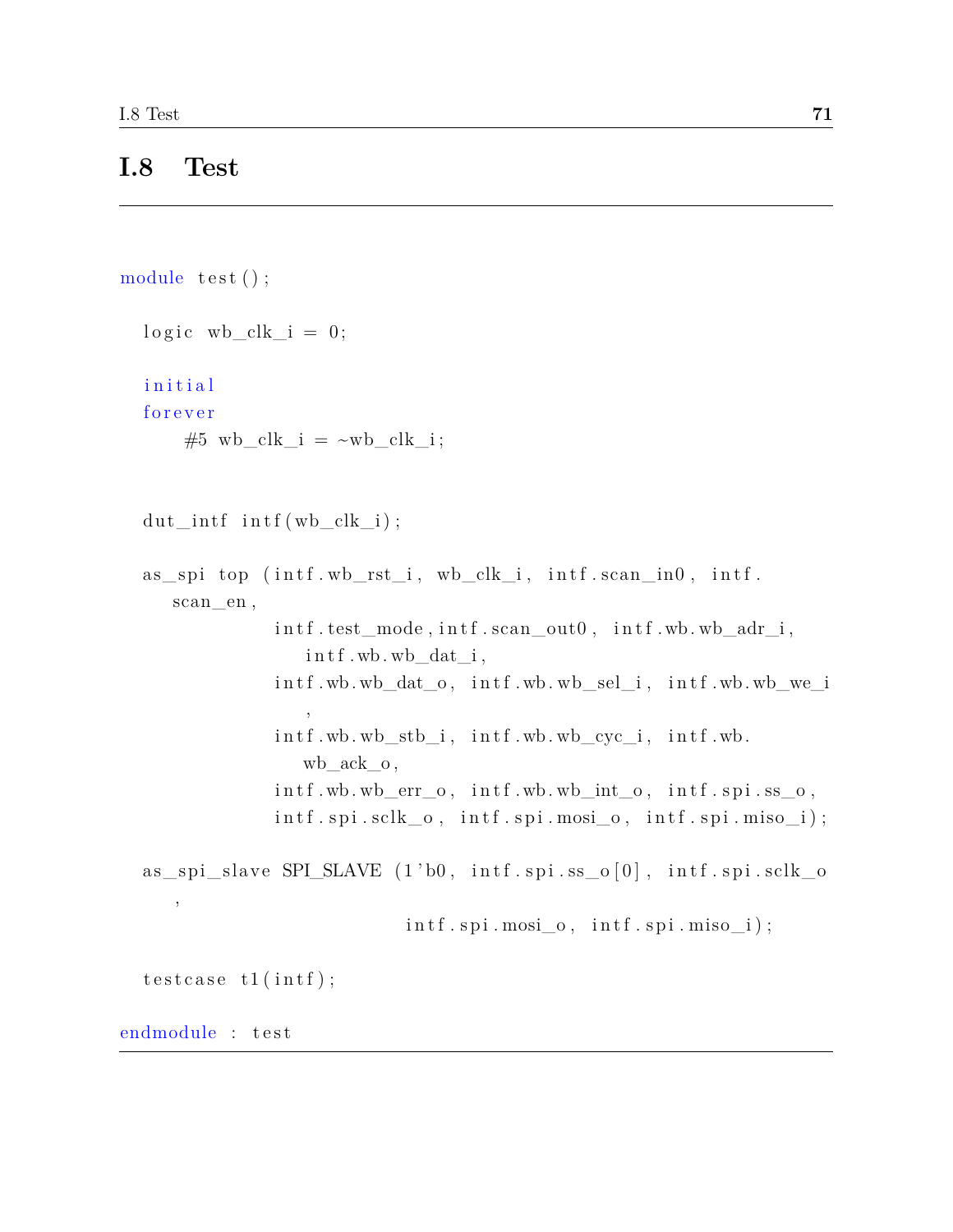## **I.9 Design Under Test**

#### **I.9.1 Clock Generator**

```
'include "src/as\_ spi\_defines.v"'include' "src/time scale.v'module as\_ spi\_clkgen(
      input rst,
                                                // System reset
      input in\vphantom{\ddots} clk,
                                       //System Clock
                  input in clk en,
                                                           // Clock
                     Enable
                  input go,
                                                                    //
                     Start transfer
                  input last_clk,
                                                  // Last Clock
                  input ['SPI_DIVIDER_LEN-1:0] clk_divider, // \text{Clock}divider
                  output reg out_clk,
                                                  //Output Clock
                  output reg out_clk_pos_edge,
                                //Output Clock positive edge pulse
                  output r eg out_clk_neg_edge
                                //Output Clock negative edge pulse
                  ) ;
```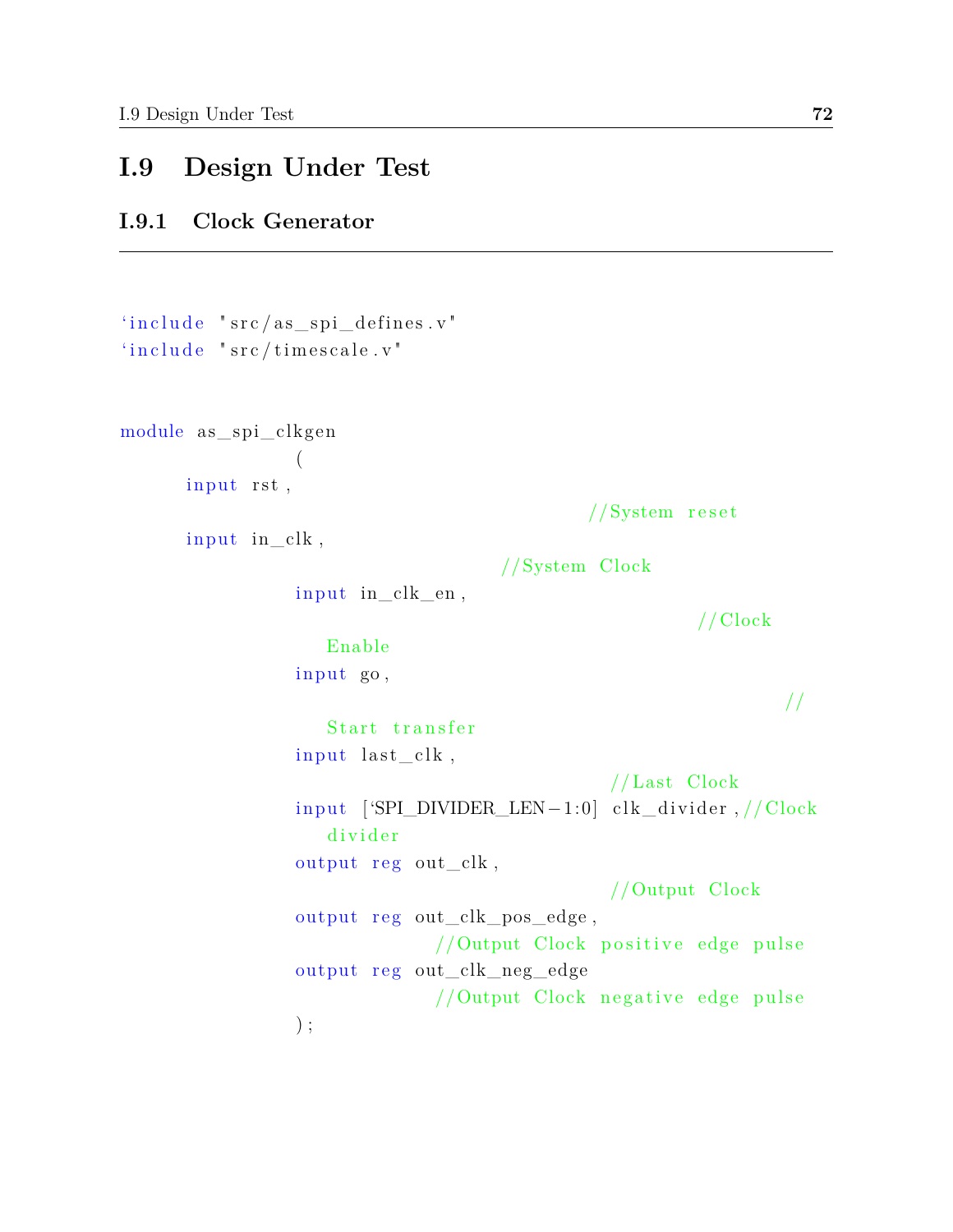```
reg [ 'SPI_DIVIDER_LEN − 1:0] cnt;
     // Clock Counter
wire
                       cnt_zero;
wire
                       cnt_one ;
assign cnt_zero = cnt = {'SPI_DIVIDER_LEN{1'b0
   } };
assign cnt_one = cnt = \{\{\text{`SPI_DIVIDER\_LEN-1}\{1\} \}\}, \; 1 \text{ 'b1};// <b>Clock</b> counter counting half periodalways @(posedge in_clk or posedge rst) begin
  if (rst)cnt \leq #1 {'SPI_DIVIDER_LEN{1'b1}};
  else begin
    if (!in\_clk\_en || cnt\_zero)cnt \leq #1 clk_divider;
          else
                  cnt \leq \#1 cnt - {{
                     'SPI_DIVIDER_LEN−1{1'b0 }} , 1 '
                     b1 };
  end
end
```

```
// Asserting output clock every other half period
always @(posedge in_clk or posedge rst) begin
  if (rst)out\_clk \leq \#1 \; 1 \; bb;else begin
```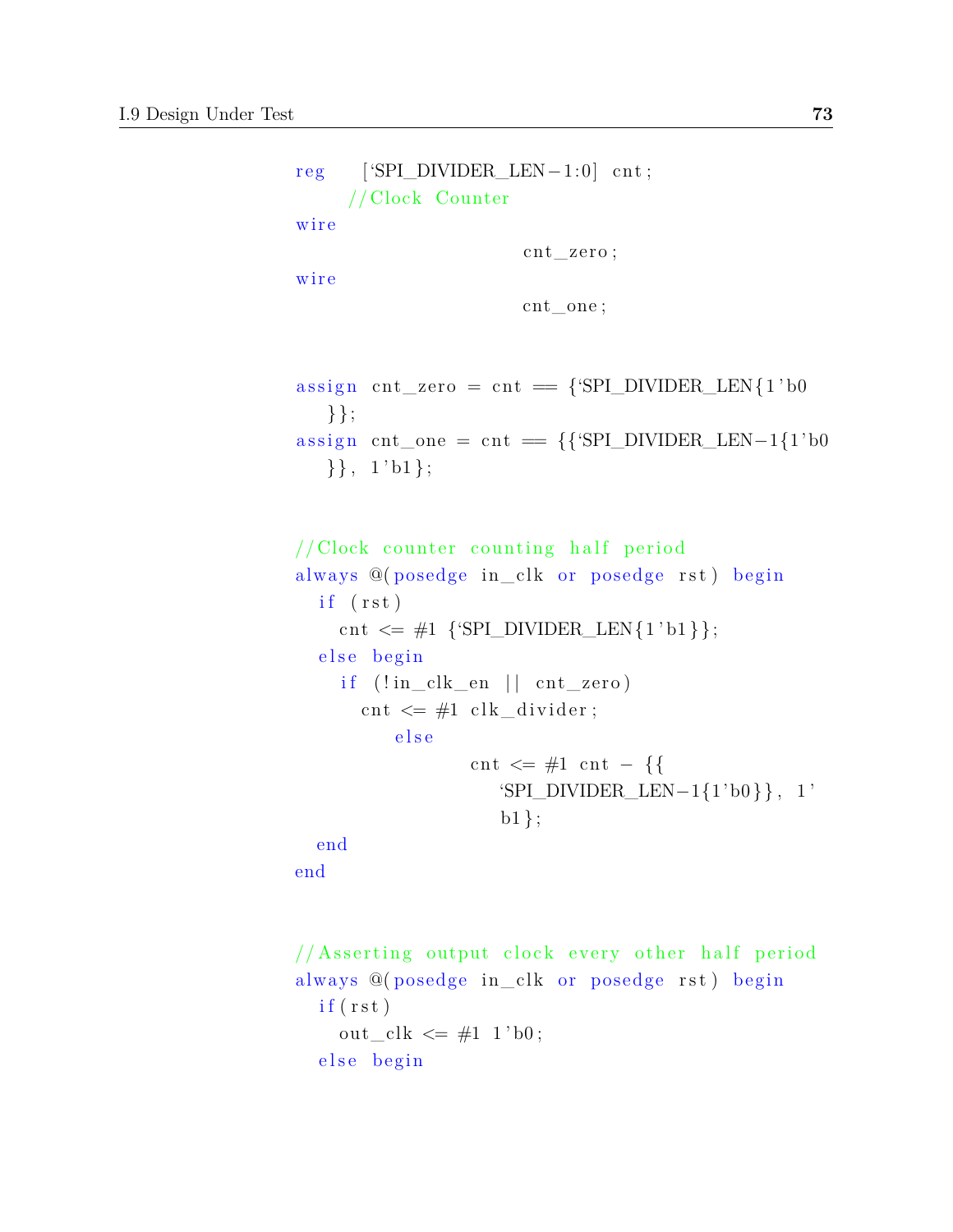```
if (in\_clk\_en \&x \text{ ent\_zero} \&x \text{ (out\_clk } ||)! last _{\rm clk}) )
            out\_clk \leq #1 \sim out\_clk;
          e l s e
            out\_clk \leq #1 out\_clk;end
end
//The following always block is for the posedge
   and negedge pulses of the clock
always @(posedge in_clk or posedge rst) begin
  if (rst) begin
    out_clk_pos_edge \leq 1'b0;
          out_clk_neg_edge \leq 1'b0;
  end else begin
    out_clk_pos_edge <= ( ( in_clk_en && ! out_clk
       & cnt_one) || (||||c| (||d| ivider) & out_clk
       ) | | (!( | clk_divider ) && go && !in_clk_en )
       ) ;
          out_clk_neg_edge \leq ((in_clk_en &&
             out_clk & cnt_one ) || (!(
             clk_divider) && !out_clk && in_clk_en
             ) ) ;
  end
end
```
endmodule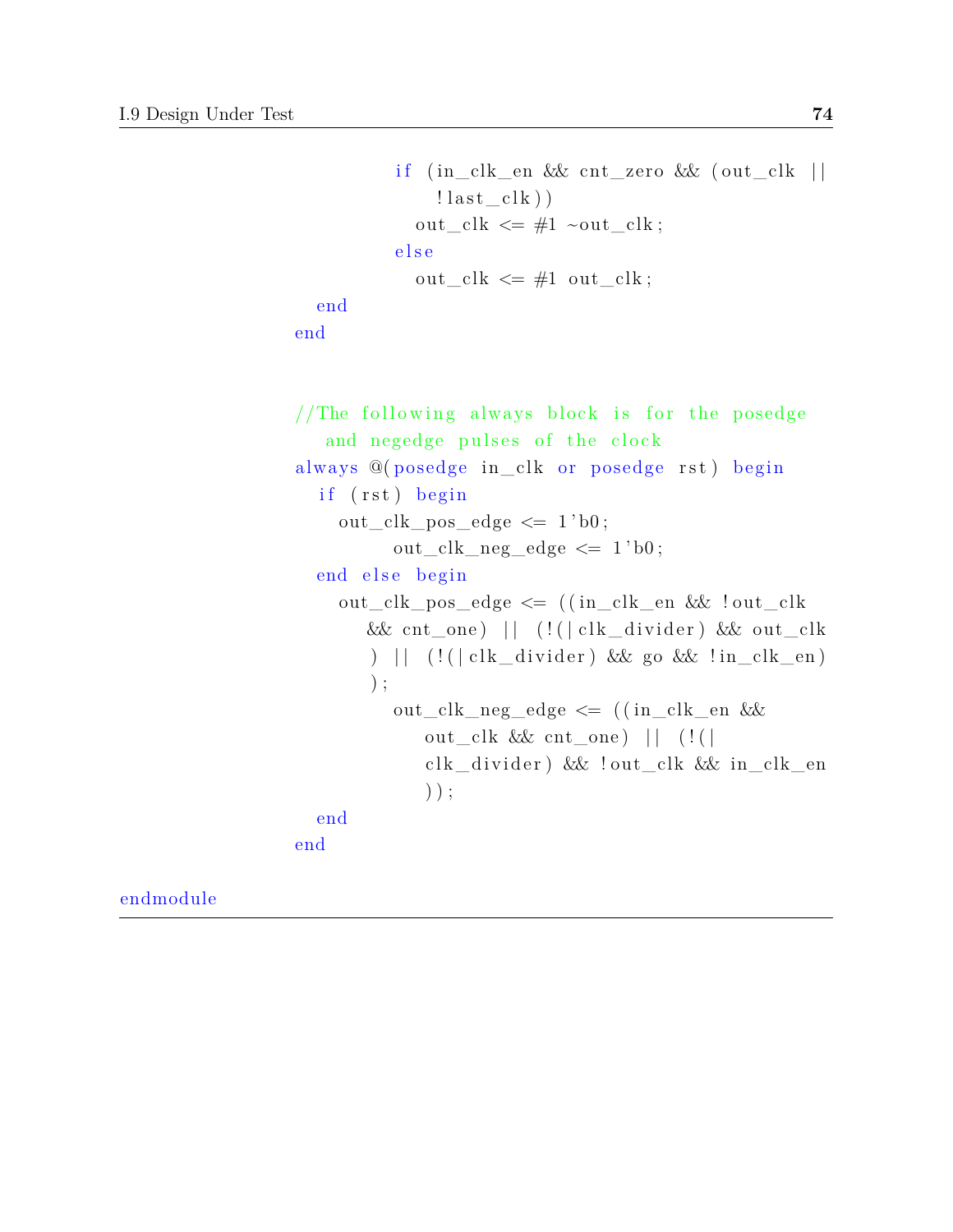#### **I.9.2 Shift Register**

```
'include "src/as\_ spi\_defines.v"'include 'include 'src/time scale.v'module as\_ spi\_shift(
      input rst,
                                                // System resetinput clk,
                                                //System Clock
                  input \quad [3:0] \quad latch,
                                                  // \text{Stores the data in}the shift register
                  input \ [15:0] byte\_sel,// \text{Stores the byte selection}signals
                  input ['SPI CHAR LEN BITS-1:0] len,
                       // Stores the length of the data in bits
                  in put lsb,
                                                                     //
                     least significant bit first
                  input go,
                                                                     //
                     Indicates start of transfer
                  in put pos edge,
                                                  //Indicates therecognition of posedge of sclk
                  in put neg_edge,
                                                            // Indicates
                     the recognition of negedge of the sclk
```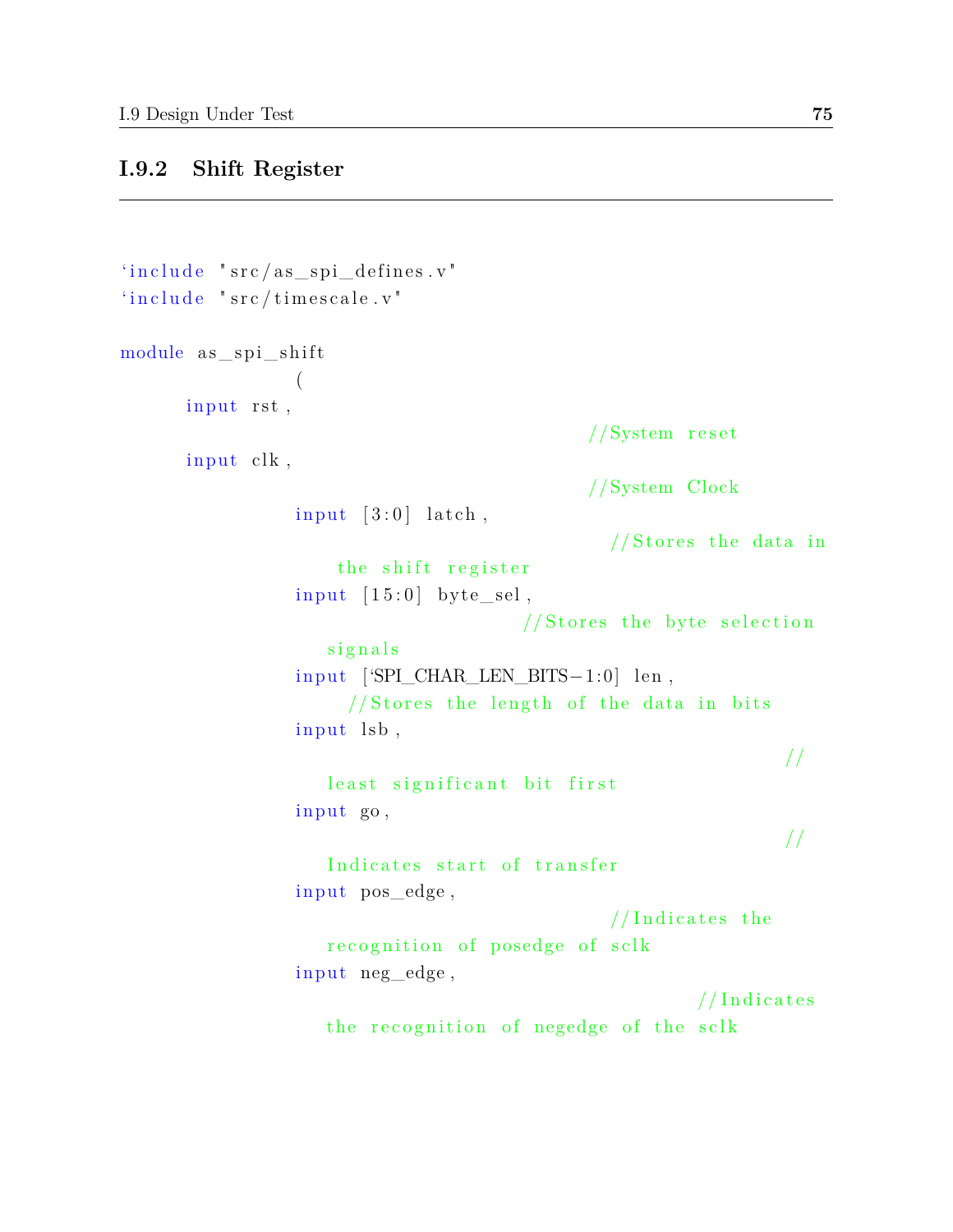```
input rx_negedge,
                                   // Serial Input
        sampled on negedge
     in put tx_negedge,
                                   // Serial Output
        driven on negedge
     output reg tip,
                                   //Indicates thetransfer is in progress
output last,
                              //Indicates the last bitof transfer
     input [127:0] p_in,//Indicates theinput parallel data
     output ['SPI_MAX_CHAR−1:0] p_out ,
          //Indicates the output parallel data
     input s clk,
                                           //Indicates
        the serial input clock
     input s_in,// Indicates
        the serial input data
     output reg s_out
                                           // Indicates
        the serial output data
     ) ;
     reg ['SPI_CHAR_LEN_BITS:0] cnt;
          //Data bit Counter
     r eg ['SPI_MAX_CHAR−1:0] data ;
                  // Shift Register
     wire [SPI_CHAR_LEN_BITS:0] tx_bit_pos; //Next
        bit position on the Tx side
```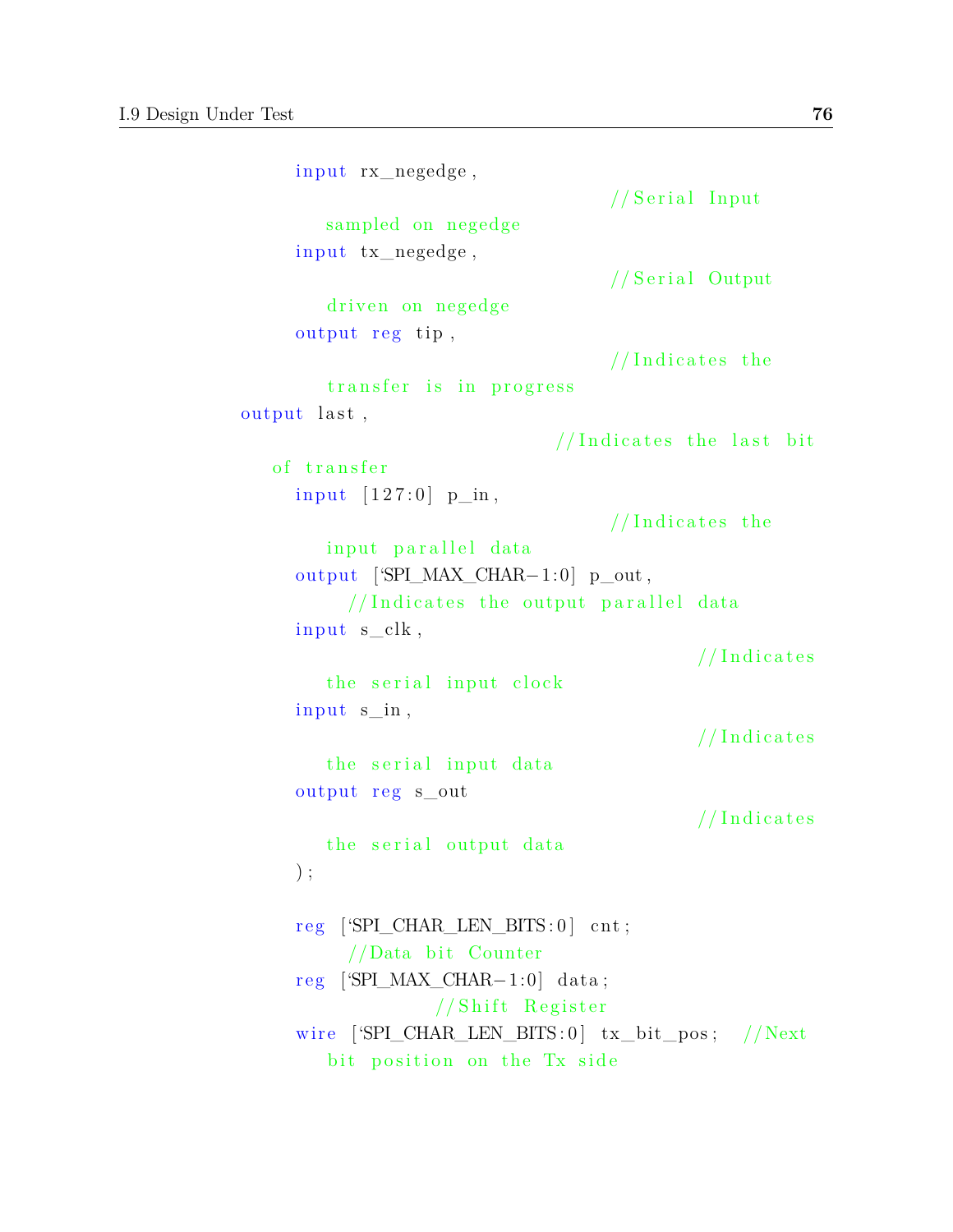```
wire [ 'SPI_CHAR_LEN_BITS : 0 ] rx\_bit\_pos ; //Next
   bit position on the Rx side
wire rx<sub>clk;</sub>
                                                  //Rx Clock
   Enable
wire tx<sub>clk</sub>;
                                                  //Tx Clock
   Enable
\text{assign } p\_out = data;\text{assign tx\_bit\_pos = lsb ? } \{! (\mid \text{len}), \text{ len}\} - \text{cnt :}cnt – {\{\SPI\_CHAR\_LEN\_BITS\{1'bo\}\}\}\, 1'b1 };
\text{assign } rx\_bit\_pos = \text{lsb ? } \{! (|\text{len}), \text{len}\} - (rx\_negedge? cnt + {{'SPI_CHAR_LEN_BITS{1'b0
   \{\},1'b1\} : cnt) :
```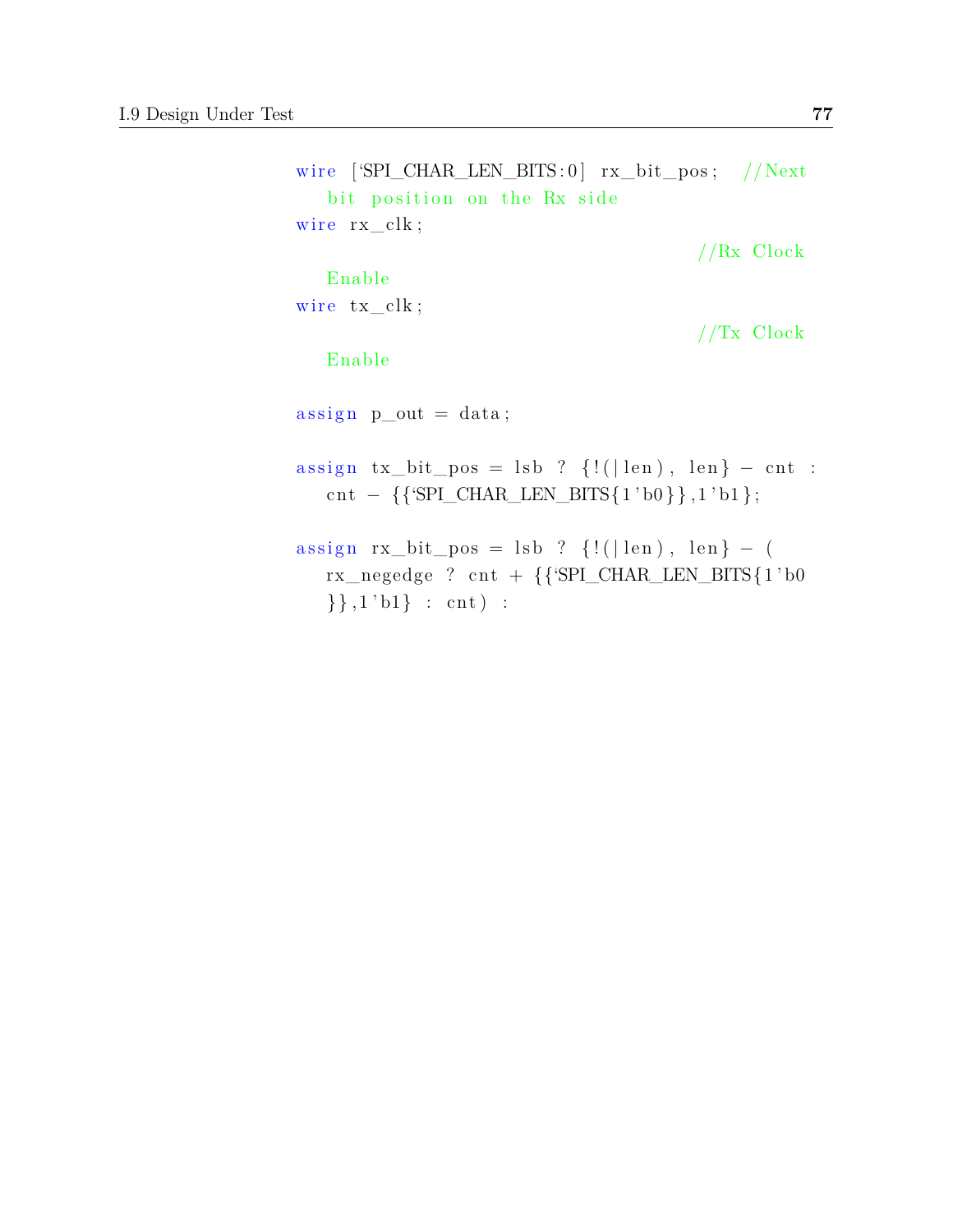```
assign last = ! ( | cnt );
assign rx\_clk = (rx\_negedge ? neg\_edge : pos\_edge) & \ell (! last || s_clk);
assign tx\_clk = (tx\_negedge ? neg\_edge : pos\_edge) &  ! last;
// Counter for Character bits
always @(posedge clk or posedge rst) begin
  if (rst)cnt \leq \#1 {'SPI_CHAR_LEN_BITS+1{1'b0}};
  else begin
          if ( tip)cnt \leq #1 pos_edge ? (cnt – {{
               'SPI_CHAR_LEN_BITS{1 'b0}, 1 'b1} :
                cnt;
          else
            cnt \leq \#1 ! (|len) ? {1'b1, {
               'SPI_CHAR_LEN_BITS\{1'b0\}} : \{1'b0,
                len };
  end
end
//When the transfer of data is in progress
always @(posedge clk or posedge rst) begin
  if (rst)tip \leq #1 \; 1 \; bb;
```

```
e lse if (go & x \sim tip)
```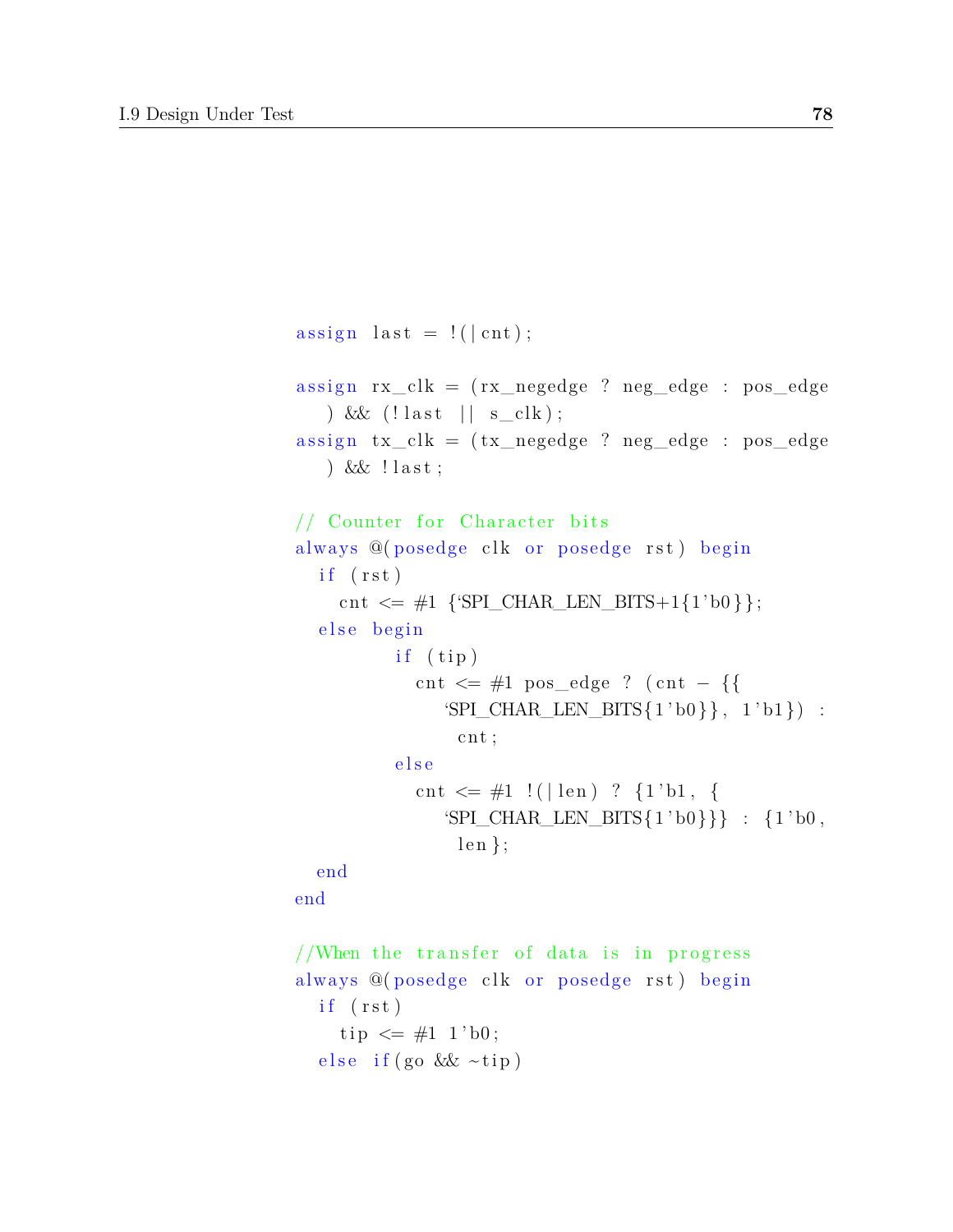```
tip \leq #1 1'bl;else if (tip && last && pos_edge)
           tip \leq #1 \; 1 \; bb;end
// Transmitting bits to the line or busalways @(posedge clk or posedge rst) begin
  if (rst)s out \leq \#1 \; 1' b0;
  e l s e
          s\_{out} \leq \#1 (tx\_{clk} | !tip) ? data [
              tx_bit_pos ['SPI_CHAR_LEN_BITS−1 : 0 ] ] :
               s_out ;
end
// Receiving bits from the line or busalways @(posedge clk or posedge rst) begin
  if (rst)data \leq \#1 \; \{ \text{SPI\_MAX\_CHAR} \{ 1 \text{ 'b0} \} \};' i f d e f SPI_MAX_CHAR_512
  else if (latch [0] & \& \& Itip) begin
                     if (byte\_sel [15])data [127:120] \leq #1 p_in[1 2 7 : 1 2 0];if (byte\_sel[14])data [119:112] \leq #1 p in
                                 [1 1 9 : 1 1 2];if (byte\_sel [13])data [111:104] \leq #1 p_in[1 1 1 1 1 0 4];if (byte\_sel [12])data [103:96] \leq #1 \text{ p} in
                                 [1 0 3 : 9 6];if (byte\_sel [11])
```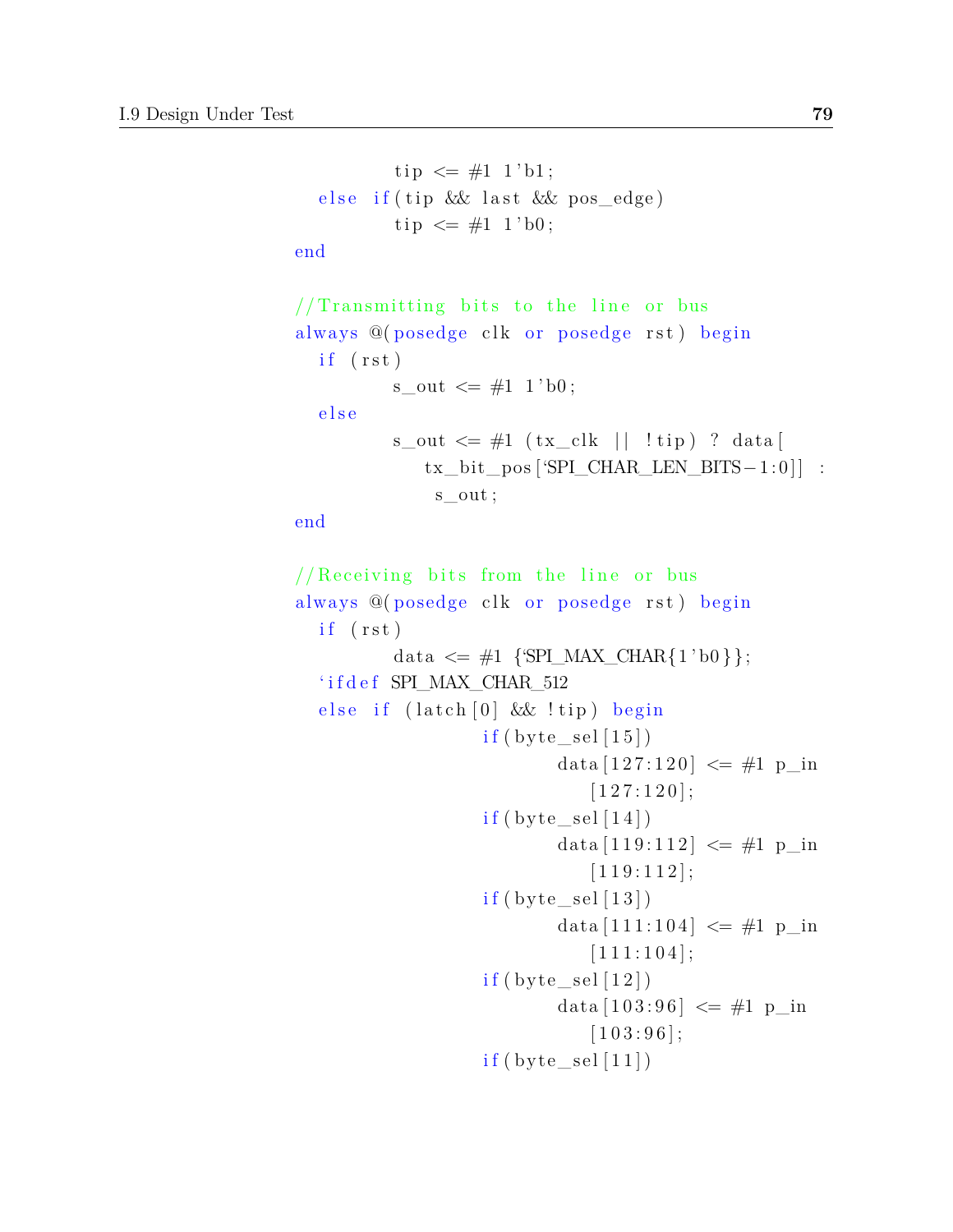```
data [95:88] \leq #1 \text{ p_in}[95:88];
if (byte\_sel [10])data [87:80] \leq #1 \text{ p} in
             [ 87 : 80 ];
if (byte\_sel [9])data [79:72] \leq #1 \text{ p_in}[79:72];
if (byte \, sel [8])data [71:64] \leq #1 \text{ p_in}[71:64];
if (byte\_sel [7])data [63:56] \leq #1 \text{ p_in}[63:56];
if (byte\_sel [6])data [57:48] \leq #1 \text{ p} in
             [57:48];
if (byte \, sel [5])data [47:40] \leq #1 \text{ p} in
            [47:40];
if (byte\_sel[4])data [39:32] \leq #1 \text{ p} in
             [39:32];
if (byte\_sel [3])data [31:24] \leq #1 \text{ p} in
             [31:24];
if (byte\_sel [2])data [23:16] \leq #1 \text{ p_in}[23:16];
if (byte\_sel [1])data [15:8] \leq #1 \text{ p} in
             [1 5 : 8];
if (byte\_sel[0])
```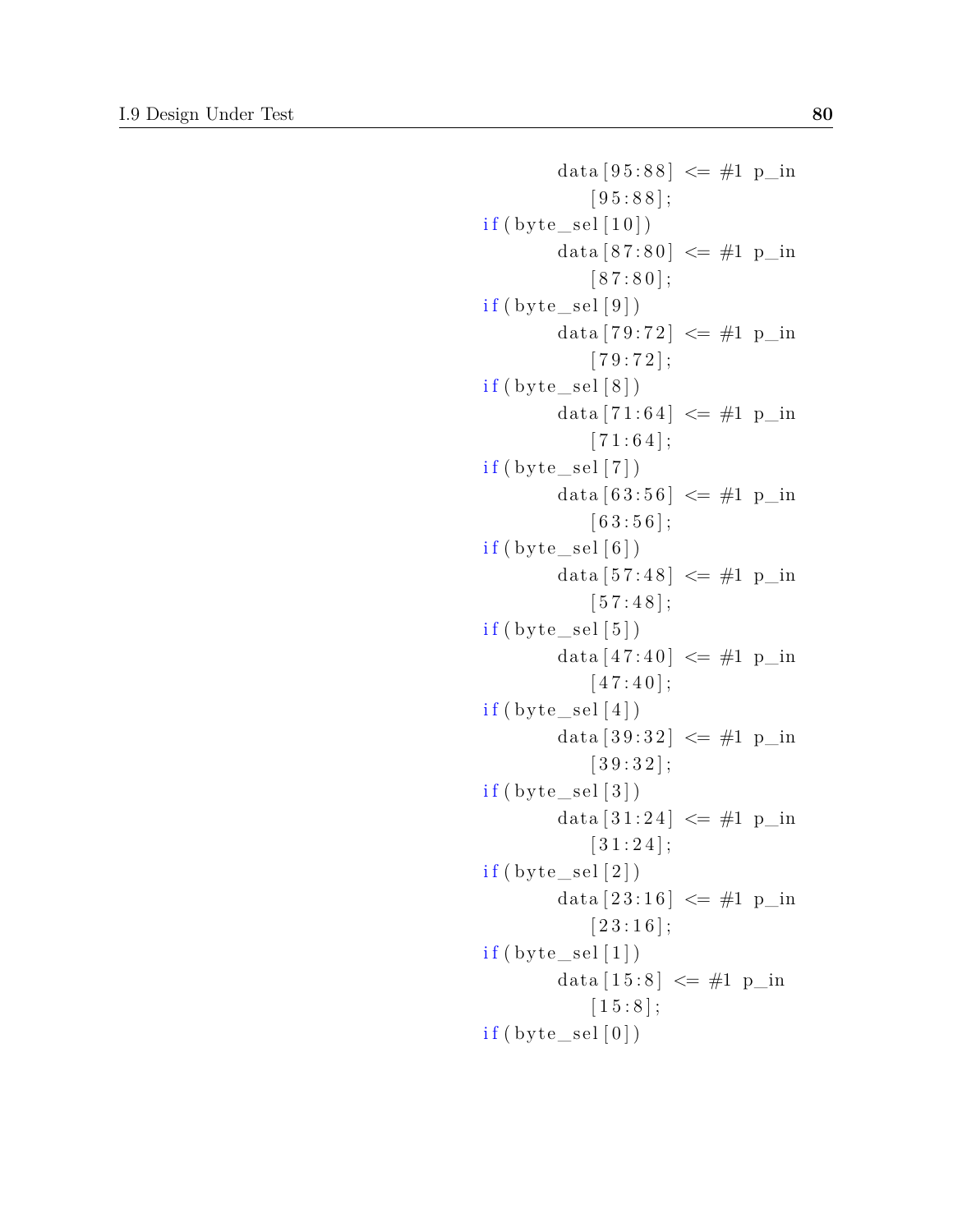```
data [7:0] \leq \#1 p_in
                      [7:0];
end else if (latch [1] & !tip) begin
         if (byte\_sel [15])data [255:248] \leq #1 \text{ p_in}[1 2 7 : 1 2 0];if (byte\_sel [14])data [247:240] \leq #1 \text{ p} in
                      [1 1 9 : 1 1 2];if (byte\_sel [13])data [239:232] \leq #1 \text{ p}_\text{in}[1 1 1 1 1 0 4];if (byte\_sel [12])data [231:224] \leq #1 \text{ p} in
                      [1 0 3 : 9 6];
         if (byte\_sel [11])data [223:216] \leq #1 \text{ p} in
                      [95:88];
         if (byte\_sel [10])data [215:208] \leq #1 \text{ p_in}[ 87 : 80 ];
         if (byte\_sel [9])data [207:200] \leq #1 \text{ p_in}[79:72];
         if (byte\_sel [8])data [199:192] \leq #1 \text{ p} in
                      [71:64];
         if (byte\_sel [7])data [191:184] \leq #1 p_in[63:56];
         if (byte\_sel [6])data [183:176] \leq #1 p_in[57:48];
         if (byte\_sel [5])
```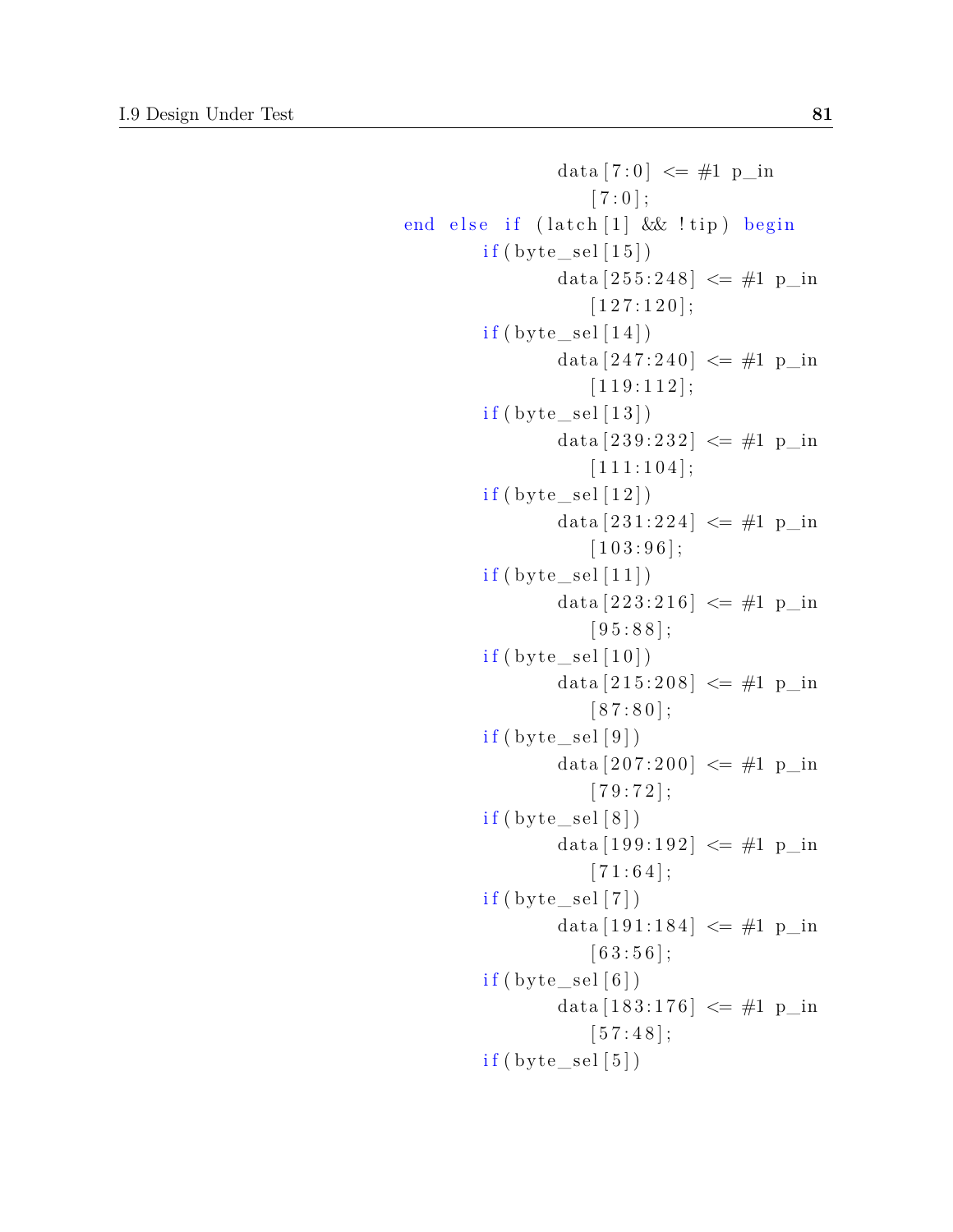```
data [175:168] \leq #1 p_in[47:40];
        if (byte\_sel[4])data [167:160] \leq #1 p_in[39:32];
        if (byte\_sel [3])data [159:152] \leq #1 \text{ p_in}[31:24];
        if (byte \, sel [2])data [151:144] \leq #1 p_in[23:16];
        if (byte\_sel [1])data [143:136] \leq #1 p_in[1 5 : 8];if (byte\_sel [0])data [135:128] \leq #1 \text{ p_in}[7:0];
end else if (latch [2] & !tip) begin
        if (byte\_sel[15])data [383:376] \leq #1 \text{ p_in}[1 2 7 : 1 2 0];if (byte\_sel [14])data [375:368] \leq #1 p_in
                    [1 1 9 : 1 1 2];if (byte\_sel[13])data [367:360] \leq #1 p_in
                    [1 1 1 1 1 0 4];if (byte\_sel [12])data [359:352] \leq #1 \text{ p}_\text{in}[1 0 3 : 9 6];if (byte\_sel [11])data [351:344] \leq #1 p_in[95:88];
        if (byte\_sel [10])
```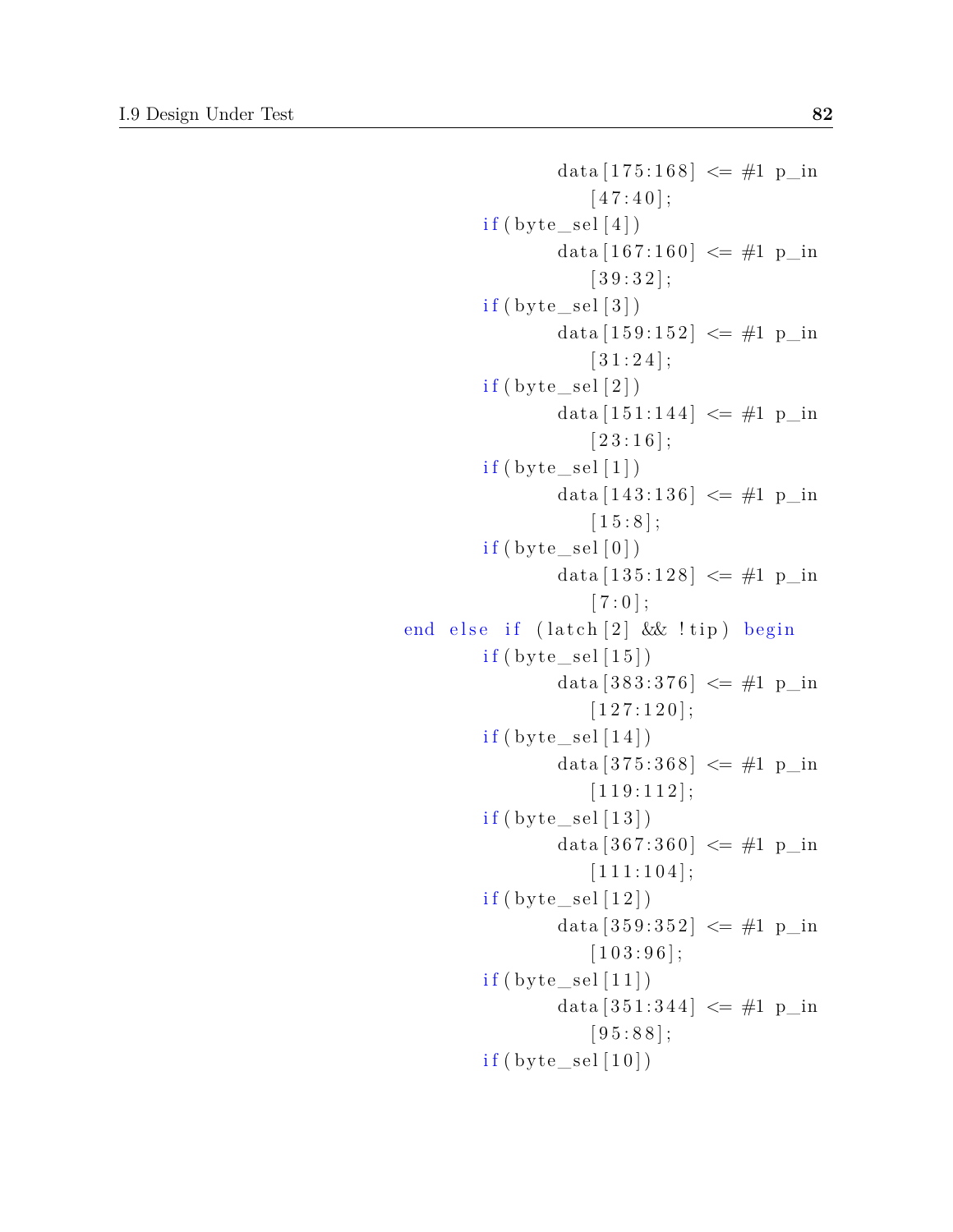```
data [343:336] \leq #1 \text{ p_in}[ 87 : 80 ];
         if (byte\_sel [9])data [335:328] \leq #1 \text{ p}_\text{in}[79:72];
         if (byte\_sel [8])data [327:320] \leq #1 \text{ p_in}[71:64];
         if (byte \, sel [7])data [319:312] \leq #1 p_in[63:56];
         if (byte\_sel [6])data [311:304] \leq #1 p_in[57:48];
         if (byte\_sel [5])data [303:296] \leq #1 \text{ p} in
                     [47:40];
         if (byte\_sel[4])data [295:288] \leq #1 \text{ p_in}[39:32];
         if (byte\_sel [3])data [287:280] \leq #1 \text{ p} in
                     [31:24];
         if (byte\_sel [2])data [279:272] \leq #1 \text{ p} in
                     [23:16];
         if (byte\_sel [1])data [271:264] \leq #1 \text{ p_in}[1 5 : 8];if (byte\_sel [0])data [263:256] \leq #1 \text{ p_in}[7:0];
end else if (latch [3] & !tip) begin
         if (byte\_sel [15])
```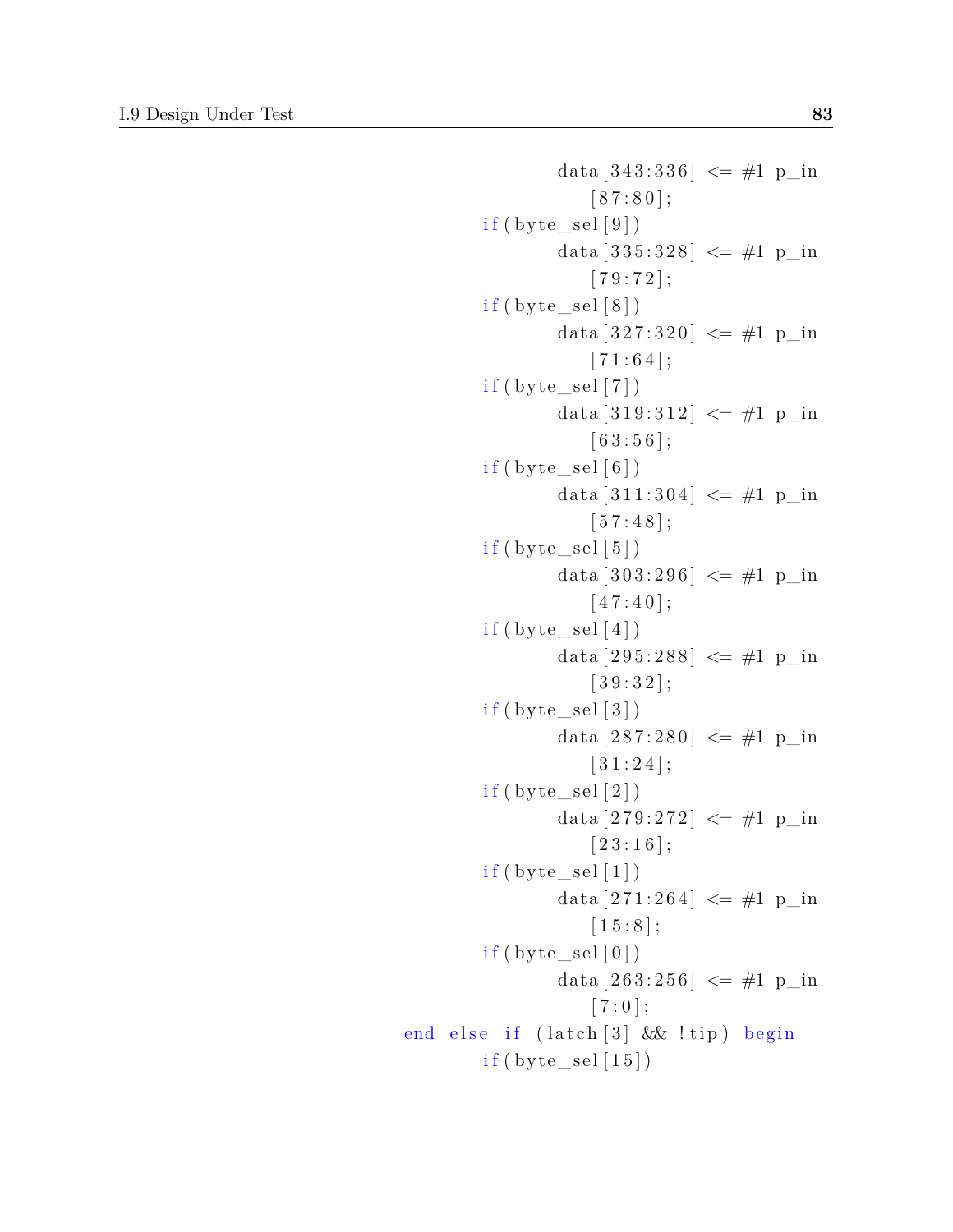```
data [511:504] \leq #1 p_in[1 2 7 : 1 2 0];if (byte\_sel [14])data [503:496] \leq #1 \text{ p} in
             [1 1 9 : 1 1 2];if (byte\_sel [13])data [495:488] \leq #1 \text{ p_in}[1 1 1 1 1 0 4];if (byte \, sel [12])data [487:480] \leq #1 \text{ p_in}[1 0 3 : 9 6];if (byte\_sel [11])data [479:472] \leq #1 \text{ p_in}[95:88];
if (byte\_sel [10])data [471:464] \leq #1 \text{ p} in
             [87:80];
if (byte \, sel [9])data [463:456] \leq #1 \text{ p}_in[79:72];
if (byte\_sel [8])data [455:448] \leq #1 \text{ p} in
             [71:64];
if (byte\_sel [7])data [447:440] \leq #1 \text{ p} in
             [63:56];
if (byte\_sel [6])data [439:432] \leq #1 \text{ p}_\text{in}[57:48];
if (byte\_sel [5])data [431:424] \leq #1 \text{ p} in
             [47:40];
if (byte\_sel[4])
```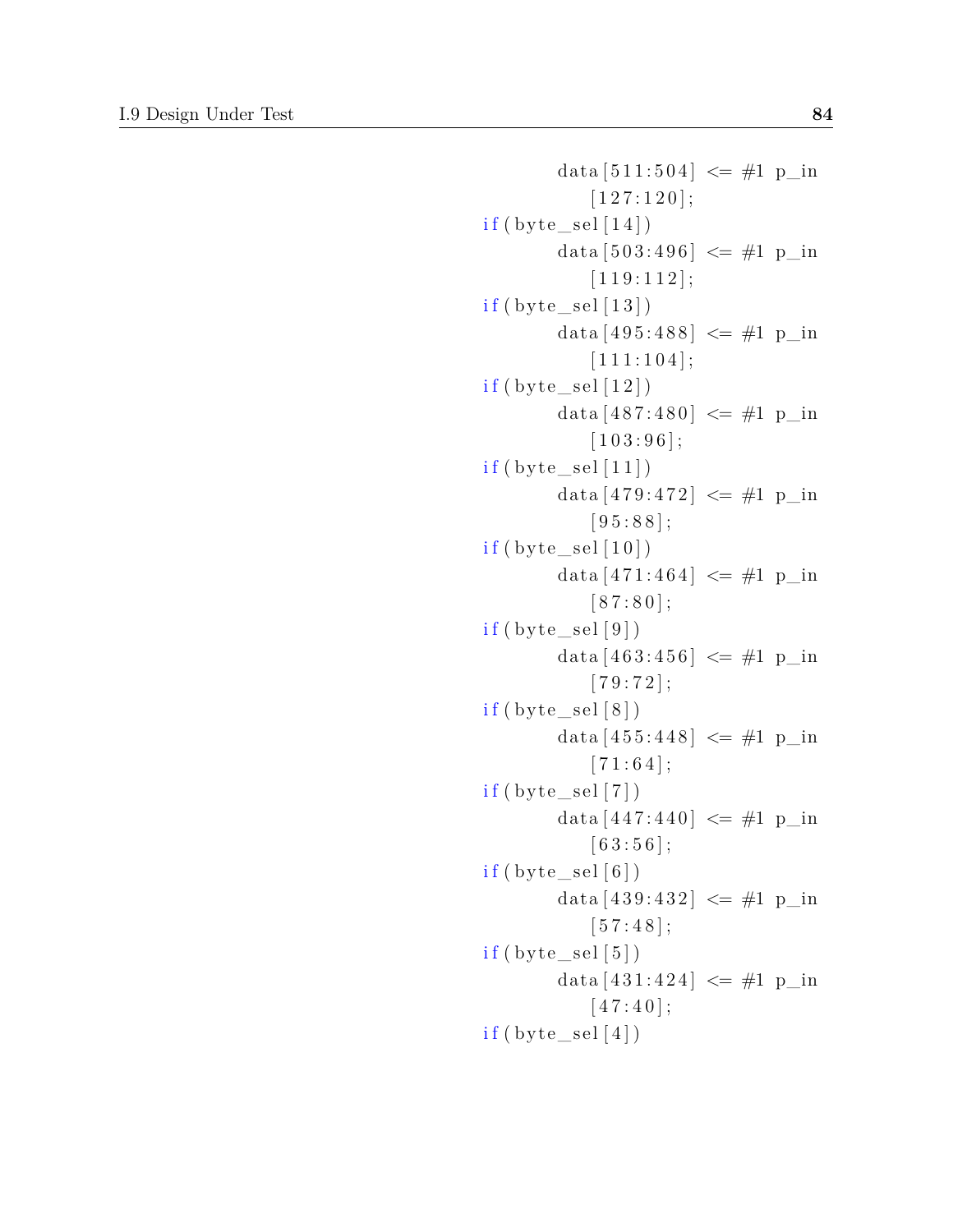```
data [423:416] \leq #1 \text{ p}_\text{in}[39:32];
if (byte\_sel [3])data [415:408] \leq #1 p_in[31:24];
if (byte\_sel [2])data [407:400] \leq #1 p_in[23:16];
if (byte \, sel [1])data [399:392] \leq #1 p_in
           [1 5 : 8];if (byte\_sel [0])data [391:384] \leq #1 p_in
            [7:0];
```
end

```
' e l s e
' i f d e f SPI_MAX_CHAR_256
  else if (\text{latch} [0] \&\& !\text{tip}) begin
           if (byte\_sel [15])data [127:120] \leq #1 \text{ p_in} [127:120];if (byte\_sel [14])data [119:112] \leq #1 \text{ p_in} [119:112];if (byte\_sel [13])data [111:104] \leq \#1 p_in [111:104];
           if (byte\_sel [12])data [103:96] \leq #1 \text{ p_in} [103:96];if (byte\_sel[11])data [95:88] \leq #1 \text{ p_in} [95:88];if (byte \, sel [10])data [87:80] \leq \#1 p_in [87:80];
           if (byte\_sel [9])data [79:72] \leq #1 \text{ p_in} [79:72];if (byte\_sel [8])data [71:64] \leq #1 \text{ p} \text{ in } [71:64];
```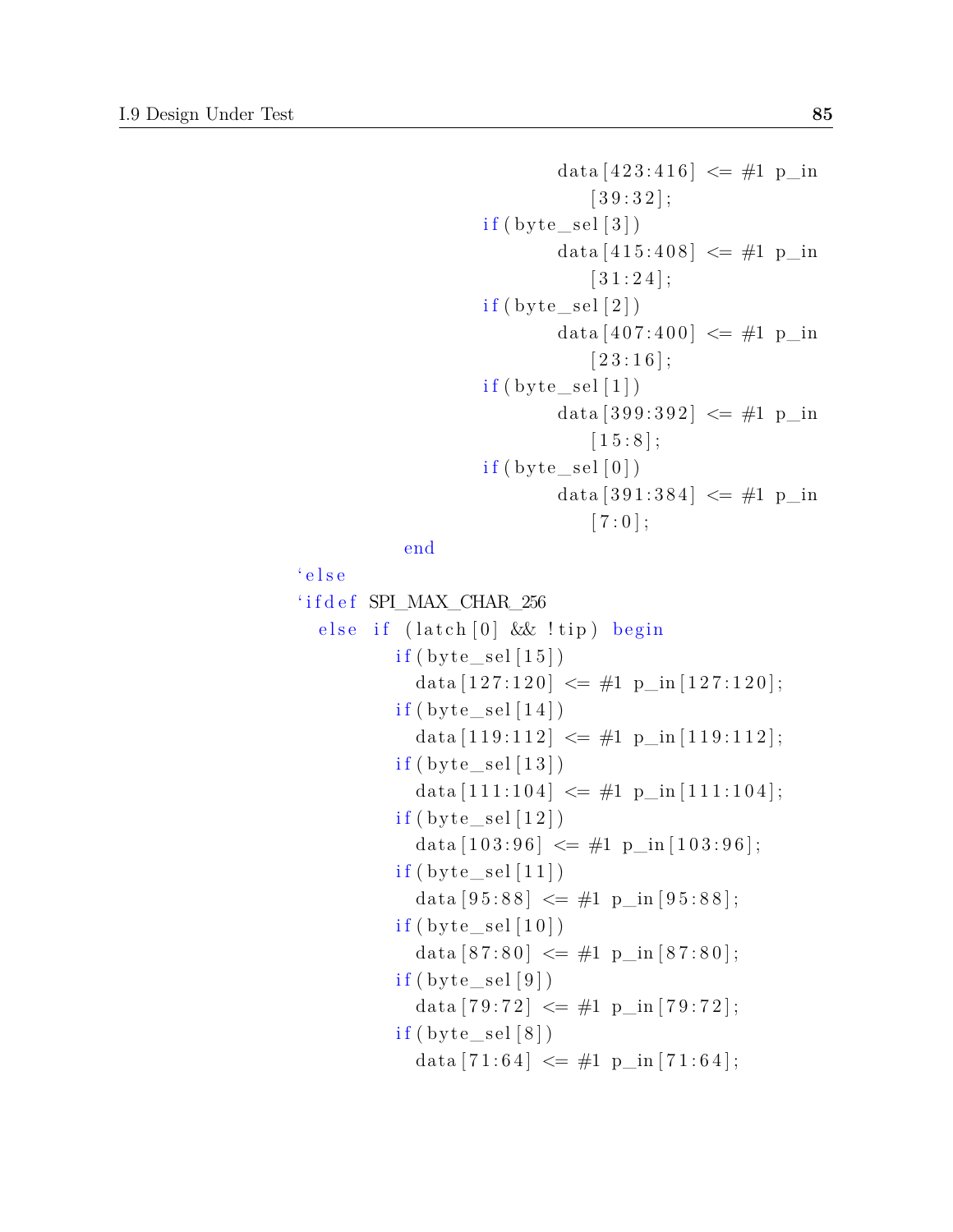```
if (byte\_sel [7])data [63:56] \leq #1 \text{ p_in} [63:56];if (byte\_sel [6])data [57:48] \leq #1 \text{ p_in} [57:48];if (byte\_sel [5])data [47:40] \leq #1 \text{ p} in [47:40];
          if (byte\_sel [4])data [39:32] \leq #1 \text{ p in } [39:32];
          if (byte \, sel [3])data [31:24] \leq \#1 p_in [31:24];
          if (byte\_sel [2])data [23:16] \leq #1 \text{ p_in} [23:16];if (byte\_sel [1])data \begin{bmatrix} 15.8 \end{bmatrix} \leq \#1 \text{ p} \text{ in } \begin{bmatrix} 15.8 \end{bmatrix};if (byte\_sel [0])data [7:0] \leq \#1 \text{ p_in} [7:0];end else if (latch [1] & tip) begin
          if (byte\_sel [15])data [255:248] \leq #1 \text{ p_in} [127:120];if (byte\_sel [14])data [247:240] \leq #1 \text{ p} \text{ in } [119:112];if (byte\_sel [13])data [239:232] \leq #1 \text{ p_in}[111:104];if (byte\_sel [12])data [231:224] \leq #1 p_in [103:96];if (byte\_sel[11])data [223:216] \leq #1 \text{ p_in} [95:88];if (byte\_sel [10])data [215:208] \leq #1 \text{ p_in} [87:80];if (byte\_sel [9])data [207:200] \leq #1 \text{ p} \text{ in } [79:72];if (byte\_sel [8])data [199:192] \leq #1 \text{ p_in} [71:64];if (byte\_sel [7])
```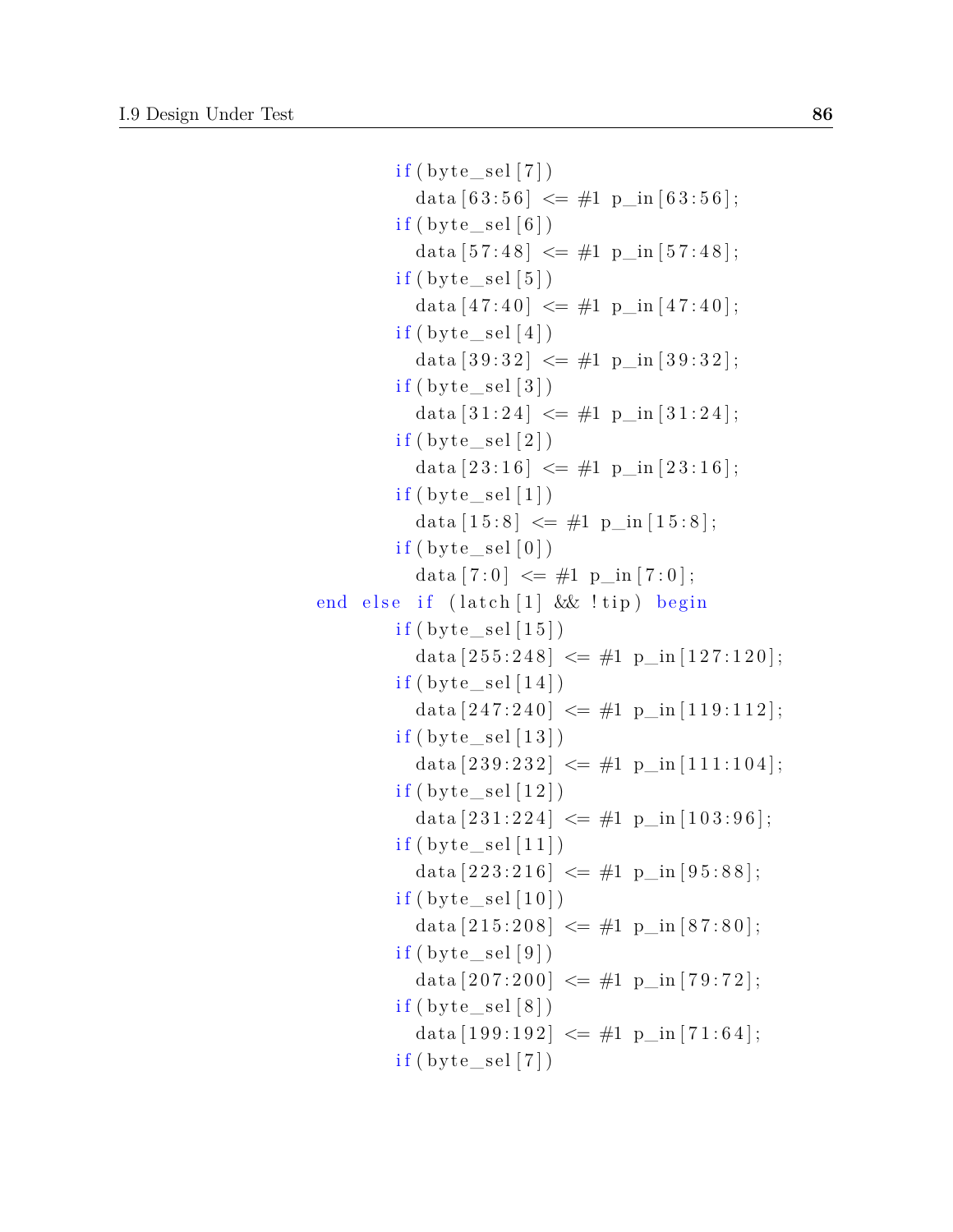```
data [191:184] \leq \#1 p_in [63:56];
            if (byte\_sel [6])data [183:176] \leq #1 \text{ p_in} [57:48];if (byte\_sel [5])data [175:168] \leq \#1 \text{ p_in} [47:40];if (byte\_sel [4])data [167:160] \leq #1 \text{ p_in} [39:32];if (byte \; sel [3])data [159:152] \leq #1 \text{ p in } [31:24];
            if (byte\_sel [2])data [151:144] \leq #1 \text{ p}_in [23:16];if (byte\_sel [1])data [143:136] \leq #1 \text{ p_in} [15:8];if (byte\_sel [0])data [135:128] \leq #1 \text{ p_in} [7:0];end
' e l s e
  else if (latch [0] & \& \& Itip) begin
          ' i f d e f SPI_MAX_CHAR_8
                        if (byte\_sel[0])data [7:0] \leq \#1 p_in
                                     [7:0];
          ' endif
          ' i f d e f SPI_MAX_CHAR_16
                        if (\text{byte\_sel}[0])data [7:0] \leq \text{\#1 p} in
                                    [7:0];
                        if (\text{byte\_sel}[1])data [15:8] \leq #1 \text{ p_in}[1 5 : 8];' e n d i f
          i i f d e f SPI_MAX_CHAR_24
                        if (\text{byte\_sel}[0])
```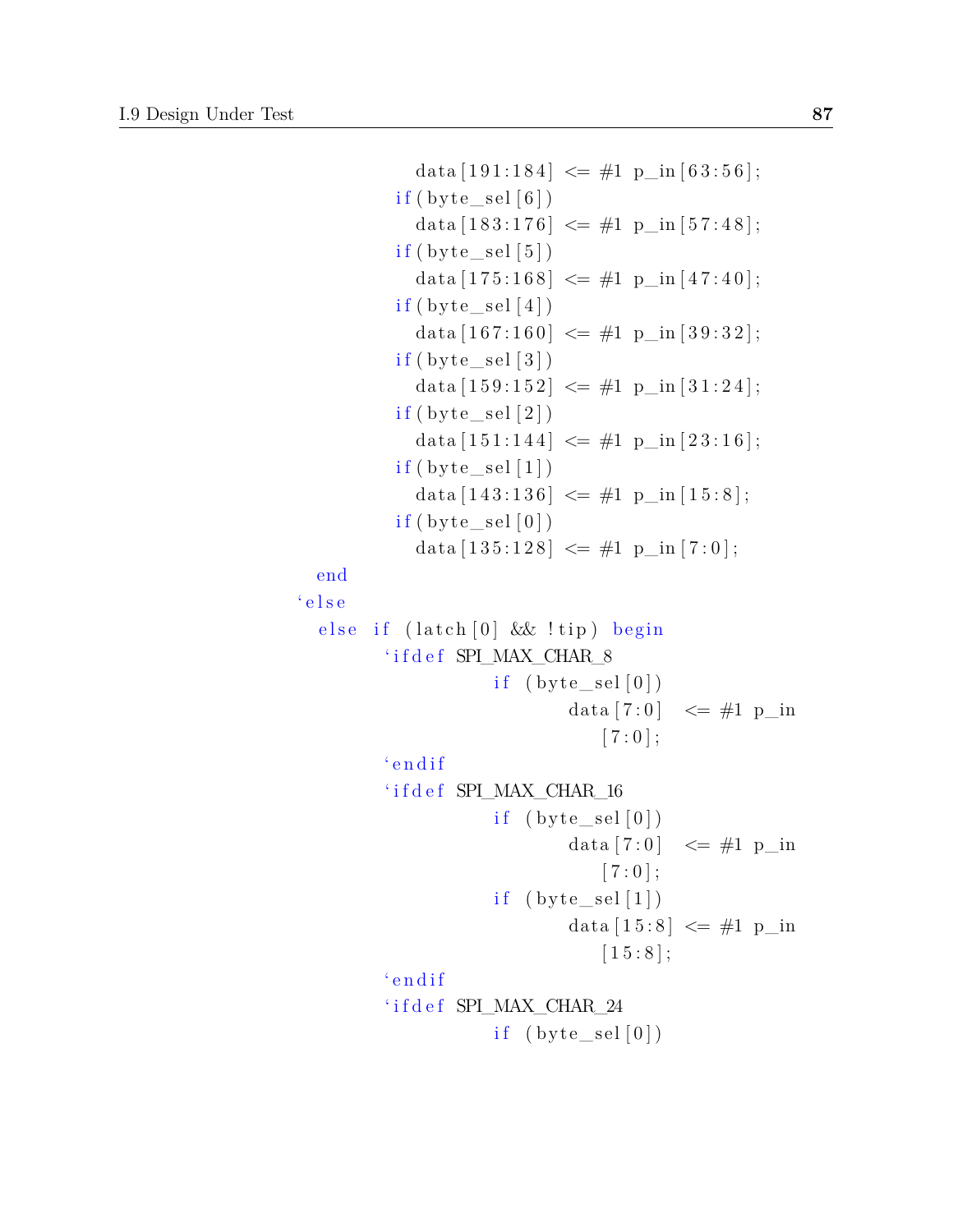```
data [7:0] \leq #1 p_in
                          [ 7 : 0 ];
             if (byte\_sel[1])data [15:8] \leq #1 \text{ p_in}[1 5 : 8];if (\text{byte\_sel} [2])data [23:16] \leq #1 \text{ p_in}[23:16];
' e n d i f
' i f d e f SPI_MAX_CHAR_32
             if (byte\_sel[0])data [7:0] \leq \#1 p_in
                          [ 7 : 0 ];
             if (\text{byte\_sel}[1])data [15:8] \leq #1 \text{ p} in
                          [1 5 : 8];if (\text{byte} \text{sel} [2])data [23:16] \leq #1 \text{ p} in
                          [23:16];
             if (\text{byte\_sel}[3])data [31:24] \leq #1 \text{ p} in
                          [31:24];
' endif
' i f d e f SPI_MAX_CHAR_64
             if (\text{byte\_sel}[0])data [7:0] \leq \#1 p_in
                          [ 7 : 0 ];
             if (\text{byte\_sel}[1])data [15:8] \leq #1 p_in
                         [1 5 : 8];
             if (\text{byte\_sel} [2])data [23:16] \leq #1 \text{ p_in}[23:16];
             if (byte\_sel [3])
```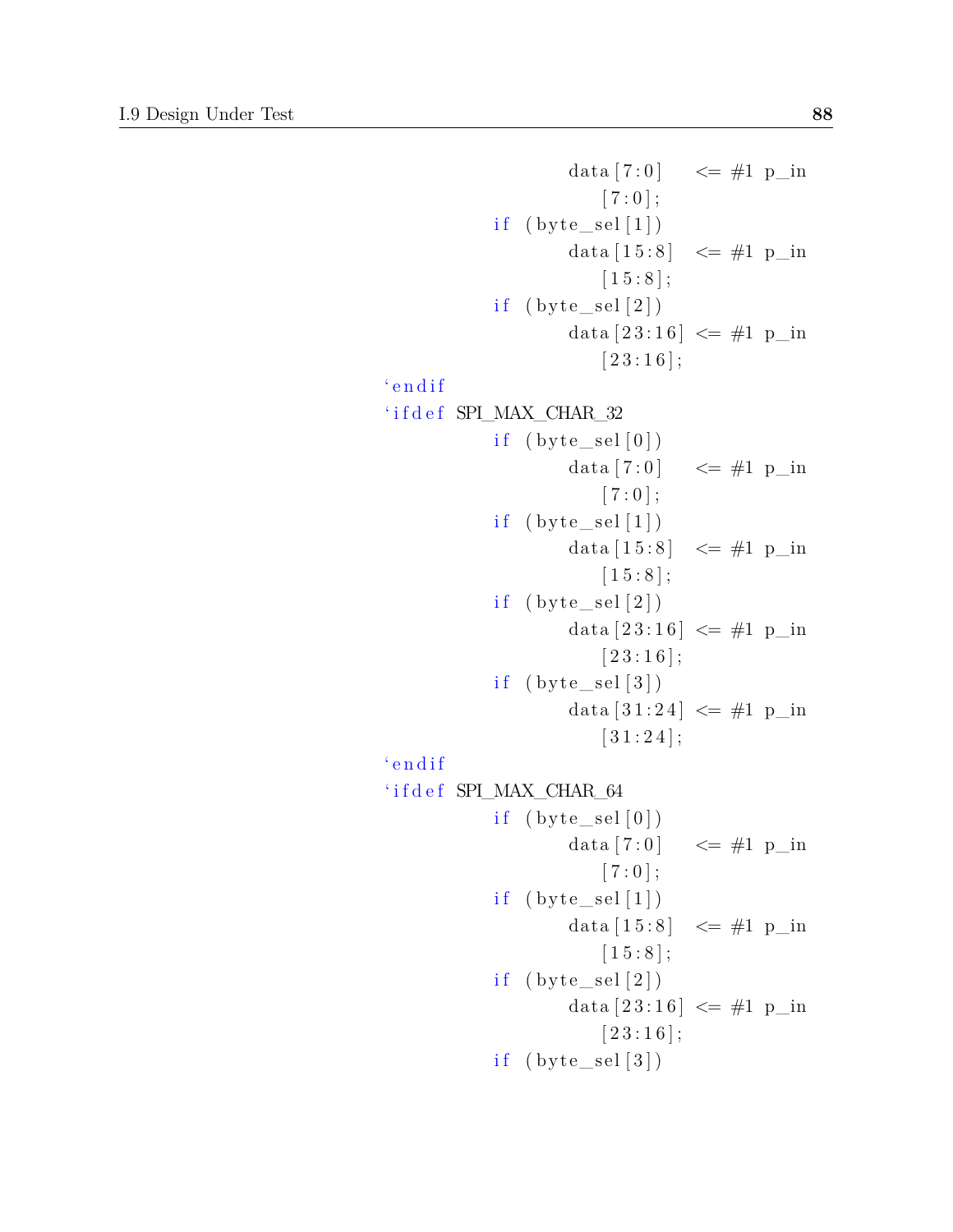```
data [31:24] \leq #1 \text{ p_in}[31:24];
             if (byte\_sel [4])data [39:32] \leq #1 \text{ p} in
                          [39:32];
             if (\text{byte\_sel}[5])data [47:40] \leq #1 \text{ p} in
                          [47:40];
             if (\text{byte} \text{sel} [6])data [55:48] \leq #1 p_in
                          [55:48];
             if (byte\_sel[7])data [63:56] \leq #1 p_in
                          [63:56];
' endif
' i f d e f SPI_MAX_CHAR_128
             if (\text{byte} \text{sel} [0])data [7:0] \leq \neq 1 p_in
                          [ 7 : 0 ];
             if (\text{byte\_sel}[1])data [15:8] \leq #1 \text{ p} in
                          [1 5 : 8];if (\text{byte\_sel} [2])data [23:16] \leq #1 \text{ p_in}[23:16];
             if (byte\_sel [3])data [31:24] \leq #1 \text{ p} in
                          [31:24];
             if (byte\_sel [4])data [39:32] \leq #1 \text{ p} in
                          [39:32];
             if (byte\_sel[5])data [47:40] \leq #1 \text{ p} in
                          [47:40];
```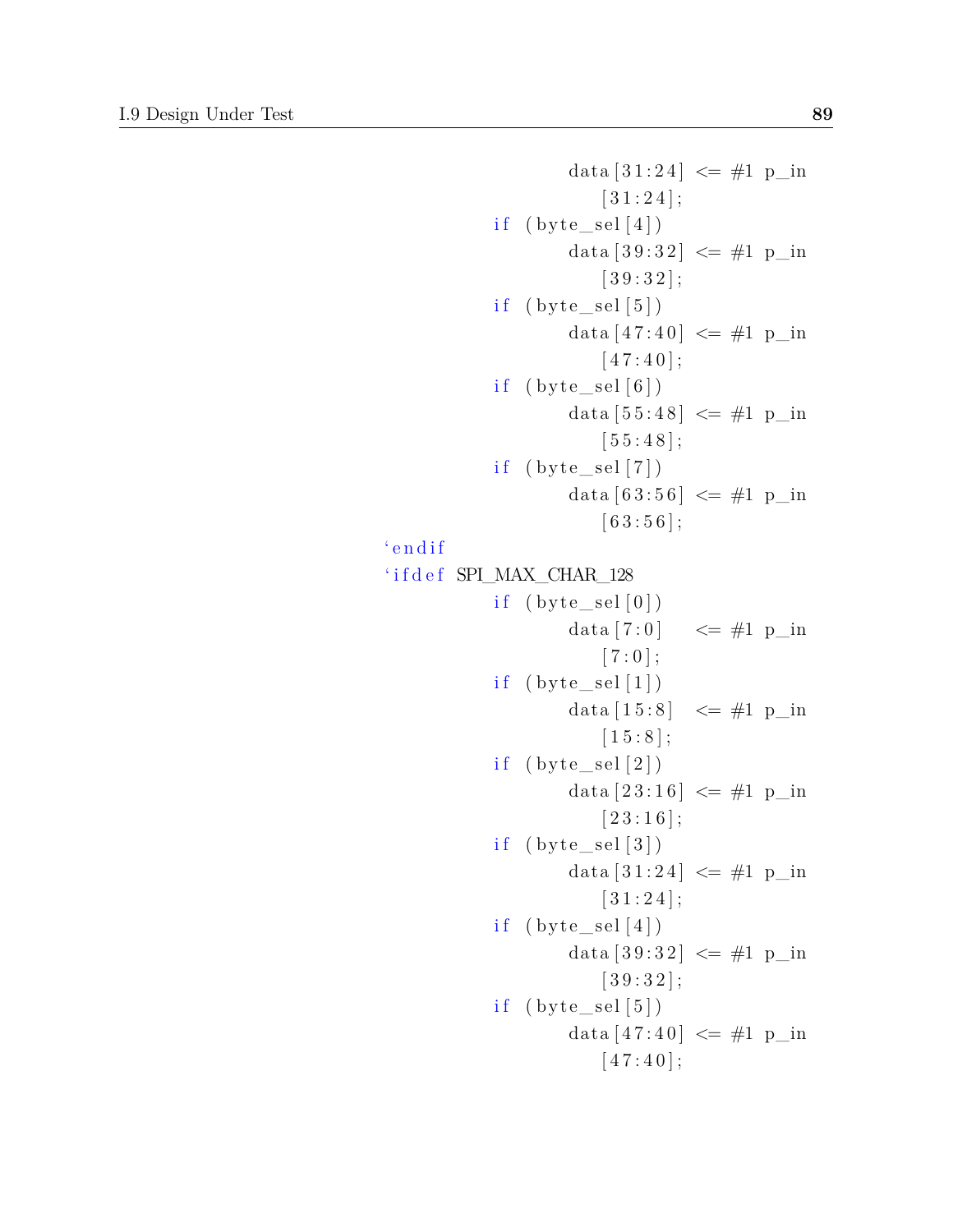```
if (\text{byte\_sel}[6])data [55:48] \leq #1 \text{ p} in
                         [55:48];
             if (byte\_sel [7])data [63:56] \leq #1 \text{ p_in}[63:56];
             if (byte\_sel [8])data [71:64] \leq \#1 p in
                          [71:64];
             if (\text{byte\_sel} [9])data [79:72] \leq #1 \text{ p} in
                          [79:72];
             if (byte\_sel [10])data [87:80] \leq #1 \text{ p} in
                          [ 87 : 80 ];
             if (byte\_sel[11])data [95:88] \leq #1 \text{ p} in
                          [95:88];
             if (byte\_sel[12])data [103:96] \leq #1 \text{ p_in}[1 0 3 : 9 6];if (\text{byte\_sel} [13])data [111:104] \leq #1 p_in[1 1 1 1 1 0 4];if (byte\_sel[14])data [119:112] \leq #1 p_in[1 1 9 : 1 1 2];if (byte\_sel [15])data [127:120] \leq #1 \text{ p_in}[1 2 7 : 1 2 0];' endif
end
```
' e n d i f ' e n d i f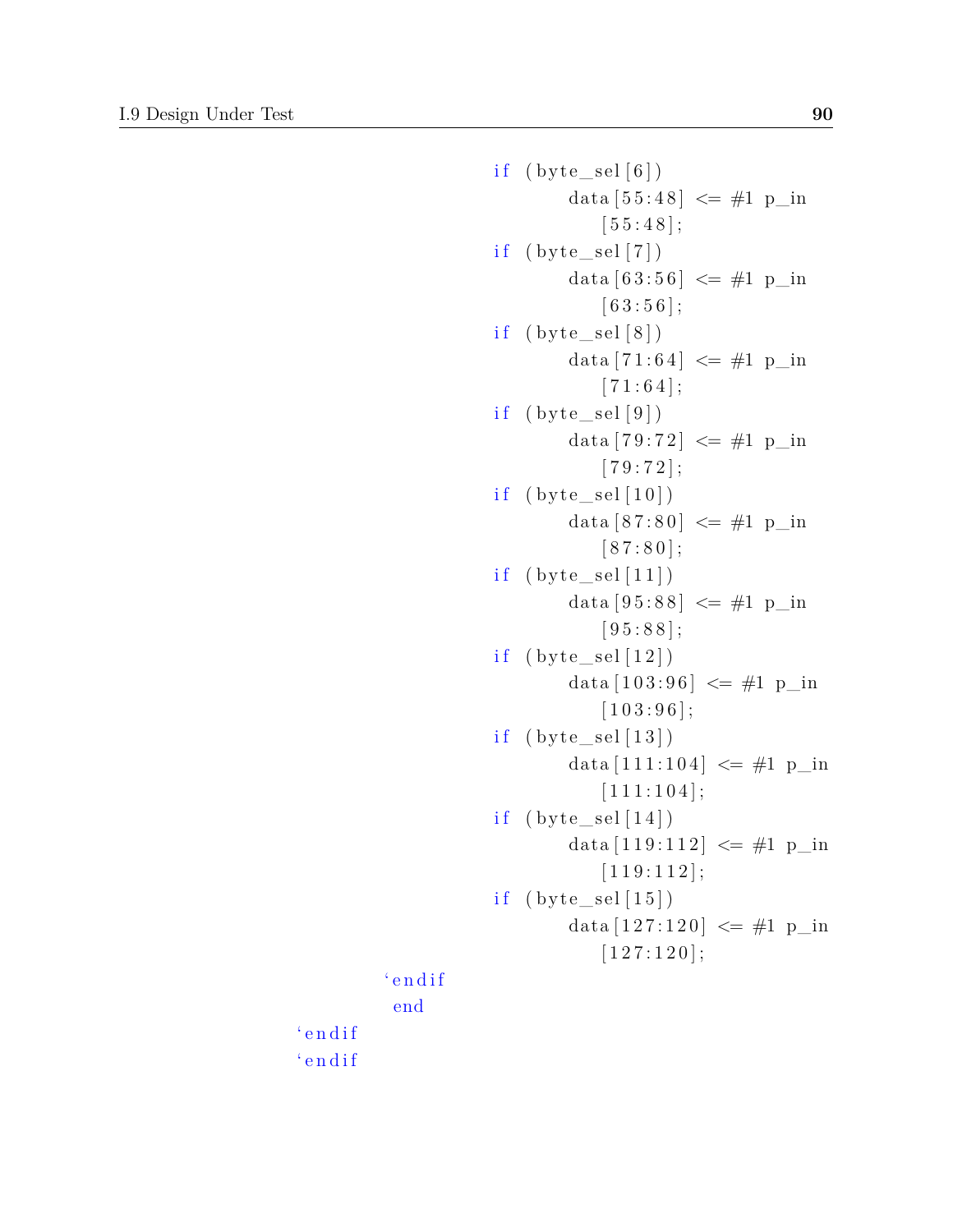e l s e  $\mathtt{data}\:\big[\:\textsc{rx\_bit\_pos}\:\big[\:\!\texttt{SPI\_CHAR\_LEN\_BITS-1:0}\:\big]\right\} \leq =$ #1 rx\_clk ? s\_in : data [ rx\_bit\_pos [ 'SPI\_CHAR\_LEN\_BITS $-1:0$ ]; end

endmodule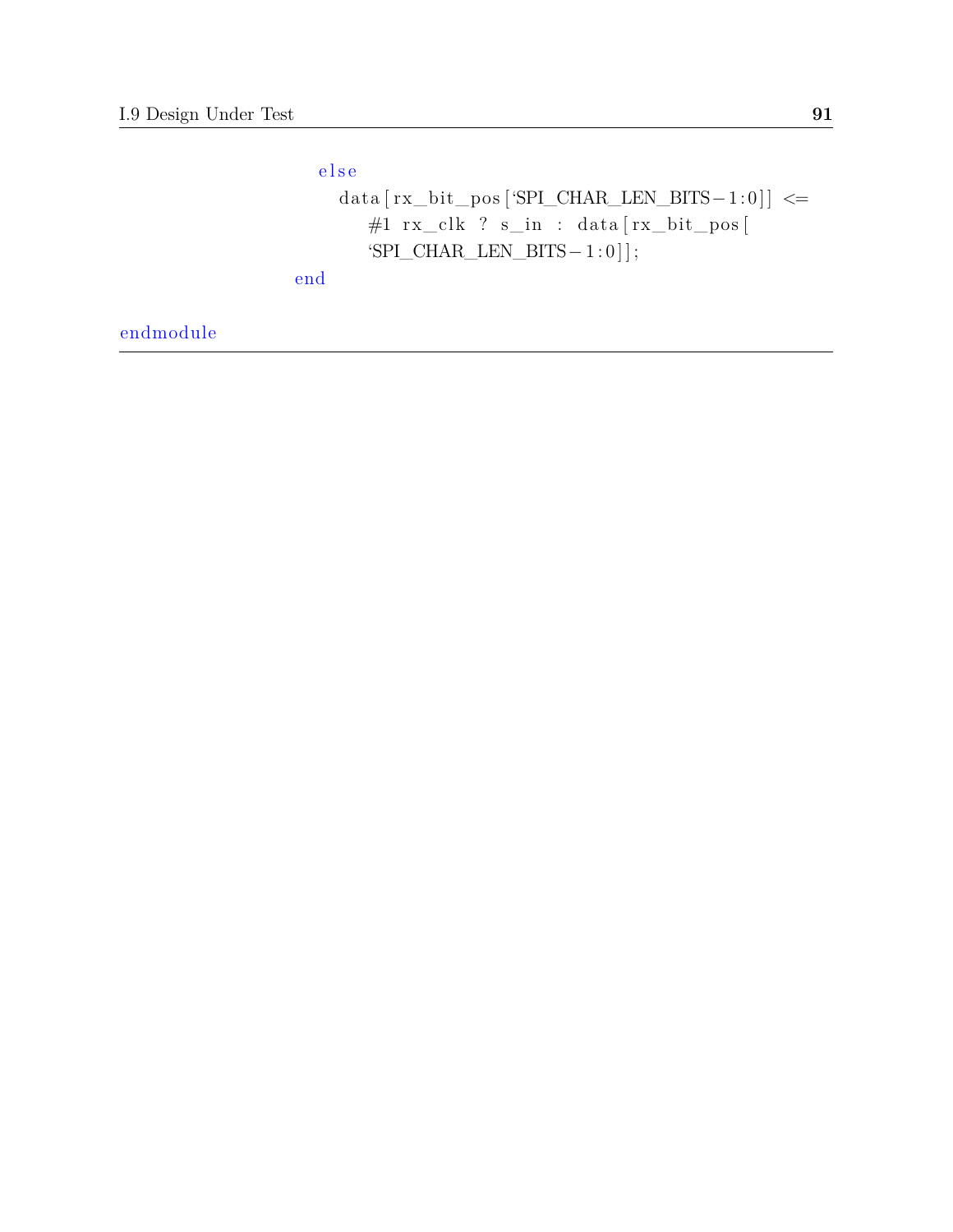#### **I.9.3 SPI Master**

```
'include "src/as\_ spi\_defines.v"i include " src/timescale.v"
// 'include 'src/as\_ spi\_clkgen.v'// 'include 'src / as\_ spi\_shift.v'
```

```
module as spi
```

| input | $wb\_rst\_i$ ,            |
|-------|---------------------------|
|       | //Synchronous active high |
| input | wb clk i,                 |
|       | //Master clock input      |

|        | // Test Scan mode Inputs and Outputs |
|--------|--------------------------------------|
| input  | $scan_in0$ ,                         |
|        | //test scan mode data input          |
| input  | scan en,                             |
|        | //test scan mode enable              |
| input  | test mode,                           |
|        | // test mode select                  |
| output | scan out0,                           |
|        | $//$ test scan mode data output      |

```
//Wishbone Slave port signals
       input [6:0] wb\_adr\_i,
                 //Lower address bitsinput [128-1:0] wb_dat_i,
          //Input Databus width
```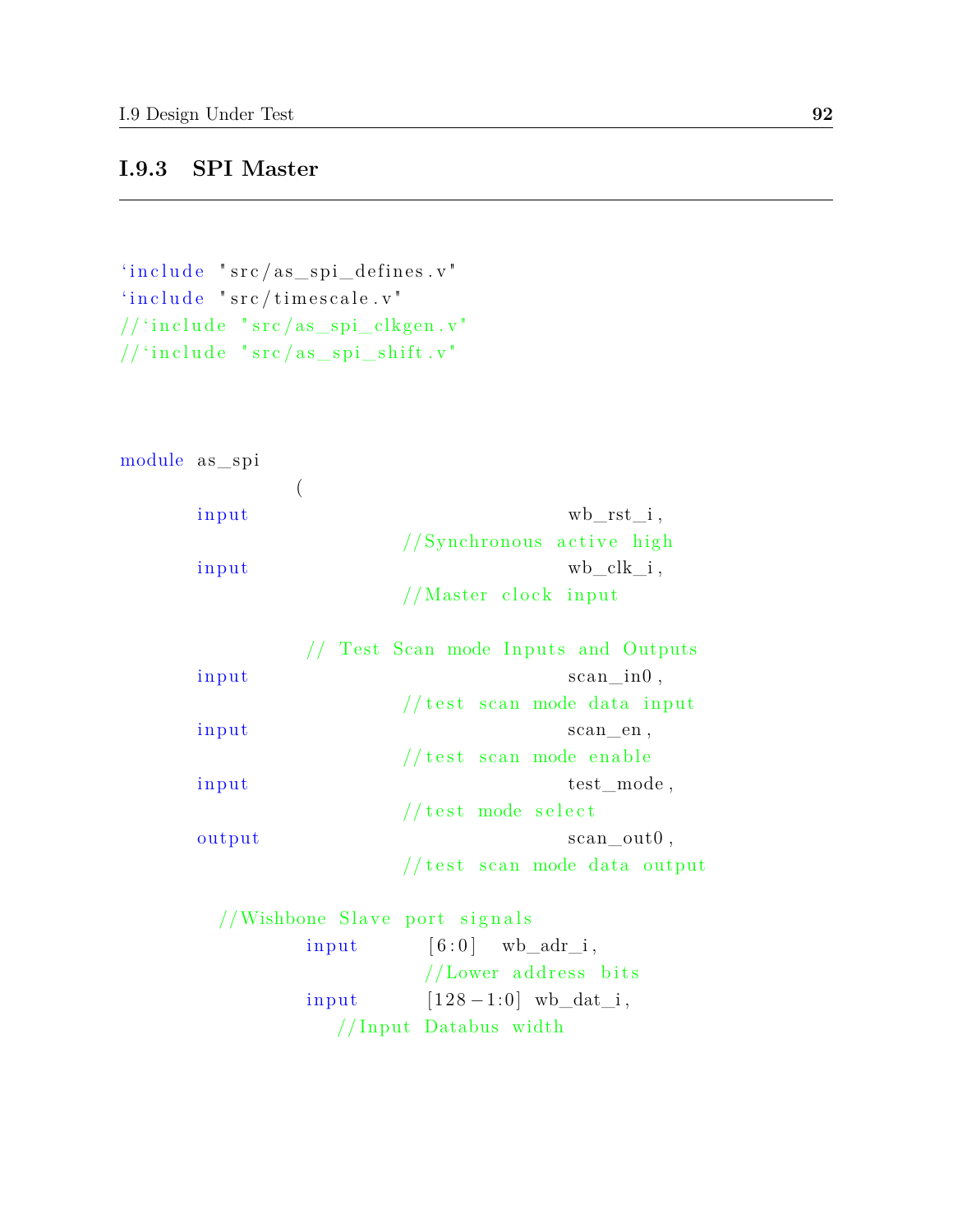) ;

```
output reg[128-1:0]wb_dat_o,
  //Output Databus Width
input \qquad [15:0] \quad \text{wb\_sel\_i},
         //Byte select inputs
\text{input} wb_we_i,
                      // Write Enable Input
\text{input} wb_stb_i,
                      //Strobe input
input wb cyc i,
                      // Cycle Inputoutput reg wb_ack_o,
               //Bus cycle acknowledge
  output
output wb_err_o
                            , // Termina tion
  Error Output
output reg wb_int_o,
               // Interrupt enable request
  output
//SPI interface signalsoutput [ 'SPI_SS_NB-1:0] ss_o,
  //Slave Select
output
         \text{sclk\_o}, \frac{1}{2}Serial SPI Clock
output
         \text{mosi\_o}, //Master Out Slave In
input
  miso_i //Master In Slave
  Output
```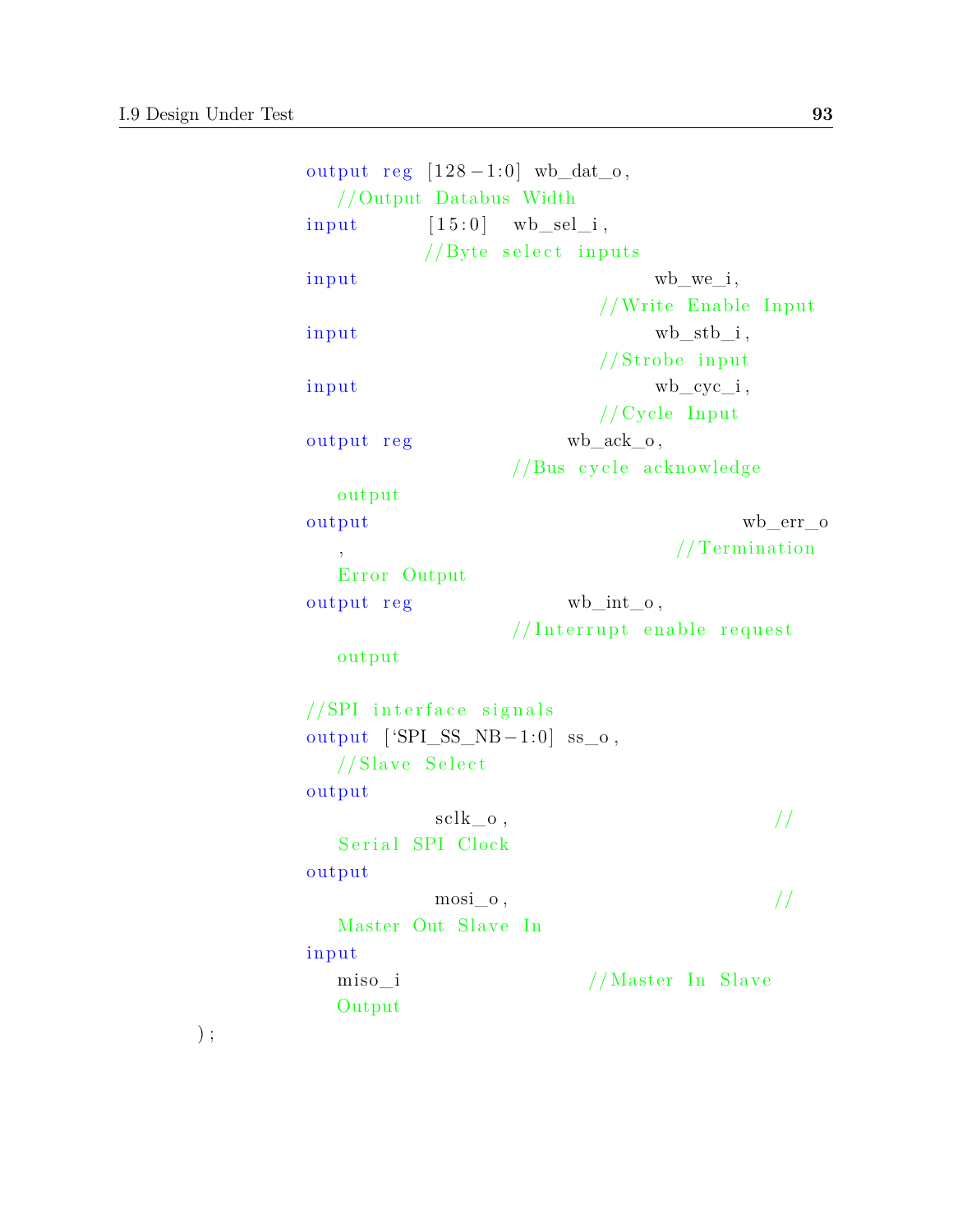```
// Register accesses and definitions
reg ['SPI_DIVIDER_LEN−1:0] divider;
           // Divider Register
r eg ['SPI_CTRL_BIT_NB−1:0] c t r l ;
                    // Control and status register
reg [ 'SPI_SS_NB - 1:0] ss;
                            //Slave Select
   R e gi s t e r
reg [128 - 1:0] wb_dat;
                                     //Wishbone
   data out temporary
wire [SPI_MAX_CHAR-1:0]rx;// Receiver Register
wire rx_negedge;
                                              //MISO
    sampled on negedge
wire tx_negedge;
                                              //MOSI
    driven on negedge
wire ['SPI_CHAR_LEN_BITS-1:0] char_len; //Length
   of the Character
wire go;
                    //Go status flag
wire lsb;
           //LSB on first line
wire ie;
                    // Interrupt Enable
wire ass;
           //Automatic Slave Select
```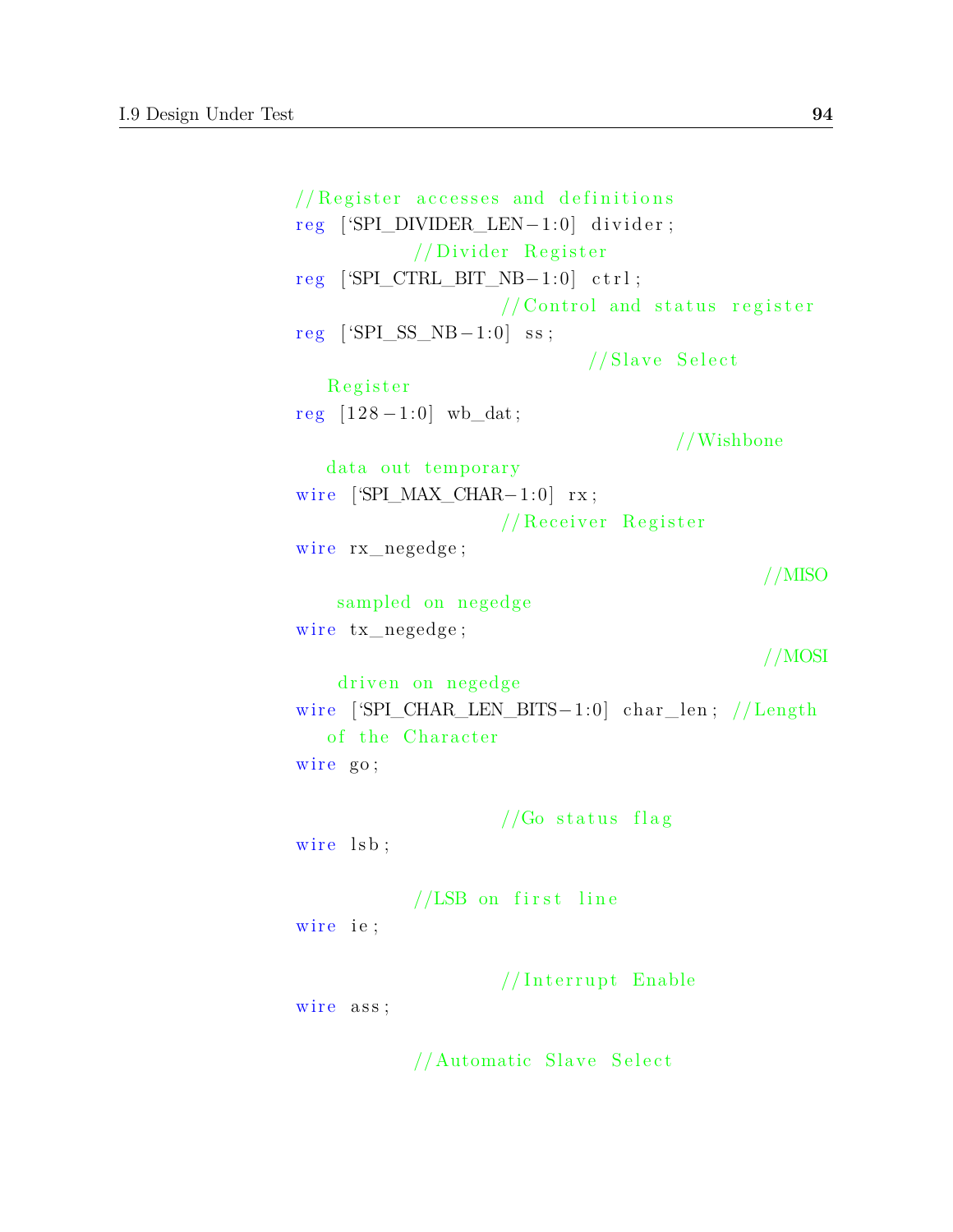wire spi\_divider\_sel;  $//SPI$  divider register S e le ct wire  $[3:0]$  spi\_tx\_sel; //SPI Transmit Register Select wire  $\text{spi}\_{\text{ctrl}\_{\text{sel}}};$  $//SPI Control$ Register Select  $wire$   $spi$ <sub> $s$ </sub> $sel$ ; // Slave Select Register Select wire tip;  $//SPI Transfer in progress$  $wire pos\_edge;$ //Serial Clock positive edge wire neg\_edge; // Serial Clock Negative Edge wire last\_bit;  $//$  Last character bit  $//$ Decode the address signals  $\text{assign } \text{ spi\_divider\_sel} = \text{wb\_cyc\_i} \& \text{wb\_stb\_i} \& (\text{wb\_adr\_i} [$  $'SPI_OFS_BITS$  =  $'SPI_DEVIDE$  ;  $\text{assign } \text{spi\_ctrl\_sel}$  = wb\_cyc\_i & wb\_stb\_i & (wb\_adr\_i  $'SPI_OFS_BITS$  =  $'SPI_CTRL$  ;

 $\text{assign } \text{ spi\_tx\_sel} \text{[0]} = \text{wb\_cyc\_i} \& \text{wb\_stb\_i} \& \text{ (wb\_adr\_i}$  $'SPI_OFS_BITS$  =  $'SPI_TX_0$  ;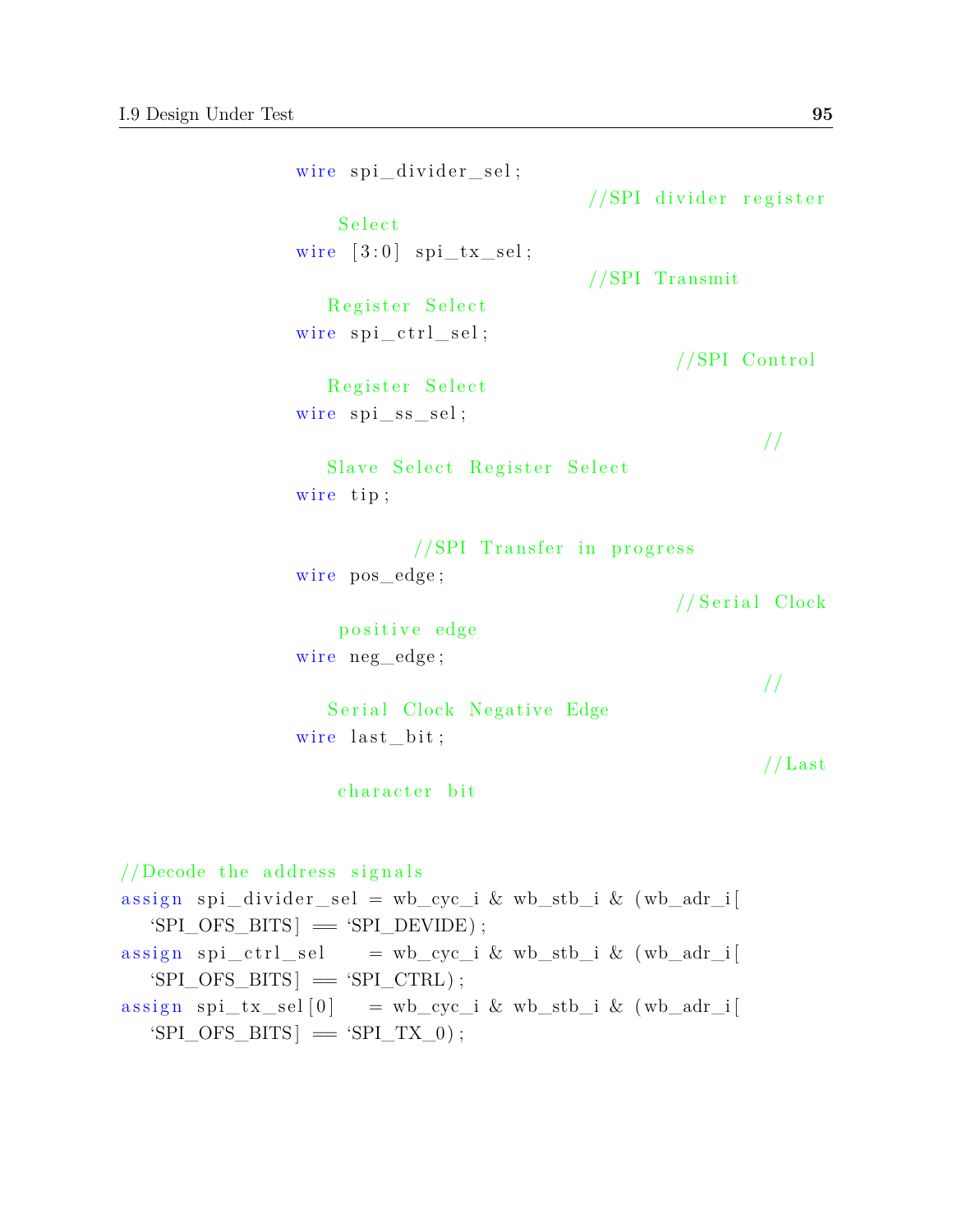```
\text{assign } \text{ spi\_tx\_sel}[1] = \text{wb\_cyc\_i} \& \text{wb\_stb\_i} \& \text{ (wb\_adr\_i}'SPI OFS BITS ] = 'SPI TX 1 ;
\text{assign } \text{ spi\_tx\_sel} \{2\} = wb_cyc_i & wb_stb_i & (wb_adr_i
   'SPI_OFS_BITS = 'SPI_TX_2 ;
\text{assign } \text{ spi\_tx\_sel} \text{[3]} = \text{wb\_cyc\_i} \& \text{wb\_stb\_i} \& \text{ (wb\_adr\_i} \text{[3]})'SPI_OFS_BITS = 'SPI_TX_3 ;
\text{assign } \text{ spi}\_\text{ss}\_\text{sel} = \text{wb}\_\text{cyc}\_\text{i} \& \text{wb}\_\text{stb}\_\text{i} \& \text{ (wb}\_\text{adr}\_\text{i}'SPI OFS BITS ] = 'SPI SS );//Read Data from the Registersalways @(wb_adr_i or rx or ctrl or divider or ss) begin
  case (wb\_adr\_i [ 'SPI_OFS\_BITS ] )'ifdef SPI_MAX_CHAR_512
               'SPI_RX_0: wb_dat = rx [127:0];
               'SPI RX 1: wb dat = rx [ 255 : 128 ];
               'SPI RX 2: wb dat = rx [ 383 : 256 ];
               'SPI_RX_3 : wb_dat = {{512−'SPI_MAX_CHAR{1 'b0 }}, rx [
                   'SPI_MAX_CHAR-1: 384 };
            ' e l s e
            ' i f d e f SPI_MAX_CHAR_256
               'SPI_RX_0: wb_dat = rx [127:0];
               'SPI_RX_1: wb_dat = {{256-'SPI_MAX_CHAR{1'b0}}, rx [
                   'SPI_MAX_CHAR-1: 1 2 8 };
               'SPI RX 2: wb dat = 128 'b0;
               'SPI_RX_3: wb_dat = 128 'b0;
            ' e l s e
               'SPI_RX_0 : wb_dat = {{128-}'SPI_MAX_CHAR{1 ' b0 }}, rx [
                   \text{SPI} MAX CHAR-1: 0 };
               'SPI RX 1: wb dat = 128 ' b0;
               'SPI_RX_2: wb_dat = 128 'b0;
               'SPI RX 3: wb dat = 128 'b0;
            ' e n d i f
            ' e n d i f
```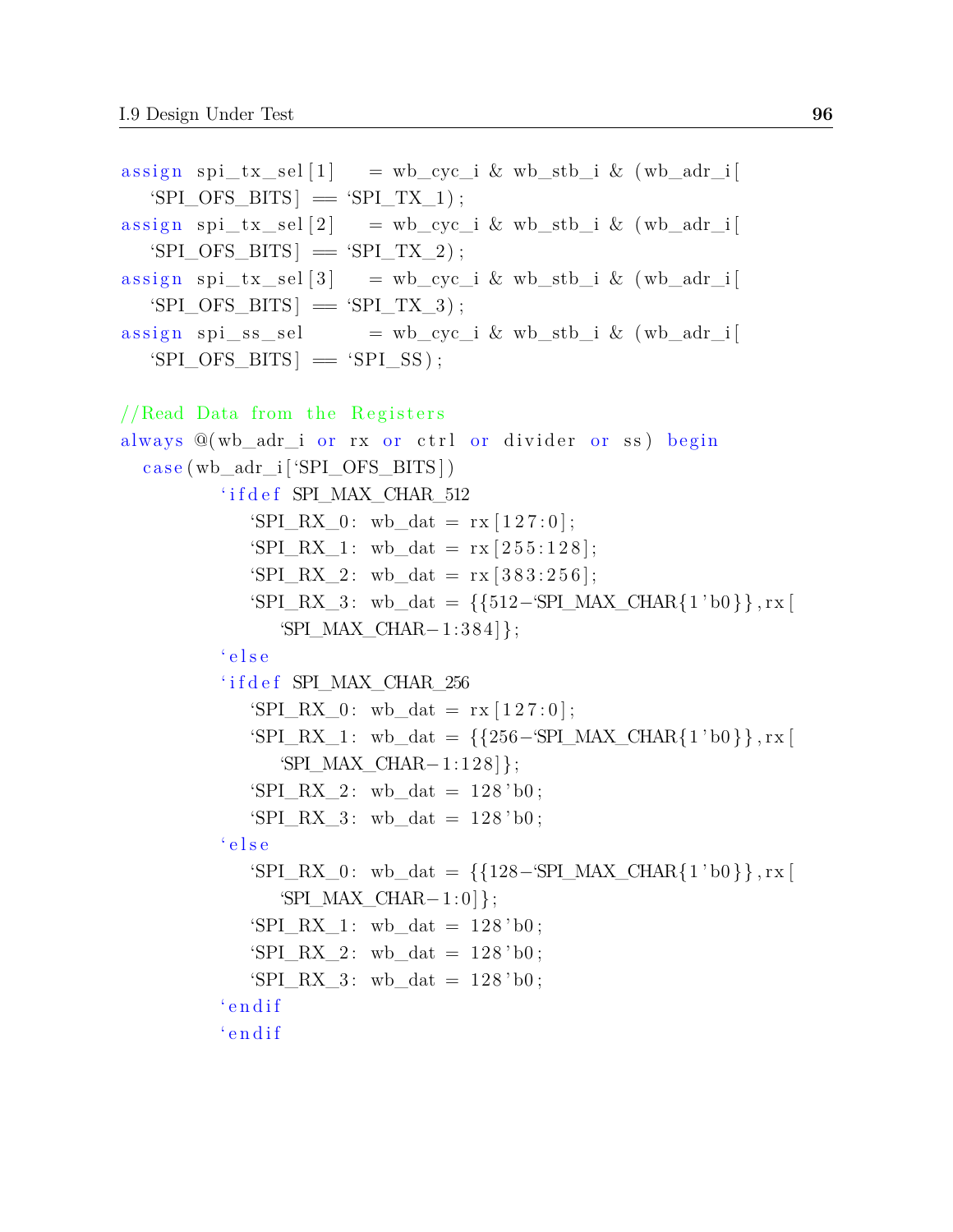```
'SPI_CTRL: wb_dat = {{128-'SPI_CTRL_BIT_NB{1'
   b0 \}, c \text{tr} 1};
'SPI\_DEVIDE: wb_dat = {{128-'SPI\_DIVIDER\_LEN{1'
   b0}}, divider };
'SPI\_SS: wb_dat = {{128-'SPI\_SS\_NB{1'b0}}, ss
   };
\text{default}: \quad \text{wb\_dat} = 128 \text{ 'bx};
```
endca se

end

//Wishbone data output always @(posedge wb\_clk\_i or posedge wb\_rst\_i) begin  $if (wb\_rst\_i)$ wb\_dat\_o  $\leq \#1$  128 'b0; e l s e wb\_dat\_o  $\leq \#1$  wb\_dat; end

```
//Wishbone acknowledge
always @(posedge wb_clk_i or posedge wb_rst_i) begin
  if (wb\_rst\_i)wb_ack_o \leq \#1 1'b0;
  e l s e
    wb_ack_o \leq #1 wb_cyc_i & wb_stb_i & ~wb_ack_o;
end
```
 $//Wishbone termination Error$  $\text{assign } \text{wb\_err\_o} = 1 \text{ 'b0};$ 

## //Wishbone Interrupt Request

always @(posedge wb\_clk\_i or posedge wb\_rst\_i) begin  $if (wb\_rst\_i)$ wb\_int\_o  $\leq \#1$  1'b0; else if (ie  $&$  tip  $&$  last bit  $&$  pos\_edge)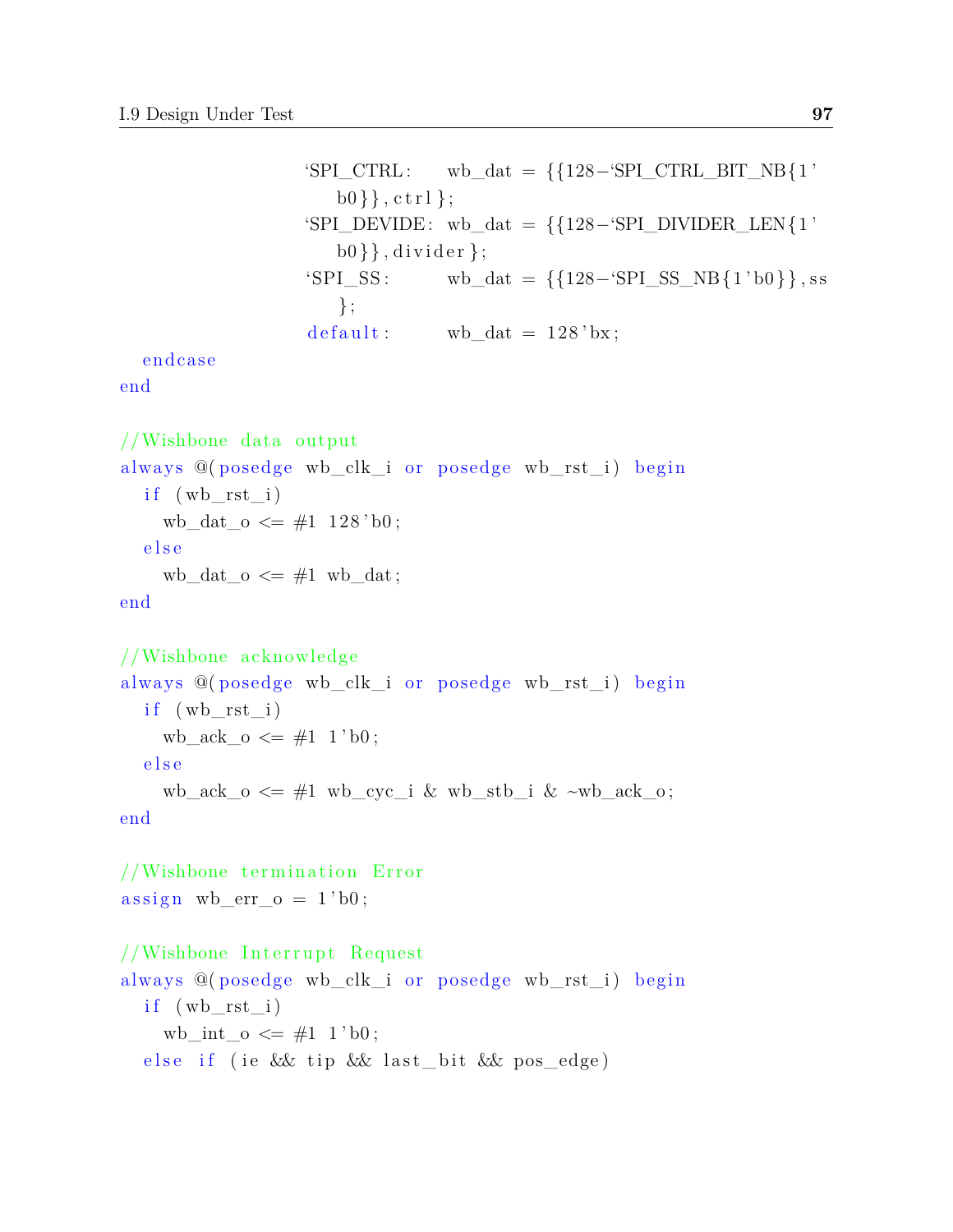wb\_int\_o  $\leq \#1$  1'b1;  $else if (wback_0)$ wb int  $o \leq #1 1' b0$ ; end

 $//Divider$  Register

```
always @(posedge wb_clk_i or posedge wb_rst_i) begin
  if (wb rst i)
    divider \leq \#1 {'SPI DIVIDER LEN{1'b0}};
  else if (spi_divider_sel && wb_we_i && !tip) begin
  'ifdef SPI_DIVIDER LEN_8
    if (wb\_sel\_i [0])divider \leq #1 \text{ wb\_dat\_i} ['SPI_DIVIDER_LEN-1:0];
  ' endif
  'ifdef SPI DIVIDER LEN 16
    if (wb\_sel_i [0])divider [7:0] \leq \#1 wb dat i[7:0];
    if (wb sel i [1])divider ['SPI_DIVIDER_LEN-1:8] \leq \#1 wb_dat_i[
         'SPI_DIVIDER_LEN-1:8 ;
  ' endif
  'ifdef SPI_DIVIDER LEN_24
    if (wb\_sel\_i [0])divider [7:0] \leq #1 wb_dat_i[7:0];
    if (wb\_sel_i [1])divider [15:8] \leq #1 wb dat i[15:8];
    if (wb\_sel\_i [2])divider ['SPI_DIVIDER_LEN-1:16] \leq \#1 wb_dat_i[
         'SPI_DIVIDER_LEN−1: 1 6];
  ' endif
  'ifdef SPI_DIVIDER LEN_32
    if (wb\_sel_i [0])divider [7:0] \leq #1 wb_dat_i[7:0];
    if (wb\_sel_i [1])
```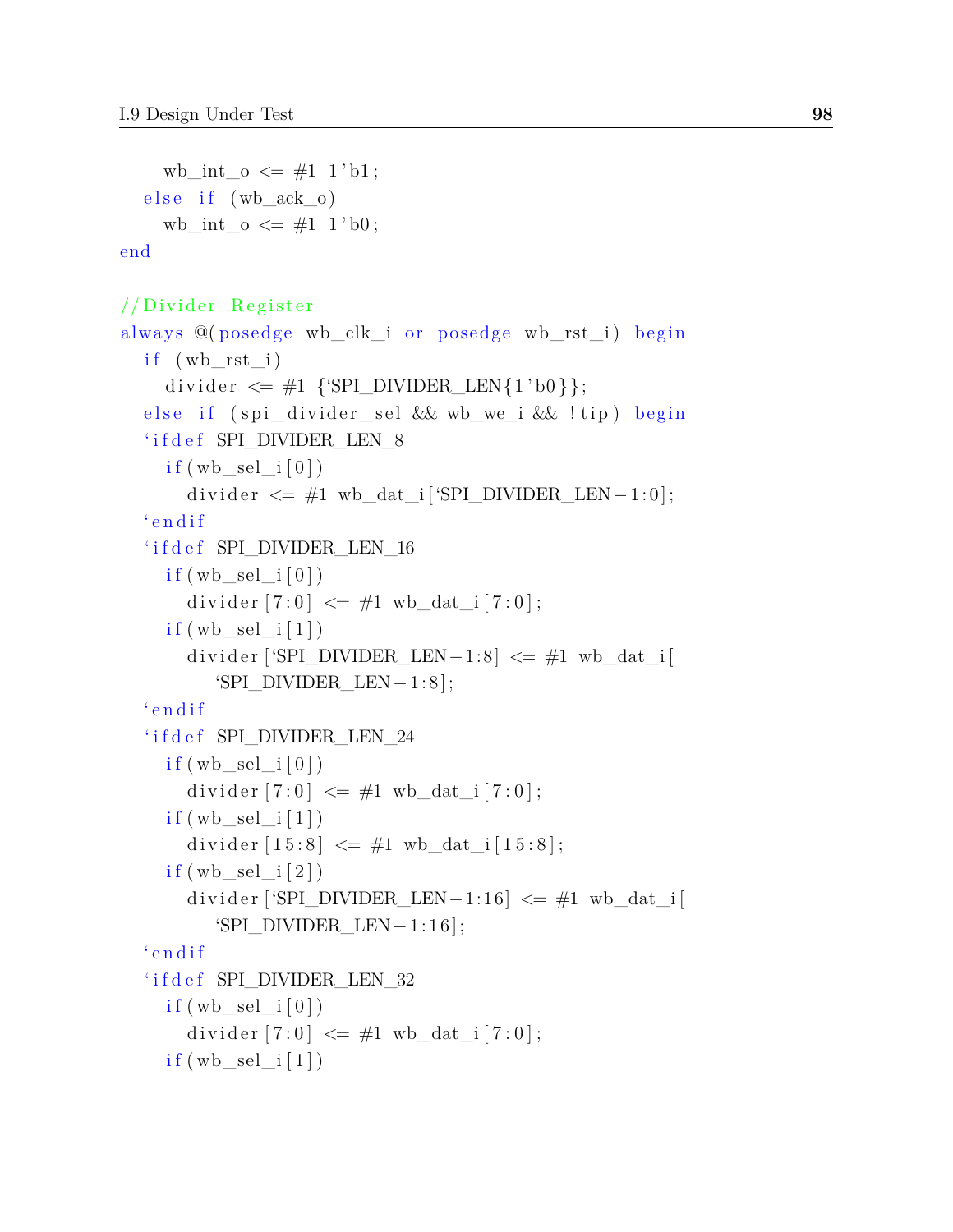```
divider [15:8] \leq #1 wb_dat_i[15:8];
    if (wb \ sel \ i [ 2 ] )divider [23:16] \leq #1 wb_dat_i[23:16];
    if (wb\_sel_i [3])divider ['SPI_DIVIDER_LEN-1:24] \leq \#1 wb_dat_i [
          'SPI_DIVIDER_LEN-1: 24;
  ' endif
  end
end
```

```
// Control and Status Register
always @(posedge wb_clk_i or posedge wb_rst_i) begin
  if (wb\_rst\_i)ctrl \leq \#1 {'SPI CTRL BIT NB{1'b0}};
   else if (spi_ctrl_sel && wb_we_i && !tip) begin
     if (wb sel i [ 0 ])
        \text{ctrl}[7:0] \leq \#1 wb dat i [ 7:0 ] | {7' b0, \text{ctrl}[0]};
     if (wb<sup>[\text{sel}<sup>[1]</sup>)</sup>
        c \text{tr} \left[ \text{SPI\_CTRL\_BIT\_NB-1:8} \right] \leq \#1 \text{ wb\_dat\_i} \left[ \text{SPI\_CTRL\_BIT\_NB} \right]-1:8 ;
  end
   else if ( tip && last_bit && pos_edge)
     ctrl ['SPI_CTRL_GO] \leq \#1 1'b0;
end
assign \ rx\_negedge = \ ctr1 ['SPI_CTRL_RX_NEGEDGE];
\text{assign } tx\_negedge = \text{ctrl} ['SPI_CTRL_TX_NEGEDGE];
assign go = ctrl ['SPI_CTRL_GO];
\text{assign } char\_len = \text{ctrl} ['SPI_CTRL_CHAR_LEN] ;
assign \text{lsb} = \text{ctrl} \text{SPI\_CTRL\_LSB};
assign ie = c tr1['SPI_CTRL_IE];assign ass = \text{ctrl} ['SPI_CTRL_ASS ];
```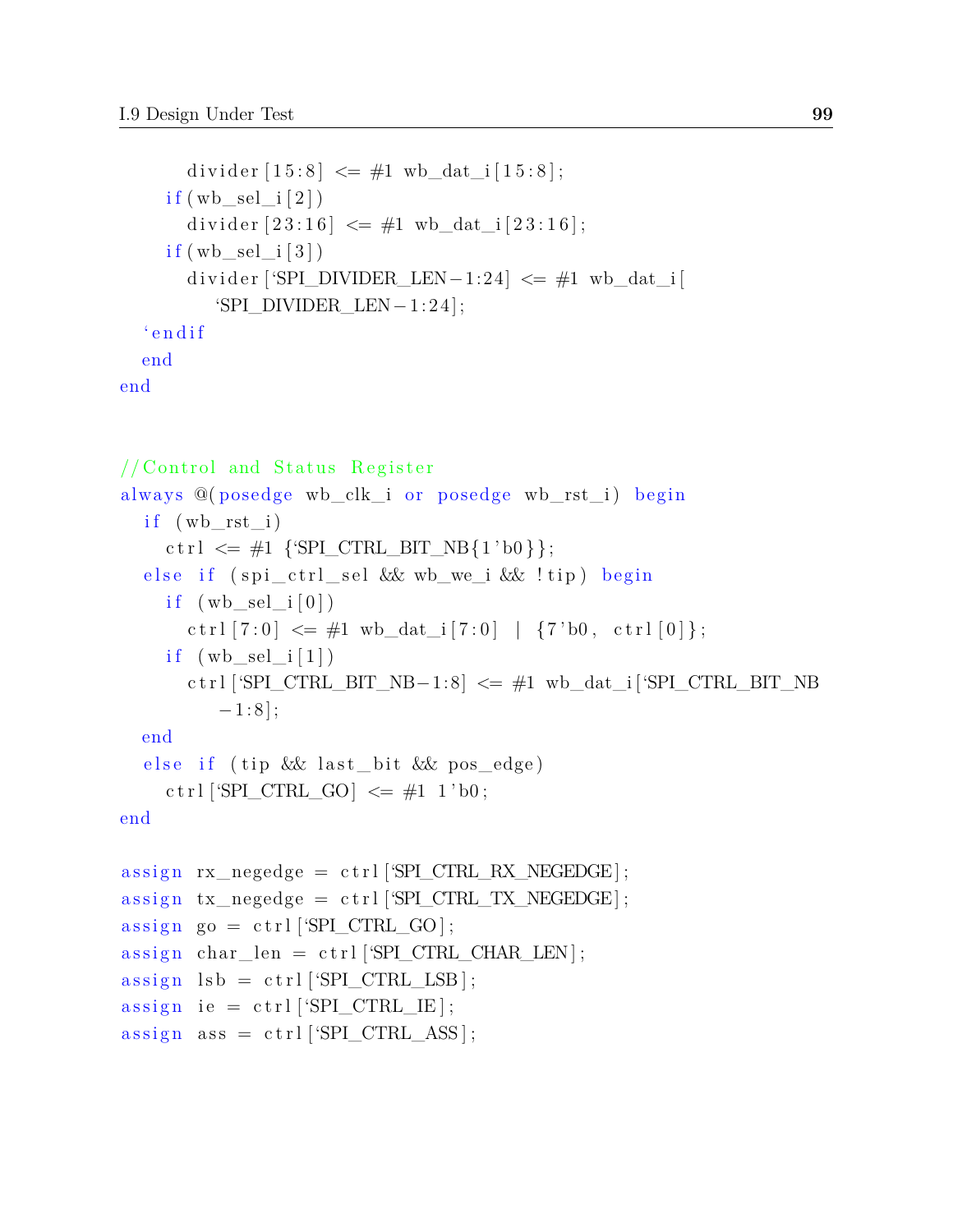```
//Slave Select Register
always \mathcal{Q}(\text{posedge } \text{wb\_clk\_i or posedge } \text{wb\_rst\_i}) begin
   if (wb\_rst\_i)ss \leq \#1 \{ 'SPI\_SS\_NB\{1\} \};else if (spi_ss_sel && wb_we_i && !tip) begin
     'ifdef SPI_SS_NB_8
       if (wb sel i [ 0 ] )ss \leq #1 wb dat i [ 'SPI SS NB - 1 : 0 ];
     ' endif
     ' if d e f SPI_SS_NB_16
       if (wb\_sel\_i [0])ss [7:0] \leq \#1 wb_dat_i[7:0];
       if (wb\_sel_i [1])ss [ 'SPI_SS_NB - 1:8] \leq \#1 wb_dat_i [ 'SPI_SS_NB - 1:8];
     ' endif
     'ifdef SPI_SS_24
       if (wb sel i [ 0 ] )ss [7:0] \leq \#1 \text{ wb\_dat\_i}[7:0];if (wb\_sel\_i [1])ss [15:8] \leq #1 \text{ wb\_dat\_i}[15:8];if (wb\_sel_i [2])ss [\text{SPI}\_S\ S\ NB-1:16] \leq \#1 wb_dat_i [\text{SPI}\_S\ S\ NB-1:16];
     'endif
     'ifdef SPI_SS_NB_32
       if (wb sel i [ 0 ] )ss [7:0] \leq \#1 \text{ wb\_dat\_i}[7:0];if (wb\_sel\_i [1])ss [15:8] \leq \#1 wb_dat_i[15:8];
       if (wb\_sel_i [2])\text{ss} \left[ 23:16 \right] \leq \#1 \text{wb\_dat\_i} \left[ 23:16 \right];if (wb\_sel\_i [3])ss [\text{SPI}\_S S \text{NB}-1:24] \leq \#1 wb_dat_i [\text{SPI}\_S S \text{NB}-1:24];
     'endif
```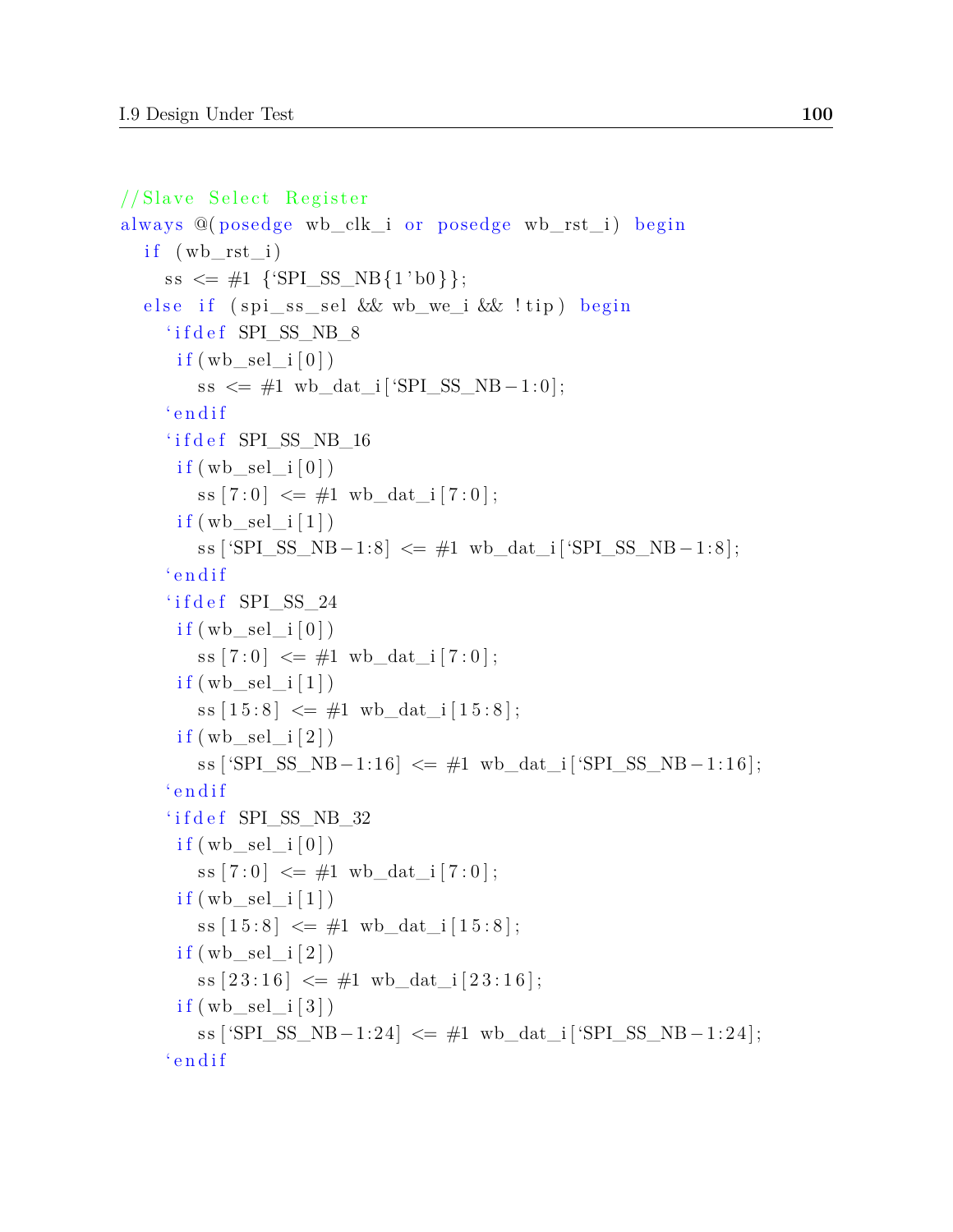end

end assign ss\_o = ~ ( ( ss & {'SPI\_SS\_NB{ tip & ass } }) | ( ss & {  $'SPI\_SS\_NB$  {! ass } }) ) ; as\_spi\_clkgen Clock\_Gen (  $rst(wbrst i)$ , . in  $clk (wb \;clk \; i )$ ,  $\cdot$  in \_clk\_en ( tip ),  $.$  go  $(go)$ ,  $.$  last\_clk(last\_bit),  $.$  clk\_divider (divider),  $.out\_clk ( sclk_0 )$ ,

```
. out_clk_pos_edge ( pos_edge ) ,
. out_clk_neg_edge ( neg_edge )
) ;
```

```
as_spi_shift SHIFT_REGISTER
                    (
        r s t (wb\_rst\_i),
        . clk (wb_clk_i),
                    . latch (spi_tx_sel [3:0] & \{4\}wb_we_i}}),
                    . by te_sel (wb_sel_i),
                    . len ( char_len ['SPI_CHAR_LEN_BITS−1:0]),
                    . \text{lsb}(\text{lsb}),
                    (go)(go),
                    . pos_edge ( pos_edge ) ,
                    \cdot neg_edge ( neg_edge),
                    . rx_negedge ( rx_negedge ) ,
                    .txt\_negedge ( tx\_negedge ),
                    . tip (iip),
              . last (last\_bit),
                    . p\_in ( wb\_dat\_i ),
```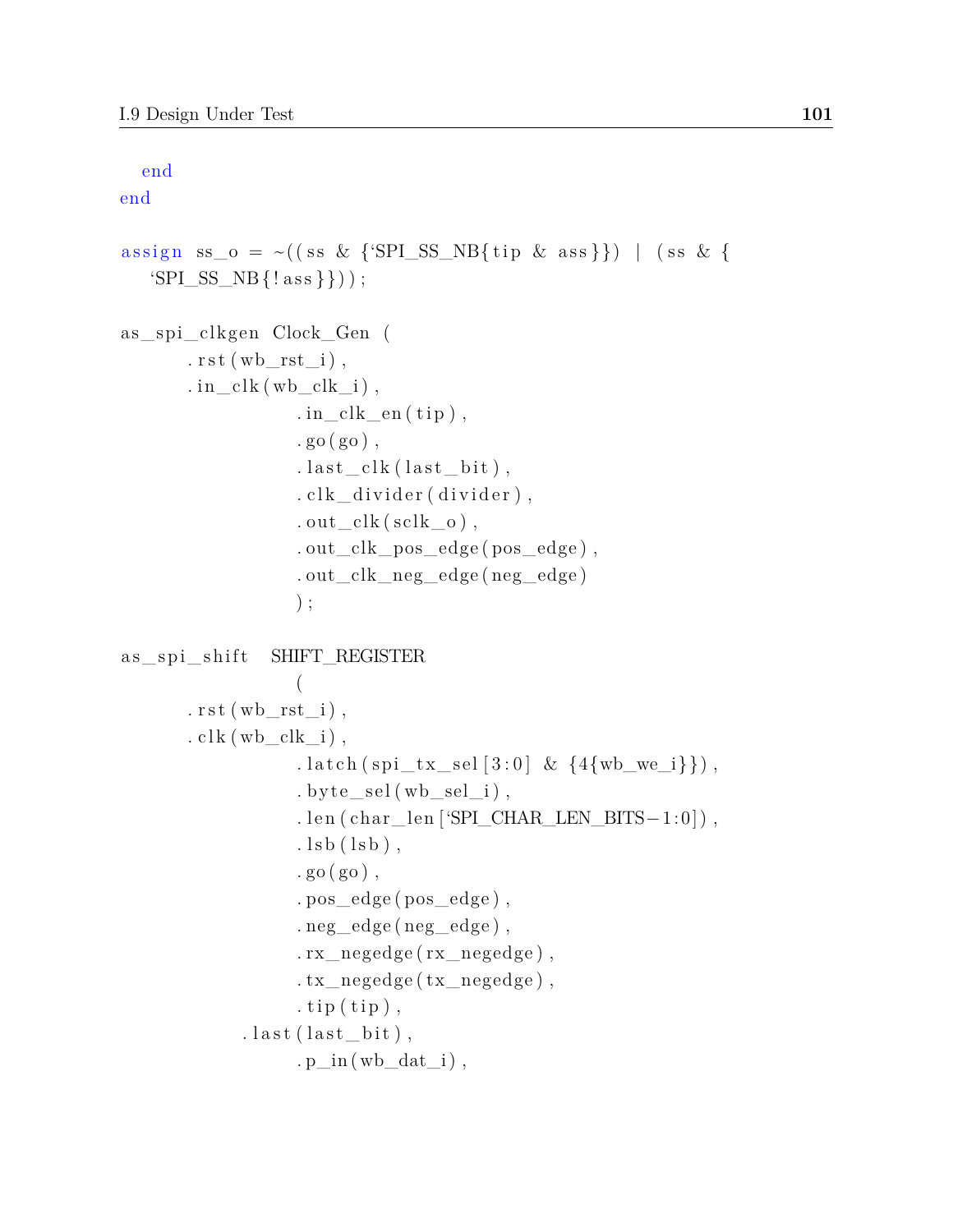$\cdot$  p\_out (  $\rm rx$  ) ,  $s\_c$ lk ( $s$ clk $\_o$ ),  $\ldots$ s $\ldots$ in (miso $\ldots$ i),  $s\_out (~\text{mosi\_o})$  $)$  ;

endmodule //  $\,\mathrm{as\_spi}$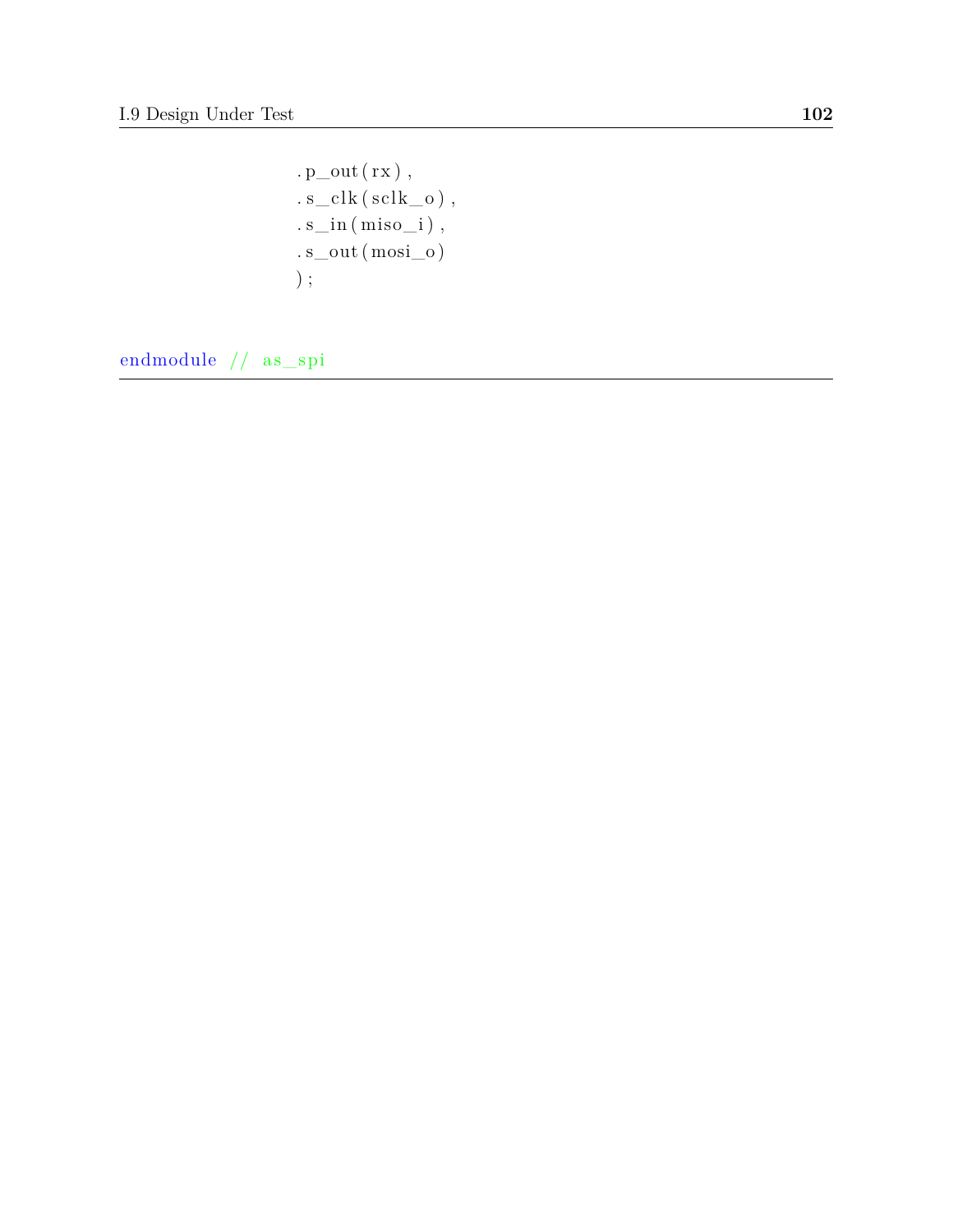## **I.9.4 SPI Slave**

```
'include' "src/time scale.v"module as spi_slave
        (
        input rst,
                  // Reset
        input ss,
                  // Slave Select
        in put sclk,
                  //Serial Clock
        input mosi,
                  //Master Out Slave In
        output reg miso //Master
          In Slave Out
        ) ;
        reg rx_negedge; //DataReceived on negedge
        r eg tx_negedge ;
          // Data transmitted on negedge
        reg [127:0] data;
          //Data register
        always @(posedge(sclk && !rx_negedge) or negedge(sclk &&
          rx_negedge) or rst) begin
          if (rst)data \leq \#1 128'b0;
          else if (!ss)
              data \langle = \#1 \{ \text{data} [ 126:0 ] , \text{mosi} \};
```